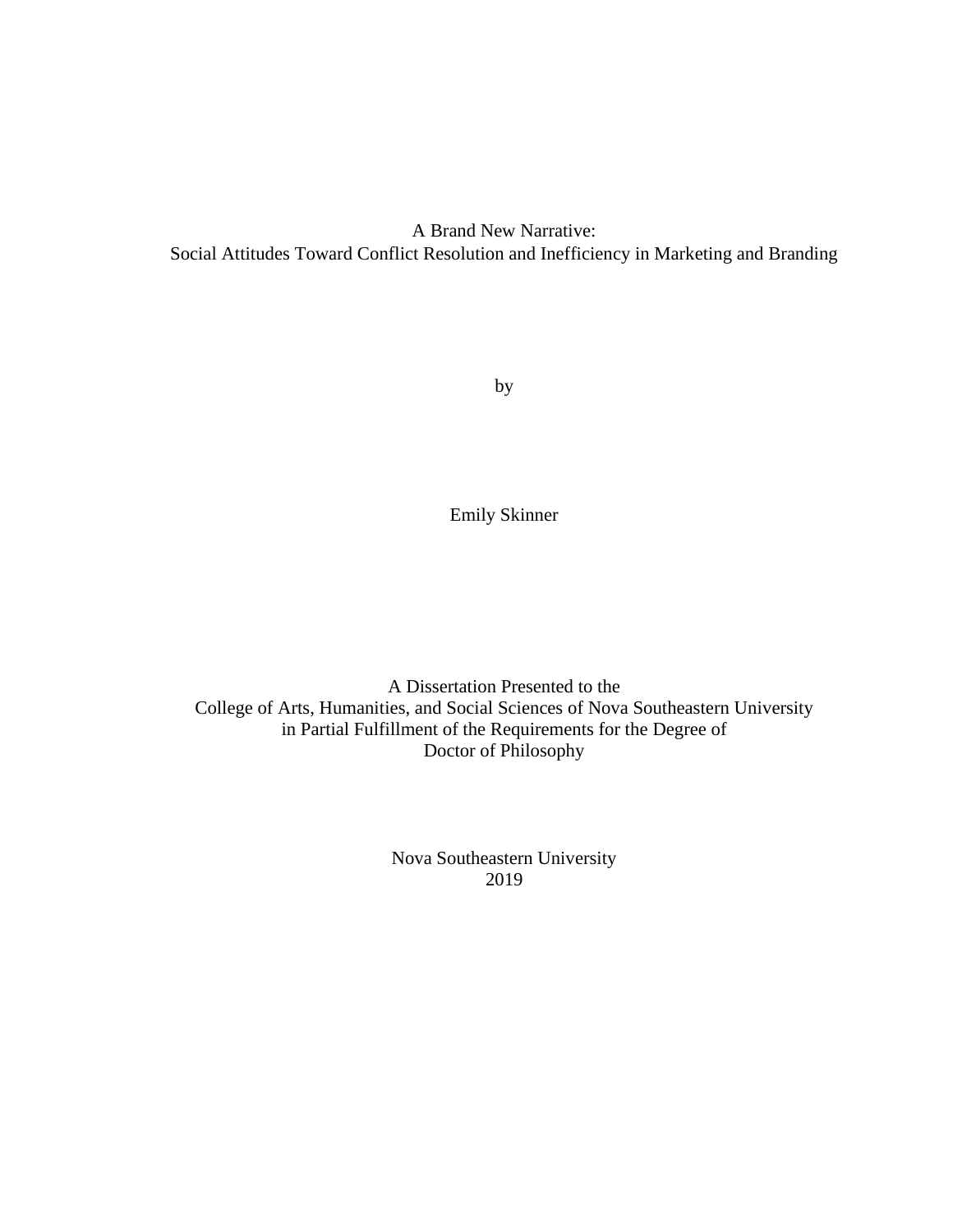# **Nova Southeastern University College of Arts, Humanities, and Social Sciences**

This dissertation was submitted by Emily K. Skinner under the direction of the chair of the dissertation committee listed below. It was submitted to the College of Arts, Humanities, and Social Sciences and approved in partial fulfillment for the degree of Doctor of Philosophy in Conflict Resolution Studies at Nova Southeastern University.

**Approved:** 

 $0$ ct.  $30$ ,  $2019$ 

Date of Defense

Dr. Cheryl Duckworth, Ph.D. Chair

 $U_{0}$ 

Dr. Robin Cooper, Ph.D. **Committee Member** 

Dr. Judlih McKay, Ph.D. **Committee Member** 

Dr. Cheryl Duckworth, Ph.D. Chair

 $Heb$ , 18  $2020$ 

Date of Final Approval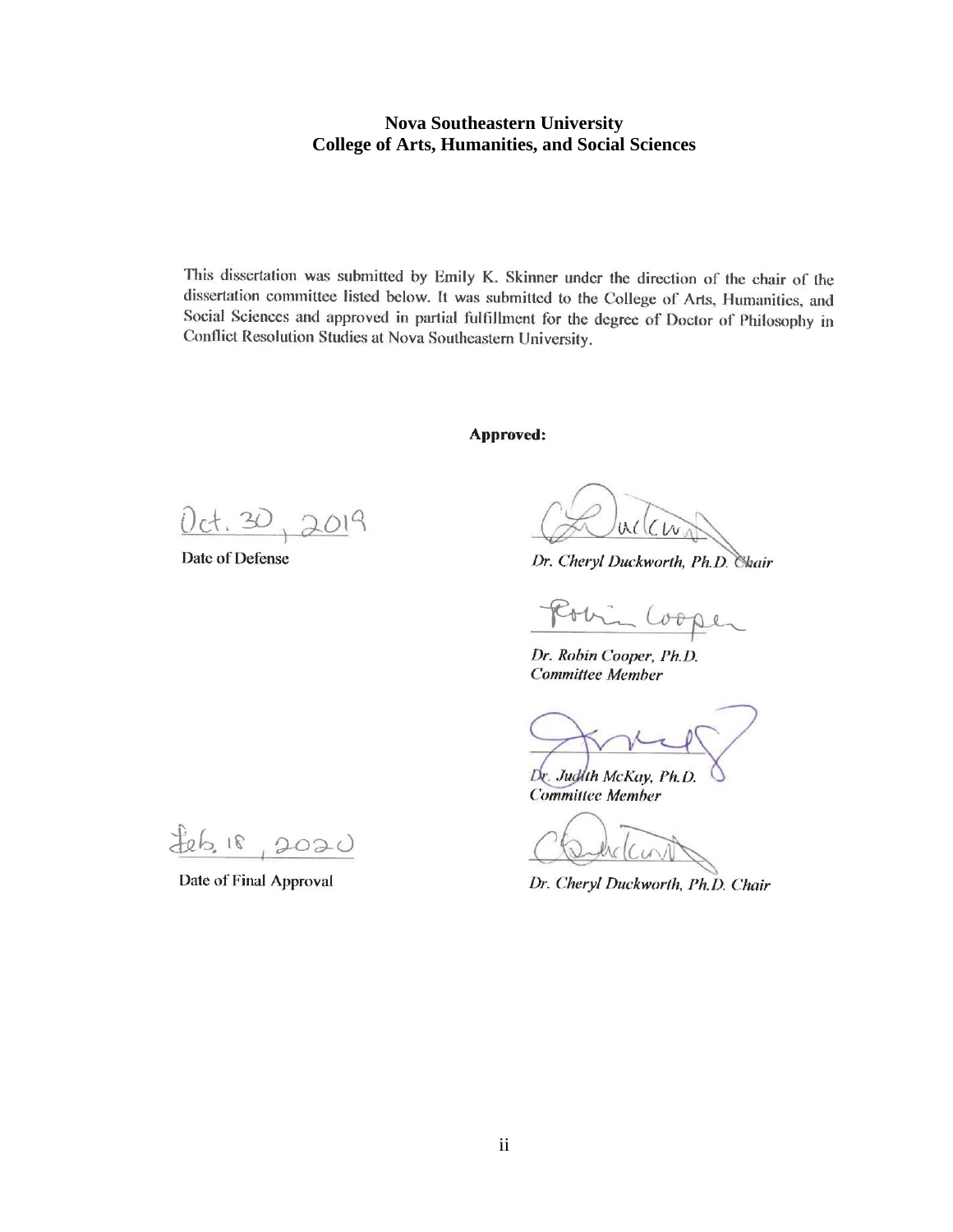### Acknowledgments

To Jo, without whom this dissertation would not exist. There is nothing I could ever do to explain to you the gratitude I feel for the sacrifices and lengths you have gone to in support of my dreams and our future. Thank you and I love you. To Ayden, for providing me with the close family support I needed to finish and for fueling me to push through every day.

This education and knowledge journey would not have been possible without the support, love, and push from my best friend, Katherine. She believed in me during every step of the way and most importantly she believed in me when I did not. For this, I am eternally grateful.

I would like to thank my Mom and Brothers for their dedication to my studies and for constantly bragging about me, even when I thought I had nothing to brag about. All I have ever done and will ever do is to make you proud. To my Mother, for whom without I would have quit a long time ago. Thank you for your unconditional belief in me that has built me into the woman I am today.

I would like to thank my Uncle Dave for instilling in me a love for reading, learning, and curious questioning that paved the way for my career.

To Sara(h), your friendship has been a blessing in my life and to my life. Thank you for keeping me grounded and always pointing me in the right way.

Cait, you are a shining star that stood by my side in a time of need and walked me through each and every nook and cranny of this dissertation. Without you, I would have never made it to the finish line.

iii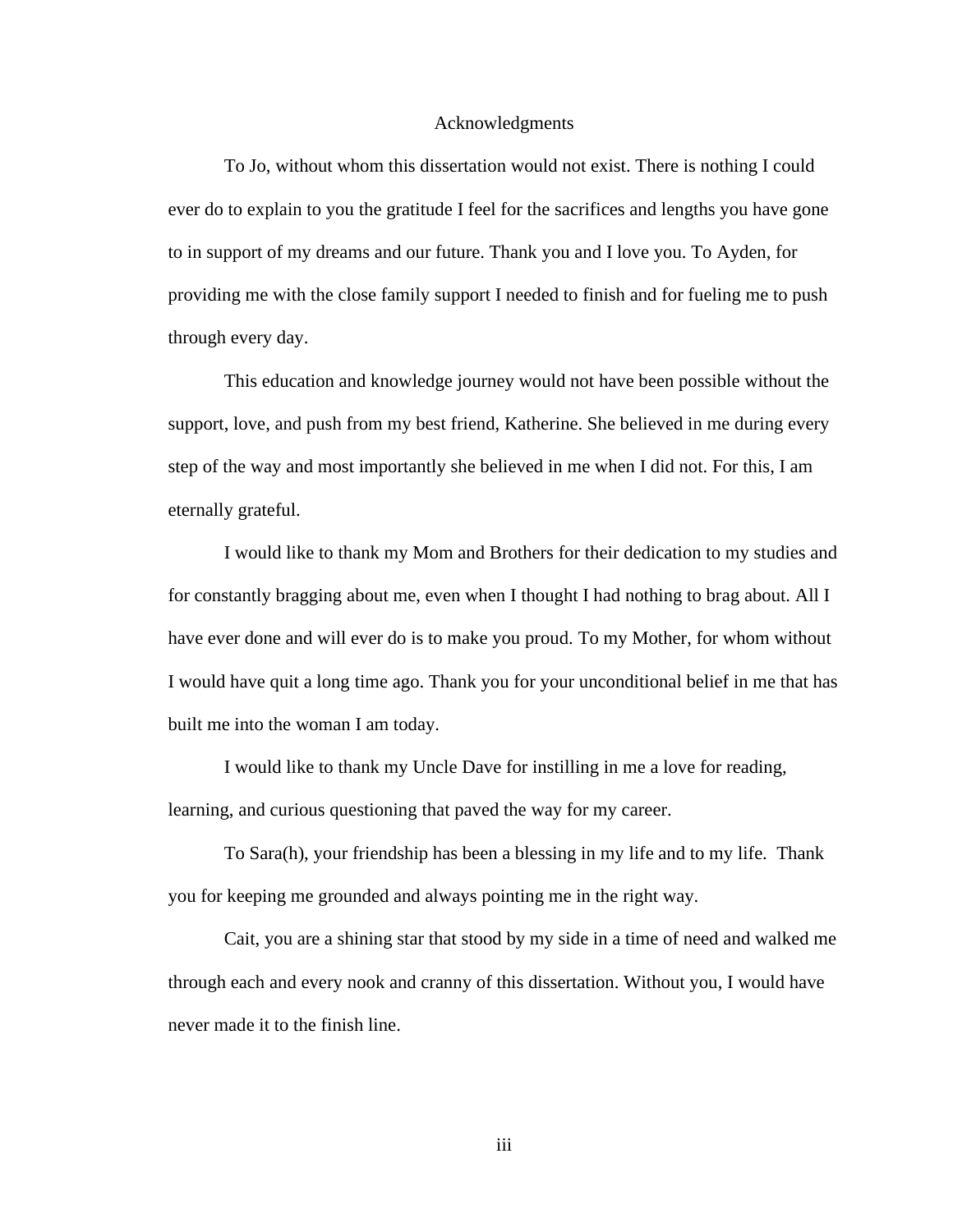To Natalina for always and I mean always believing in me. You have been my backbone, cheerleader, and support system. Thank you from the bottom of my heart.

I would like to thank Doug for his mentorship and friendship during this process. You are the living embodiment of practicing what you preach in your push to empower the future of the field of conflict resolution. I would like to thank Barbara Manousso for her friendship, mentorship, and her huge heart. Thank you for holding my hand through this and supporting me.

I dedicate this dissertation to my Aunt Terri whose power, grace, and intelligence has always served as my model for success. Thank you for everything you do for me.

Finally, I am grateful for the professors, educators, and the conflict resolution community for their deep-rooted love and fire that is ingrained in the work we do.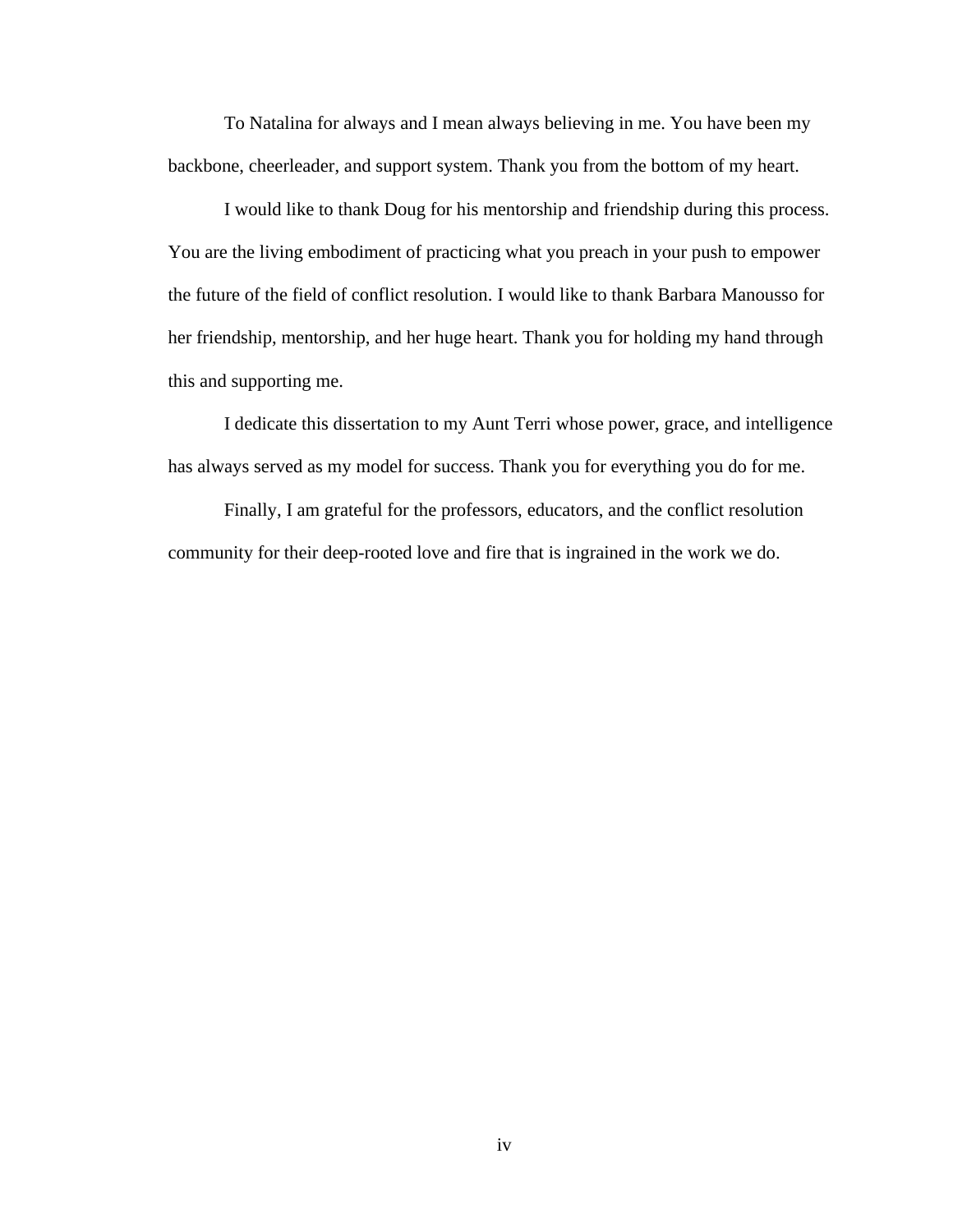| Chapter 2: Literature Review: Abstracting the Extraordinary from the Ordinary 17 |
|----------------------------------------------------------------------------------|
|                                                                                  |
|                                                                                  |
|                                                                                  |
|                                                                                  |
|                                                                                  |
|                                                                                  |
| 55<br>Recruitment.                                                               |
|                                                                                  |
|                                                                                  |
|                                                                                  |
|                                                                                  |
|                                                                                  |

# Table of Contents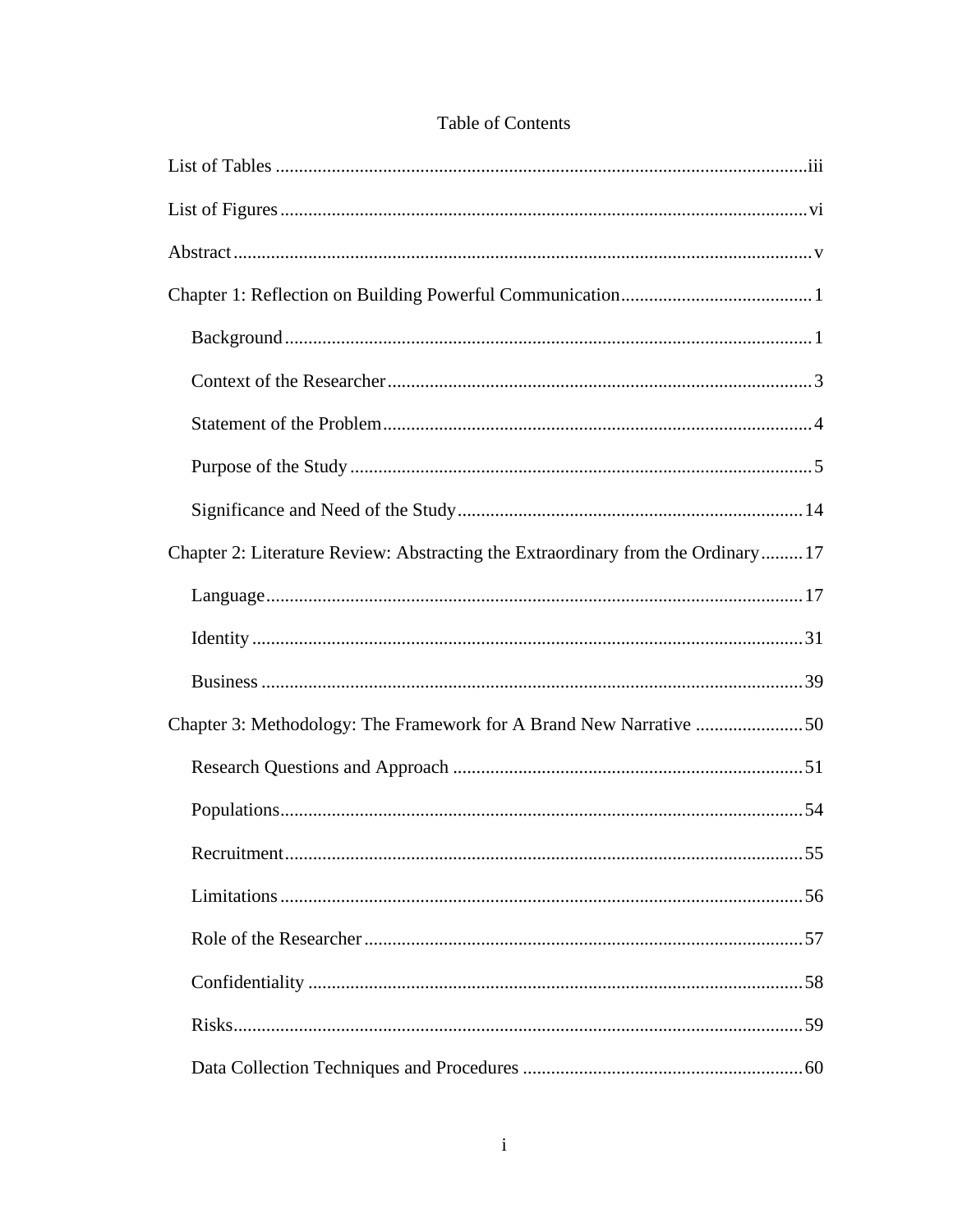| Traditional Views of Conflict as Negative Creates Absence of Creativity 74 |
|----------------------------------------------------------------------------|
|                                                                            |
|                                                                            |
|                                                                            |
|                                                                            |
| Summary of Findings: The Influence of Conflict as Negative 124             |
|                                                                            |
|                                                                            |
|                                                                            |
|                                                                            |
|                                                                            |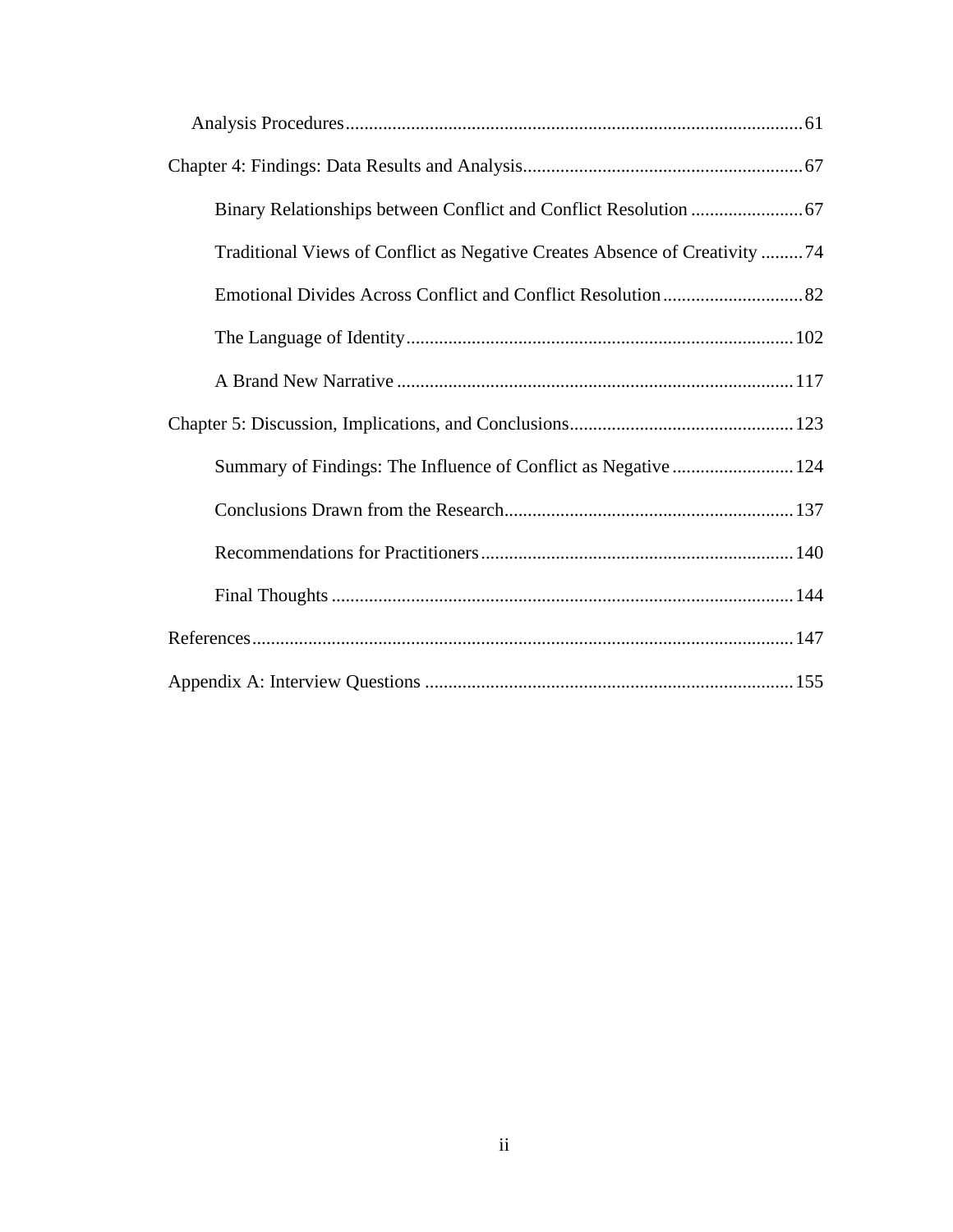# List of Tables:

| Table 1. Phase One Thematic Coding for Group A and B - Interview Section II  63        |
|----------------------------------------------------------------------------------------|
|                                                                                        |
|                                                                                        |
|                                                                                        |
|                                                                                        |
| Table 6. Descriptive Words Used in Association with Conflict from Group B  83          |
| Table 7. Emotions in Conflict Resolution Co-occurrence table between Event and Process |
|                                                                                        |
| Table 8. Co-occurrence Table between Time in Conflict and Time in Conflict Resolution  |
|                                                                                        |
| Table 9. Categorization of the Definition of Conflict for Group A and B 112            |
| Table 10. Categorization of the Definition of Conflict Resolution for Group A and B113 |
| Table 11. Understanding of the Field of Conflict Resolution: Group B Responses116      |
| Table 12. Co-occurrence Table of the Use of the Term Mediator and Other Responses      |
| from Group B Understanding of the Field of Conflict Resolution  116                    |
| Table 13. Group B Categories of Desired Conflict Resolution Skills  121                |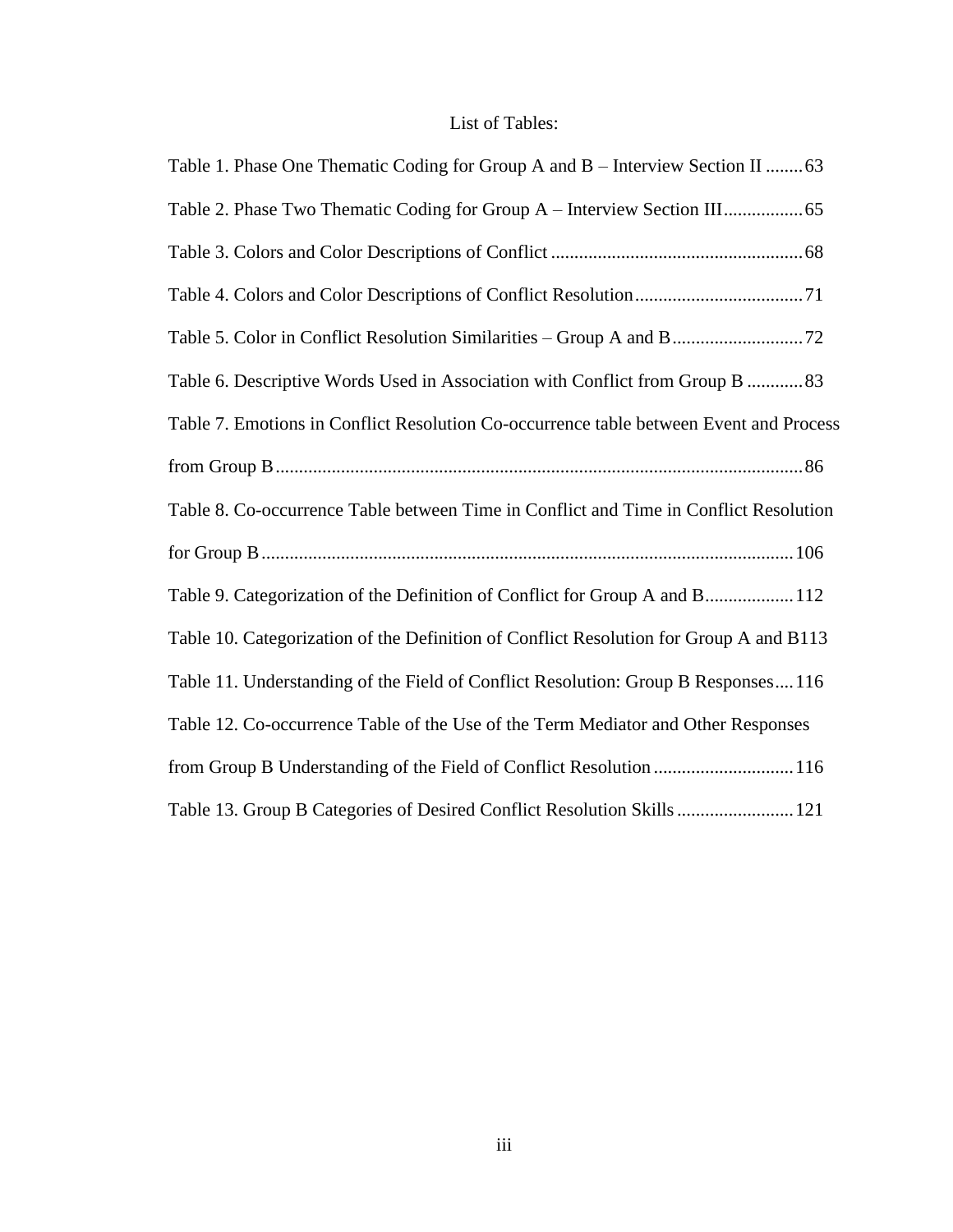# List of Figures: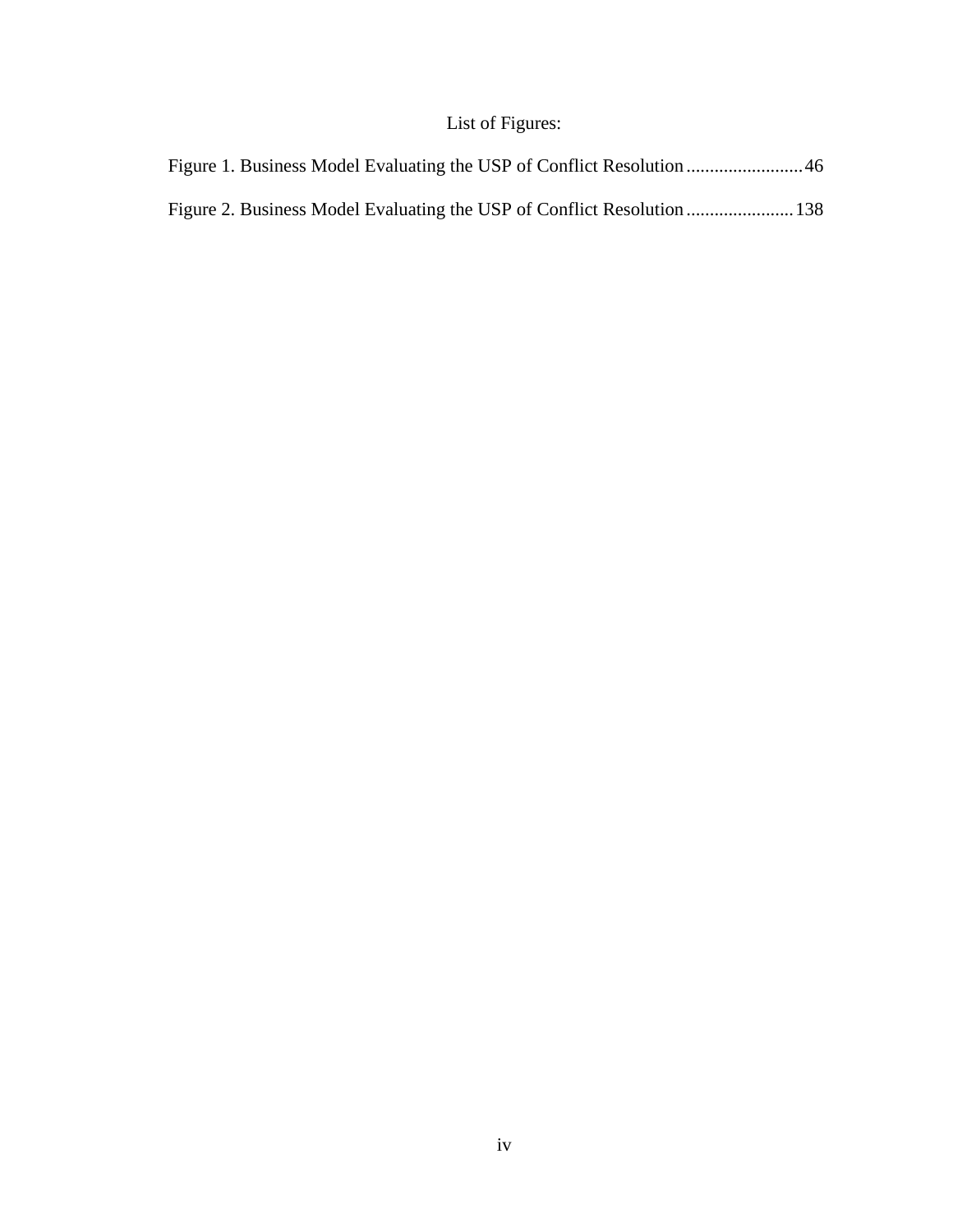#### **Abstract**

This study aimed to bring to light infield internal assumptions, expectations, and knowledge that may influence limitations on fostering an environment that can increase a social demand for conflict resolution services, knowledge, and practices. The research explored if the field's marketing is influenced by the macro social norms, assumptions, and expectations of conflict and if they influence how the field communicates with its market. The study's goal was to investigate if the marketing and the branding of conflict resolution are influenced by the social fact of conflict as negative. This study explored conscious and unconscious broad patterns of common-sense knowledge, vocabulary, and symbols connected with conflict and conflict resolution. The researcher conducted interviews with two groups: Group A, career conflict resolution practitioners, and Group B, the research outlined target market: millennials. Descriptive qualitative analysis was used to analyze the definitions, descriptions, and narratives of the groups as a means to illustrate the current status quo of the communication between the field and its audience. The research depicts a rebranding of the concepts of conflict and conflict resolution by career conflict resolution practitioners that deviated from the traditional views held by the outlined target market. The omnipresent frame of conflict as negative existed in both groups that informed binary relationships with other concepts such as conflict resolution. This research plays a role in outlining the current environment of the understanding of conflict and conflict resolution with the ultimate goal of improving best practices in marketing and branding for the future.

v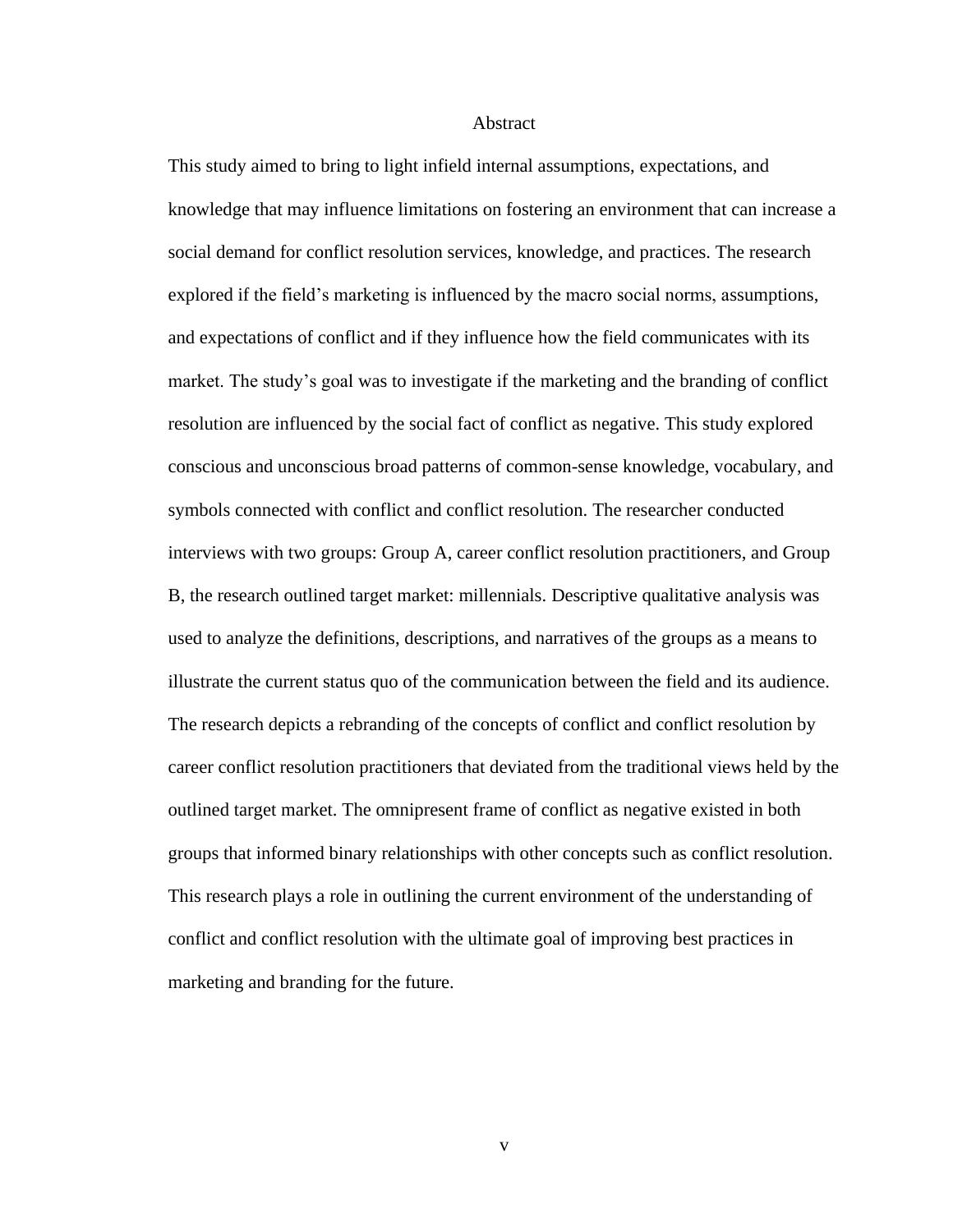Chapter 1: Reflection on Building Powerful Communication

## **Background**

The field of conflict resolution is a mix of theory and practice that provides an insight into how humans interact during conflict and a spectrum of tools to transform conflict. The field attempts to identify, address, and mitigate an innately human phenomenon that plagues our societies at a micro and macro level. Conflict is a phenomenon that is common in our everyday lives, so common it often blends into the background of daily life. Its omnipresence creates a gap that disconnects the individual from accessing his/her own role in conflict and the active process of conflict resolution on a daily basis. Typically, we do not consciously address our relationship with conflict, nor with conflict resolution, until conflict manifests into an entity that engineers change or creates a disruption that triggers a demand for attention. Upon this manifestation, ideas and concepts of conflict resolution are sought out as a means to manage the uncertainties of conflict. This pattern of behavior represents an overlooked facet of the relationship between the theory and practice of conflict resolution with the larger community. This commonly occurring phenomenon urges the field to address its ability to access and address the socially constructed and accepted understanding of conflict and conflict resolution as a means to influence a social demand for conflict resolution skills in everyday life. This understanding begs us to take an introspective look into the field of conflict resolution and societal views in order to address realistic expectations for cultivating a shift from a culture of conflict to a culture of conflict resolution.

The aim of this study was to bring light into infield internal assumptions, expectations, and knowledge that may influence limitations on fostering an environment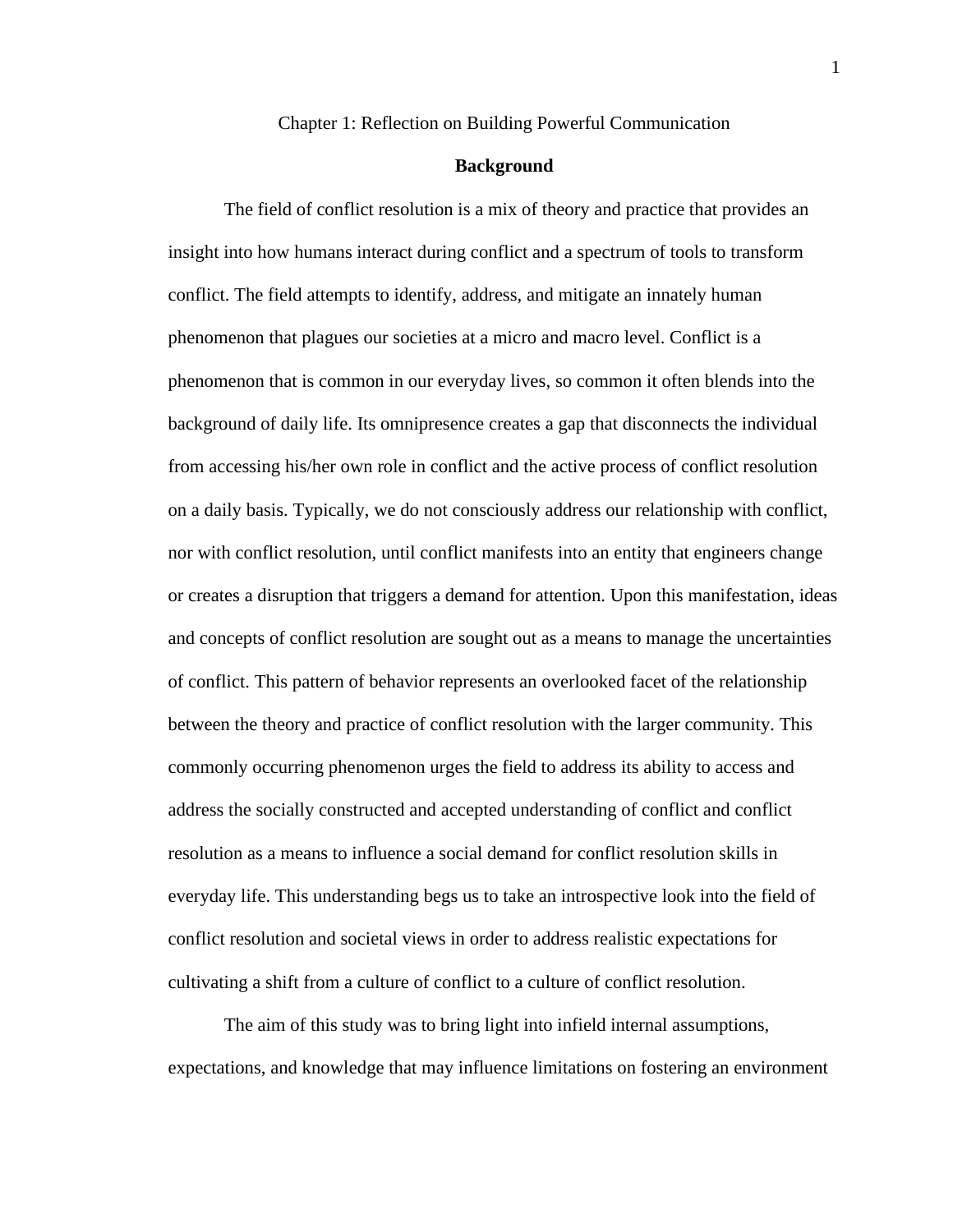that can increase a social demand for conflict resolution services, knowledge, and practices. The researcher's intention was to explore if the field's marketing is influenced by the macro social norms, assumptions, and expectations of conflict and if they influence how the field communicates with its market. The goal was to investigate if the marketing of conflict resolution is influenced by the social fact of conflict as negative. The findings of this research can be used as a platform for further research in brand development for the field of conflict resolution. This study explored conscious and unconscious broad patterns of common sense knowledge, vocabulary, and symbols that create a lens for understanding the terms conflict and conflict resolution. One scholar observed, "by paying to the most commonplace activities of daily life the attention usually accorded extraordinary events, seek to learn about them as phenomena in their own right" (Garfinkle, 1967, p. 1). The date observed from studying the relationship and communication between the field and can create a platform of knowledge for creating a braided narrative between the two entities.

A brand is only as significant as its perceived value. The marketing of conflict resolution and its benefits to society is grounded in creating shared meaning and language between the field and the larger society. This can be done by analyzing the current language and symbols against their understood meaning to identify where there are gaps in communication between the field and its market. This study attempted to uncover if the negative social fact of conflict influences the understanding of the marketing and branding of the outlined target market. This research served as an opportunity to flip the switch from analyzing conflict as a neutral third party and turn the spotlight on the field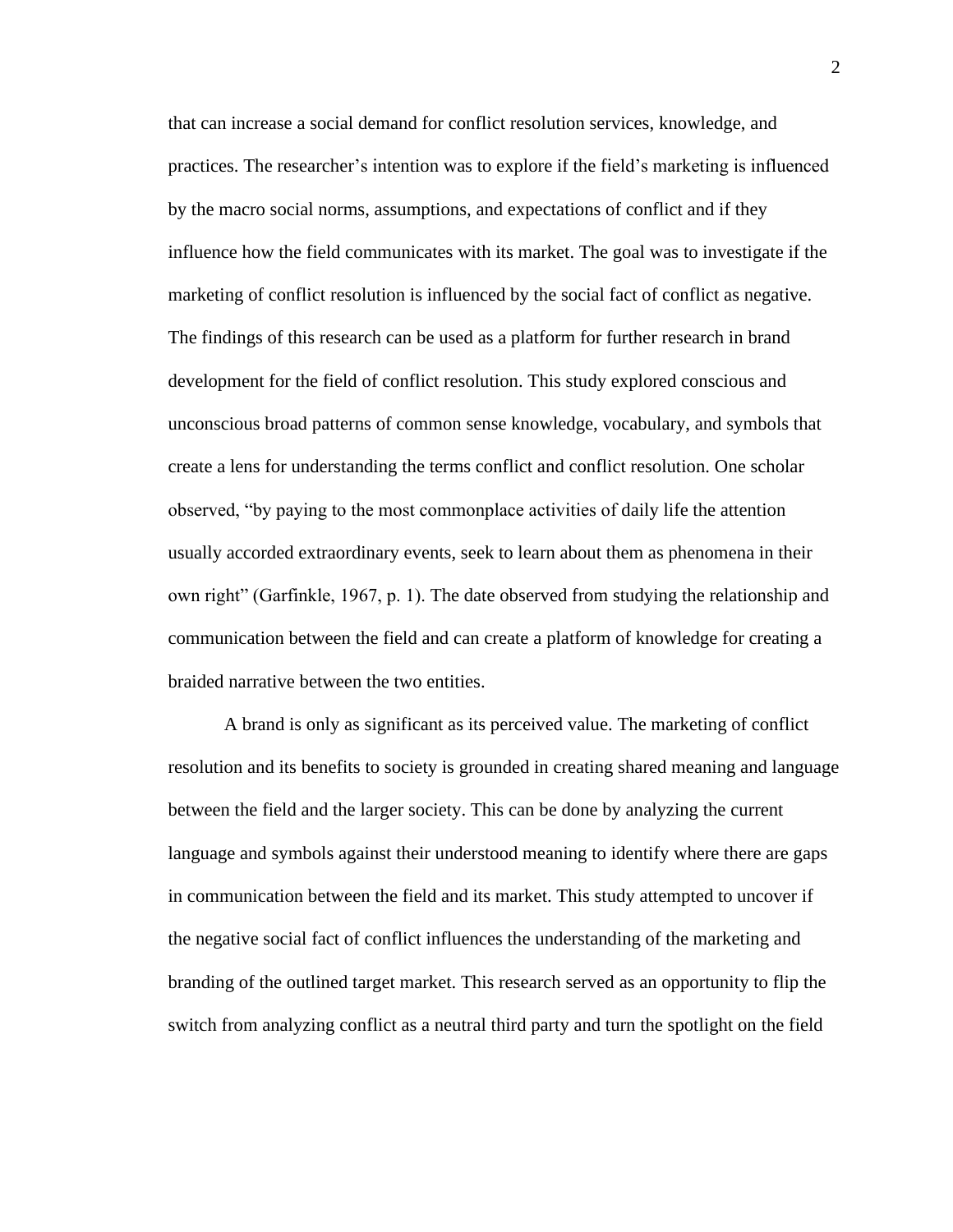of conflict resolution with the aim to provide insights into transformative change in the field for the next five, ten, and fifteen years.

Language served as an important part of this research. The reasoning for the use of the term 'field' in reference to the field of conflict resolution will be addressed to promote clarity. The researcher views conflict resolution as a multi-faceted entity that is still evolving. The term institution implies establishment, which is not an appropriate term nor description for conflict resolution at this time. Profession implies occupational titles and clearly defined career paths and standards, which does not adequately describe the field of conflict resolution at this time. For example, if someone would like to become a nurse, he/she would go to nursing school. Where in as, if someone studies conflict resolution, there is a vast array of possibilities for the application of that study in a wide array of fields, and a variety of standards from which a person can claim a title in conflict resolution. To be defined as a discipline is to be more centralized in an area of study, but conflict resolution breaks the boundaries on this term as well with its connections to practice. Therefore, the researcher utilizes the term 'a field' in this body of work, because it interweaves the space for education, professional activity, and growth without stringent boundaries.

# **Context of the Researcher**

This study was developed from the researcher's lived experience studying and working in the field of conflict resolution. One repeated pattern of behavior from the larger public, including the researcher's family and friends, in response to learning the researcher, was studying conflict resolution was a misunderstanding and/or lack of understanding of what conflict resolution was and what she did and studied. This was followed by experiences at job interviews where the researcher was asked to justify the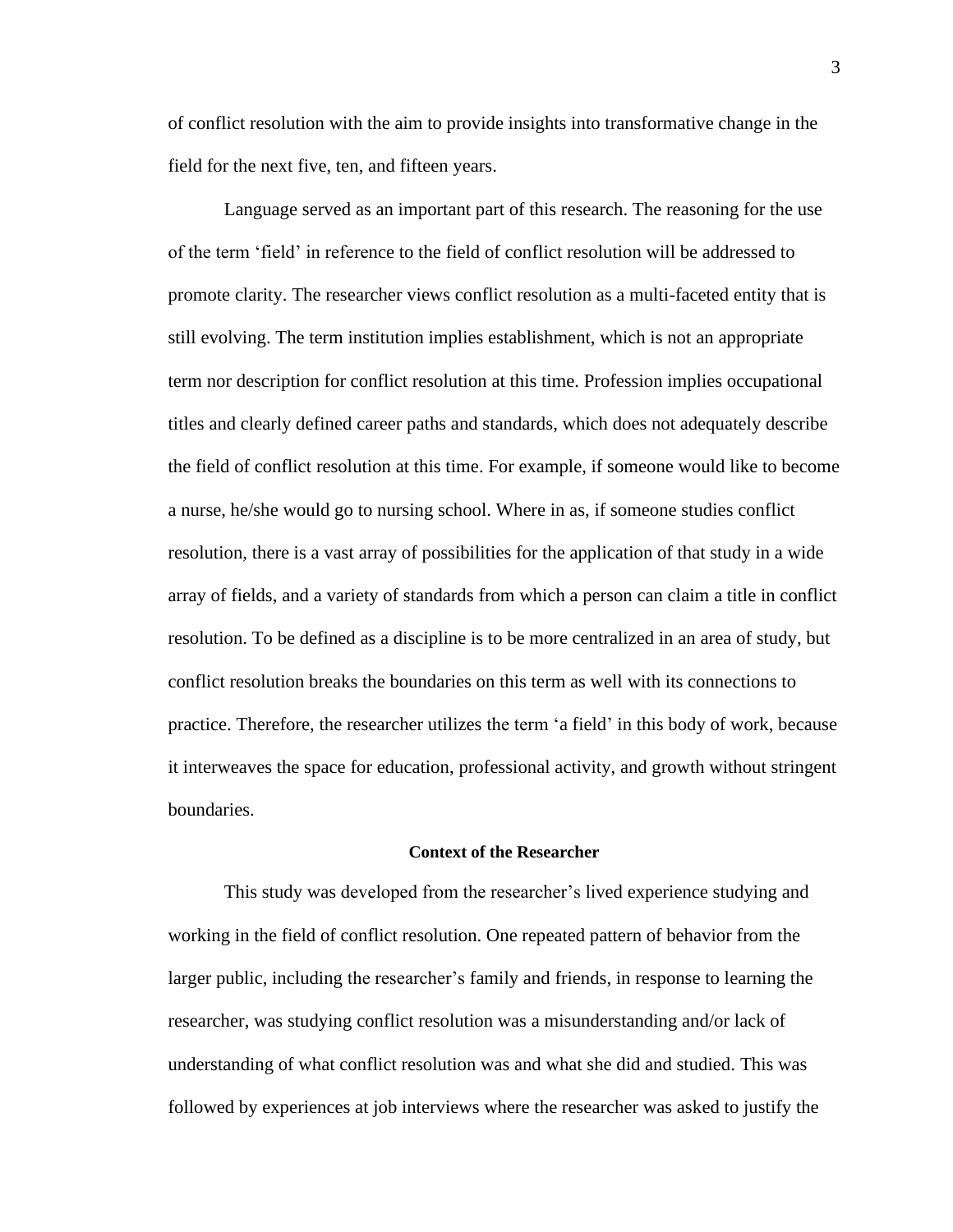relevancy of her degree for the position. After years of this same repeated interaction and increasing defensiveness within the researcher, it led her to try to figure out, 'Why don't people know what I do?' This insistent repeated pattern of behavior represented a familiar model to the researcher. In conflict when underlying interests are not addressed, the conflict will resurface. The researcher used this model as an inspiration to try to understand the root causes of the issue.

The researcher utilized a marketing and business approach as a means to identify different variables informing the relationship between service providers and clients. This business approach intrigued the researcher because she wanted to get to the root causes of what was preventing the growth of her field. As a millennial herself, she watched the trending topics on twitter and videos go viral leaving her wondering what will trigger the spread of the field of conflict resolution. Additionally, the researcher identified and recognized the need and demand for conflict resolution services amongst her peers. She recognized the market is ripe in the need for conflict resolution services but lacked in the demand that sat at the epicenter of her problem. She developed this research as a means to uncover different variables that are informing that gap between need and demand as a means answer her question of, "why don't people know what I do?"

## **Statement of the Problem**

An important finding and trend about the current state of affairs in conflict resolution are reported in research that was conducted with its focus on mapping 'current and emerging career trends in conflict resolution' that interviewed 32 conflict resolution practitioners. This trend specified that "the field continues to have a high supply of providers, low market demand, and high social need (Rhudy, 2014, p. 3)." This informs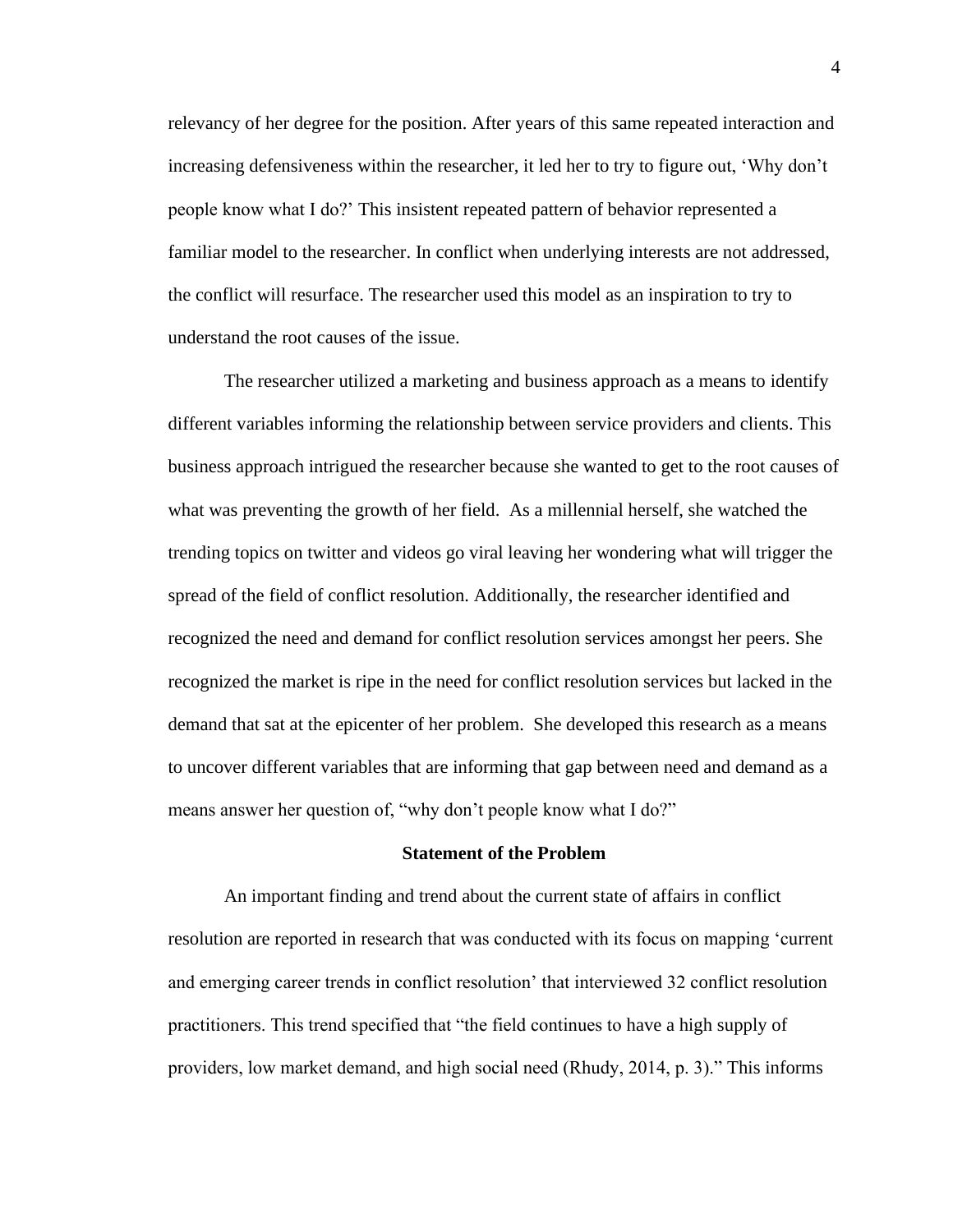the basis of the problem that this research attempted to uncover, which is the current conscious and unconscious social conversations that may be informing a low market demand and yet a high social need. In layman terms, people don't know what we do, so people don't seek us out, thus representing the break in the supply and demand cycle. The syllogism representation of the argument follows the classic representation of 'If A, Then B; If B, Then C; Therefore, If A, Then C'. If people do not know what conflict resolution is, then they won't be inclined to actively seek out conflict resolution services. If people do not actively seek out conflict resolution services, then the demand for conflict resolution services will remain low. Therefore, if people do not know what conflict resolution is, then the demand for conflict resolution services will remain low.

The next layer of the problem was to identify and describe similarities and differences between the conflict resolution field and the larger community. In an attempt to address this aspect, the researcher used a business rule of thumb that it is not the market's (client) responsibility to know that they need a service, but the rather the service provider's responsibility to educate and demonstrate the need for a service or a product. This research was focused on understanding if there is a disconnect in the narrative, meaning, and/or understanding between the market and service provider as a means of analyzing the supply and demand cycle.

Taking a business note from the Marketing Director for LYCRA on how to brand a product he describes the relationship shift need to grow a brand. "Build a lifestyle around your brand, and the audience will follow (Evan Chen Quotes (n.d.), 2017)." The researcher views conflict resolution as a lifestyle and that the branding surrounding the field would benefit from funneling the work through this lens. This research takes a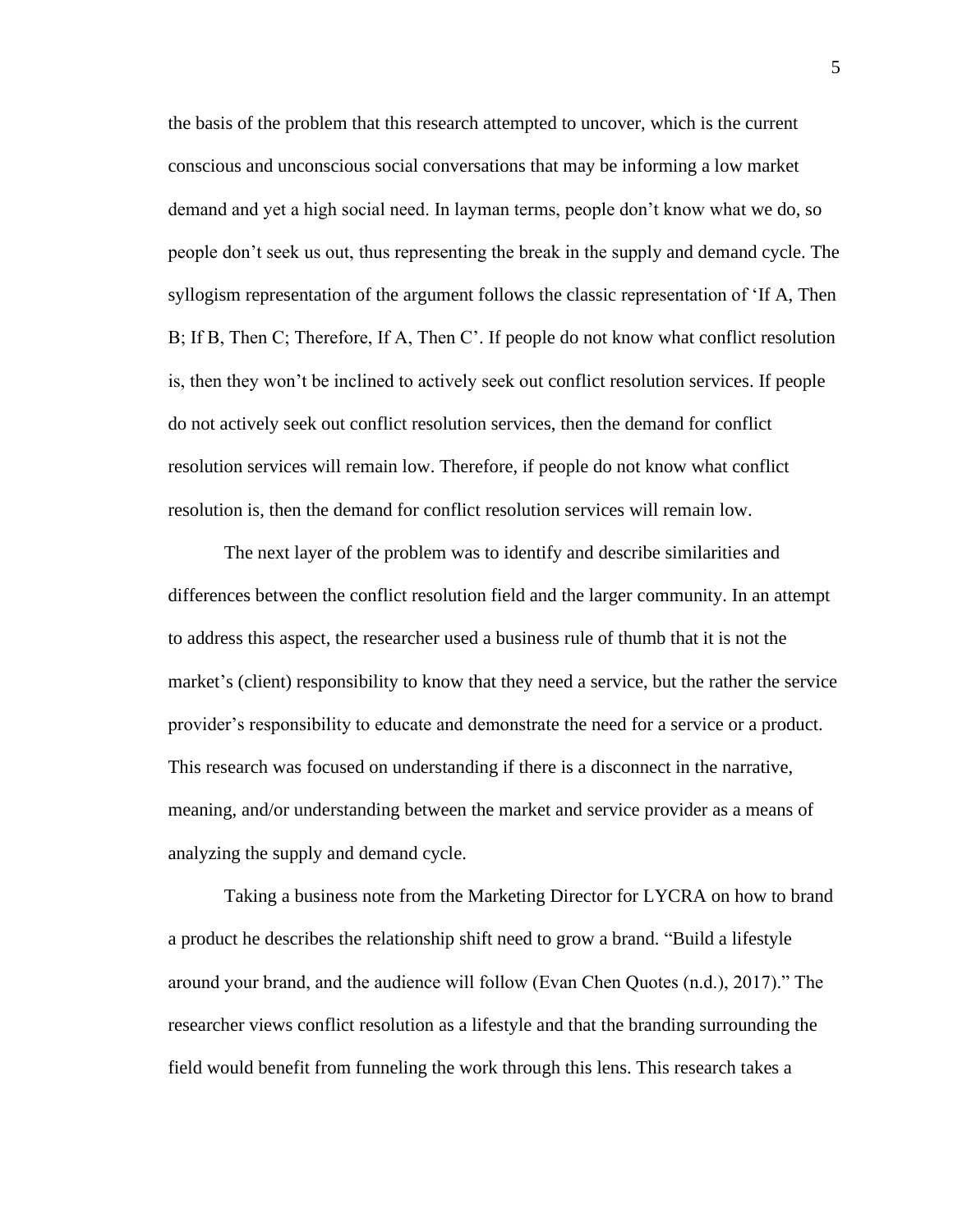psychological and sociological business lens approach to address elements that inform the supply and demand gap. This research contends that the variable that influences the gap between a low market demand and high social needs lies in the social understanding of conflict and conflict resolution. The disconnect between these narratives fosters the misunderstanding of the field and informs low demand for the services.

### **Purpose of the Study**

A classic synopsis of an example of conflict is the model of 's/he said; s/he said', this model represents the disconnect of narrative and understanding in between parties. It represents miscommunication and push of positions that do not address underlying interests. This model characterizes the epicenter of the challenge with the identity of the field of conflict resolution within the macro social understanding of conflict. Identities are sensitive to the socially constructed meanings, values, conditions, and circumstances of the environment in which they exist. A classic example of this phenomenon is the celebrity of sports stars within their profession. For example, if there are two people out to lunch at a restaurant and a football player walks by the table, the reaction of people at the table is contingent on the value and understanding of the player. This value is informed by cultural knowledge and understanding of the player's value within the context of football. If person A is a football fan and person B is not a football fan, their reactions to the football player will be different. The value of the player's name and face recognition is contingent on the fan base being informed of his/her value. If the fan base is not informed of his/her value, the player will not be recognized. The culturally informed context in which identities exist function to inform how people interact and view the person, place, idea, or thing and how brands are built. The macrosystems of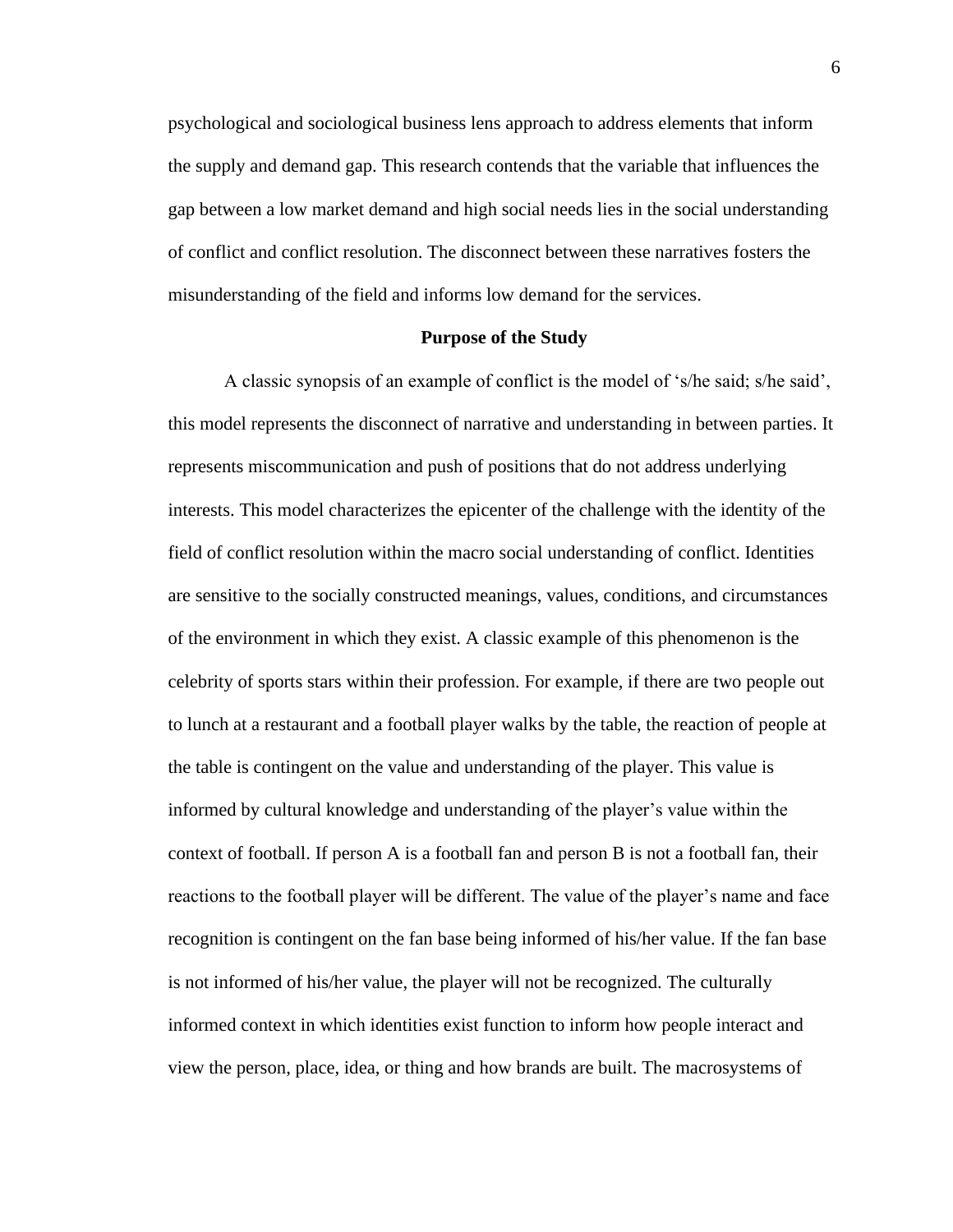context control the external and internal perceptions of identity. Often, this becomes a blind common-sense knowledge that forms a status quo behavioral patterns with the identity.

Conflict could be viewed as a universal commonsense phenomenon. "Not only is disaster common – and increasingly so – it is an extraordinarily revealing sort of affliction (Alexander, 2005, p. 25)." The cultural relativism of this universal commonsense phenomenon of conflict (a term that includes and encompasses language such as disaster, problem, dispute, etc.) is what creates the context for the social understanding of conflict. The cultural context informs what is considered a conflict based on cultural norms, expectations, and the environment. "This is because cultural relativism cannot be meaningful without assuming that there are notions of objects, people, beliefs, truth, existence, etc., that both relativists and non-relativists share (Erion, 2000, p. 33)." Furthermore, conflict resolution can be viewed as a universal commonsense phenomenon, which informs what types of conflict resolution practices people will engage with are culturally relative. The commonality of conflict and managing conflict in people's everyday lives can make a person passive and blind to the need for skill-building or services within the conflict resolution spectrum.

A common example of recognizing this phenomenon in our daily lives is reflecting on romantic relationships. Often in romantic relationships, partners 'fight' about how they 'fight'. This represents three aspects of the commonality of conflict and conflict resolution: 1) Often people do not recognize their autopilot conflict management systems until they have an example for comparison (in this case their significant other), 2) People often do not address conflict management systems (or how they deal with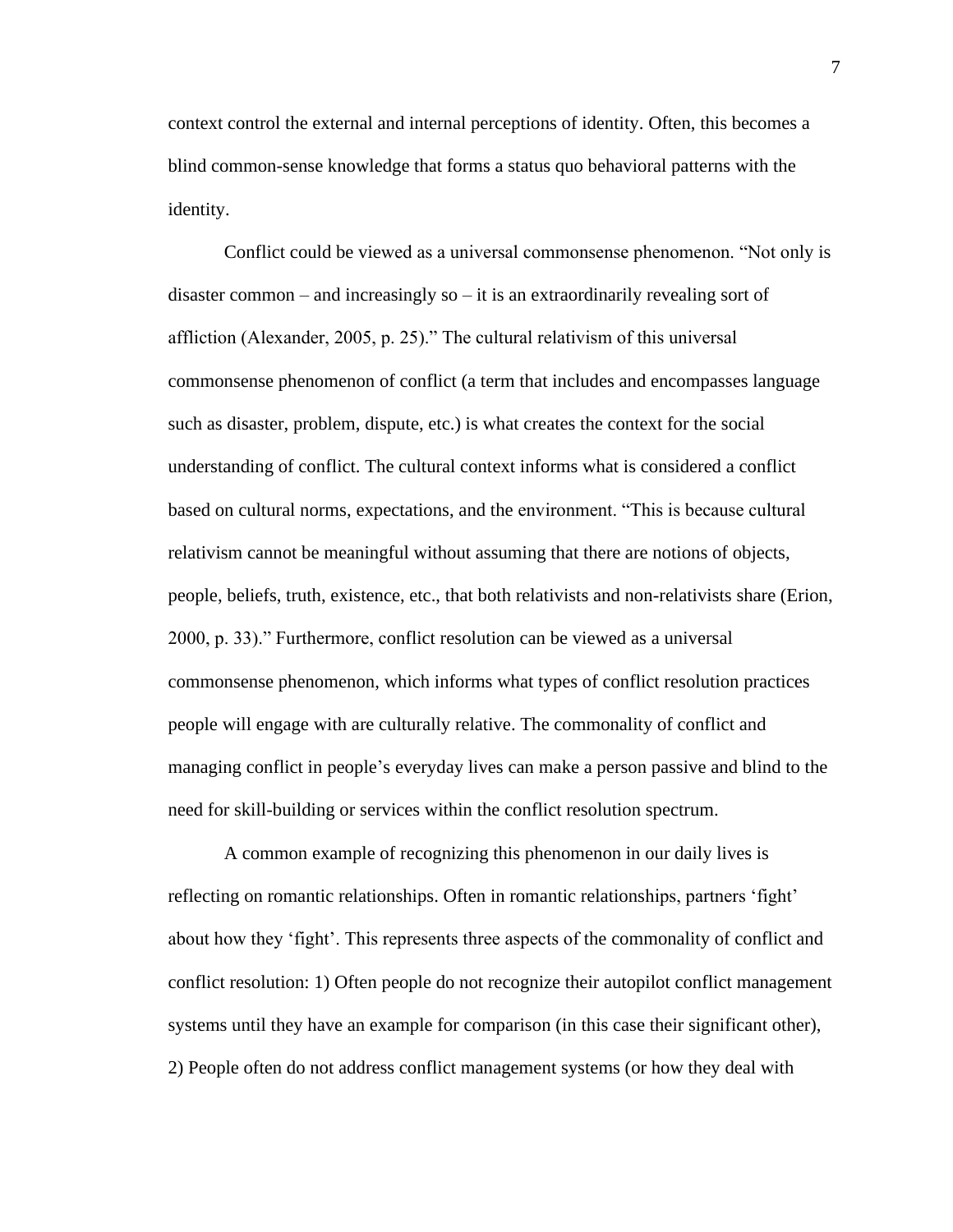conflict) until it exacerbates into a large scale conflict, and 3) Ideas of conflict resolution as being natural to a person and they were born with those abilities. This example reflects on the importance of understanding the everydayness and commonsense concepts that surround conflict in our society as a means of addressing the low social demand for conflict resolution. By identifying the language, needs, value, and everydayness of conflict resolution skills and services, the perceived value of the brand will be connected with an increase in daily quality of life. By identifying the extraordinary value in the ordinary space of people's daily lives, the field can build a brand of service, skills, and knowledge that inform parts of the consumer's daily life.

The notion of the negative social understanding of conflict has been addressed within infield literature as a means of comparison for the infield definitions and understandings. Conflict resolution scholars Pruitt and Kim, address the 1983 Webster dictionary definition of conflict as a "fight, battle, or struggle (Pruitt & Kim, 2004, p. 7)." They continue to explain how the understanding behind the idea of conflict socially has "grown to include a sharp disagreement or opposition, as of interests, ideas, etc. (Pruitt  $\&$ Kim, 2004, p. 7)." Suggesting that conflict is understood in larger 'overt confrontation' meaning, that conflict is not labeled as conflict until it manifests into a larger obstacle or issue. The 2017 definition for conflict in the Webster dictionary is,

"1. Fight, Battle, War; an armed conflict; 2. A. Competitive or opposing action of incompatibles: antagonistic state or action (as of divergent ideas, interests, or persons) B. Mental struggle resulting from incompatible or opposing needs, drives, wishes, or external or internal demands; 3. The opposition of persons or forces that gives rise to the dramatic action in a drama or fiction (Conflict (n.d), 2017)."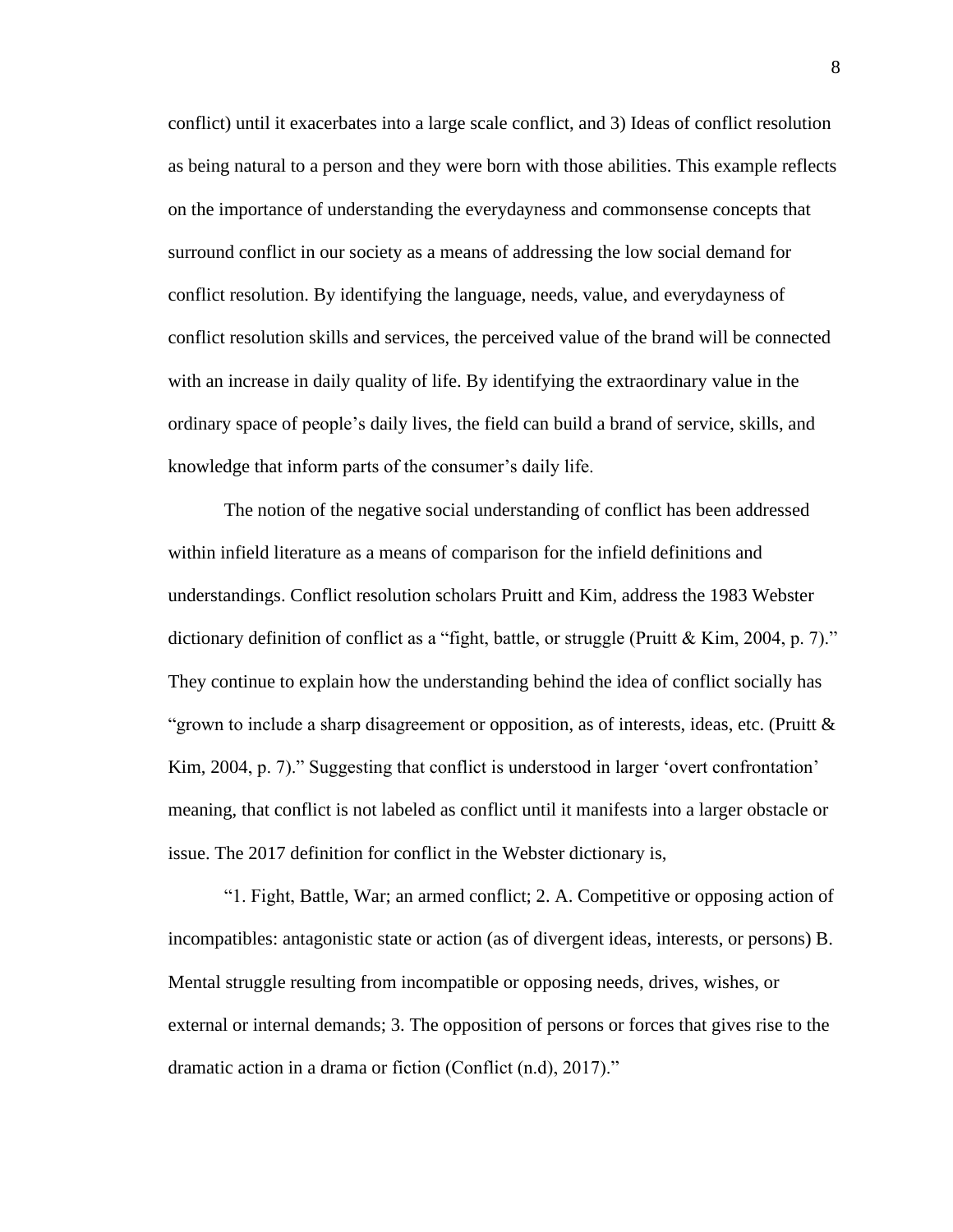The beginning of the definition of conflict demonstrates the negative social understanding of conflict by using the large scale 'overt confrontations' outlined by Pruitt and Kim. The three words all are infused with concepts of violence, anger, and negative dispositions. Furthermore, the use of the word 'antagonistic' that is defined as, "showing dislike or opposition" demonstrates the negative connotations attached to the word conflict (Antagonistic (n.d.), 2017)." Finally, the third definition depicting conflict as the plot in an artistic representation further alludes to conflict being observed and understood only when it has manifested and escalated.

Additionally, conflict resolution experts Wilmot and Hocker address the negative frame of conflict by reflecting on common negative views of conflict. They state, "many people view conflict as an activity that is almost completely negative and has no redeeming qualities (Wilmot & Hocker, 2007, p. 33)." They outline seven negative commonly held assumptions about conflict such as:

"1. Harmony is normal and conflict is abnormal. 2. Conflicts and disagreements are the same phenomenon. 3. Conflict is a result of personal pathology. 4. Conflict should never be escalated. 5. Conflict interaction should be polite and orderly. 6. Anger is the predominant emotion in conflict interaction. 7. There is one right way to resolve differences (Wilmot & Hocker, 2007, pp. 34-36)."

These assumptions paint the backdrop for understanding the frame that surrounds conflict and how it is negatively viewed in society. The researcher suggests that this frame is an influential variable in the low social demand for conflict resolution services and serves as a platform for addressing communication between the services and the consumer.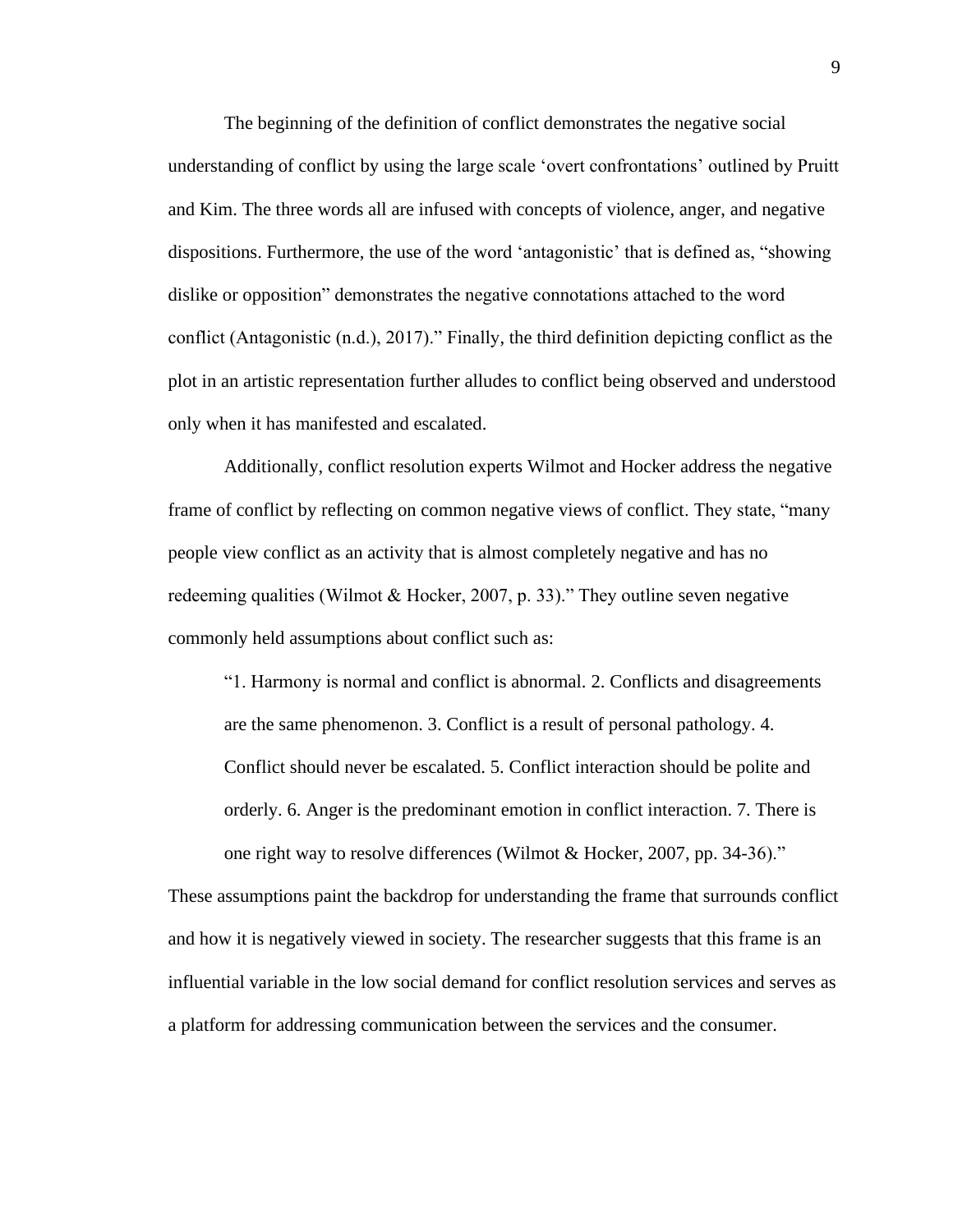This study's goal was to describe the current influence of the 'default position' held by society that constructs a negative frame of understanding about conflict (Searle, 1998, p.9). Default positions are defined as "views we hold pre-reflectively so that any departure from them requires a conscious effort and a convincing argument (Searle, 1998, p. 9)." The existing socially constructed value and meaning of conflict has often been treated independently of the field's concept of conflict. Whereas, this study contends that the negative socially constructed meaning of conflict is interdependent with the field of conflict resolution including in the marketing and branding of its identity. Additionally, while in conflict resolution literature the negative understanding of conflict is treated independently, the most common imagery used to represent conflict resolution reflects the conflict within a negative frame. While the field consciously tries to separate the infield concepts of conflict apart from this 'social fact', its influence and unconscious frame can be viewed within the 'go-to' marketing imagery that is used. The presence of actively addressing the traditional negative view in literature and its unconscious presence in the imagery serves to validate the existence of the negative social understanding of conflict and its influence on conflict resolution marketing.

While the negative social understanding of conflict is often addressed in conflict resolution literature, the omnipresence and everydayness of the 'social fact' that conflict is understood within a negative frame has unconsciously influenced the imagery used in the very same literature (Durkheim, 1982, p. 59). An example of this pattern of behavior can be found in the conflict resolution book, *Interpersonal Conflict* by Wilmot and Hocker. In this text, the authors address the negative views of conflict and outline infield views of conflict that differ from the ideas of conflict being negative (Wilmot & Hocker,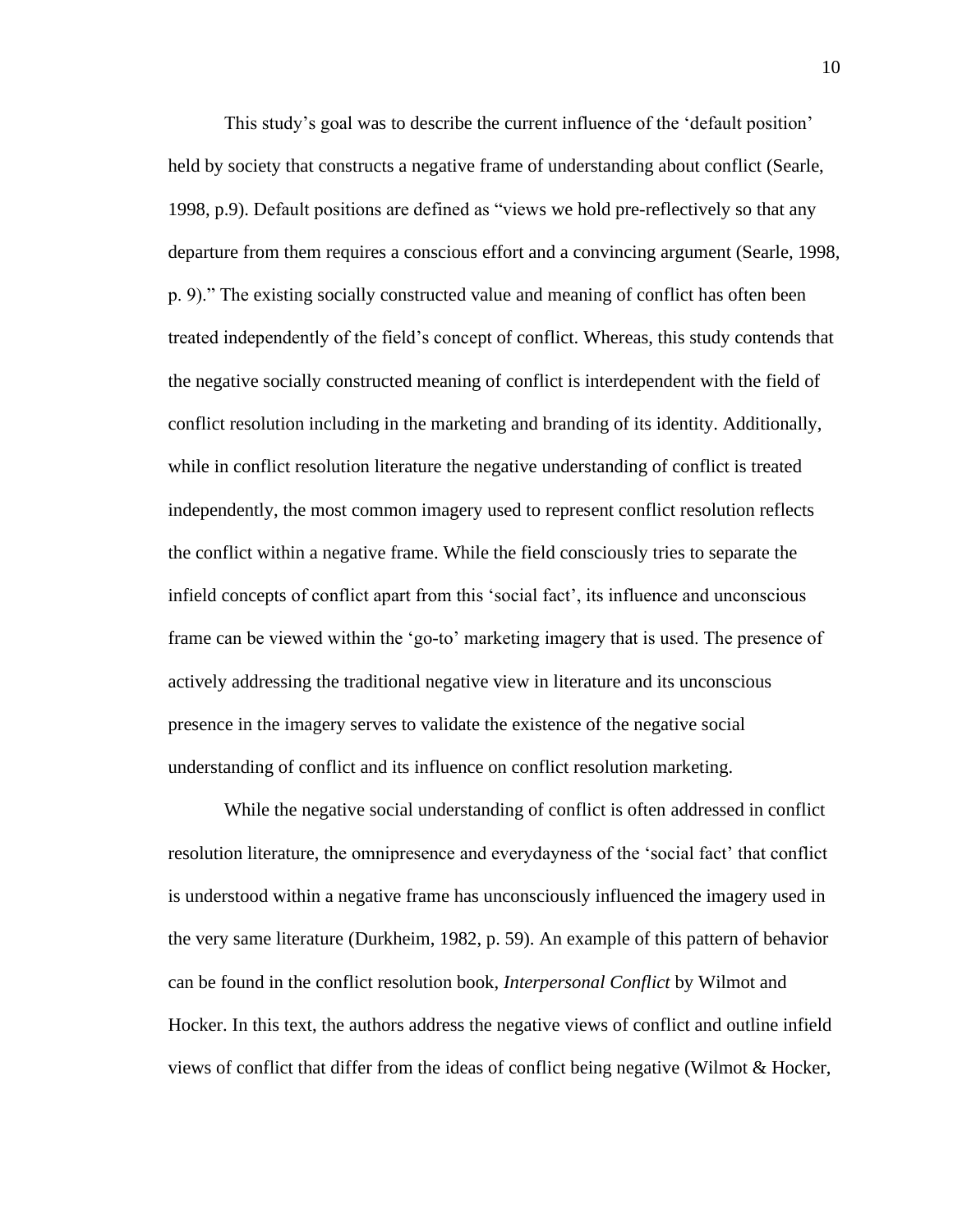2007, pp. 33-36). Conversely, the cover of the conflict resolution book depicts a bridge over a babbling brook with a ray of sunshine reflecting off the trees in a majestic-like forest. This imagery represents an example of how the 'social fact' that conflict is negative frames the binary symbolism of conflict and conflict resolution. The field of conflict resolution outlines differences in understanding of conflict and has redefined conflict within conflict resolution parameters that are grounded in ideas of neutrality. This creates a closed causal binary that reflects the idea that conflict is negative and conflict resolution is positive. It reflects the idea that conflict is a thing or entity, that is negative and as something that needs to be crossed over, with a fully constructed bridge, rather than as a process. This concept addresses the issue that this study has attempted to address. The identity of the field of conflict resolution exists within the larger negative social frame of conflict and influences the marketing and branding of the field.

The negative frame of conflict influences the perception of the products and the message of the field of conflict resolution consciously and unconsciously for both the larger society and within the field. The researcher attempted to describe the intrapersonal conflict of identity within the field of conflict resolution and how it is informed and perpetuates the larger 'social fact' or perception of conflict as negative. This analysis served to create the platform for understanding the disconnect between the larger public and the field of conflict resolution and how the disconnect of narratives can influence the low social demand for conflict resolution services.

This research suggests the negative frame of conflict and closed casual binary of altruistic views of peace that is equated with conflict resolution and has informed a disconnect between the practitioners and the market by influencing the low social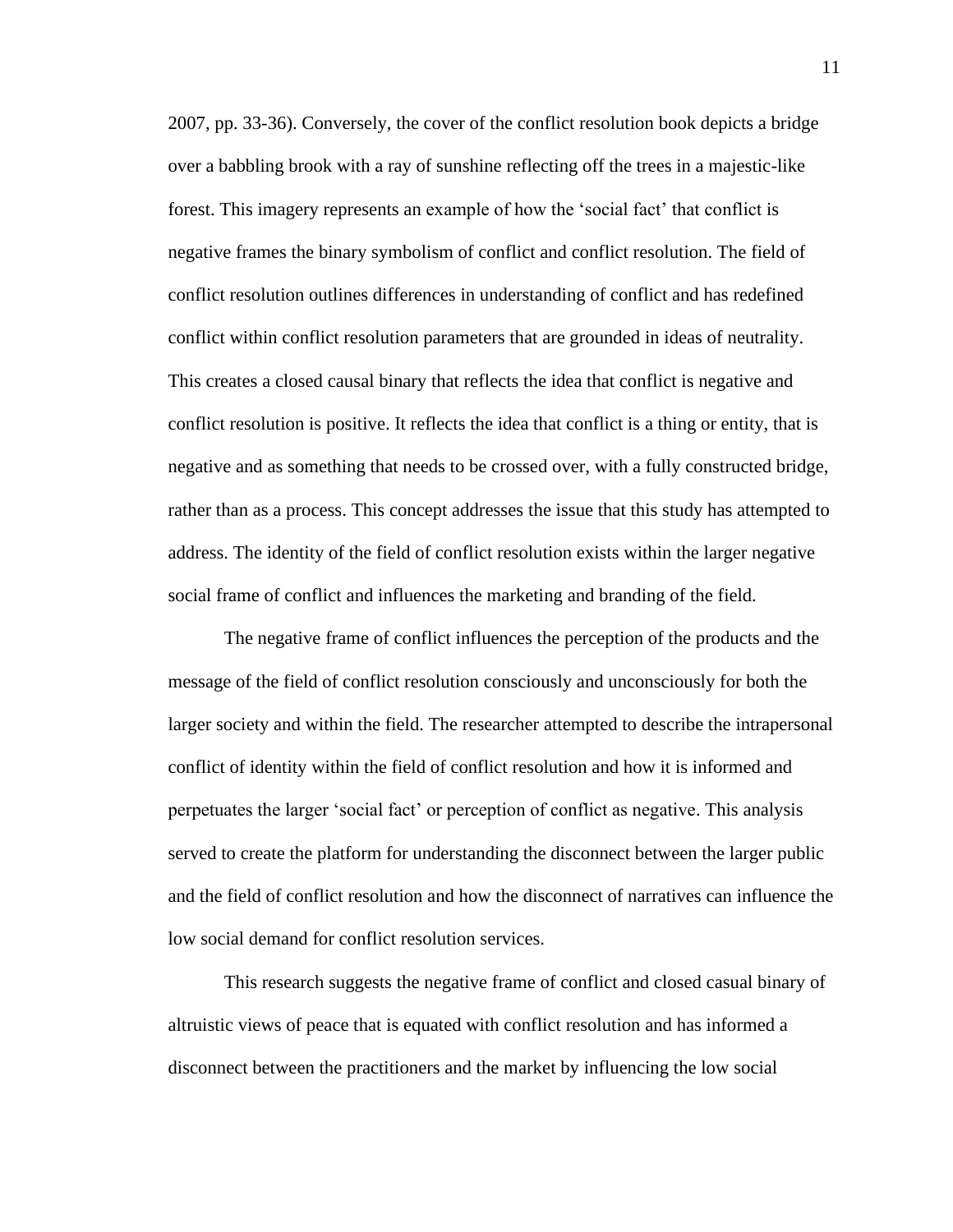demand of conflict resolution. This research used descriptive qualitative research to address the communication in conflict resolution branding and marketing in an attempt to identify if the marketing and branding of conflict resolution are influenced by the larger negative social understanding of conflict.

Furthermore, the use of a business lens to evaluate this phenomenon called for the researcher to address the target market to whom the field aims their products and services, as well as how the target market accesses information and communicates with the field. While many could agree that conflict resolution services and products (programs, conflict resolution training, consulting services, mediation services, etc.) are important skills and services for all demographics, it is important to narrow one's market before expanding one's business reach. This sentiment is akin to a common business rule of thumb that states, 'if you market to everyone, you market to no one.' Looking at and outlining who would be the target market for conflict resolution services would involve understanding who is holding the purchasing power or the purchasing market. Goldman Sachs, a Fortune Global 500 company, defines millennials' projected purchasing power as, "the largest generation in history [is] about to move into its prime spending years (Goldman Sachs, 2017, Insights, para. 1)." Forbes recognizes that the current economic market is vying for the millennial market as,

"there are eight million millennials in America alone and they represent about a fourth of the entire population, with \$200 billion in annual buying power. They have a lot of influence over older generations and are trendsetters across all industries from fashion to food (Schawbel, 2015, para. 1)."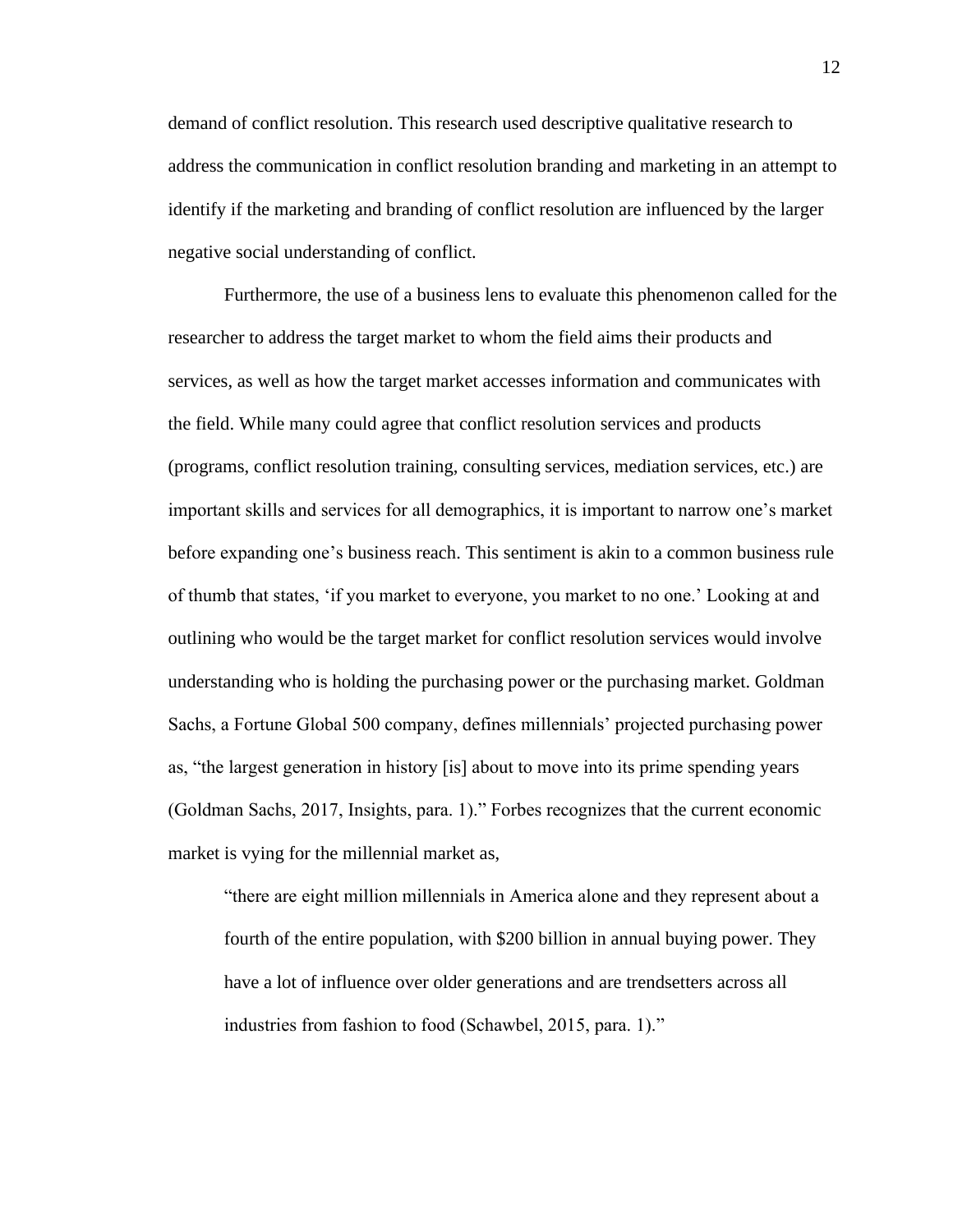The target market for conflict resolution services and programs for the next ten to fifteen years is millennials and outlining this target market provides the context of understanding the communication needs and mediums of the market.

Millennials make up the generation born between the early 1980s to the early 2000 covering an age range of 17 to 37 in the year 2017 (Goldman Sachs, 2015, Insights Infographic, para. 2). This makes millennials range in age from 27 to 47 in the next ten years. This age population will then be making up the basis of the middle and senior-level job positions. This will make millennials a fundamental buying market for marketing to them the importance of conflict resolution and the quality of life that it can inform in both their personal lives and in the workplace. With a shift in corporate value from hard skills to soft skill with 71% of employers saying they value emotional intelligence over IQ (CareerBuilder, 2017, para. 1) and a shift in recognizing the value of workplace culture, the field of conflict resolution has much to offer within the realm of theory, research, and practice. Additionally, with generational conflicts informed by the influence of increased automation and technology and shifts in how we work continues; conflict resolution services and best practices have a possible and plausible projection of growth in the next ten to fifteen years.

Millennials' main form of communication and ways that they access information is via the internet and technology. With the shift to more screen to screen communication and emergence of a simultaneous social media identities, it is imperative that the field adapts and incorporates this shift into best practices to stay relevant and to provide a platform for a sustainable future for the field. It has been demonstrated in other industries how not maintaining relevance with the target market can act as a detrimental force for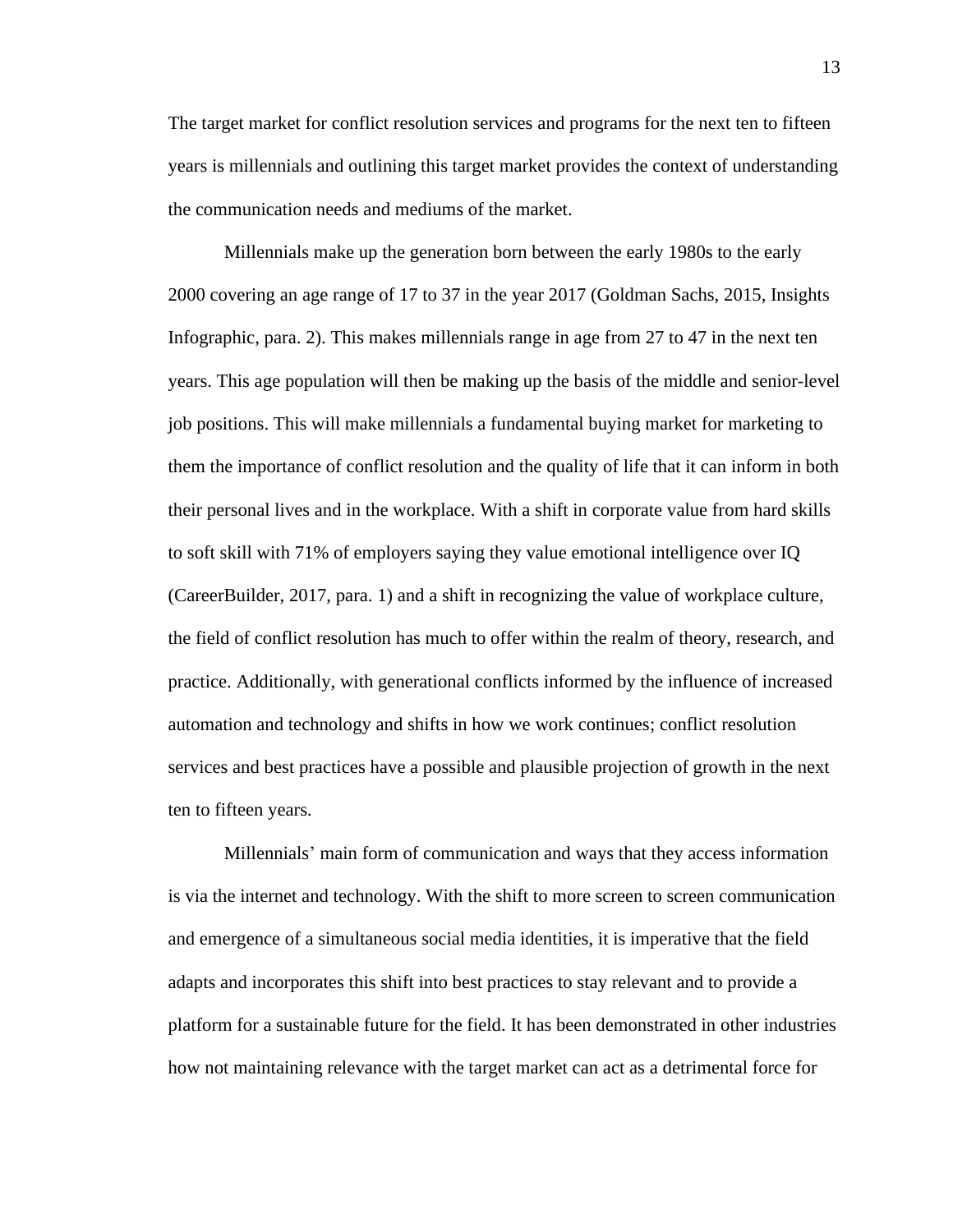continued growth with examples such as Blockbuster Video. Blockbuster Video is/was a video and DVD renting company, but their failure to digitize and monopolize the streaming media business model has forced them into bankruptcy (Satell, 2014). This study used and incorporated the demonstration of the value and use of online communication that represents the change in collective behavior and the importance of maintaining relevancy with the pace of that change.

### **Significance and Need of the Study**

The significance of this study was the conceptual foundation for change and development for the field of conflict resolution. The educators, practitioners, and leaders of the field of conflict resolution have studied, analyzed, and put into practice social theory, conflict theory, and best practices in theory and practice for others. There is room for growth and a need for introspective analysis of how conflict resolution images, identity, and behavior influence others. This work served as an opportunity for the field to practice what they preach and utilize the best practices of conflict resolution introspectively to address variables that are informing the gap between the high social need and low social demand for conflict resolution. This study focused on describing the projected identity and reality of the current state of affairs of conflict resolution and incorporate it into larger systems of understanding in which it exists. The introspective analysis of the field of conflict resolution creates a new point of reference for understanding its place in the market and a path for a more sustainable and profitable future.

The aim of this study was to create a macro-understanding of the interdependent and evolving relationship conflict resolution has with the larger community. Further, it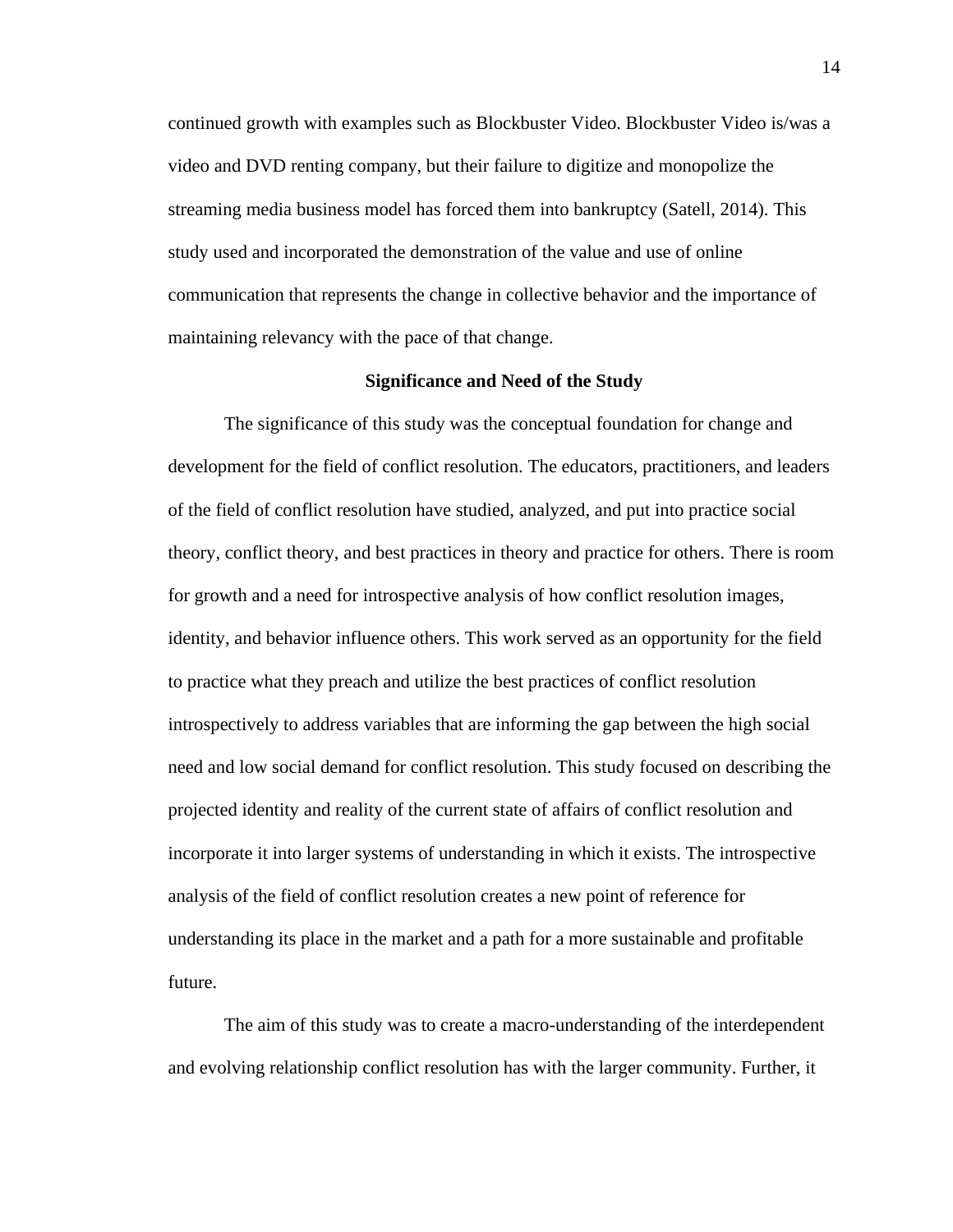serves to address the communication of narratives between the field and the market and the importance of maintaining relevance in systems that focus on evolving human behavior. The researcher's goal was for this study to serve as a vehicle for uncovering and describing internal obstacles for growth as a means for the development of a starting point for change. This was an attempt to add to the body of work and literature in the field to address questions that have substantial importance on internal and external stakeholders. The attempt to challenge internal assumptions and expectations creates an opportunity for growth. In short, this study explored the following questions:

- I. How does the view of conflict as negative influence conflict resolution marketing?
- II. How does the view of conflict as negative influence the brand of conflict resolution?

This study utilized a descriptive qualitative research approach to uncover the definitions and descriptions about conflict and conflict resolution from an infield perspective and from the target market perspective for analysis on what exists. The researcher interviewed two sets of populations to abstract information and understanding surrounding conflict and conflict resolution. The first population consisted of conflict resolution practitioners that have had substantial careers within the conflict resolution field and that have developed marketing and branding for their own or their organization's conflict resolution practice. The second population consisted of a sample set of the target market that was outlined by the researcher above as millennials. The interview questions involved descriptions of imagery and colors associated with terms, the definition of terms, descriptions of examples of terms, discussion behind meanings of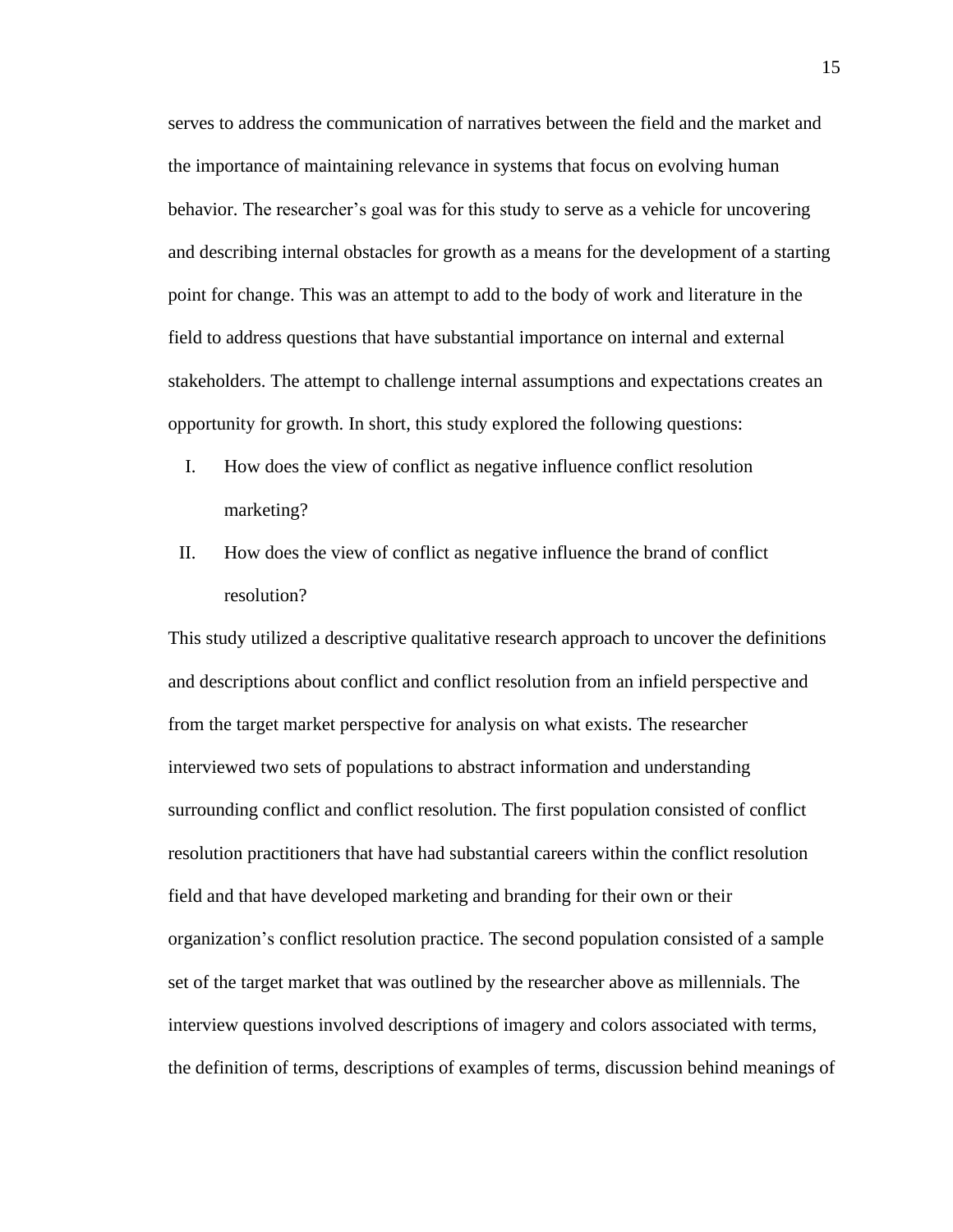conflict and conflict resolution, and reflections on client needs and wants. The aim of this data collection was to compare and contrast definitional narratives and descriptions surrounding conflict and conflict resolution. The findings serving as a marker for understanding the frame of reference used in identifying and understanding conflict and conflict resolution in marketing and branding. Additionally, the second aim was to identify variables that can serve to inform the branding and marketing of the field of conflict resolution.

To summarize, the problem cycle of this study was to evaluate and understand how and if the larger social understanding of conflict as negative influences and informs the perception of the conflict resolution field in the larger community. Additionally, it served to evaluate if the infield internal absence of challenging this frame has created limitations on industry growth and how shifts in communication have the potential to be used to grow the field. This chapter outlined the framework of understanding the researcher used to develop her approach at addressing the question that is a constant in her life, "why don't people know what I do?" The next chapter outlines the research used to construct the arms and legs of this research and breaks down the approach through three branches of focus that include: language, identity, and business. Language tells us stories, informs identities, and in turn informs language. This relationship serves as the backbone for understanding the marketing and branding of the field as a means to identify what is being communicated to the market.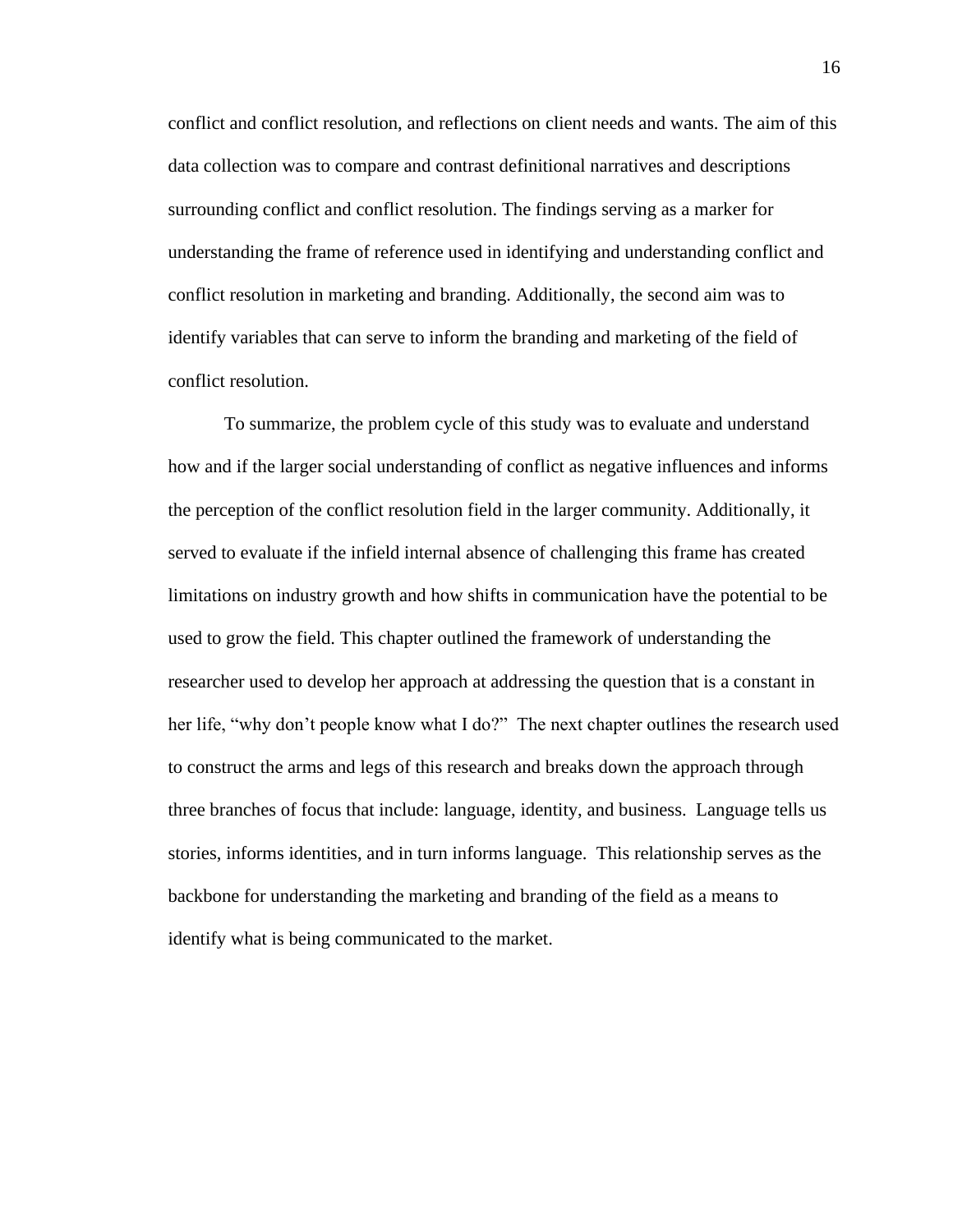Chapter 2: Literature Review: Abstracting the Extraordinary from the Ordinary

As a first step to create a concrete platform for deconstructing the social understanding of conflict and conflict resolution, this chapter will abstract the social forces that contribute to blending the concepts into the background of daily life. In order to construct an infrastructure that depicts how conflict resolution best practices and conflict management systems inform quality of life, the first step is to abstract the extraordinary from the constructed ordinary. The construction of the stark contrast between the two will create a starting point which the field can use to construct a competitive framework for developing a shift in social demand by identifying overlapping narratives, disconnected narratives, and Unique Selling Proposition (USP). USP is "a description of the qualities that are unique to a particular product or service and that differentiate it in a way which will make customers purchase it rather than its rivals (The Economist, 2009, para. 1)." The place of conflict resolution best practices in society remain invisible because social circumstances prevent people from consciously recognizing that they are practicing them, making them blind from the impact conflict has on their lives. The over-exposure to historical references of violent conflict and altruistic ideals of peace act as a force to maintain the status quo of conflict as a large negative event. The social forces that are exercised over the individual dictate a skewed understanding of conflict and conflict resolution and inform the anatomy of the low social demand for conflict resolution services.

### **Language**

While we are consciously interacting with others, our brains are unconsciously performing comprehensive filters and processes to inform our understanding and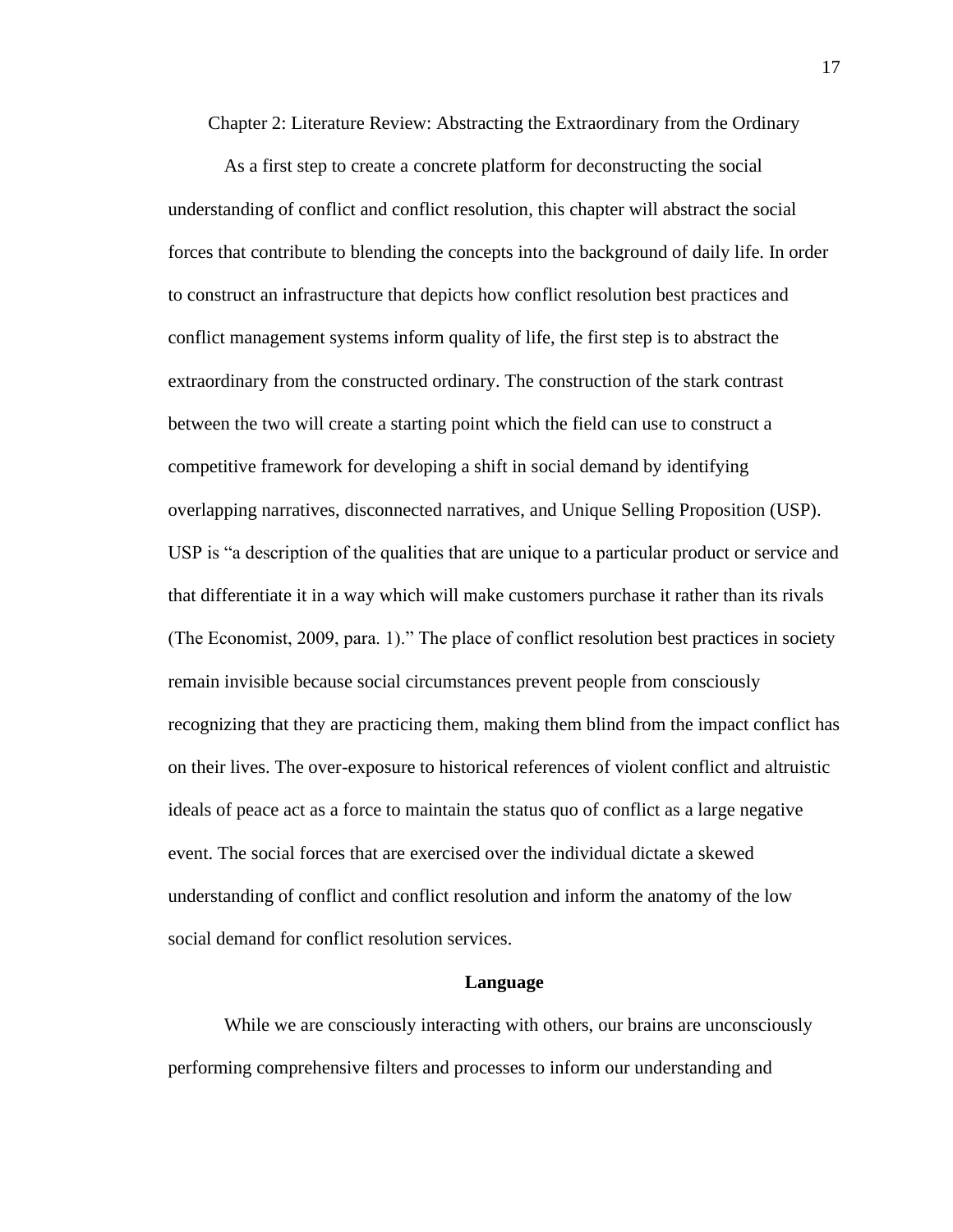behavior. Communication and speech function as a means to create mutual understanding. Cognitive science has demonstrated that underneath the conscious awareness are inaccessible processes that control and inform behavior. Classical cognitive science was formed and influenced by cybernetics and the digital computer (Dawson M., 2013, p. 20). Cybernetics is the study of "adaptive behavior of intelligent agents by employing the notions of feedback and information theory (Dawson M., 2013, p. 20)." Cybernetics examines how information is processed and influences the fundamental assumption in cogitative science that cognition is information processing. These processes are informed by memory, language, context, connecting information, making inferences, experience, body language, and more, thus functioning much like a search engine, such as Google, functions on the internet.

Google relies on the collective intelligence of the web users to create a base of information about any keyword. Google does not develop content, but rather it collects and creates a mass base of information and connects users with this information by using algorithms. Algorithms produce output from a given input. The more information that is tagged or associated with a search keyword will inform the output of the search results for said keyword. Search results are a product of the collective input, therefore serving as a frame of reference for understanding concepts and ideas. Google's search engine, like our cognitive processes, is affected by situational knowledge and its environment and is reflective of our social understanding surrounding the stimuli. The change in the news and the information that is put on the internet surrounding a certain topic informs the results that will populate for a given subject.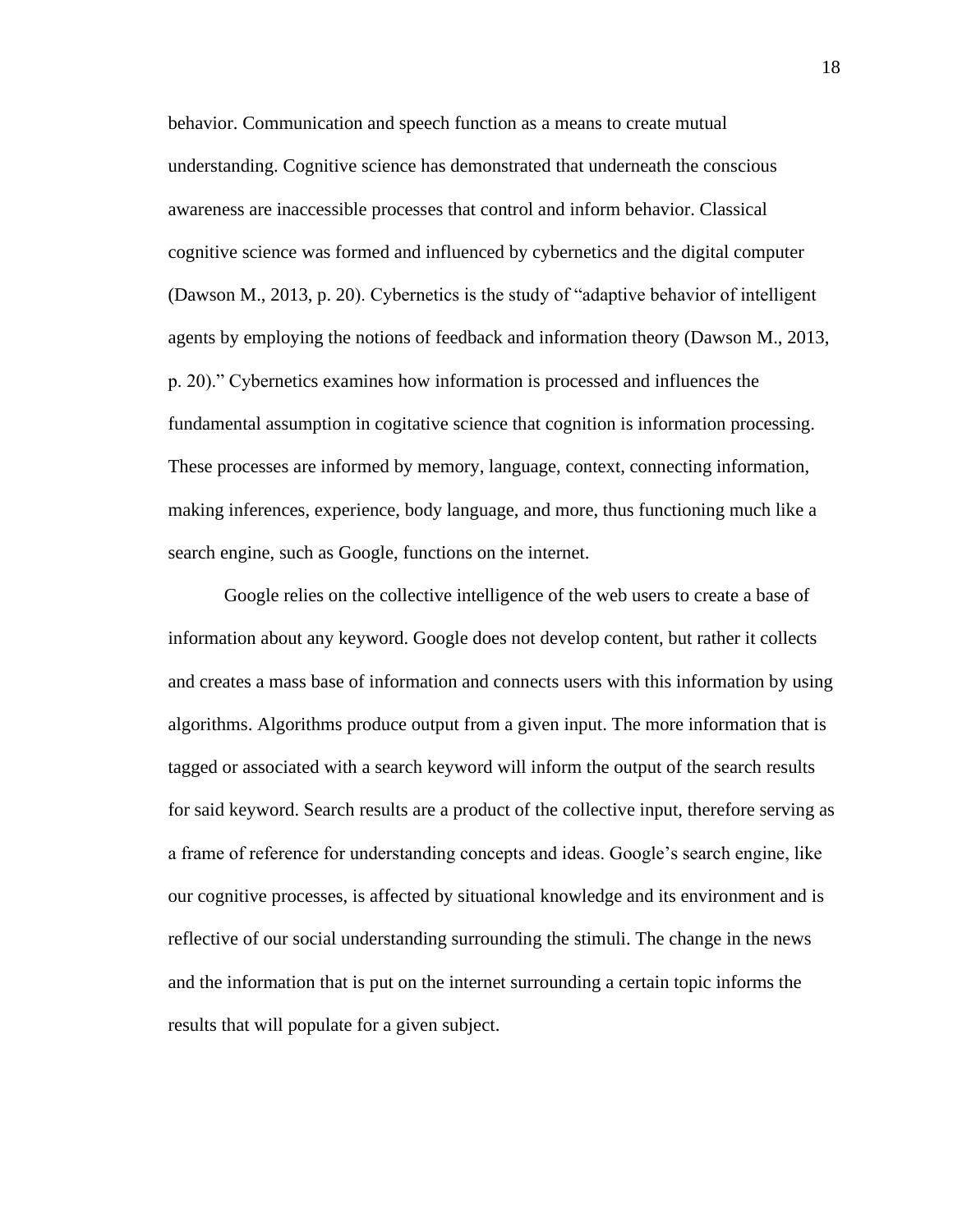Trending topics inform the pace of change in the results and from hour to hour and sometimes from minute to minute as to what will inform the results that are connected to a certain search item. This model is similar to the background of our thoughts that inform how we understand the world and how we interact with it. This same model of operation happens in our cognitive unconscious that connects the outside world with the self and reasoning that inform the ideas of *'common sense'* (Erion, 2000, p. 18). This constructs the understanding that the ideas and reasoning are not independent of the individual, but rather interdependent with the individual and the society. The interactions of the individual and society inform the memories, frames, context, symbolism, understanding, meaning, and value that operate unconsciously to inform an individual's structuring of thought and behavior. The function of memory is that it creates the frame for the ordinary. Words and language serve to trigger the search engines in our brains and connect meaning and understanding during communication.

Google serves as an excellent source of data for understanding and collecting social patterns of how the larger community engages with the language and concepts of conflict and conflict resolution. In 2013 conflict resolution practitioner Justin Corbett, "analyzed over 225 million annual online conflict-related search queries to better understand the scope and scale of conflict in America (Corbett, 2016, Abstract, para. 1)." This research produced many important findings about "how the public prioritizes frames for their conflicts and their preferred resolutions (Corbett, 2016, Abstract, para. 1)." In this work, Corbett discussed the fast-paced changing world of how communities interact and how our search histories have become a valuable data set for understanding human behavior. His findings reveal important information about how conflict resolution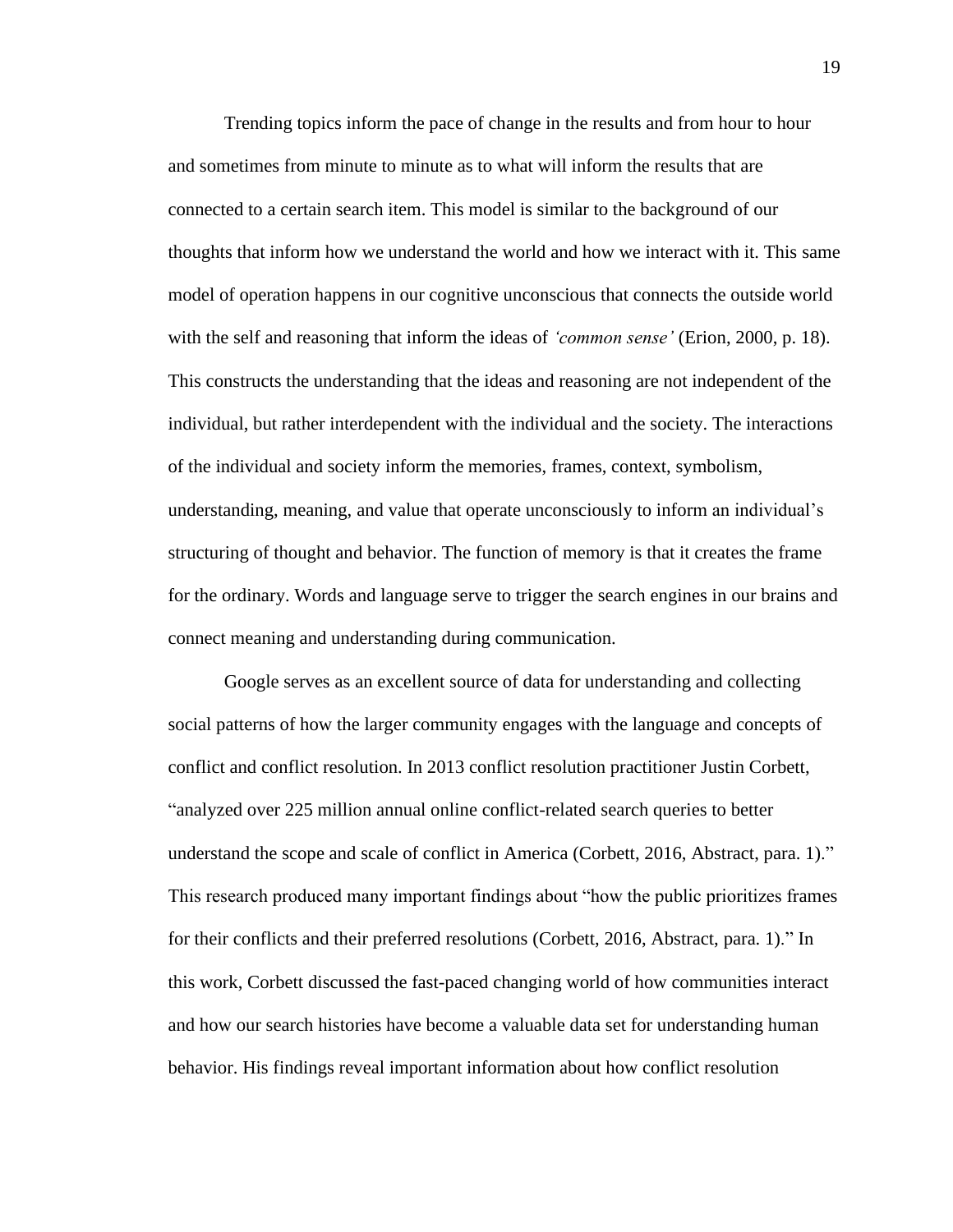language is being searched online and the disconnect between infield language and searched language. He used examples of searched language such as "Should I leave my husband if he cheats on me" as compared to searching divorce mediation (Corbett, 2016, Case Study, para. 2). He contextualized the search contents as referring to a conflict in a spousal relationship and highlights the frame and language in which people are "searching" for conflict resolution help online. They tracked and mapped this metadata as a means to map current market trends and connect services with the larger public. He found that "a quarter billion online conflict-related queries occurred annually; more than seven queries every second (Corbett, 2016, Public Awareness, para.1)." With search rates at this capacity, the field of conflict resolution should be streaming off the charts in profits and popularization, but that is not the reality. This research further supports Rhudy's research claim of the high social need, but a low social demand (Rhudy, 2014) as the conflict resolution language, knowledge, and familiarity are not commonplace. Since 2016, Justin Corbett's company Advancing Dispute Resolution has partnered with community and state programs to increase public awareness of conflict resolution and they have raised over "\$2 million in donated Google Ad Grants advertising to display targeted message in response to public search quires on a wide range of conflict context (Advancing Dispute Resolution, 2018)."

The philosopher Ludwig Wittgenstein's attempt to uncover the structure behind language developed the concept of "meaning-as-use" (Biletzki, 2018, 3.3 Meaning as use, para. 1) His work developed the idea that "the meanings of words cannot be defined in isolation from the life practices in which they are used (Cloke, 2015, p. Slide 5)." He constructed the idea that behaviors, events, and actions are the starting point for meaning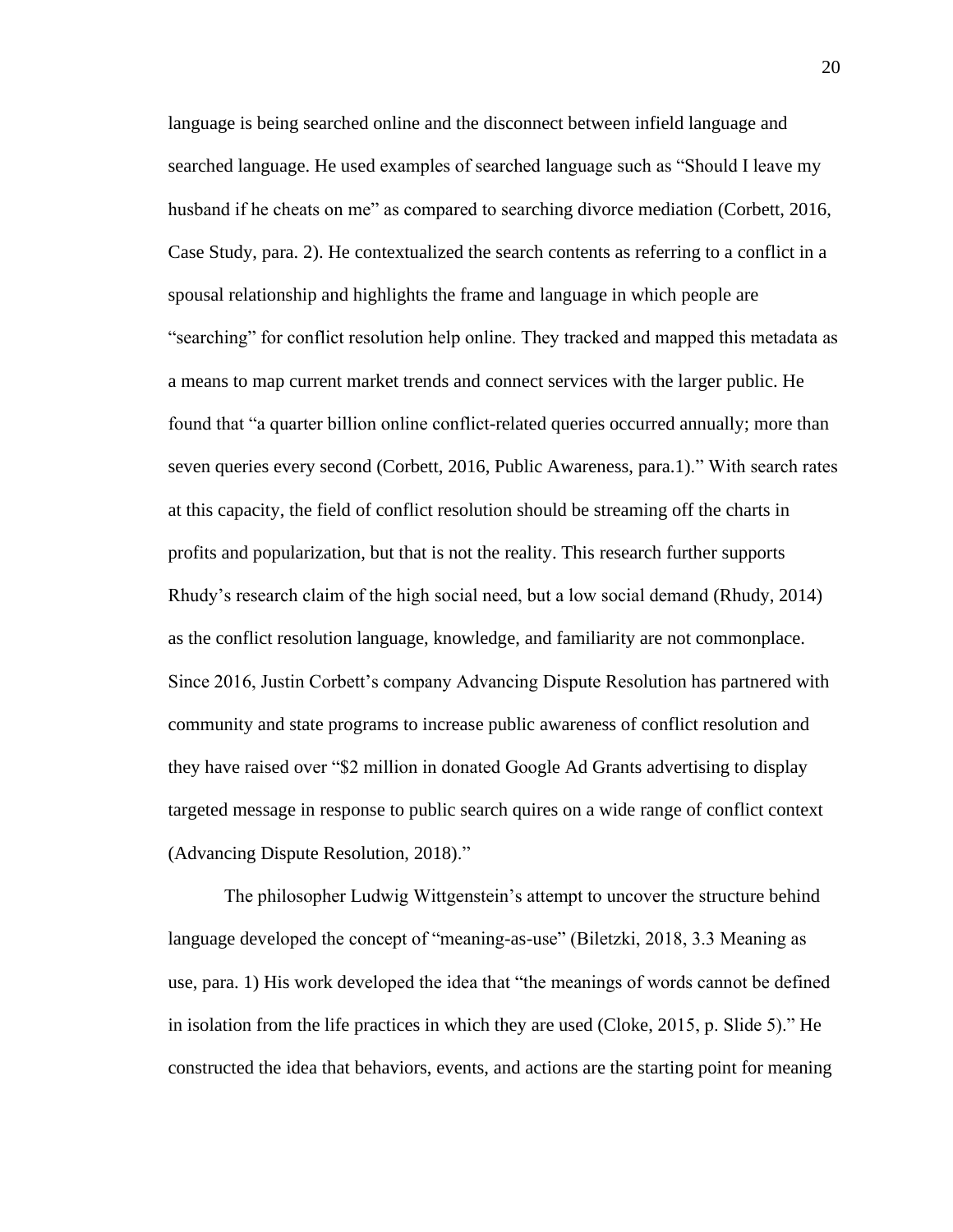that create syntax, symbolism, and definitions. The meaning of words is contingent on the role that it plays in social activity (Turnbull, 1996, p. 156). It is often assumed that underneath words there is a shared underlying meaning, but instead of a "word having a fixed definition, it evolves and has a history, picking up new meanings and dropping old ones as social practices alter their associations and references (Cloke, 2015, p. Slide 5)." This is reflective of this study's evaluation of understanding of the terms conflict and conflict resolution in order to identify the social attitudes and relevance in the marketing and branding of the field. The difference between the target market and infield social practices of conflict resolution and how they influence the definition of the term demonstrates a cultural conflict in language and practice.

Augsburger, author of *Conflict Mediation Across Cultures* (1992), presents the idea of the difference in understanding in his development of how conflict resolution needs to inform a cultural shift in our social activity of dealing with conflict.

"Our much-loved patterns of either-or thinking, of argumentative and appositional disputation, and of competitive and win-lose forms of resolution much be superseded. When we are locked into traditional either-or thinking, the logic (no matter how tight and tidy) has a fundamental limitation. Any competitive and conflictual thinking about conflict blocks us from shifting over to a design style of thinking, from moving into an exploratory mode of searching for an alternative solution (Augsburger, 1998, p. 5)."

This is a direct reflection of understanding the patterns of behavior of social activity that have been historically used to inform what we now understand as conflict. Additionally,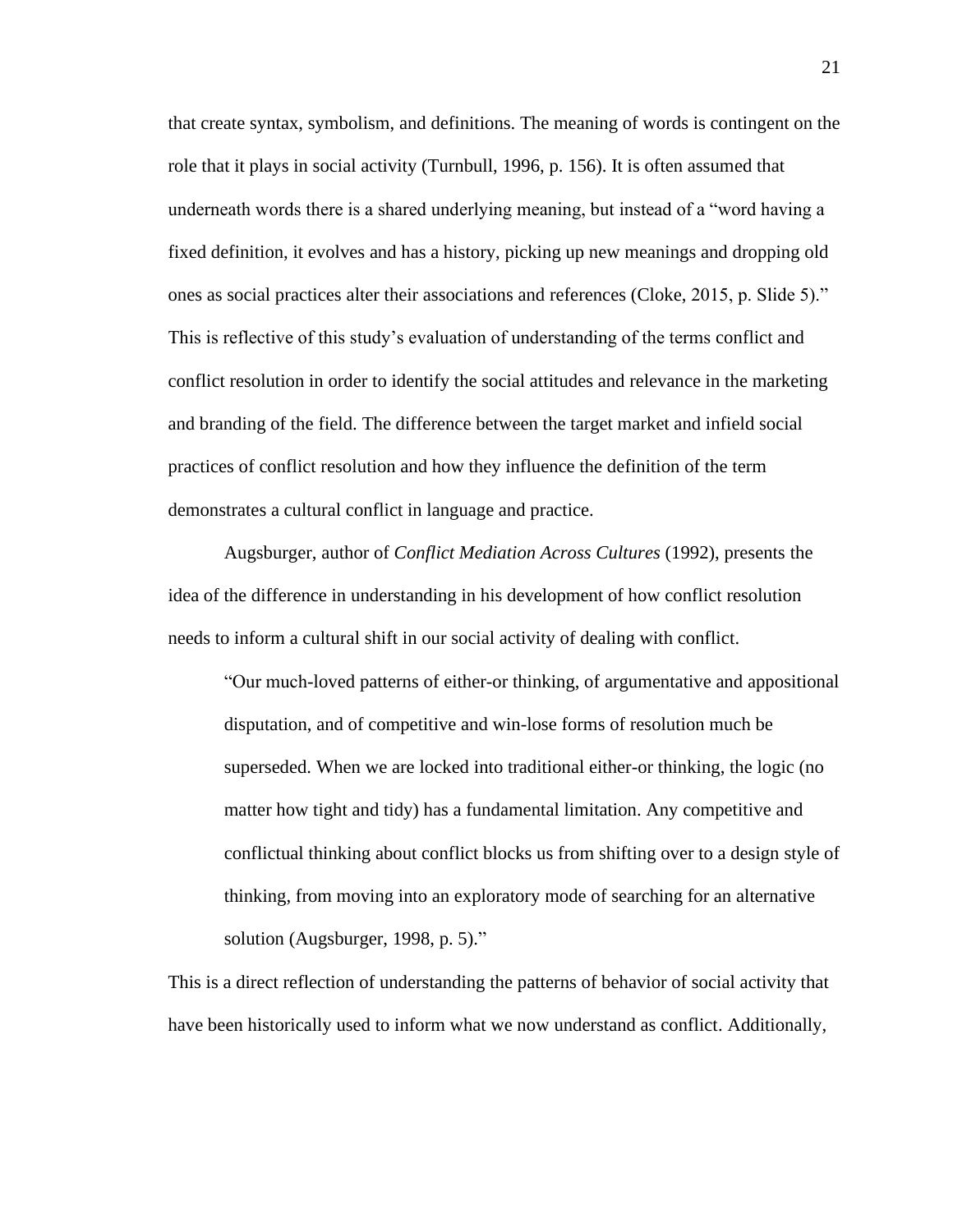it reflects the role the conflict resolution field plays in informing change in social activity to inform the change in the meaning and definition of conflict.

German philosopher Habermas explains via his concepts on 'communicative rationality' the way society uses language is reflective of their shared meaning. He described that during daily discourse with other actors we employ language under the expectation "that a rational consensus can be achieved (Joas & Knobl, 2009, p. 229)." Our language connects to three different references within our consciousness to connect the language with the world which he defines as: "validity claim to truth", "validity claim to normative correctness", and "validity claim to truthfulness" (Joas & Knobl, 2009, pp. 230-231). This triad of references connect to empirical evidence and logic about how society understands the world, the meaning and interpretation society has socially constructed behind the word/s that connect them to the world, and the subjective experience with the word/s in the world.

Cognitive references are connected at varying levels depending on the context and the experience. For example, a teenager may explain to an adult that they are experiencing a conflict, but the adult disregards the claim by creating a comparative analysis to conflicts the adult has experienced creating a hierarchy of understanding and value within the understanding of the word conflict. Words have objective and subjective stories behind them and frame conscious and unconscious actions, reactions, and interactions with them in the world. The understanding and references behind the words inform actions by the actors communicating them and the actors receiving them. This process serves as a platform that advocates for the field of conflict resolution to address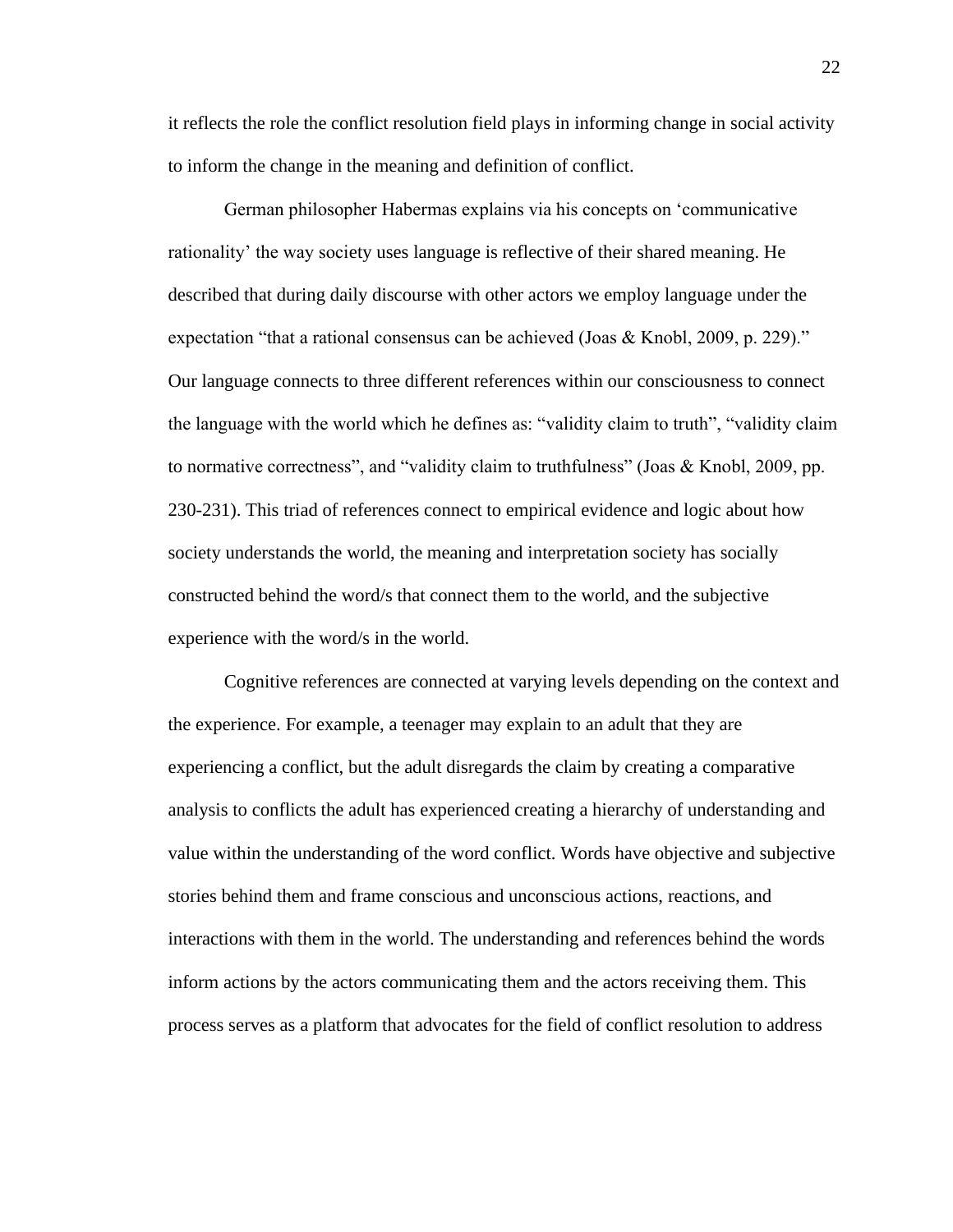the meanings, understandings, and communication of our services and practices with the larger community.

As philosopher Lakoff notes, "every living being categorizes (Lakoff, 1999, p. 17)." Animals categorize their lived reality with categories such as food or not food and threat and non-threat based on their memory and experience. "We have evolved to categorize; if we hadn't, we would not have survived (Lakoff, 1999, p. 18)." For example, human biology reflects categorization with sight reflecting the categorization of light versus dark and informing reactions. The human social categorization has evolved throughout time and has changed with new knowledge and shifts in cultural thinking. Cultural relativity reflects this internal categorization process by reflecting categorization in social systems that we live in and creates a cognitive cycle and pattern of categorization that happens unconsciously when a person interacts with the world. These conceptual prototypes dictate how unconscious categories inform how society frames and interacts with the world.

In order for social systems and institutions to realistically function, they need to work within the collective common sense of understanding but must speak to the collective needs and wants. The collective perception informs the driving force that individuals use to categorize the need and/or demand of using or engaging with the systems and services. This concept is the platform for developing an understanding of the marketplace. By understanding the existing landscape in which a product and service are marketed will inform the language and communication needed to market to that selling point.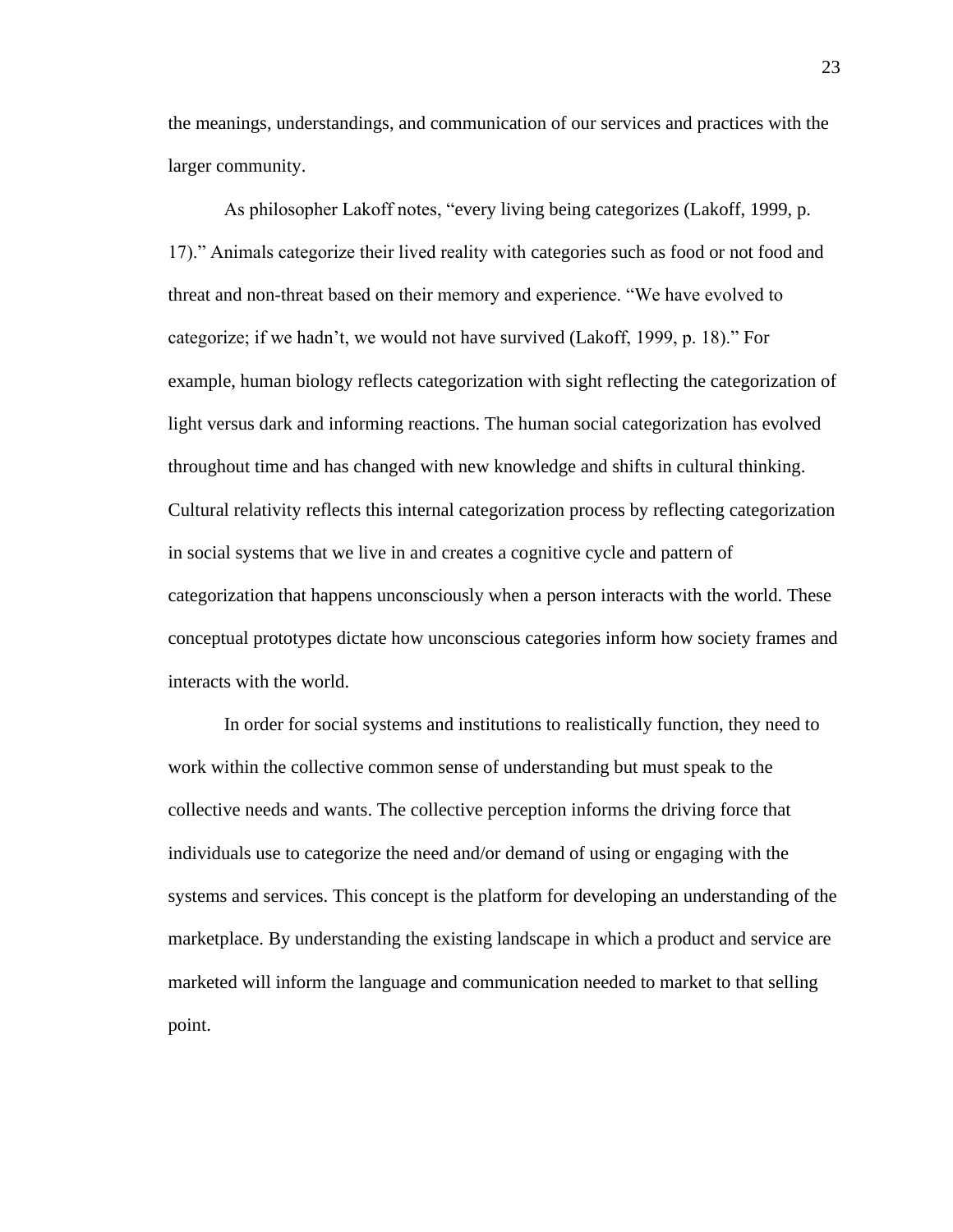Emilie Durkheim's theory of social facts creates a starting point for the journey into the understanding of the identity of conflict and conflict resolution in society. Society is socially constructed by the collaboration of repeated acts of behavior, communication, and events. Social facts are defined by Durkheim as "category of facts which present very special characteristics: they consist of manners of acting, thinking and feeling external to the individual, which are invested with a coercive power by virtue of which they exercise control over him (Durkheim, 1982, p. 56)." Durkheim explains social facts as things because they evoke a power over the individual as they are valued and practiced by the collective. This power creates a false autonomy of the individual because the social facts act as societal surveillance and collective consciousness that is the product of the history and shared experience of the collective. The shared meaning and value of social facts are culturally transmitted and informs behavior within a society.

Social facts act as an authority over human behavior and construct social norms. Collectively accepted social norms are what inform our infrastructure and organization of society. The organization and order of social facts inform the construction of institutions and industries in society because they represent the systematic efficiency and the collective valued reasoning of their place in society. Social facts represent socially constructed ideals, beliefs, and practices that have established cultural reality.

Social facts demonstrate the relationship between the individual and the collective and represent what forms culture. Just as we are living beings, culture is a living system. Culture in a society creates the cognitive comfort of expectations and assumptions for individuals living in a society. "Culture is a derivative of individual experience, something learned or created by individuals themselves or passed on to them socially by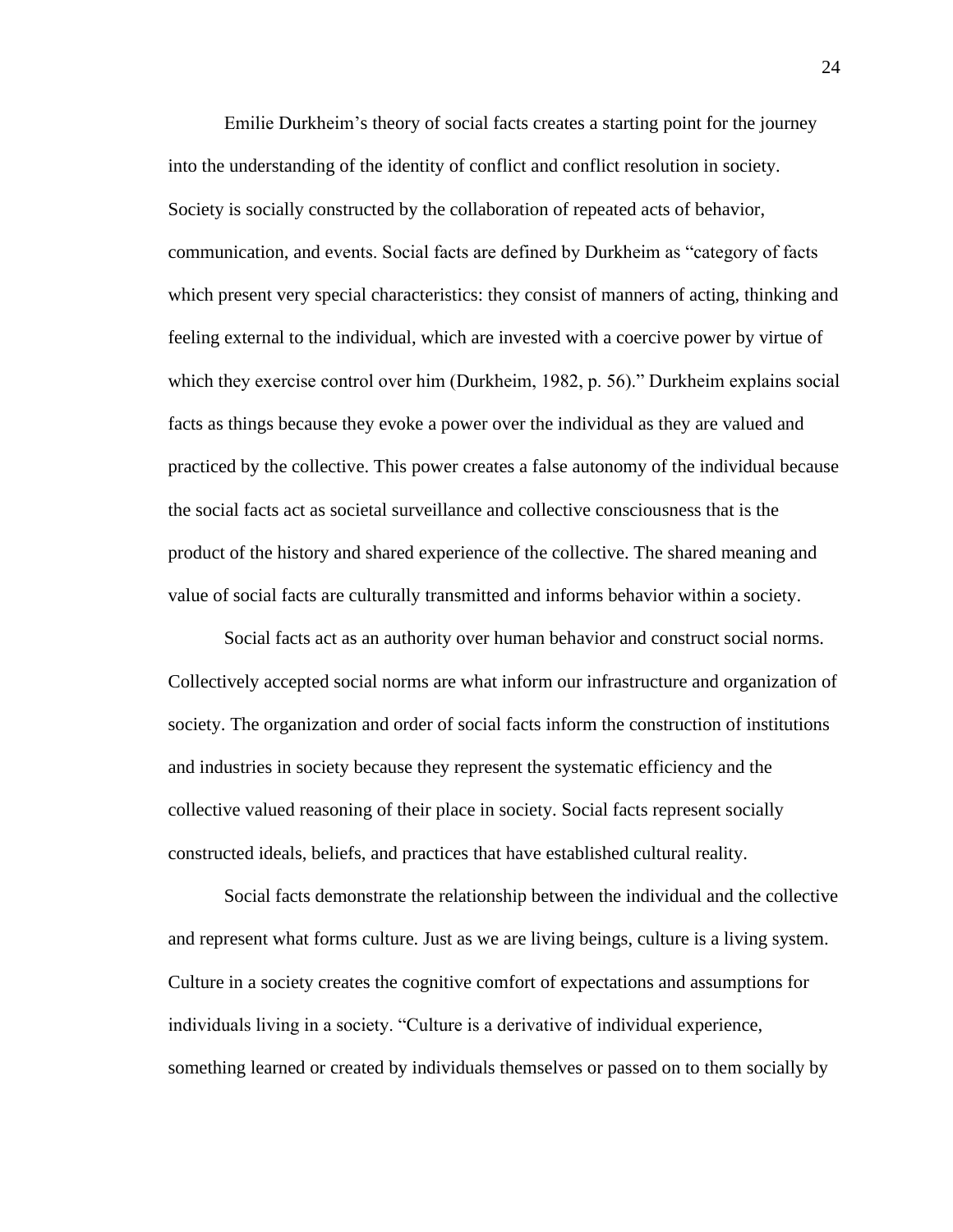contemporaries or ancestors (Avruch, 1998, p. 5)." Individual behaviors, understandings, and ideas inform the larger macro social systems. "Individuals reflect or embody multiple cultures and that "culture" is always psychologically and socially distributed in a group (Avruch, 1998, p. 5)." Individual cultures have multi-faceted relationships with cultures on a global, national, and local levels. Cultures are not only confined to geographical locations, but encompass other social categorizations such as age, race, gender, sexual orientation, social-economic status, and religion. Cultures are influenced by time and space and reflect attitudes and perceptions of history and of the future.

In Avruch's book *Culture and Conflict Resolution* (2006), he outlined a critique between infield perceptions and understandings of conflict versus the larger social context. He identified a difference in conflict resolution identities within the field and compared them with other fields and understandings of conflict resolution. He conceptualized the difference between definitions of conflict that are identified between being grounded in values versus being grounded in resource distribution. These definitional infrastructures with culture create a causal relationship with the types of conflict resolution practices that will be favored or considered best practices. While Avurch's narrative focused on the infield disconnect in narrative that effects growth, this study served to describe the same model disconnect between the field and the larger public. Avruch contends that "cultural analysis is an irreducible part of the problemsolving process (Avruch, 1998, p. 74)." He emphasizes the point that the cultural frame from which the understanding of conflict is filtered through influences the demand and context from which conflict resolution services would be sought after.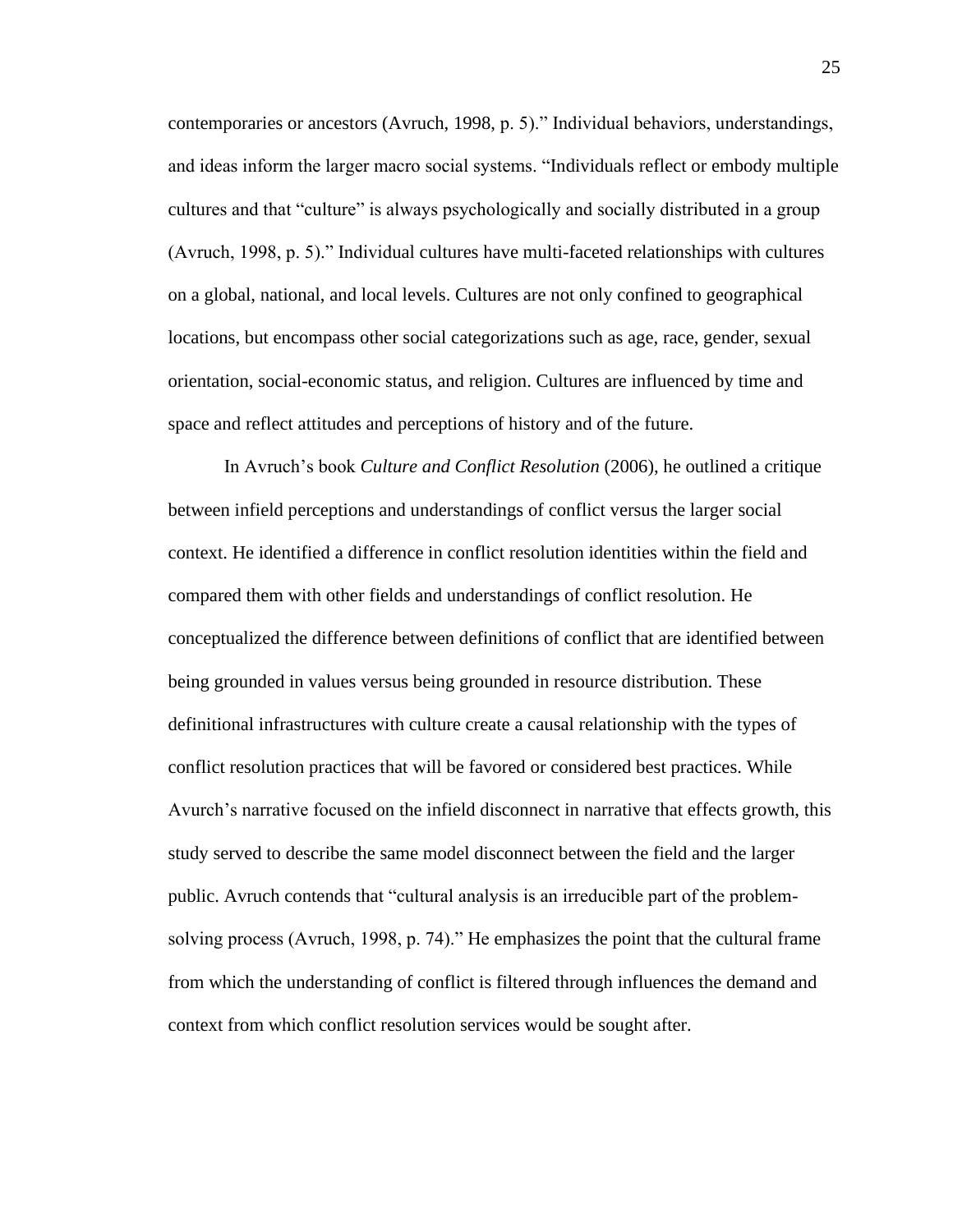Furthermore, he explains the difference between the colloquial and the specialized understanding and use of the term conflict resolution and how they are rooted in the meaning of structural change. He discusses the controversy of language and categorization in the field of conflict resolution. Further, he reflects on how this creates discourse on whether conflict resolution practices that do not resolve conflicts, in the sense that they never surface again, and if those practices can actually be categorized as conflict resolution. This discourse reflects the lack of consensus in the field of conflict resolution regarding language and practice. Additionally, he discusses the influence of how the cultural understanding of time and space influence the understanding of conflict resolution and creates a dialog about the language used within the field with examples such as: "Galtung's notion of "positive peace," Burton's notion of "conflict prevention," or Lederach's notion of "conflict transformation" (Avruch, 1998, p. 101)." He discusses the outlined accomplished scholars in the field use of the transformation of the words of conflict resolution to demonstrate the cultural relativity of the subject matter. The repackaging and rebranding of conflict resolution within infield scholars demonstrates the value of language in the understanding and representation of concepts and the importance of definitional understandings in connection with terms.

To speak a language is not only to speak the word/s, but to understanding the stories, histories, and understanding behind the word/s. Language is a means of access to culture and the symbolism or imagery of language becomes a condition for the understanding and immersion into that culture. Language is how societies create and validate social order. Language is a framework for uncovering the symbolic meaning and influence that people develop and rely on to consciously and unconsciously interact in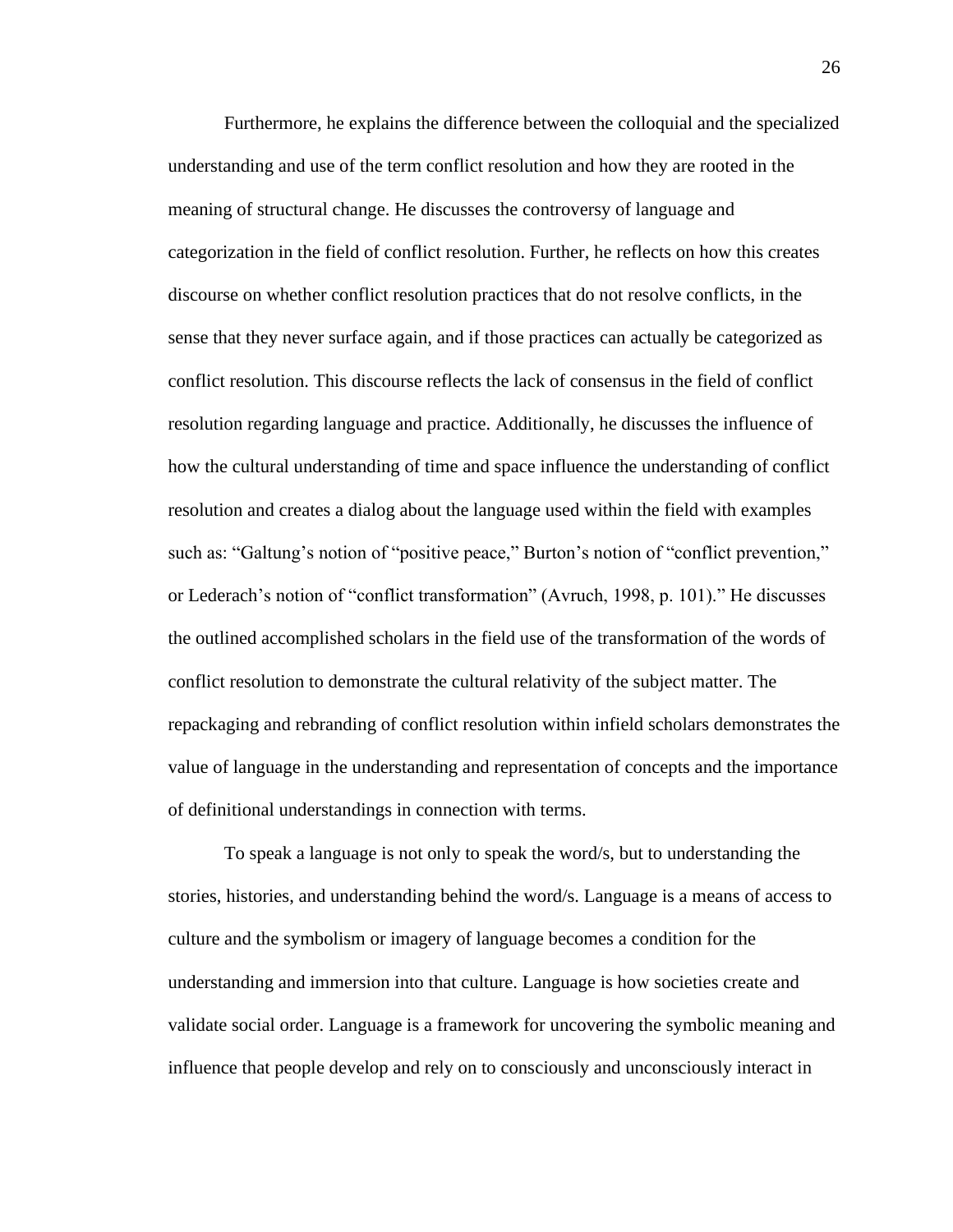their daily lives. In the field of conflict resolution, there is an academically identified and defined language in terms and concepts that work as symbols and understanding of the culture the field is trying to a project. Many conflict resolution books begin by defining conflict:

*"Conflict is an expressed struggle between at least two interdependent parties who perceive incompatible goals, scarce resources, and interference from others in achieving their goals* (Wilmot & Hocker, 2007, p. 9)*."*

*"Conflict is the interaction of interdependent people who perceive incompatibility and the possibility of interference from others as a result of this incompatibility* (Folger, 2009, p. 4)*."*

*"The opposition between individuals and groups on the basis of competing interests, different identities, and/or differing attitudes* (Schelleberg, 1996, p. 8)."

The definitions that are used in the field to understand and define conflict produce a context and a referent for understanding, conceptualizing, and categorizing past, present, and future conflicts. These definitions of conflict prove problematic with traditional concepts of conflict as they neutralize the idea and concept of conflict as a means of providing a platform for the field's conflict management and transformational models. These definitions of conflict are a self-fulfilling prophecy for they serve as the frame for the practitioner, but do not incorporate the social understanding and frame of conflict within the larger social context. These definitions are imbued with the assumptions of conflict resolution practitioners as neutral third parties. The definitions use the point of the view of a neutral third-party mediator or facilitator to outline its conception. This objective referent for conflict is the field's best practices and mental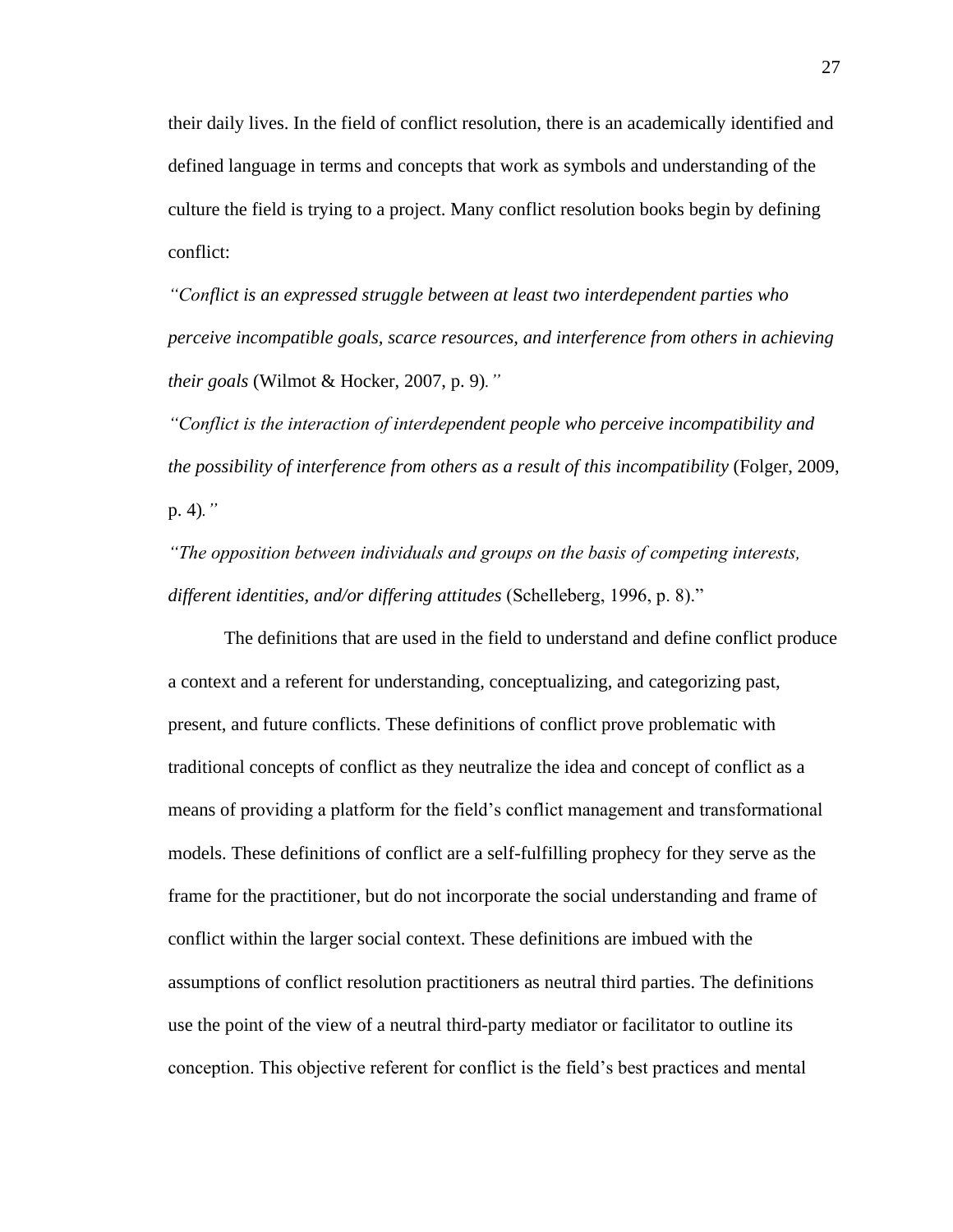models for exploring conflict management and transformation. While these definitions and understandings of conflict create an opening and context for practitioners to analyze conflict, it creates an assumption that parties in conflict will view conflict in the same manner. This presumption informs a practitioner's expectations of behavior, attitudes, and interactions with parties in conflict. These definitions serve as a model of how the field has rebranded the concepts of conflict and conflict resolution as compared to traditional use of the terms. This creates a potentially unrealistic expectation of the mental models' parties in conflict may have and a lack of connecting with the market demand for conflict resolution services and education.

Comparatively, the larger social understanding and definition of conflict is defined and understood by historical narrative, institutional educational focus on war, and media outlets that function on the ideology of 'if it bleeds, it leads' of micro and macro conflicts. The historical representation of conflicts on a micro and macro level create a contextual referent from which people consciously and unconsciously ground their understanding of conflict. The historical referents convey the meaning of the term conflict by referencing historical examples and simultaneously producing and influencing the socially constructed and accepted notion of conflict. In this case, it is socially defined and referenced by exposure to violence, death, anger, pain, war, guns, fighting, and hate defined by history and media portrayals. It is not a single event in history, but rather the categorization of similar events that are used to construct the mental frame from which we understand the word conflict. This frame casts a shadow over the understanding of the everydayness of conflict behind conflict as a volatile event and thus creating a negative stigma surrounding the social identity of the term conflict.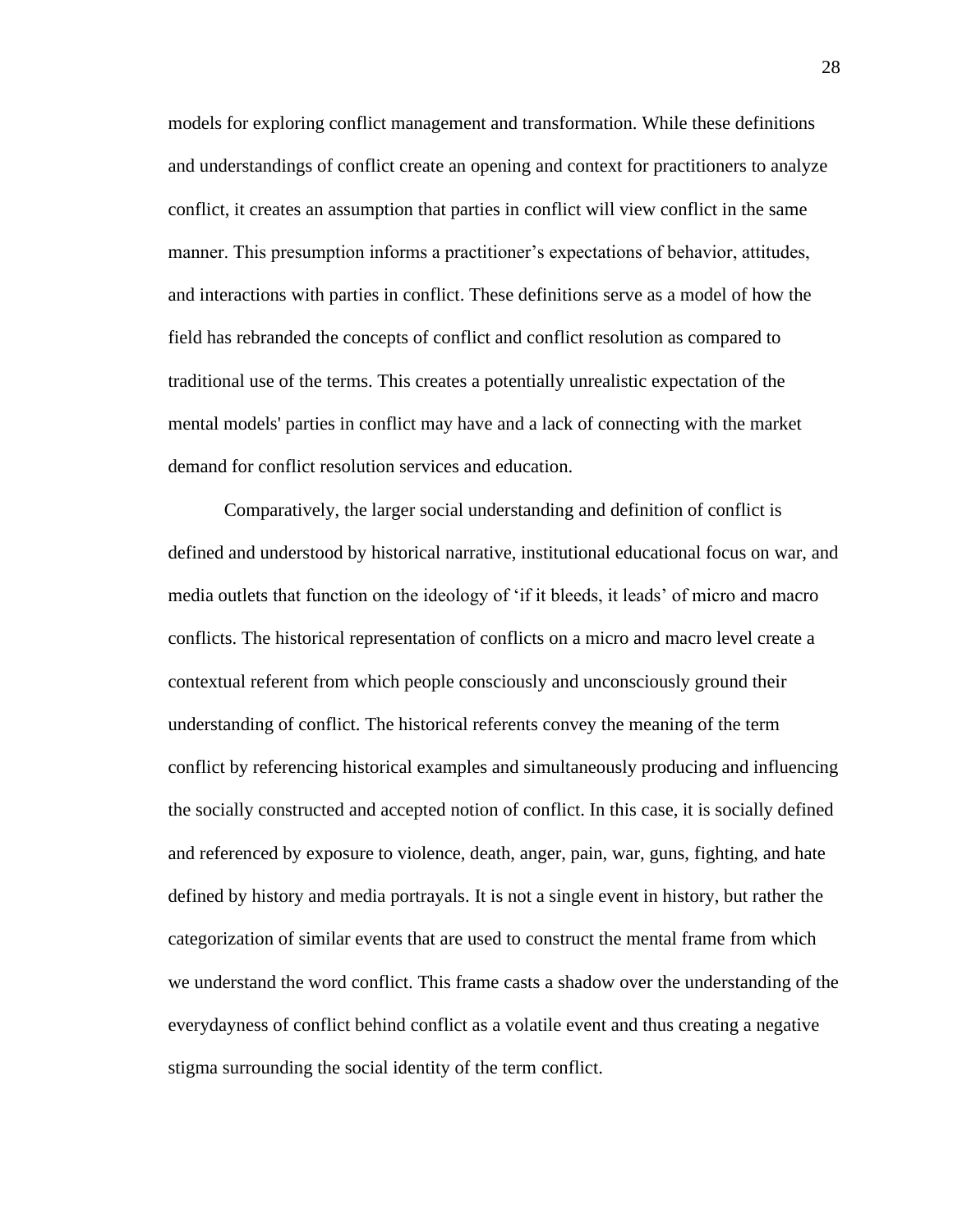This is representative of the fact that conflict is omnipresent in peoples' lives that it is only noticed when it causes disruptions such as in the case of war, violence, or arguments. On a micro level, because of the commonality of conflict and conflict resolution in our lives, we become habituated to its presence. As defined by Google on July 13, 2019, at 3:54 pm, the definition of conflict is defined as a noun as "a serious disagreement or argument, typically a protracted one (Google.com, 2019)." Additionally, it is defined as a verb as "be incompatible or at variance; clash (Google.com, 2019)." Dictionary.com defines conflict as a noun as "a fight, battle, or struggle, especially a prolonged struggle; strife" and as a verb as "to come into collision or disagreement; be contradictory, at variance, or in opposition; clash (Dictionary.com, 2019)." These are the two definitions that are used by the general public outside of the field to define conflict and they vary exponentially to the infield definitions. The infield understanding of conflict and the process of conflict resolution do not adequately take into account the social fact of conflict and conflict resolution in the lived reality of the general public. "Sociologists distinguish the 'product' from the 'process' meanings of a common understanding. As 'product', a common understanding is thought to consist of a shared agreement on substantive matters; as 'process', it consists of various methods whereby something that a person says or does is recognized to accord with the rule (Garfinkle, 1967, p. 24)." This means that while people can identify conflict and conflict resolution in history and in others, they are often disconnected from the process within themselves.

While the field uses the above-outlined definitions to try to reframe conflict in a neutral manner, the social objective reference for what has defined conflict in history overrides that neutrality. This disconnect in the understanding of conflict creates an initial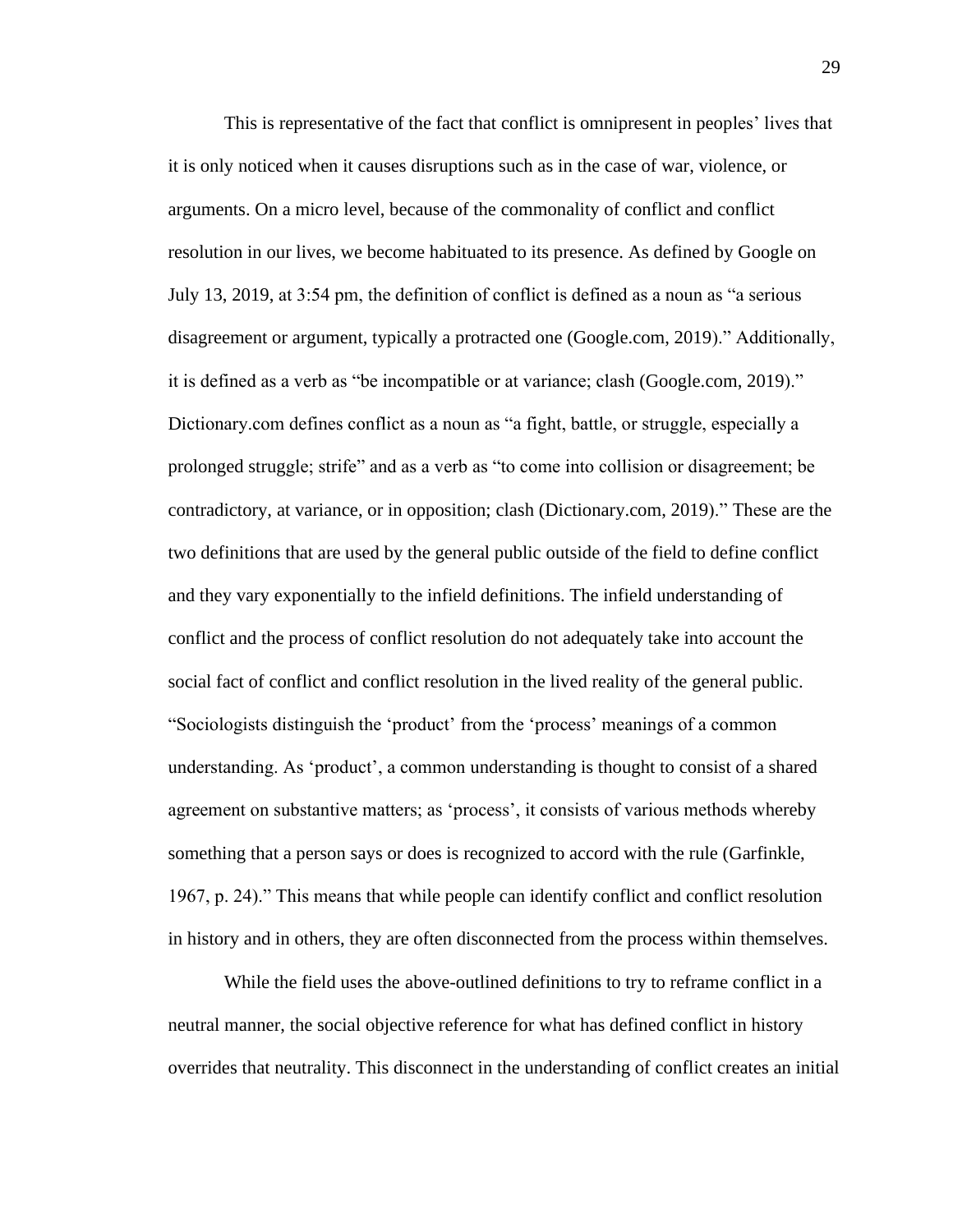disconnect between the practitioner and its participants for engaging in conflict resolution and widens the gap for miscommunication in marketing for education and training of conflict resolution skills. This is further represented in the researcher's lived experience when telling people that she studies conflict resolution and the response often given in a joking manner of "oh, my wife needs that" or "you should come to my family party". This response represents the identifying of conflict-ridden relationships or behavior in others and the disconnect with oneself in the process and the production of the behaviors and environments.

The historical objective referent for the social understanding of conflict suggests that there is an inherently *us versus them* ideal saturated in the understanding of conflict. The assumptions and expectations of what history has represented as constituting a conflict contradict the neutral academic and infield definition of conflict and create conflicting mental models about conflict resolution. Interpersonal, organizational, and international conflicts have been historically discussed, publicized, and defined by the delineation of the two or more entities going head to head in conflict with a focus mostly on resource distribution. This has created a social understanding and perspective of conflict that is almost exclusively an *us versus them* phenomenon rather than parties with incompatibility of goals. It represents the idea that conflict is identified by intensity. This perspective creates problems for conflict resolution practitioners, not only in the understanding of conflict but how it represents the process of conflict resolution in practice. The *us versus them* conceptualization consciously and unconsciously limits the ability for understanding broader concepts of resolution by being understood as having a winner or a loser. This creates a limited scope of resolution possibilities restricting the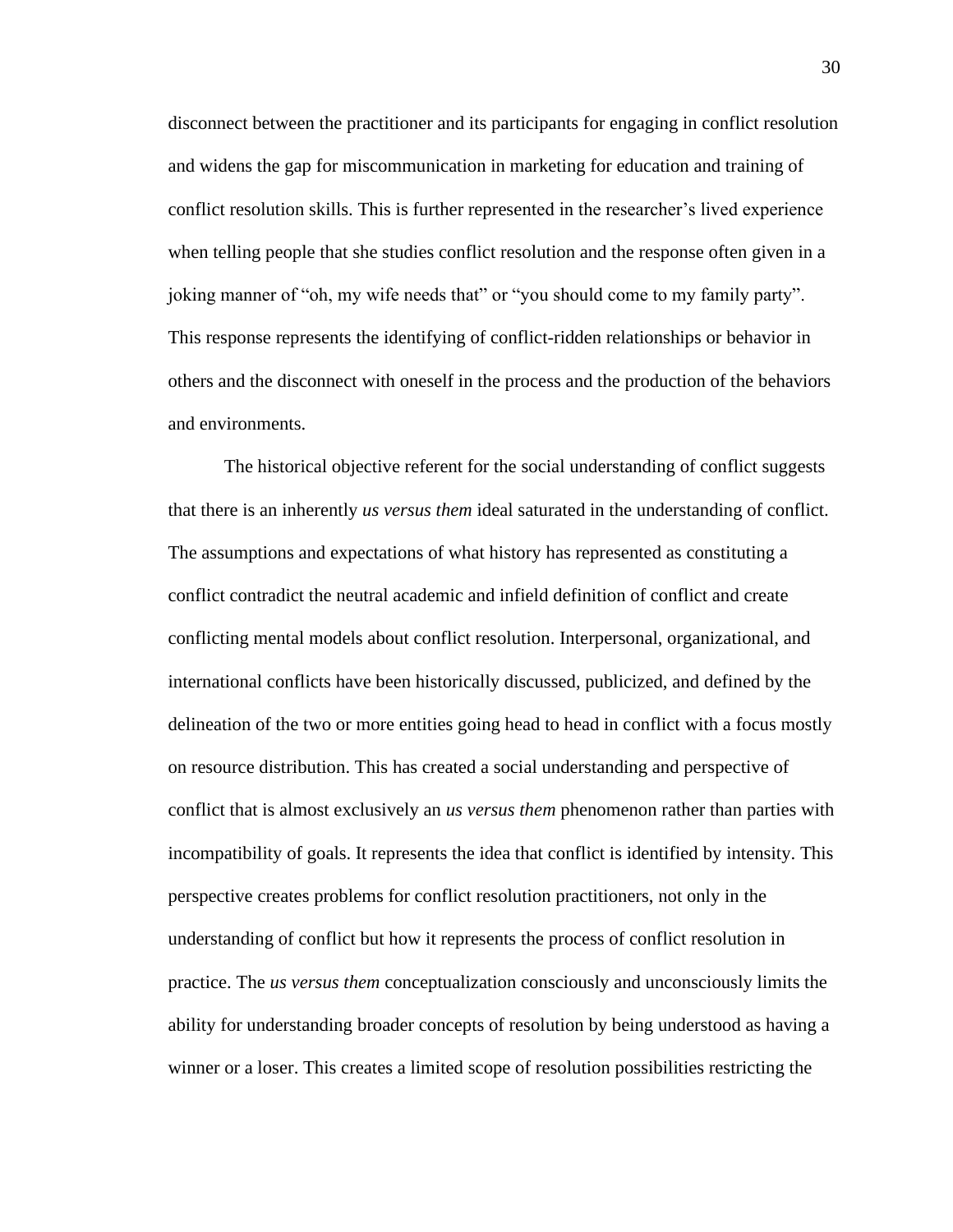use of multi-layer, multi-faceted, multi-level type of resolution that practitioners envision for their participants.

This is problematic because the disconnects in the understanding of conflict affect the ability to understand the complexities of conflict and the opportunity for incorporating different new practices and processes of resolution even for those within the field. The definition is then solely understood by the delineation of groups in conflict that is informed by an inherently *us versus them* ideal. In order to produce a culture that does not solely define conflict in a negative light or an *us versus them* lens, we need to reframe and re-conceptualize how the field connects with people to create a social demand for conflict resolution skills that the field has defined as a social need.

## **Identity**

Conflict resolution is a multi-faceted word that is used as a noun in the field of conflict resolution and/or as a verb that depicts the process and active use of conflict resolution. The multi-faceted use of the word mirrors the same multi-dimensional way that is used to understand its place, role, and function in society. It is used as a category that describes an industry of conflict resolution that encompasses a large variety of niche industries that include and are not limited to mediation services, negotiation, arbitration, facilitation, consulting, conflict coaching, organizational conflict consulting, human resources, workplace mediation, peace education, and more. It is a field of study in higher education and certificate programs worldwide. Additionally, it describes a set of skills or practices that are used in everyday life to mitigate conflict by actors. This multidimensional field represents three aspects of conflict resolution which are education, practice, and training and the markets that they represent.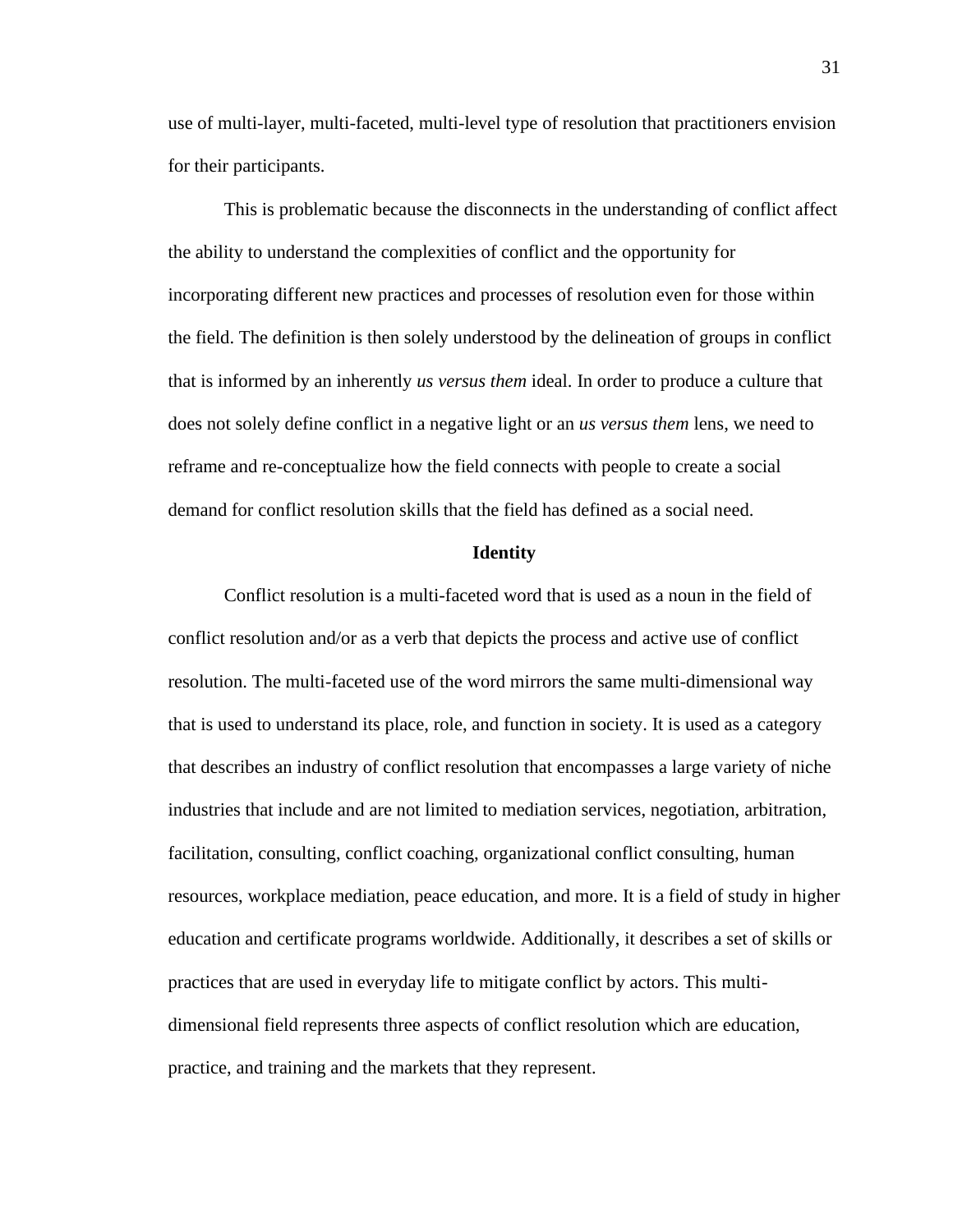An existing internal debate within the conflict resolution community is if conflict resolution is a field or a profession. This pressing question is a reflection on the understanding of the identity of conflict resolution and is reflective of the multidimensional ways in which conflict resolution is used and represented. In 1986 conflict specialist Paul Wehr developed a study to evaluate the teaching of conflict resolution by surveying 500 university programs (Wehr, 1986). This study served as a gauge to evaluate social identity and familiarity with conflict resolution by looking not only at the numbers of courses provided but under what discipline they were housed. He identified a growth in the number of courses offered in conflict resolution with the courses being homed under other disciplines such as law, political science, and business. William Waters repeated Wehr's study 10 years later to evaluate the growth in the field and found the development of more standalone programs offering degrees in conflict resolution and dispute resolution (Waters, May 1999). He concluded that the increase in graduate degrees in conflict resolution is demonstrative of viewing conflict resolution as a 'distinct academic discipline' (Waters, May 1999). The lack of research that has an introspective lens on the field of conflict resolution plays a role in the lack of data that can be used to inform decision making and growth.

In the recent article, *Yes, Conflict Resolution is a Field*, Mediator and Conflict Resolution Scholar, Juliana Birkoff, explores the differences between field, discipline, and profession and examining their definitional implications against conflict resolution (Birkhoff, 2006). By comparing various sources' definitions of the term field, she concludes that the definitions do not dictate that a field needs distinct boundaries and is a general area of knowledge which would reflect that conflict resolution does qualify as a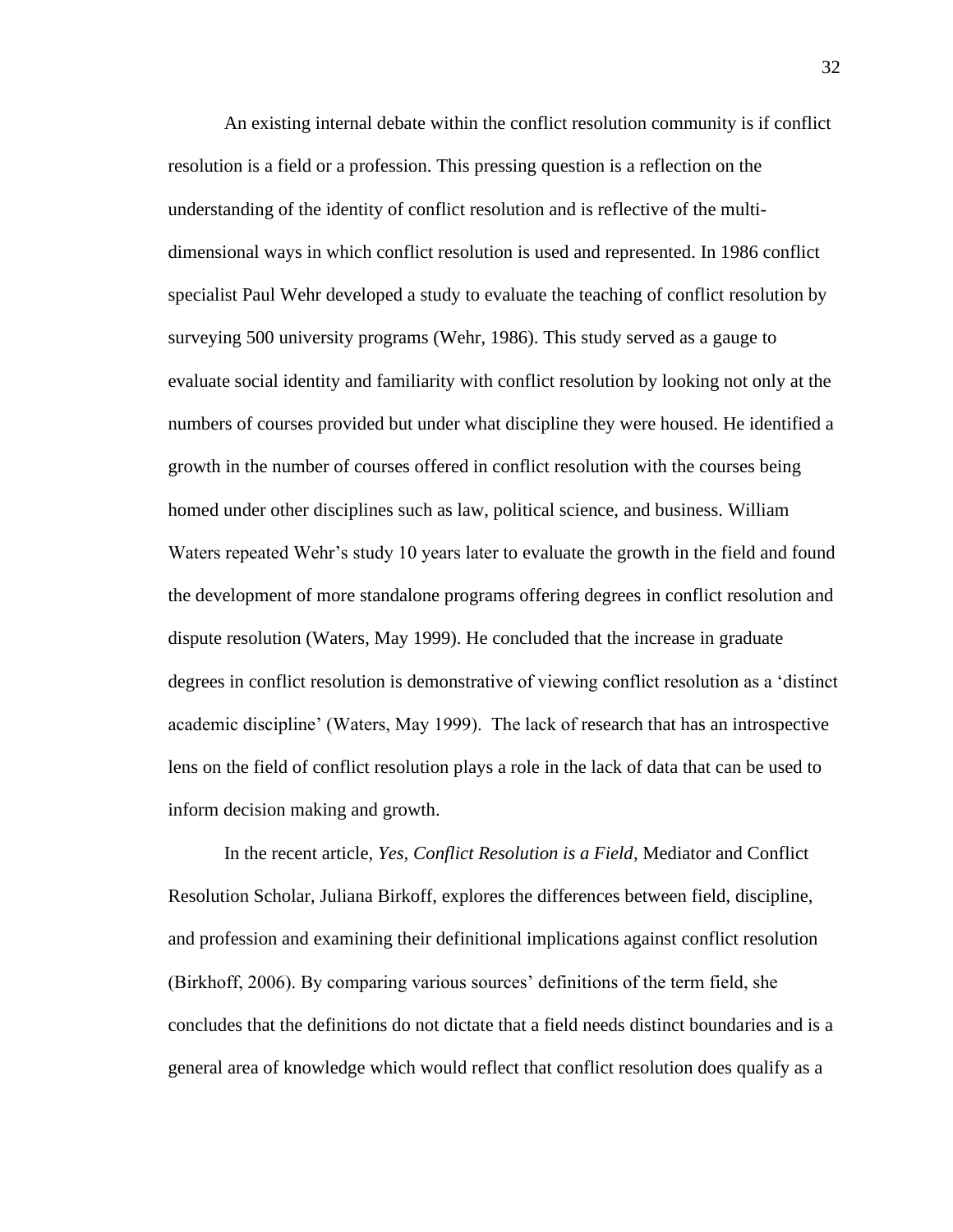field. She continues on to evaluate different sources' definitions of the term discipline and finds the definitions to dictate an organized set of knowledge that has distinct boundaries and she expressed that conflict resolution is a weak discipline. Finally, she evaluated definitions of a profession as a group of job titles that have specific training and criteria and concludes that categories of conflict resolution can be viewed as professions such as mediation and arbitration (Birkhoff, 2006, para. 6). Her article is demonstrative of the multifaceted face of conflict resolution and unclear identity that is not only found in the larger community but within the defined community as well.

The layers of identity debate within our community unfold like an onion. The standardization and regulation debate of mediation is a direct reflection of this on-going identity politics within our field. Bush and Folger address this idea in *The Promise of Mediation*: "our field has reached a moment when it includes practitioners working from very different premises and employing very distinct practices" (Bush & Folger, 2005, p. 266). They compare the spectrum of mediation practices to the therapy profession and their infield controversy of approaches. Bush and Folger discuss that while there are drastically different therapy approaches, they are both identified under the same therapy categorization. This categorization has served to provide therapists with a more dynamic service to their clients. This is reflective of the mediation style and approach debate that was sparked and is on-going by Riskin's 1996 article, *Understandings Mediators' Orientations, Strategies, and Techniques: A Grid for the Perplexed, in which he* discussed that mediators' approaches are either evaluative or facilitative (Riskin, 1996). This opened up an internal debate that polarized the identity of mediation that was grounded in ideas of best practices and identity. These identity politics within our field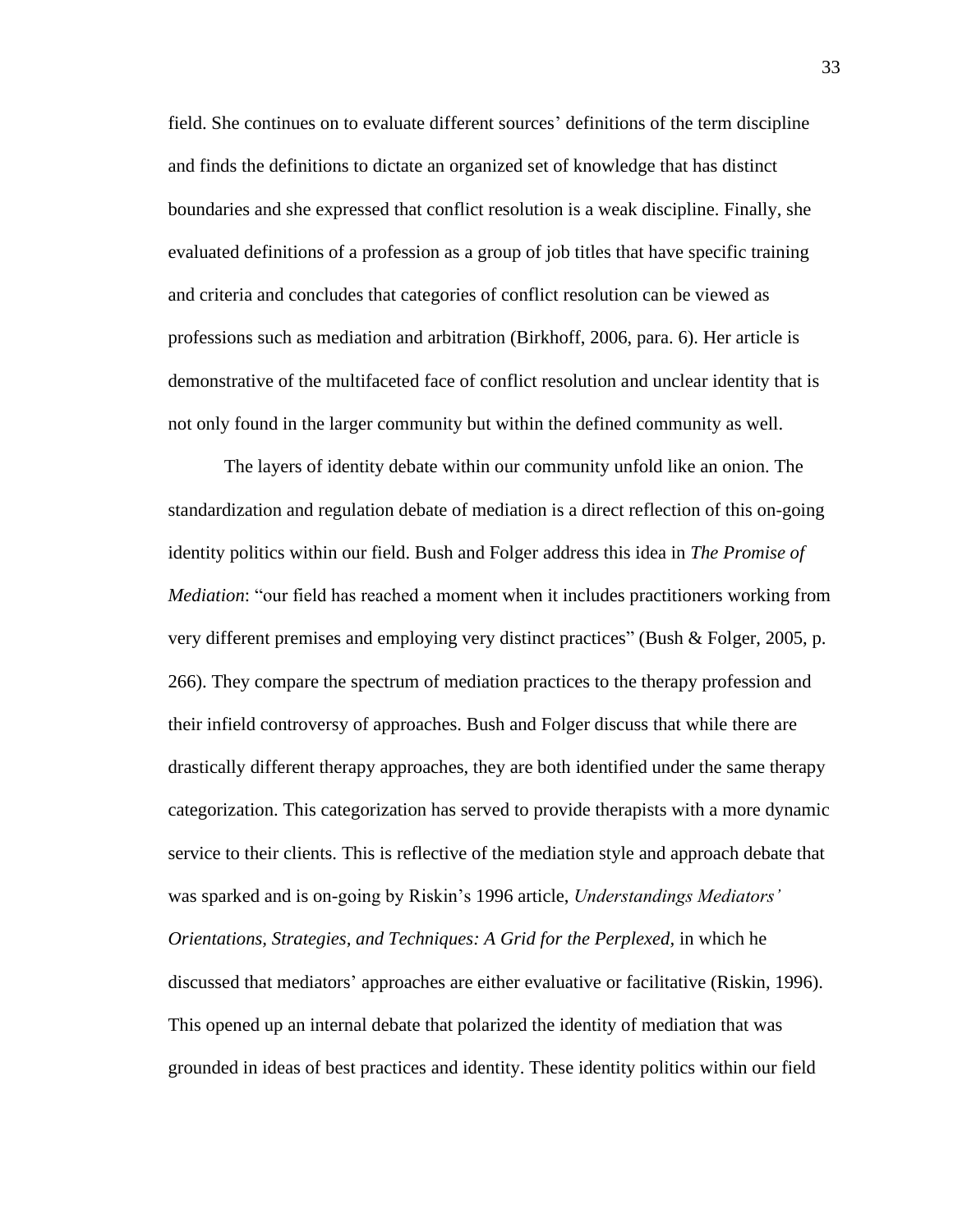inform the on-going debates about regulation and standardization of practices. The importance of this information is that it serves as a direct reflection of a stratification of infield identities that seeps into projected stratified identities to the target markets.

In the first issue of the *Journal of Conflict Resolution* in 1957, the founding authors outlined the two rationales for the publication. They outlined the prevention of global war and the increase of knowledge in the area of conflict resolution (Ramsbotham, Woodhouse, and Mail, 2011, p. 35). In comparison 20 years after in 1973, the mission of the journal grew to encompass nuclear holocaust, international conflict, human rights, equality, and the environment (Ramsbotham, Woodhouse, and Mail, 2011, p. 35). The comparison of these outlined missions of the *Journal of Conflict Resolution* reflects not only the growth of the field outside the limitations of war but the stratification of identity that broadens the spectrum of not only the ideas about conflict but the application of conflict resolution practices. As the field of conflict resolution grew out of the focus of conflict as war, the social understanding and identity of conflict largely remain there.

*Contemporary Conflict Resolution* outlined four generations of conflict resolution (Ramsbotham, Woodhouse, and Mail, 2011). These outlined generations are viewed through a geopolitical lens utilizing war as a backdrop. First-generation (1918-1945) and Second Generation (1945-1965) are overlaid against World War One and Two, Third Generation (1965-1985) against the Cold War, and Fourth Generation (1985-2005) within the post-Cold War world. Conflict resolution's historical identity is grounded in ideas of war and peace. This is reflective of the social understanding of conflict as negative and war and conflict resolution as positive and peaceful. This is demonstrative of the omnipresence of the social fact of conflict as negative and how conflict resolution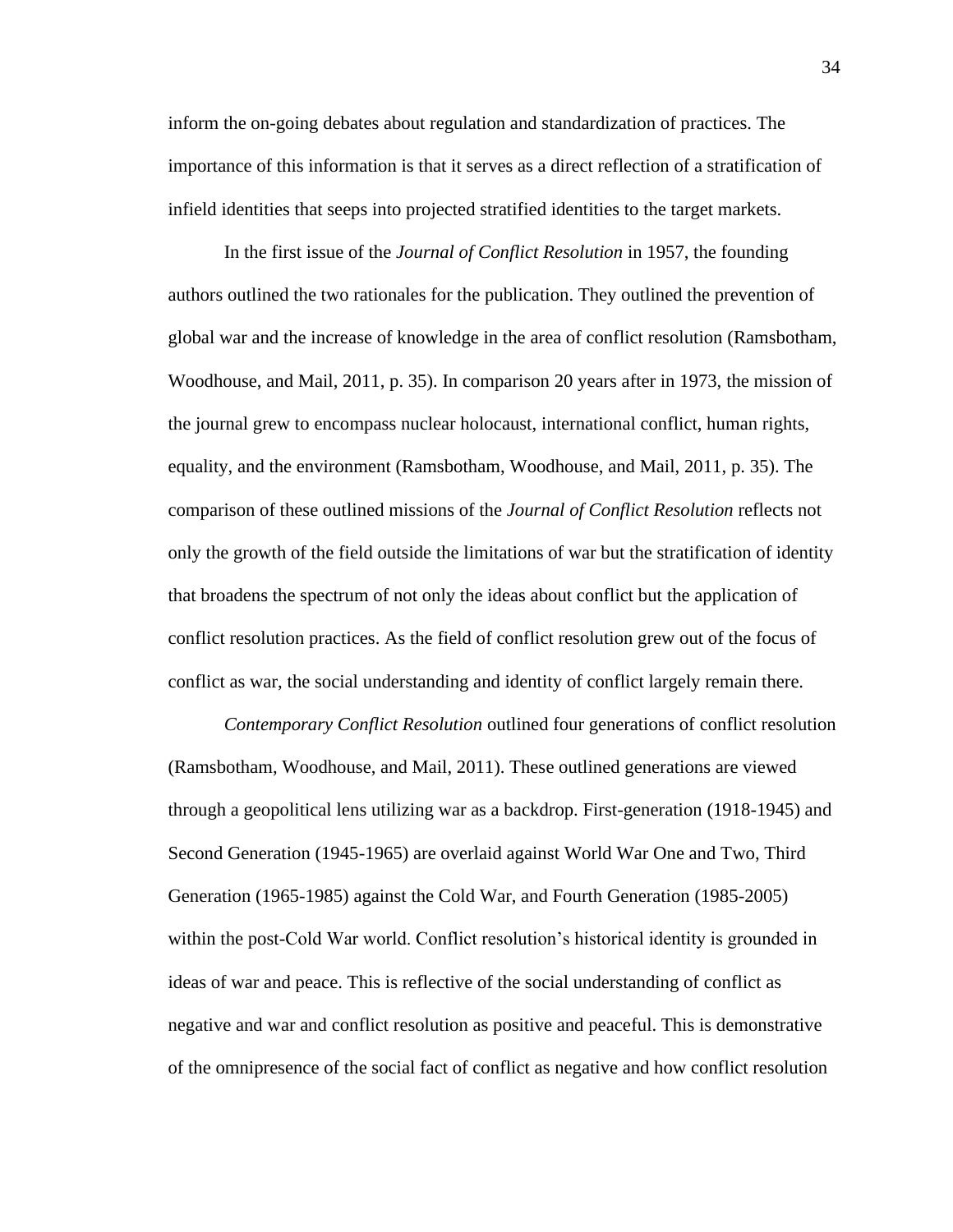is viewed within that frame. The evolution in the field of conflict resolution is to expand its identity outside of the frame of war (which can be viewed in the mission of the *Journal of Conflict Resolution* outlined above) and is reflective in a transformation of identity. In business terms, this would model the marketing and branding of the new identity. In the words of conflict resolution leader John Paul Lederach, "transcending violence is forged by the capacity to generate, mobilize, and build the moral imagination (Lederach, 2005, p. 5)." While Lederach's work focuses on reimagining the relationship between parties within conflict and conflict resolution as a means for peacebuilding, it serves a model of thinking for rebranding the field. That in order to market the value of conflict resolution there must be an evaluation of the relationship with the target market. As a means to build a shared narrative of a moral imagination based on how conflict resolution practices inform the quality of everyday life.

Along with the disconnect between the understanding and definition of conflict, another obstacle the field faces is the conceptualization and social perception of time and space in relation to resolution. A world of rapid speed news, with access to information at the tip of our fingers, with television shows that solve problems in 30 minutes, and our short term collective memory about sensationalized human tragedy has created a disconnect between the conceptual and actual time and space of not only conflict but in particular the process of resolution. The psychological term of "bearing witness" is used to describe the phenomena of sharing and communicating of traumatic experiences (Pikiewicz, 2013, para. 2). While historically capturing and communicating witness to large scale conflicts was reserved for journalists, the presence of social media has transformed the model of access. The traditionally used slogan and model used by media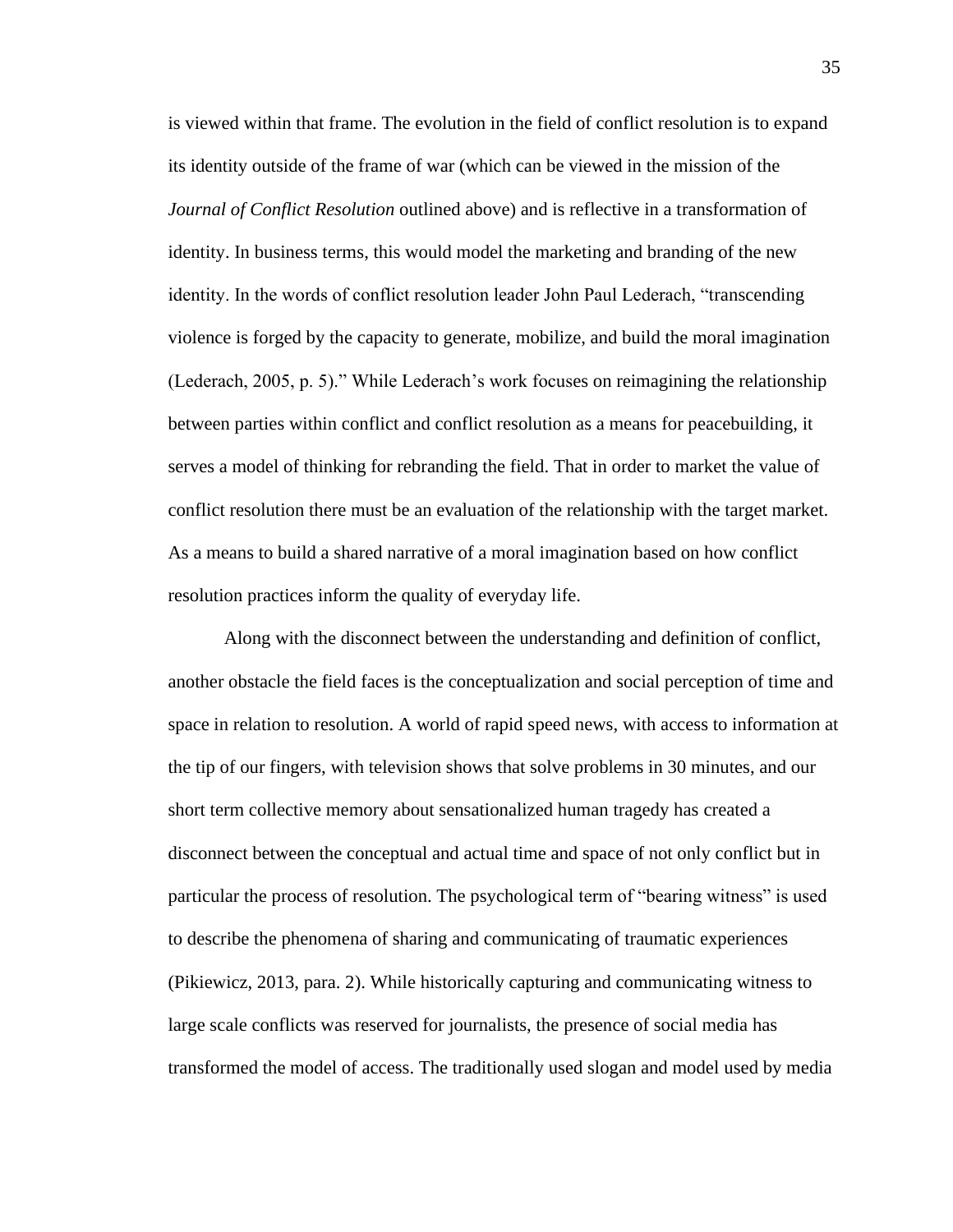of "if it bleeds, it leads" is reflective of the way people share information on social media such as Anthony Bourdain, "tweeting a picture of a dead child on a Gazan Beach" was tweeted more than 15,000 times (Beeston, 2014, para. 6). The author explains that photographs and videos have been a fundamental representation of conflict and disaster and it is even reflected in idioms we use such as, "seeing is believing". Bearing witness is grounded in the idea that if people know about a conflict, violence, or a disaster it will move them to help or support, but criminologists such as Stanley Cohen demonstrate the opposite.

Stanley Cohen's work is grounded in examining emotional responses to deviance, specifically deviance represented in mass media, as mass media serves as the main source of information for the target population (Cohen, 2011, p. 9). He outlines five key elements to his concept of *moral panic*: 1) Concern about the potential threat represented in an image, 2) Hostility towards actors that symbolize or are connected with the threat, 3) Consensus that the threat is real and prevalent, 4) Disproportionality of cases that embody and support the concept of the threat, and 5) Volatility in that outrage spikes and disappears quickly and without warning (Cohen, 2011). This theory is representative of the influence of how ideas and understandings of conflict and conflict resolution have been impacted by media. The spiking of outrage and the quick diminishing of that outrage serve as a model to desensitize the population and create new thresholds for what gets classified for outrage.

This theory is reflective in social media and has been labeled as #hashtagactivism. Hashtag activism is the use of keying a term on social media by utilizing a # symbol in front of a term or keyword. Hashtags allow other users to search social media platforms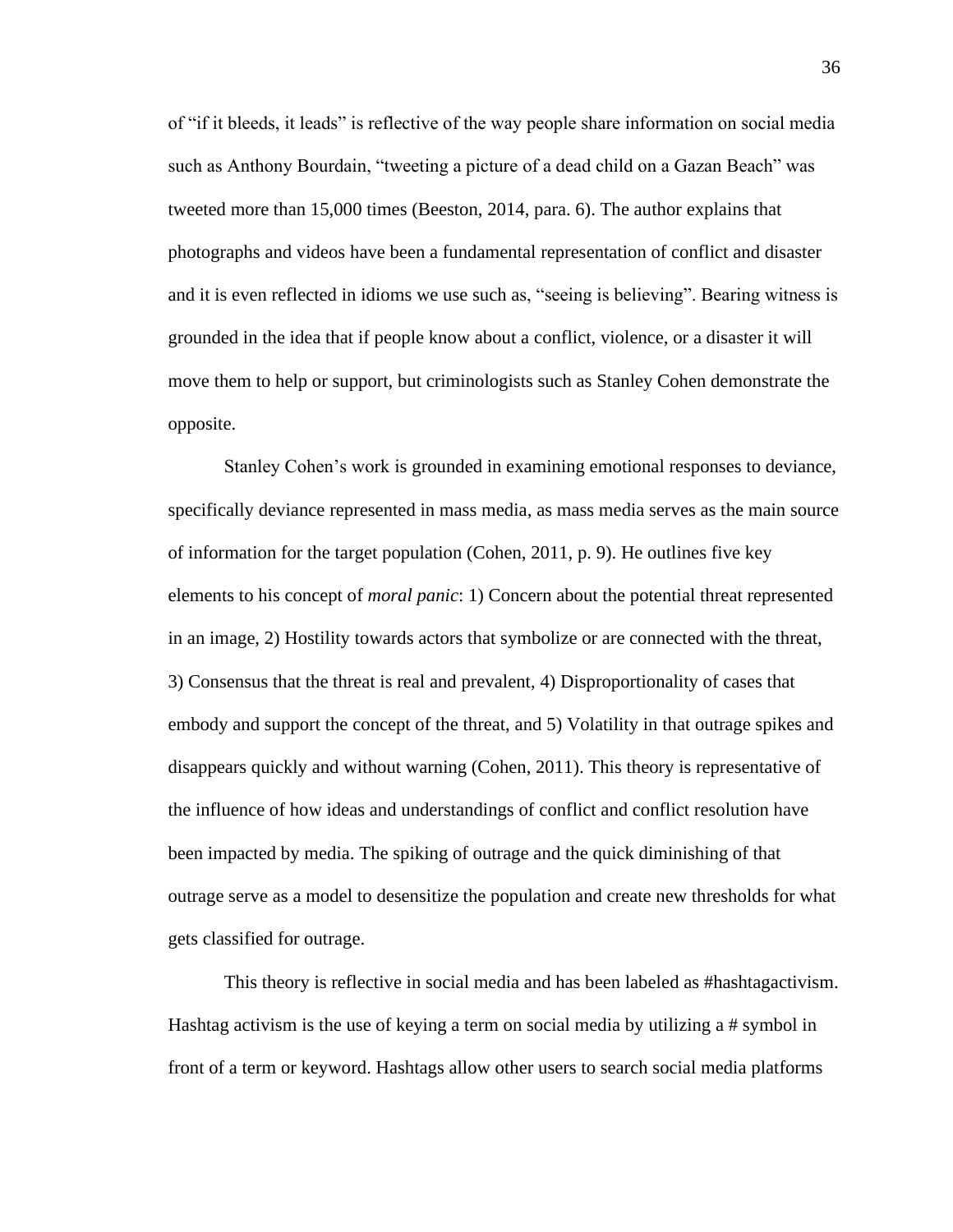for similar images, videos, and posts that have been tagged with the same hashtag. It serves as a language online. Hashtag activism is a term that is used when a specific hashtag is attached to a social issue. While the concept and method are controversial, it is a reflection of the moral panic modeling. A social issue will arise and inform social concern will raise that triggers the birth and the use of a hashtag to represent the issue. Social consensus and partisanship are built around the hashtag visibility from going viral and trending on social media platforms like Twitter, Instagram, and Facebook. A familiar consequence of an issue going viral is the spike in conversations and concerns surrounding the topics with a subsequent drop in concern about the topic or issue, regardless of the width, depth, or projected needs of the issue.

An example of hashtag activism is #bringbackourgirls. This was a hashtag that was created and went viral after news informed that 276 schoolgirls were abducted by Boko Haram in Nigeria in 2014 (Matfess, 2017). As concern for the event spread, the hashtag went viral and was breaking internet records. The hashtag was shared by people such as Michelle Obama, the Pope, and Malala Yousafazi (Matfess, 2017, para. 5). Finally, as quickly as the hashtag went viral it faded into the background of the internet. The overwhelming presence of the news about the abducted girls quickly dissipated and lost its height on the treading list on Twitter. The hashtag #bringbackourgirls stopped trending before the girls were rescued. The moral panic over the isolated event of the 276 girls did not adequately represent the long history of abductions, kidnappings, and terrorism Boko Haram's presence has and continues to have in Nigeria; nor did it fully look at the process of resolution in this conflict. This example demonstrates how social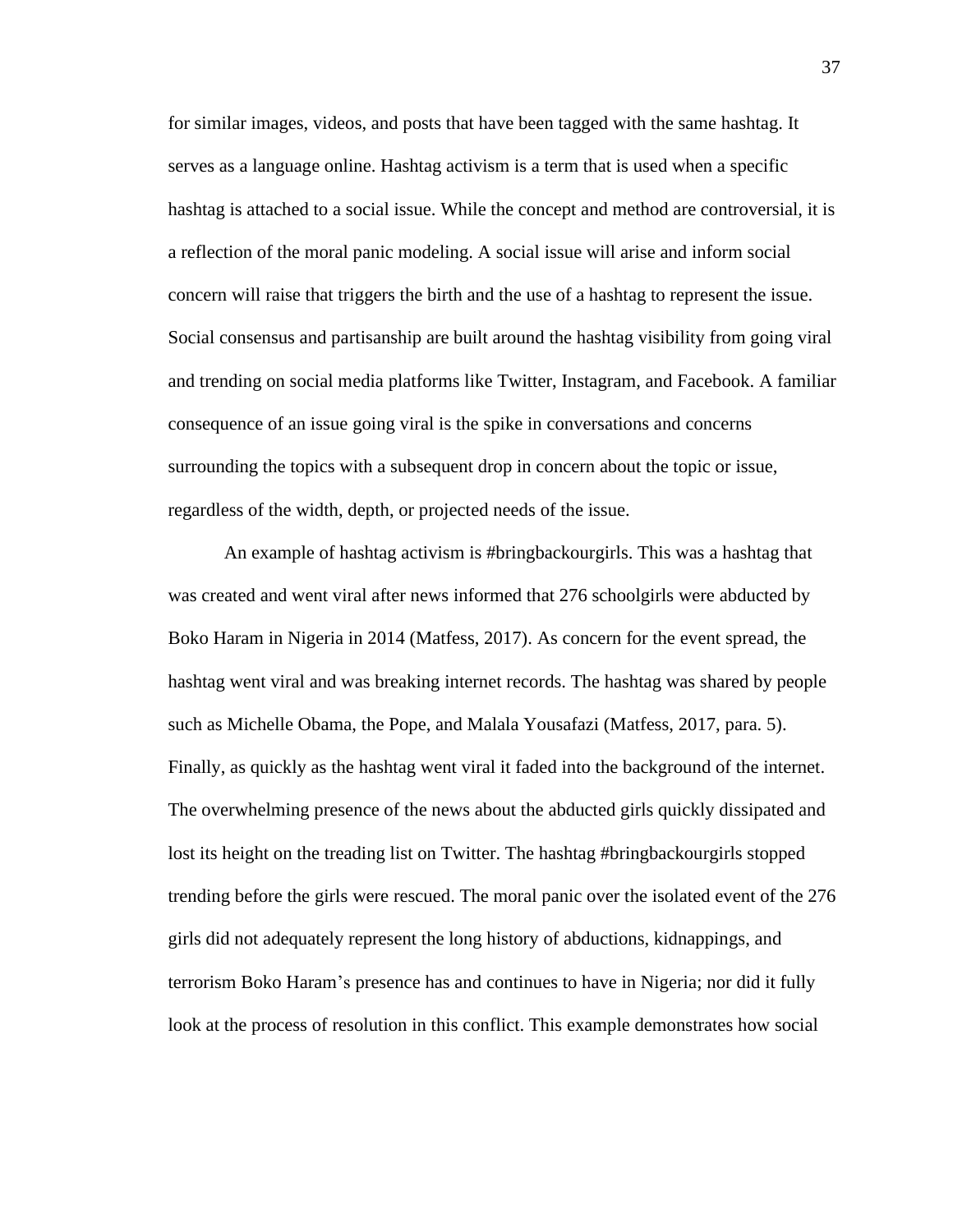media and media have influenced our social understanding of conflict and conflict resolution.

While the nature of conflict resolution is dynamic, the make-up of the structure of the field with a focus on niche markets has influenced a decentralized identity of conflict resolution. This meaning the focus of niche markets has created a sea of individually defined markets rather than building up one centralized market. The decentralized identity of conflict resolution affects the connection with the access to markets for the deliverance of conflict resolution services, skills, and knowledge. As each niche market defines and redefines conflict resolution within the environment they work in, it serves to blur the collective identity. Without an overarching governing structure there is no identity to model. For example, in pointillism paintings, each dot plays a vital role in informing the larger identity of the painting and the image of the painting serves as the structure of the role the dot will play in informing the image. The larger image cannot exist without the dot and the dot role and value are outlined by the larger images. The interdependent relationship between the two serves as a model of understanding for the relationship between niche markets and the collective identity of the conflict resolution field.

The decentralization of the identity of the field affects the integrity and legitimacy of the structure of connecting conflict resolution services with "reoccurring social practices" (Giddens, 1984, p. 522) within communities. The agency of actors to buy into the conflict resolution field and construct an industry is founded on creating a call to action to the actors. The structure of the industry of conflict resolution needs to motivate the agency of actors to act and the case of conflict resolution, it is to act in the purchasing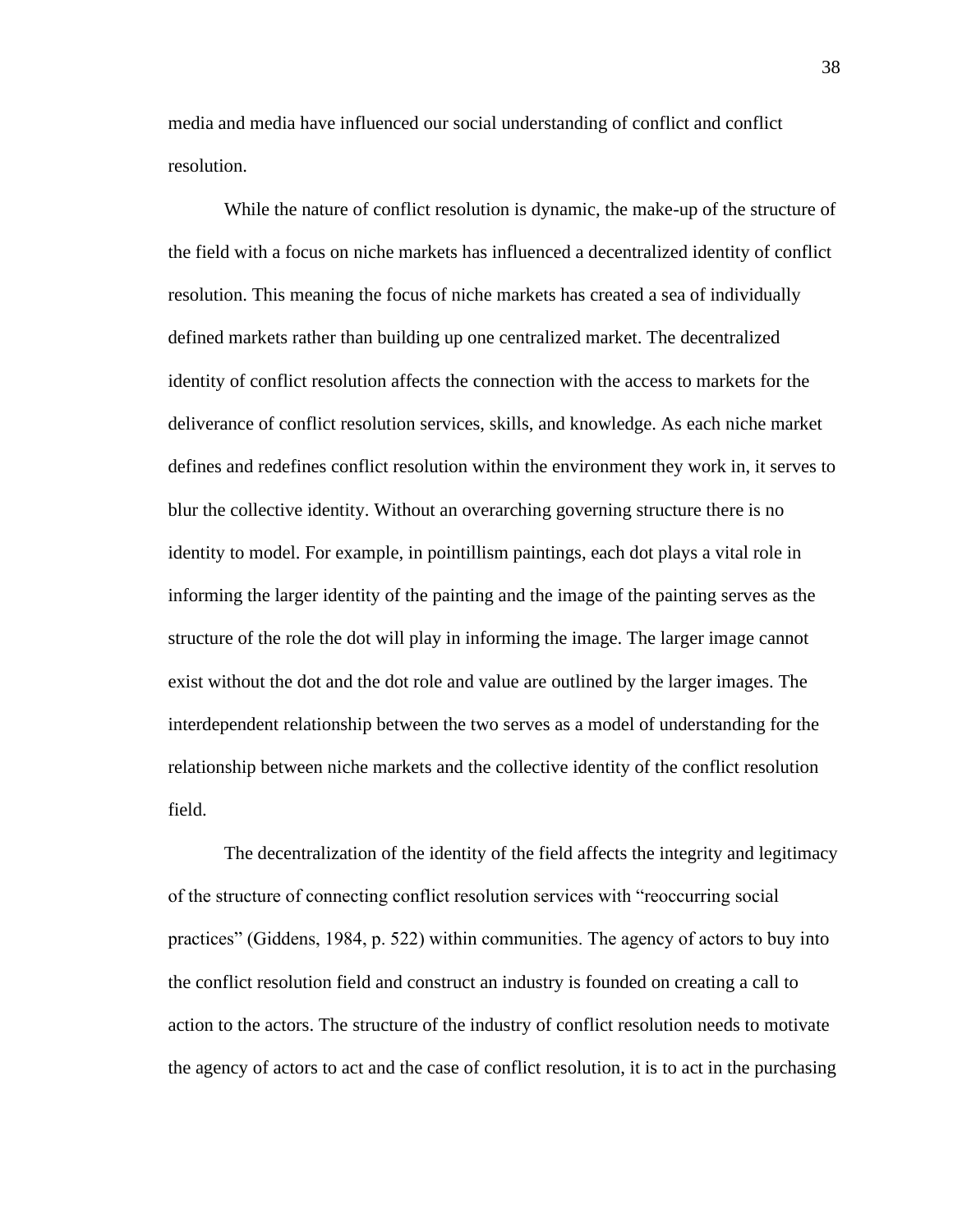of the services, products, and knowledge of what conflict resolution has to offer. "All social action involves structure, and all structure involves social action. Agency and structure are inextricably interwoven in ongoing human activity and practice (Giddens, 1984)." The demonstration of the value of conflict resolution as a brand will serve to inform where people are willing to invest their money.

To address the autonomy of agency within the field's structure, data is needed on the analysis of the design of the infrastructure and identity of the field. To inform shifts in culture, the field must empower agents to make decisions about their actions and wellbeing in the process of conflict resolution. In other words, to inform a conscious understanding of the benefits of utilizing conflict resolution best practices and how they can inform quality of life. The autonomy of the actor being informed and educated on conflict resolution best practices serve as a platform to lessen the gap between the high social need and low social demand. This is the role of education and training within the conflict resolution triad that creates awareness and consciousness about the knowledge, services, and best practices of conflict resolution.

## **Business**

In marketing and advertising, the point of focus is not the sale of the product, but what the owning of the product means. It advertises the lifestyle it will allow the purchaser to have, the status it will bring to their being, and how happy it will make them feel. Brands sell a lifestyle or a feeling in order to have people invest their purchasing power into their product. The buy-in from the broader community does not only represent profit, but it represents the voice of demand from the collective identity for that lifestyle. The organic industry did this by creating campaigns informing its markets on its value by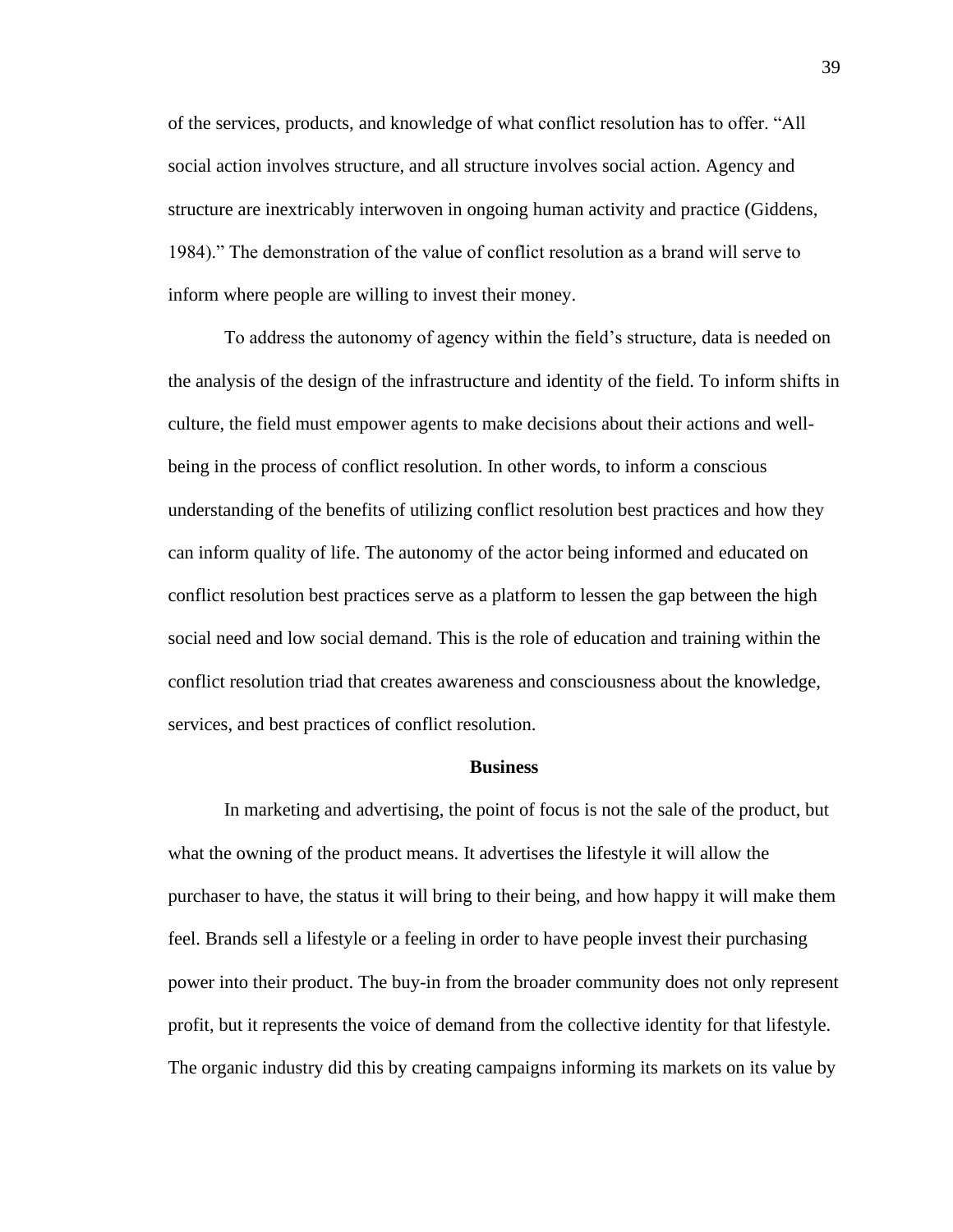exposing the hazards of not investing in an organic lifestyle. "As a result of a successful effort by the organic food industry to alter public opinion the overwhelming majority of consumers believe that "organic" is better, safer or more nutritious (Forrer, Avery, & Carlisle, 2000, Introduction, para. 3)." This commonly held understanding of the word organic led the USDA to create organic labeling regulations and policy for a product to be labeled as organic as to not mislead customers that were investing their purchasing power in the organic lifestyle. This example is a reflection of the power of the frame from which language is understood and how it can be transformed through time and space.

While conflict resolution can be defined as a field, a profession, and an industry, it is also representative of a conscious lifestyle or a brand. The knowledge, services, and training of conflict resolution inform a larger ideology that is representative of a lifestyle that consciously practices conflict resolution best practices and how this increases the quality of life. Communicating the value and identity to the larger public can serve as a platform for lessening the gap of low market demand and high social need as it challenges the status quo understanding of conflict and empowers the person/s in the process. This means addressing social information surrounding the identity of a field and the language and symbols that are used in its marketing and branding to access its consumers. In sociologist Erving Goffman's (1963) seminal work on stigma, he discusses the relationship between social identity and stigma and how this informs attitudes and behaviors (Goffman, 1963). He discussed the social consequences of stigmas and how they are used internally and externally. The 'visibility' of stigma is determined by how prevalent and/or present the stigma is in communicating the meaning the symbol, entity, or person possesses (Goffman, 1963, p. 48). That the 'know-about-ness' of stigma will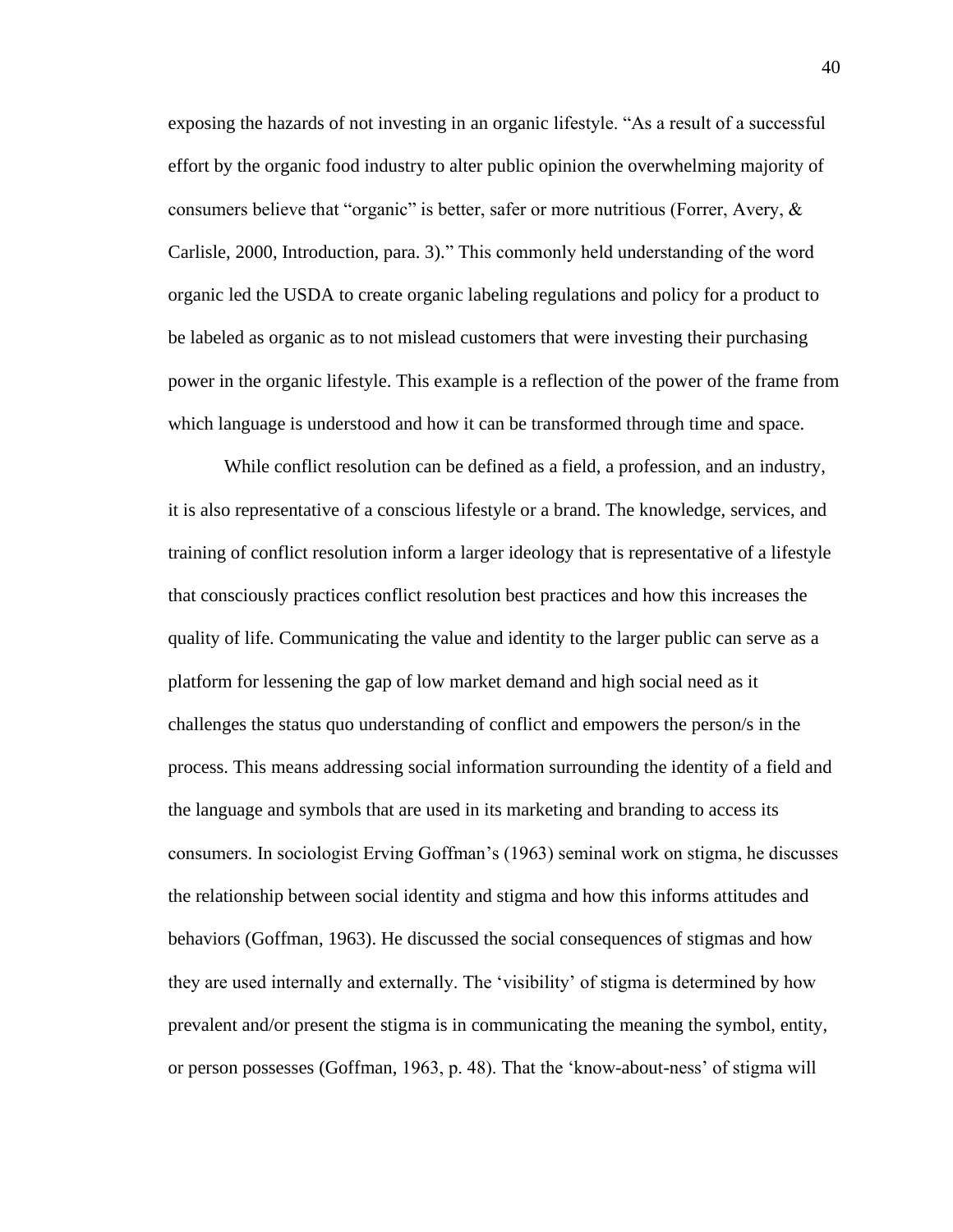inform the level of the obstacle it can inform in interactions (Goffman, 1963, p. 49). This research is trying to address if the social understanding of conflict as negative stigmatizes the field of conflict resolution, thus influencing a low social demand for services.

This same phenomenon is viewed in the stigma attached to the advocacy for people with disabilities. The advocacy for disability rights has been tirelessly fighting and continue to fight to this day to break the stigma attached to disability rights to support individuals and communities. A window of understanding into this stigma is understood by looking at the historical and modern-day use of the word 'retarded' (further referenced as the R-word) and how the stigma and negative social understanding of mental health is reflected in the use of that word. Historically, the R-word was used scientifically in the health field to label people with mental health issues and/or with different abilities and then was later on transferred outside the hospital to the streets as a term to insult someone by insinuating lack of intelligence (Peters, 2019, para. 6). This represents the harsh and unforgiving light that is reflected in having different abilities and then used colloquially to continue to fortify the stigma of needing or receiving help or support. The stigma attached to the identity or labeling of having a different ability as negative acts as a social barrier for people to obtain services and rights. This antidote demonstrates the importance of taking into account social understandings about concepts and words. This research serves as a means to address the gap of the high social need, but low social demand for conflict resolution services and products.

The disconnect between narratives can represent a larger issue within the identity of the field in conflict resolution and its need for opening new markets. The space between the socially defined and informed identity of the conflict resolution field and the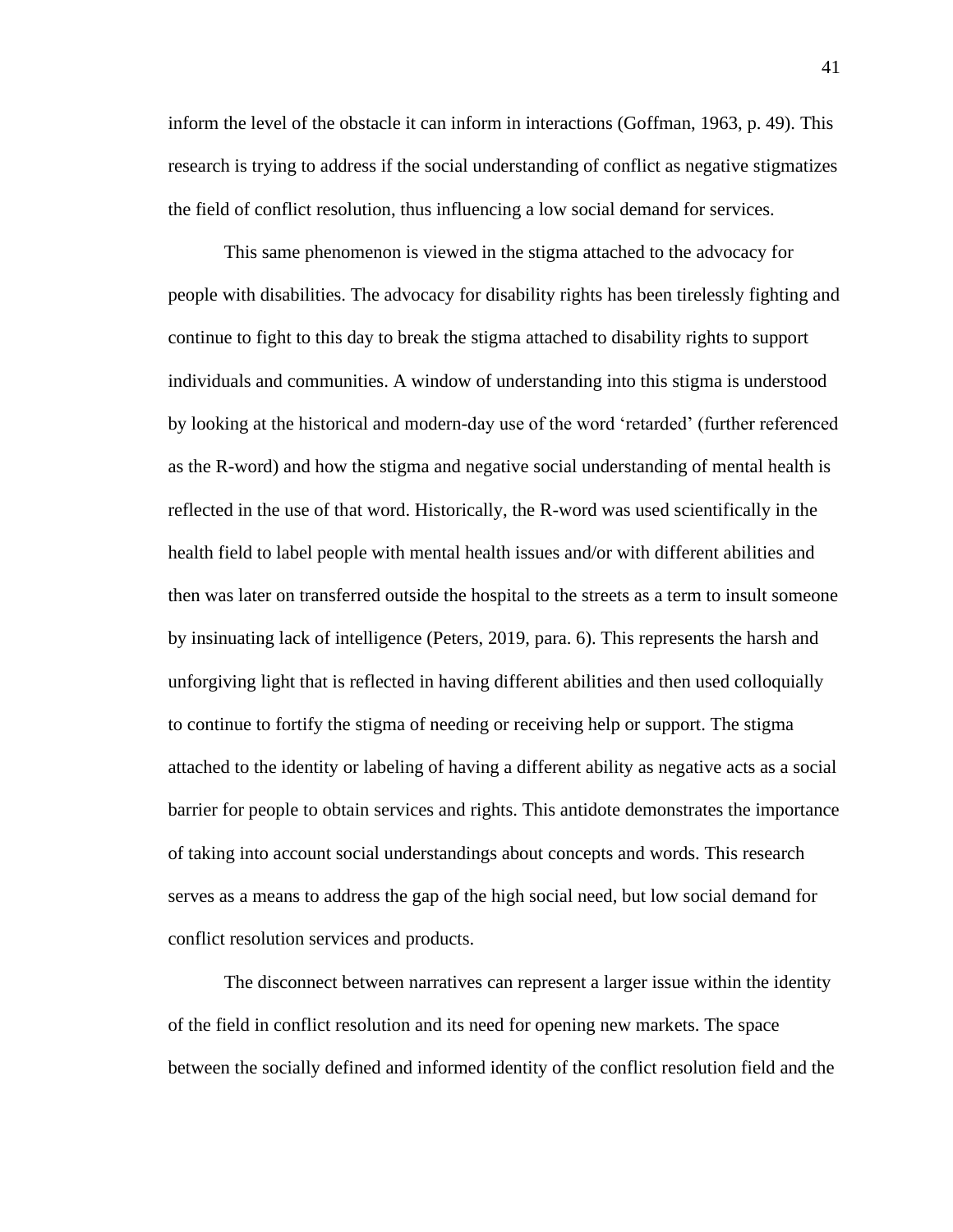internally defined identity serves as an important point of understandings to identify any difference in narratives. In the binary and ever-increasing polarized world, if conflict is being defined as a clash, argument, disagreement, strife, and collision than conflict resolution is being defined by the inverse. If conflict is war, then conflict resolution is peace; if conflict is negative, then conflict resolution positive; if conflict is loud, then conflict resolution is quiet. This is representative of the imagery used in the field. The peace dove and the handshake are two highly used imagery symbols that are used to represent the field and they play into this mental frame. This phenomenon limits the field and creates a false representation of the tools, services, and knowledge that the field provides. This serves as a misrepresentation and projects a reality of the process of conflict resolution that will end in peace or a handshake. This limits the reality of the potential of conflict resolution from which there is an entire spectrum of tools and ways conflict can be managed and transformed that never involve a handshake.

Marketing research focuses on four factors: cognitive, emotional, language, and action (Devault, 2019, para. 4). These facets of marketing research are reflective of how the brain categorizes the language and symbols used in marketing, the emotional response connected to language and symbols, and how it informs action (Devault, 2019, para. 6). A majority of market research focuses on language as a way to access beliefs, worldviews, and behavior. These models represent the need for this body of research to serve as a gauge for evaluating the frame from which the consumers are absorbing conflict resolution imagery and identity as a means to inform behavior.

In the field of conflict resolution, there has been a pattern of continued use of misrepresentations of the process of resolution in the imagery and symbols that are used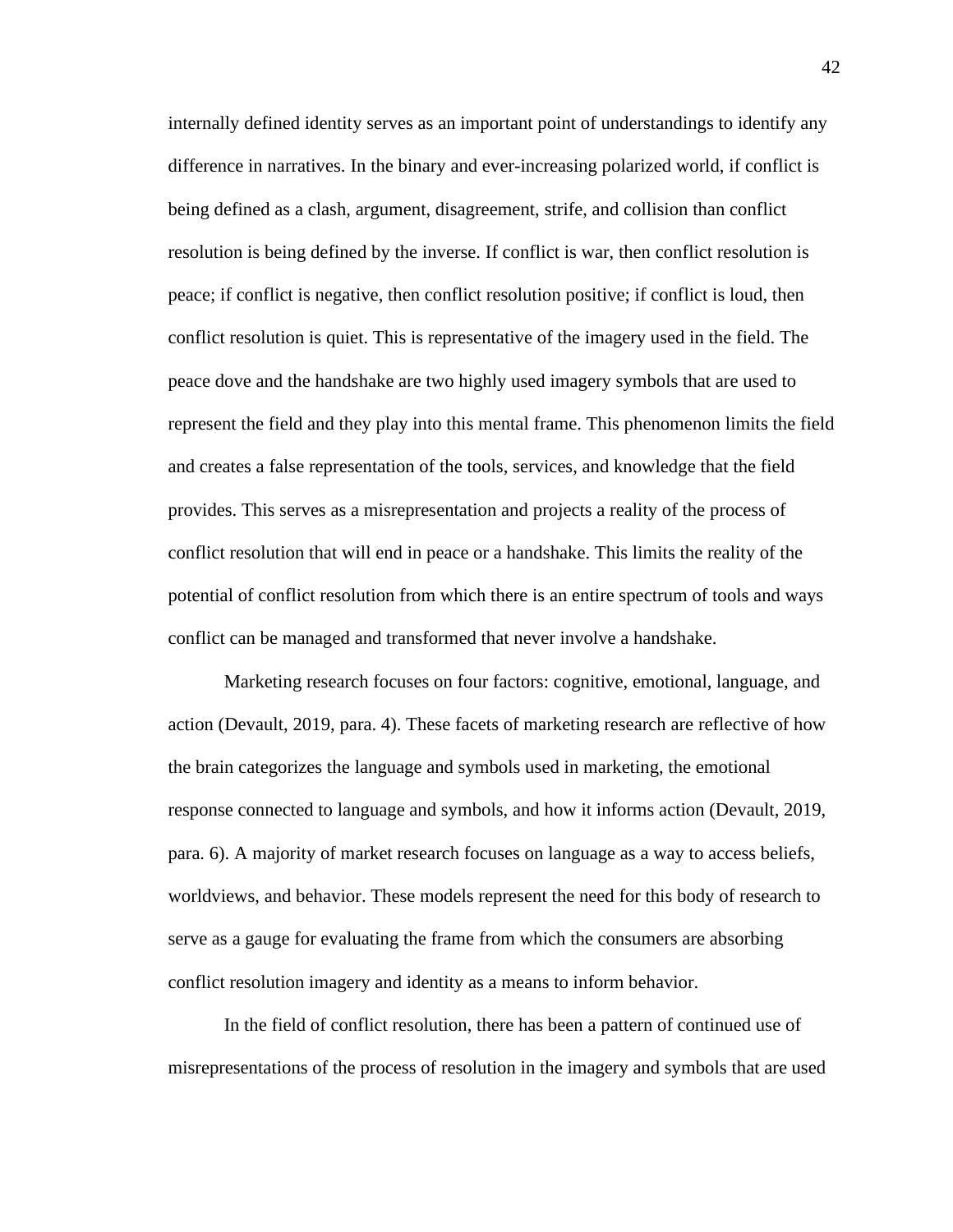to represent the field. The symbols most often used are bridges or shaking hands without recognition that these images represent a false identity of resolution. Conflict resolution does not sell the bridge, it is selling the mortar and the trowel. Conflict resolution does not sell the handshake, it is selling the process that may lead to the handshake. This misrepresentation from the field serves to reiterate the disconnect and lack of understanding of conflict resolution. It can represent how the field is influenced by the social fact that conflict is negative. To produce a culture of conflict resolution trust in the process and brand of conflict resolution need to be developed. The misrepresentation of conflict resolution only leads to a lack of trust in the process and misrepresentation of the benefits of conflict resolution.

While both the infield and social understanding of conflict share a narrative that is grounded in the more traditional view of conflict as negative and conflict resolution as peace, this is not the field's Unique Selling Proposition (USP). The USP is the practice of isolating what makes the products, services, knowledge, and best practices of conflict resolution different and better than the current status quo. The USP of conflict resolution informs the decision-making practices of the target market and can influence a shift in low social demand. The infield imagery and marketing schemes used to engage the public with conflict resolution services and products are often grounded within the frame as conflict as negative and conflict resolution as positive. This is represented in the common use of imagery such as peace doves, handshakes, and picturesque bridges in conflict resolution products, services, and businesses. While these images represent the idea of meeting people where they are in their understanding of conflict and the idea of speaking the same language as your target market, there are some limitations in this approach.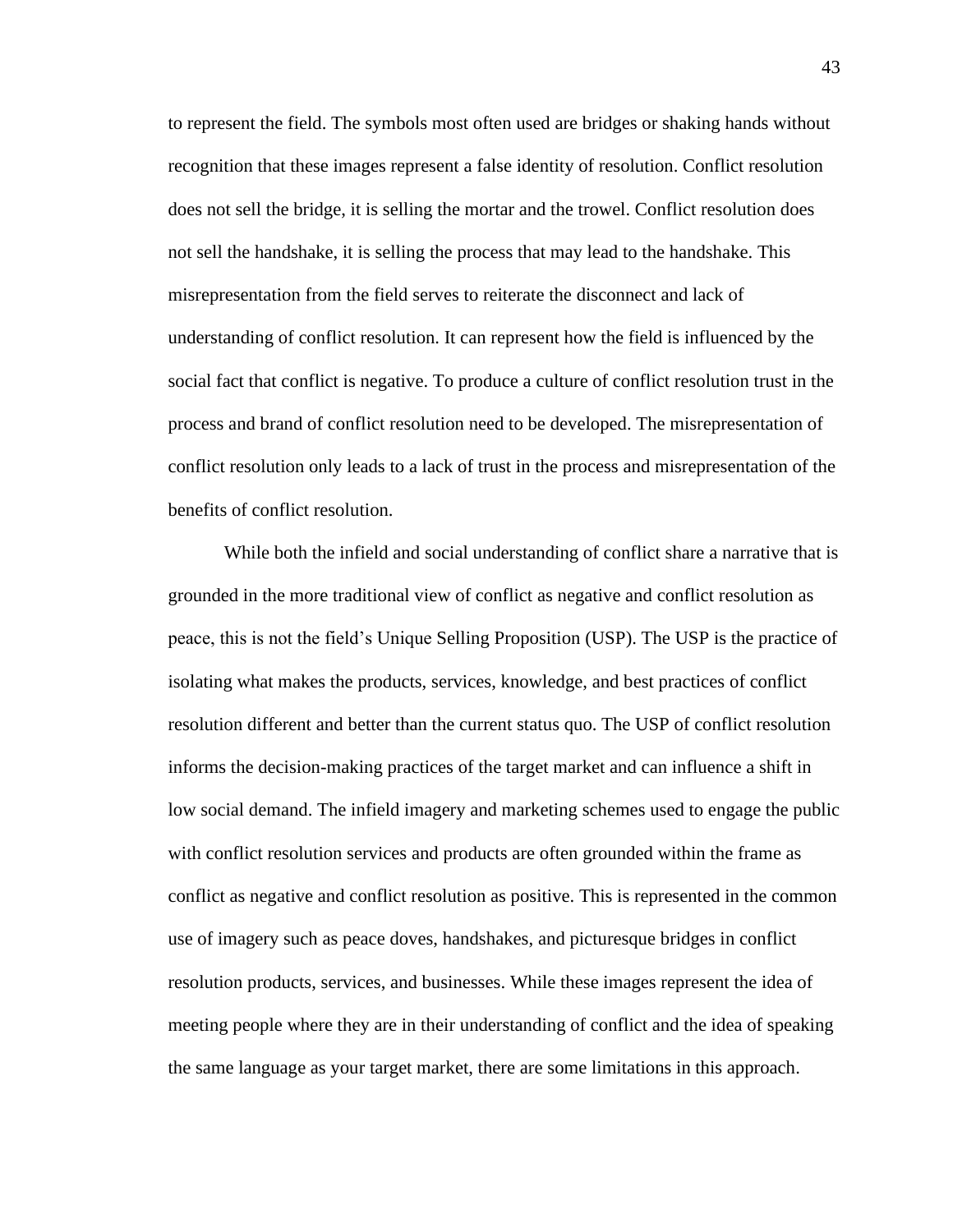With the everydayness of conflict in our lives, we are often blind to its influence in our lives until it escalates into a large conflict. This informs the way the conflict resolution marketing is viewed. Conflict resolution services and practices are often viewed as the fireman to come and put out the fire, which is not an adequate nor full representation of what conflict resolution is, which serves almost like false advertising. This representation focuses more on addressing events rather than behavior replacement and skill-building. Additionally, it fails to develop or inform the public about the USP of conflict resolution lifestyle or how it is different than what people already practice or how they already manage conflict. From a business angle, the idea of conflict resolution as an event rather than a lifestyle is more reflective of big-ticket products a person buys occasionally verses the products you buy every day. By evaluating and addressing how the field of conflict resolution is communicating with the public, this research can serve to uncover blind spots and holes in the approach and address influences in the low social demand for conflict resolution services and products.

As outlined by Julie Change, the President of Strategies-by-Design, with over eighteen years of experience in marketing there are eight fundamental steps in marketing (Chance, 2017). She defines a strong marketing foundation by defining the product or service (Chance, 2017, para. 3). This step entails outlining what is being sold and how the product is packaged to the public. The branding of conflict resolution as a lifestyle can take a cue from looking at the weight loss industry and how it has rebranded to maintain a high demand for the products and knowledge.

In the 1930s the grapefruit diet emerged followed in the 1950s by the cabbage soup diet along with many other types of fad diets (Lynch, 2015, para. 7). These fad diets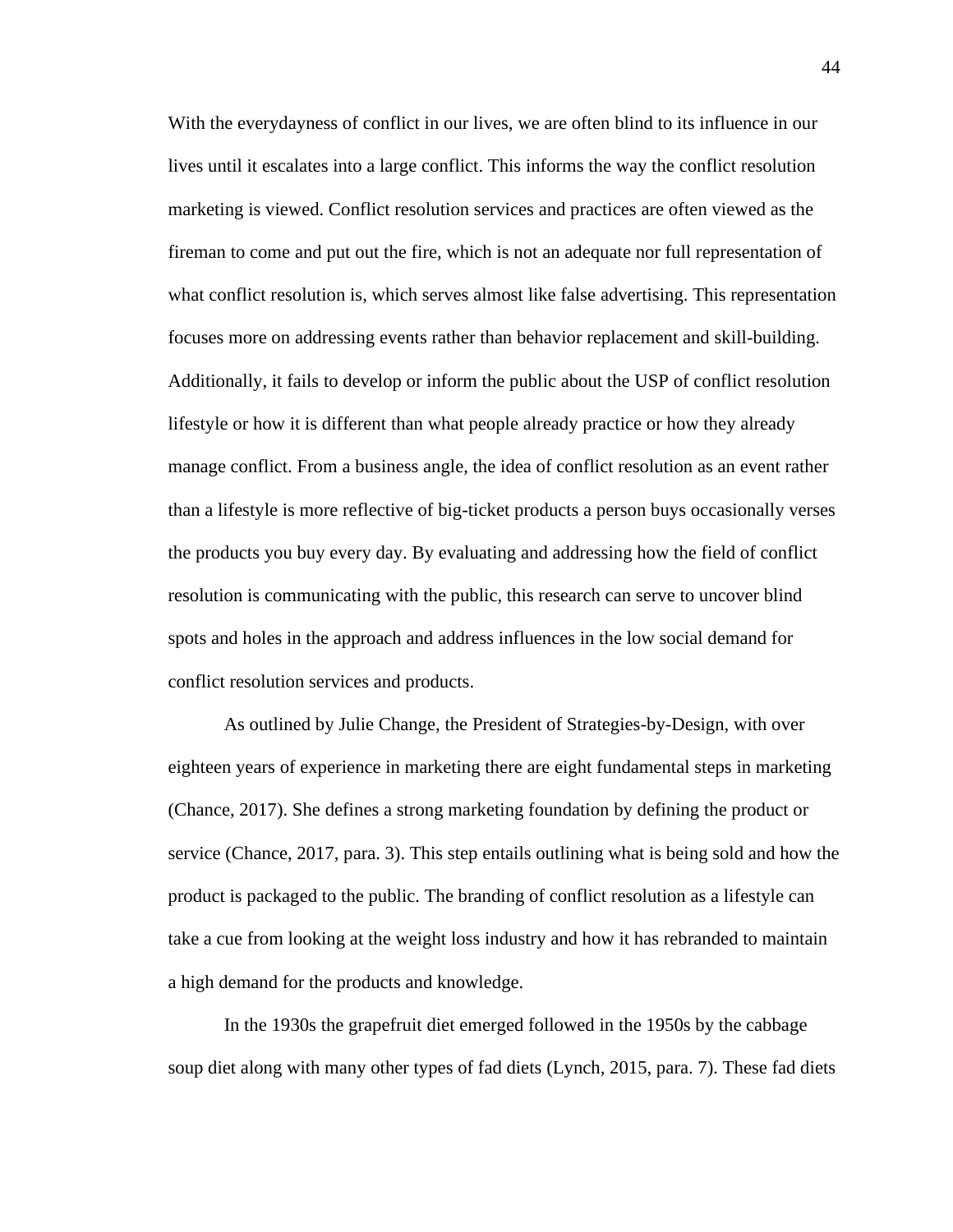were meant to provide quick weight loss results for which there was a high demand, thus informing the popularity and name recognition of these diets. Fad diets do not focus on transforming behavior for long term retention of results of weight loss, but rather at the short-term absence of behavior that informs a temporary status of weight loss that is more often from loss of water weight. This often focused on one facet of the weight loss process, which would be food consumption. This would produce results in the dieter rapidly achieving weight loss, but quickly diminishing those results as soon as they deviate from the diet. While results were gained, they were difficult to maintain, thus affecting the target market's trust and ultimately the demand for fad diets. While there was still a need for weight loss strategies the marketing strategy needed to be reevaluated as trust in the fad diet brand diminished. This led to the weight loss industry to take a different approach and started branding different weight-loss strategies and brands such as Weight Watchers.

The Weight Watchers brand moved away from dieting and focused on lifestyle and grounded their strategy in teaching people how to eat healthy for their bodies, understanding portion size and control, and long-term health. This model is followed by weight loss lifestyles such as the Atkins diet and the Paleo diet in which there is a focus on lifestyle changes to how the food is prepared and what types of food are included in one's diet (Lynch, 2015, para. 7). This reframing of "dieting" to "eating management" transformed the weight loss industry and informed recruitment and retention of its target market. "Weight loss businesses are adapting to a more holistic approach to health – Weight Watchers has developed an entirely new system that omits the actual word "diet" altogether, and Jenny Craig, while still firmly in the official weight loss game, offers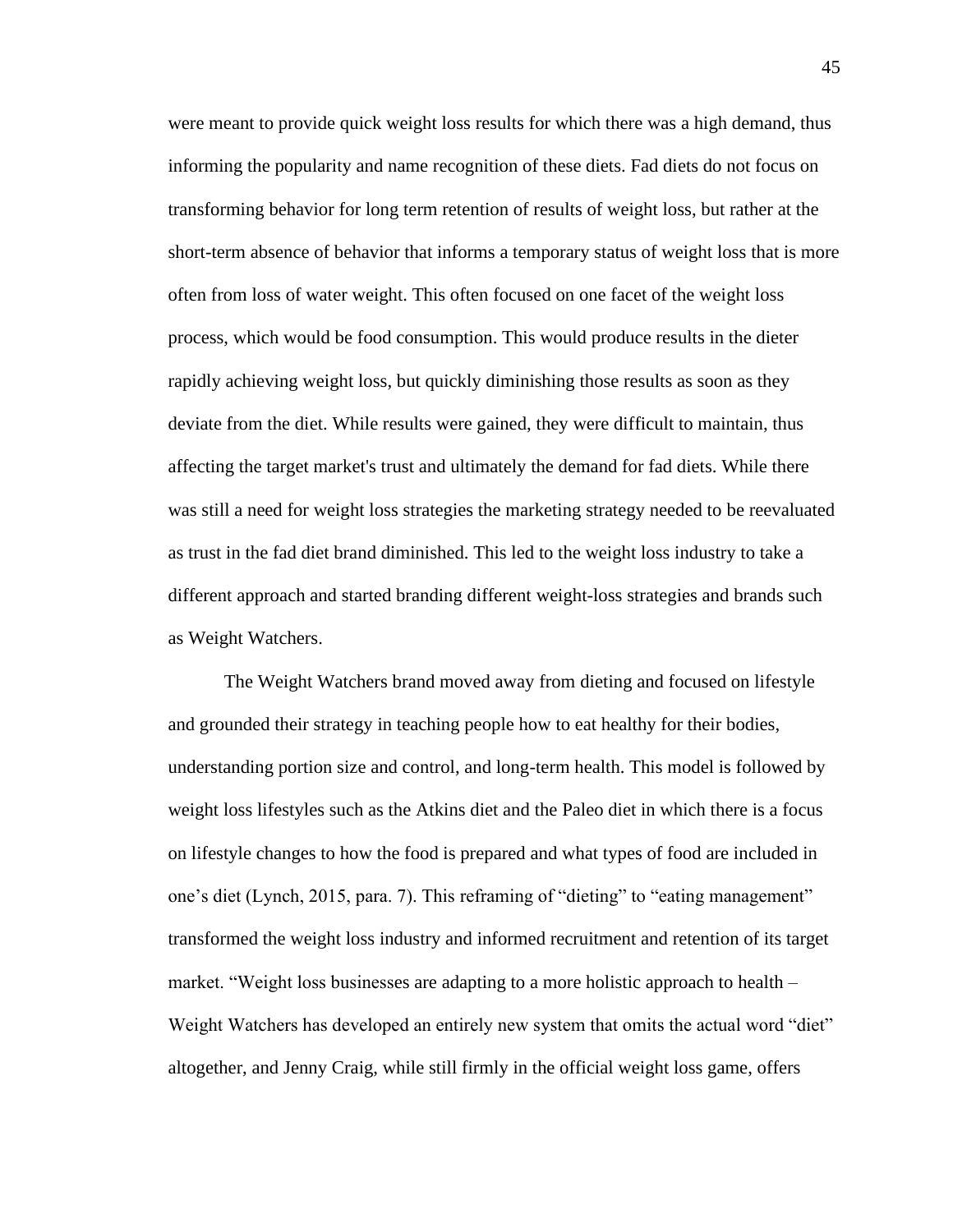lifestyles strategies as part of their program (Franchise Help, 2018, Opportunity, para. 2)." The industry recognized the importance of language and branding as a means to maintain high demand for their products and services. The marketing of a product as a lifestyle develops a longer relationship with the buyer and becomes a staple in the daily organization of the buyer's life.

The weight loss industry recognizes the stigma that surrounded the word 'diet' from the historical use and interaction with the word and how it was influencing their viability within their market. The rebranding focused on changing the perception, understanding, and connection of the products and services with the target market to support relevance and growth. Public stigma derived from the social understanding of conflict can influence the low social demand for conflict resolution services by not highlighting the USP. Stigmas and negative attitudes act as a form of resource deprivation as they create social barriers from public access to conflict resolution information, services, and knowledge as seen in Figure 1 below.



*Figure 1*. Business Model Evaluating the USP of Conflict Resolution (Skinner, 2019)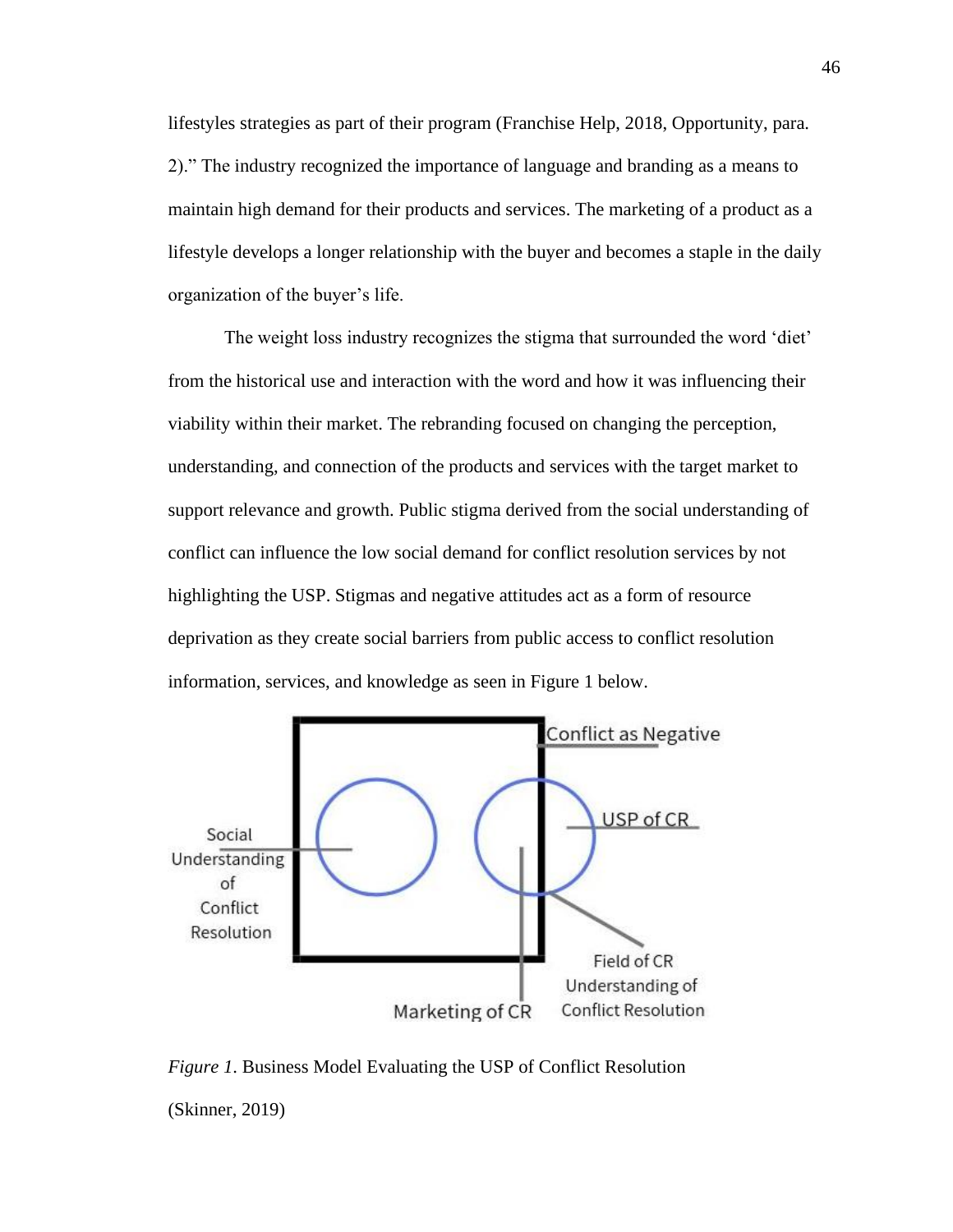Figure 1 serves as a representation of the relationships between the larger frame of conflict as negative and infield and outfield understanding of conflict resolution. It demonstrates the duality of the understanding of conflict resolution by the field and the space from which the USP for the target market lies within that knowledge and understanding. It represents the social barrier of conflict as negative as a part of the relationship from which the rebranding would have to address in order to connect with the target market.

The routine occurrence of conflict and conflict resolution in our lives creates conscious and unconscious assumptions and expectations about the understanding of both concepts. These assumptions and expectations about conflict assume conscious and unconscious control over the understanding, interpretation, and inform behavior in conflict and conflict resolution. The repetitive behavior of the association of conflict as negative acts as a scale of measurement and as the referent for future interactions with conflict and conflict resolution. "Members' accounts of everyday activities are used as prescriptions with which to locate, to identify, to analyze, to parable occasions, the prescriptions, they observe, are law-like, spatiotemporally restricted (Garfinkle, 1967, p. 2)." This ubiquitous process is how commonplace practices are organized. Once behavioral processes are conditioned and routinely practiced, our bodies unconsciously act in direct reflection of the routine history like muscle memory. Muscle memory allows behavior and associations to be carried out without conscious effort. This creates an obstacle from a person consciously being able to analyze their behavior and creates an absence of introspective assessment for the quality of conflict resolution practice. Conflict resolution is not only defined by positive behavior but also encompasses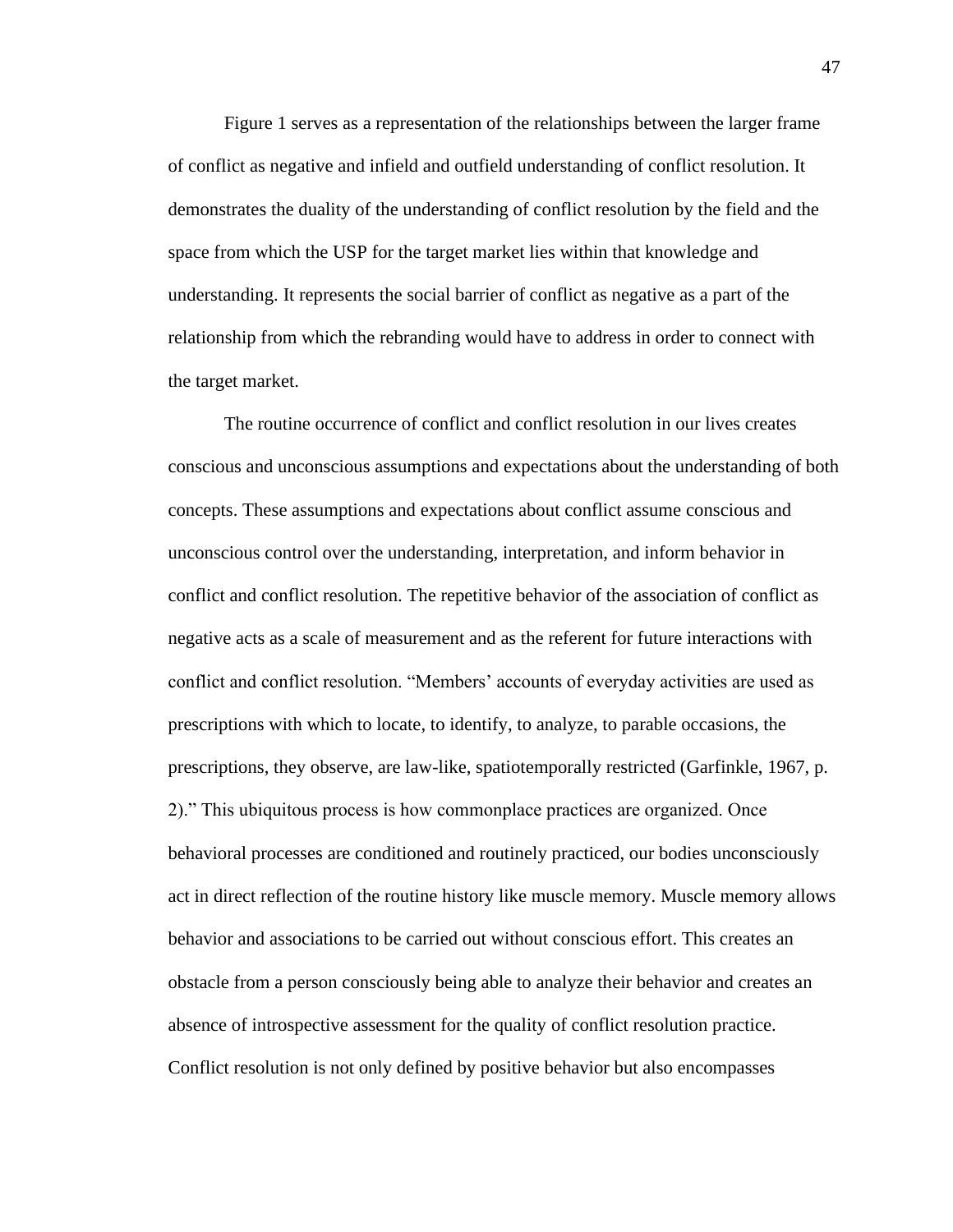negative behavior and is culturally relative. The absence of widespread public awareness and understanding of infield concepts such as Galtung's negative and positive peace and the spectrum of tools available to manage conflicts creates a limited frame from which people can evaluate the efficiency and value of their short term and long-term conflict resolution practices on their life. This informs a roadblock for making the distinction between negative conflict resolution practices and "best" practices and how ones' conflict management style and tool choices are informing his/her quality of life. The failure of the field to make an impact on a clear socially understood distinction between best and negative conflict resolution practices creates an un-informed standard of practice. The conflict resolution practices are culturally informed and then replicated. The repetition of the practice informs cultural notions of competency as in what is a best practice by using historically repetition as a scale of measurement. The limitations in the social practices of conflict resolution reflect a USP for the field to profit from by educating people about the larger spectrum of conflict resolution options and their value in comparison with current practices.

The social competency of conflict resolution skills is not necessarily dictated by quality, (because of the lack of understanding about the spectrum of tools in conflict resolution) but rather informed by the quantity of experience. The social conditioning of conflict resolution acts as a force that skews an understanding of the benefits of the field of conflict resolution and the understanding of the actual task and achievement of the perceived resolution. This conditioning of basic assumption behavior creates a distinct difference in being able to uncover understandings of low social demand for conflict resolution services and application of conflict resolution theories. This gap represents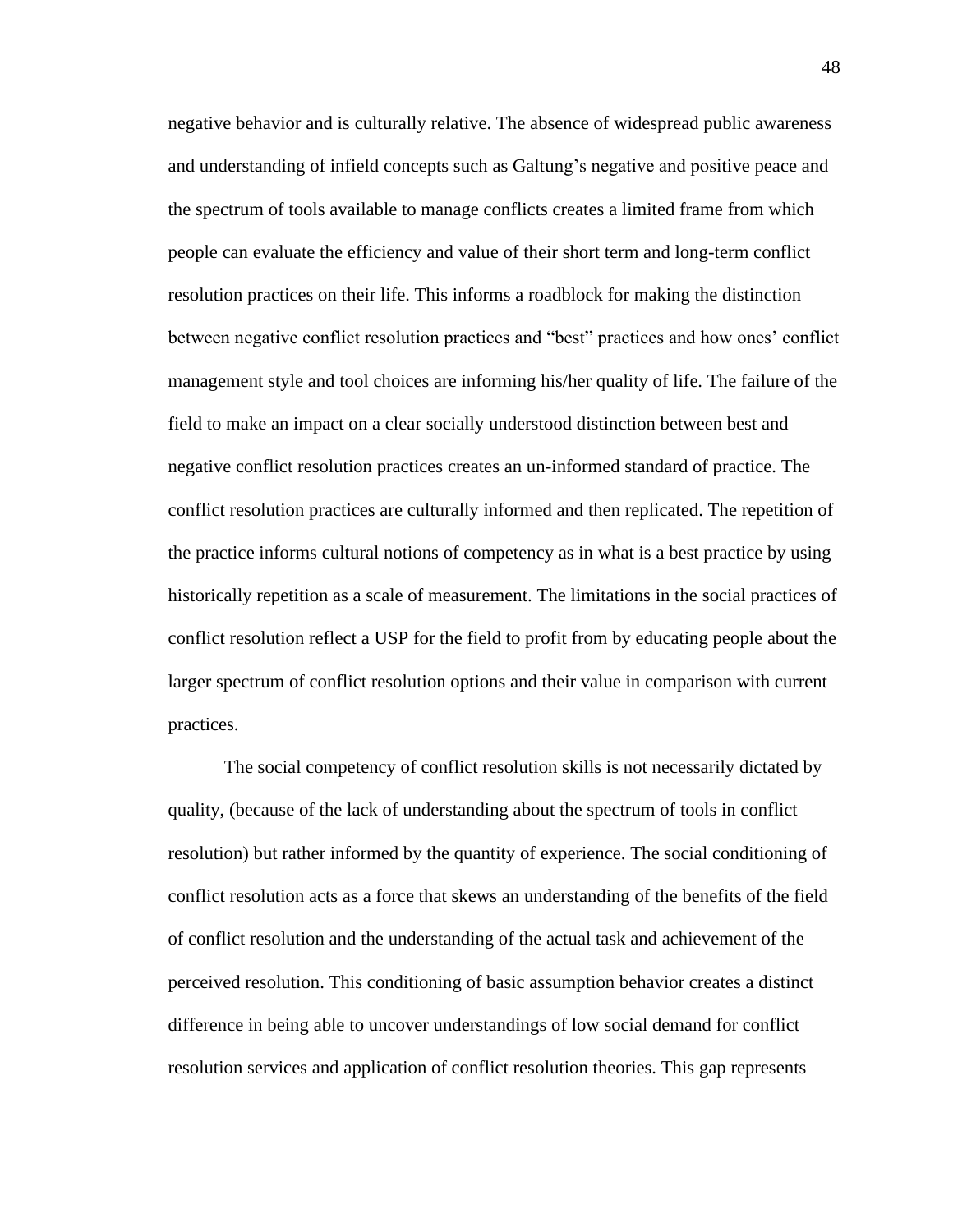how generally our society is consciously aware of identifying conflict, but not the process of conflict resolution. The gap between the high social need and low social demand indicates that we are living in a culture of conflict and it is the field's job to make a shift to a culture of conflict resolution that focuses on being an active part of the process. To understand how the habituated presence of conflict and conflict resolution affects our lives along a negative and positive continuum, the field needs to clarify the limits of the field and conduct a careful analysis to inform a macro shift in behavior and widespread knowledge. The conscious realization that the field is not immune to the same pitfalls serves to address and prescribe in others is the first step in developing an enterprise in innovation.

In this chapter, the researcher outlined how narrative monopolies perpetrate historical models of thinking by controlling the frame from which people understand and identify with different stimuli. The collective status quo of narrative monopolies function to blind populations to nuance and the USP of conflict resolution. The next chapter structures the methodology used by the research to address the question if the negative understanding of conflict influences the marketing and branding of conflict resolution.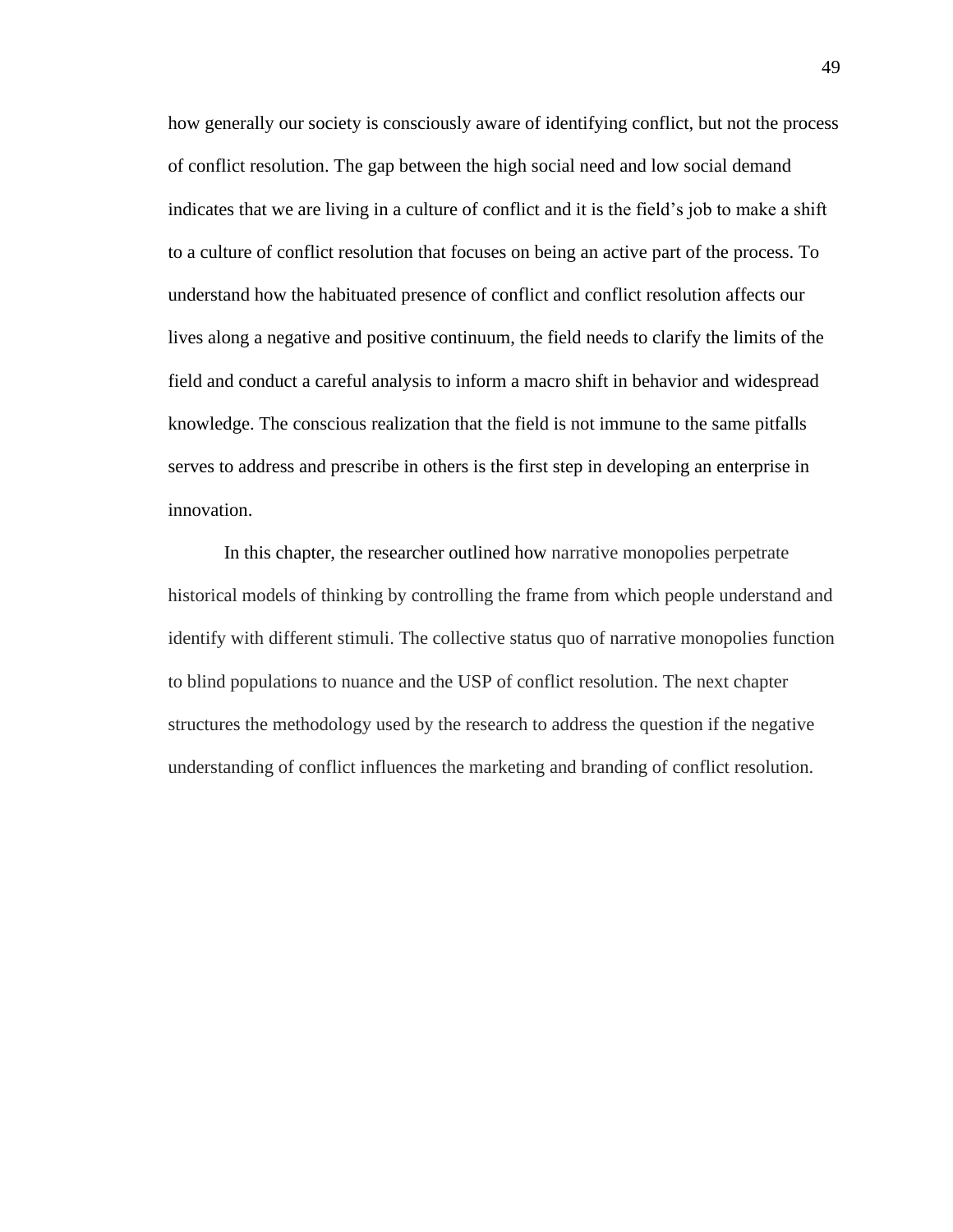Chapter 3: Methodology: The Framework for A Brand New Narrative

Language is a window of understanding that serves as a means to create interconnected understandings about the world around us. This research utilized descriptive qualitative research to uncover concepts and terms between two populations as a means to uncover if the social fact of conflict as negative influences the marketing and branding of conflict resolution. Its focus was to investigate, "people's attitudes, opinions, or beliefs about a particular issue or experience (Percey, Kostre, & Kostre, 2015)." Descriptive qualitative research was chosen as it was a strong fit for evaluating the terms and concepts in participants' everyday use and to focus on being able to describe, define, and characterize them within a participant's experience. This approach has allowed the researcher to uncover the invisible as a means for uncovering the extraordinary from the ordinary. By uncovering patterns in the common use of the terms conflict and conflict resolution, the researcher was able to understand and paint the picture of how the target market interacts with the terms and the cultural understandings connected with them. The ultimate goal of this research was to improve the practice of marketing of conflict resolution and to provide information that will serve as a body of understanding of the current status quo of the market. The findings will serve as a starting point for developing a lens for addressing space for growth within the field. These descriptions functioned as a window of understanding to start to map the relationships between the infield and target markets concepts of conflict and conflict resolution. This chapter outlines the approach, methods, instruments, and analysis procedure used in this research.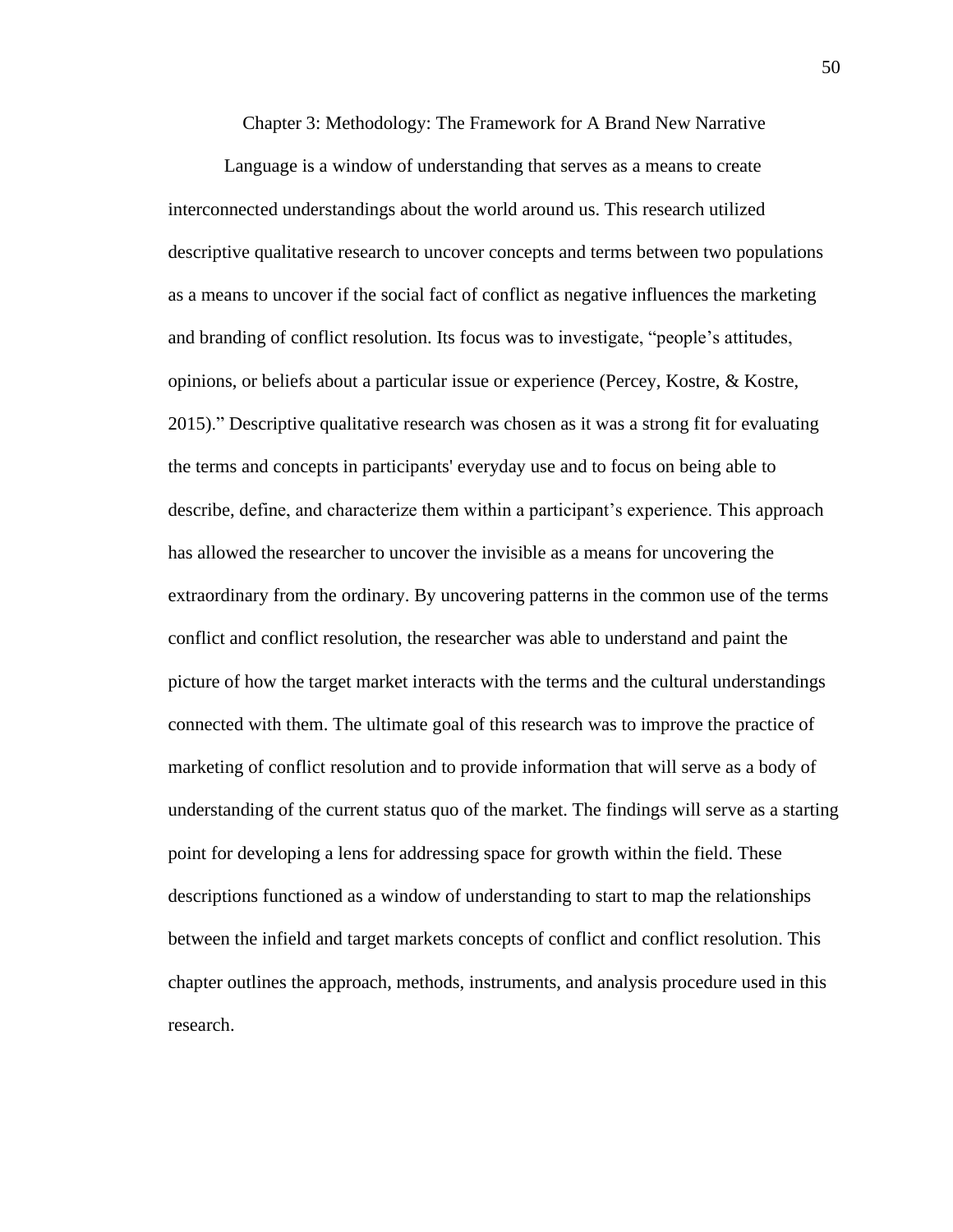## **Research Questions and Approach**

- I. How does the view of conflict as negative influence conflict resolution marketing?
- II. How does the view of conflict as negative influence the brand of conflict resolution?

The research aimed to identify if there is an influence of the social fact of conflict as negative on the marketing of conflict resolution as a platform for understanding if it influences the brand of conflict resolution. The researcher interviewed two sets of populations as a means of comparative analysis from their data. The first population consisted of career conflict resolution practitioners that have developed or supported the development of marketing for their own conflict resolution business or the organization they work for. The second population consists of a sampling from the target market as outlined earlier in this research as millennials. This population had no gender, education, nor conflict resolution familiarity requirement, but had a prerequisite of having worked in a professional capacity for at least five years.

These interviews served for abstracting the definitional understanding surrounding the concept of conflict and conflict resolution from both an insider perspective and outsider perspective as a means to paint the picture of the current environment. This comparative analysis served to highlight similarities, differences, and nuances surrounding the definitional understanding of conflict and conflict resolution. This data served as a platform for identifying variable/s that may influence the gap between the low social demand and high social need for conflict resolution services. The research went further to evaluate current practices of the career conflict resolution

51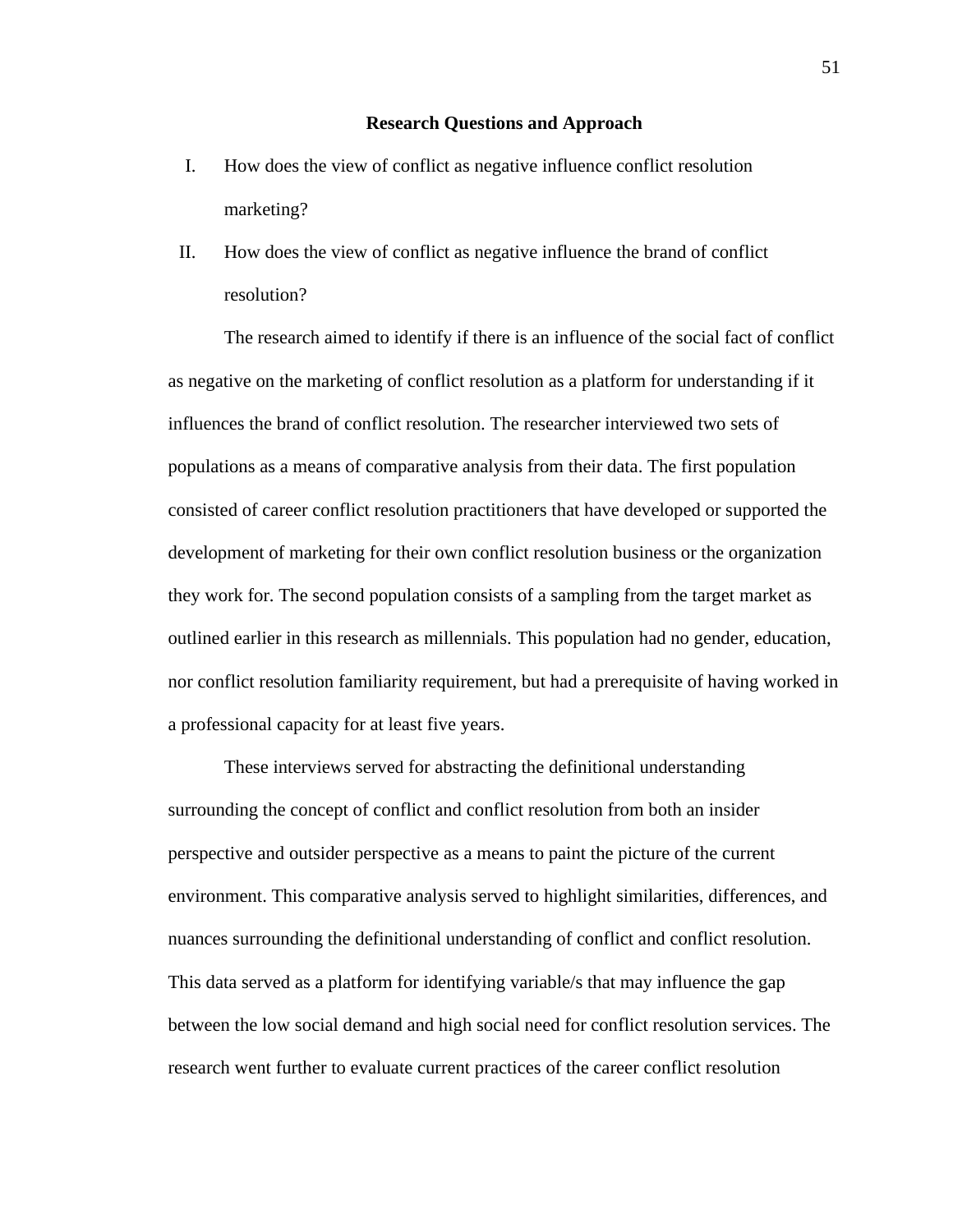practitioners by asking them a sub-set of questions concerning their practices and ideas about the marketing and branding of the conflict resolution field.

The research was based on examining culturally informed differences and similarities in definitions between the emic and etic groups of conflict resolution field with a focus on utilizing language as a means of understanding. The analysis of the same word/s and their definition and descriptions of imagery and color associations serves as a platform for analyzing different culturally relative meanings and associations within each group. The uncovering of the definitional understandings of the concepts serves as a body of work from which the field can evaluate the current marketing of conflict resolution and use it as a platform for growth. Descriptive qualitative research serves as a method for defining the concepts of conflict and conflict resolution as a means to uncover relationships. The reason for uncovering similarities and differences between the two populations' definitions serves as a means for analyzing the marketing discourse and communication from producer and consumer. In essence, the focus was to uncover if the field and the target market are speaking the same language and if not, where are the gaps in the communication.

Data collection utilized interviews as a means to uncover the definitional relationship between the population and the concepts (Franceschetti, 2017, pp. 60-61). This strategy employed semi-structured interviews to gather a range of definitional understanding surrounding conflict and conflict resolution. The use of open-ended questions in the interviews created the space for conversational narrative surrounding the concepts as a means to access understanding about connections to the personal and larger context surrounding the words, images, and feelings connected to conflict and conflict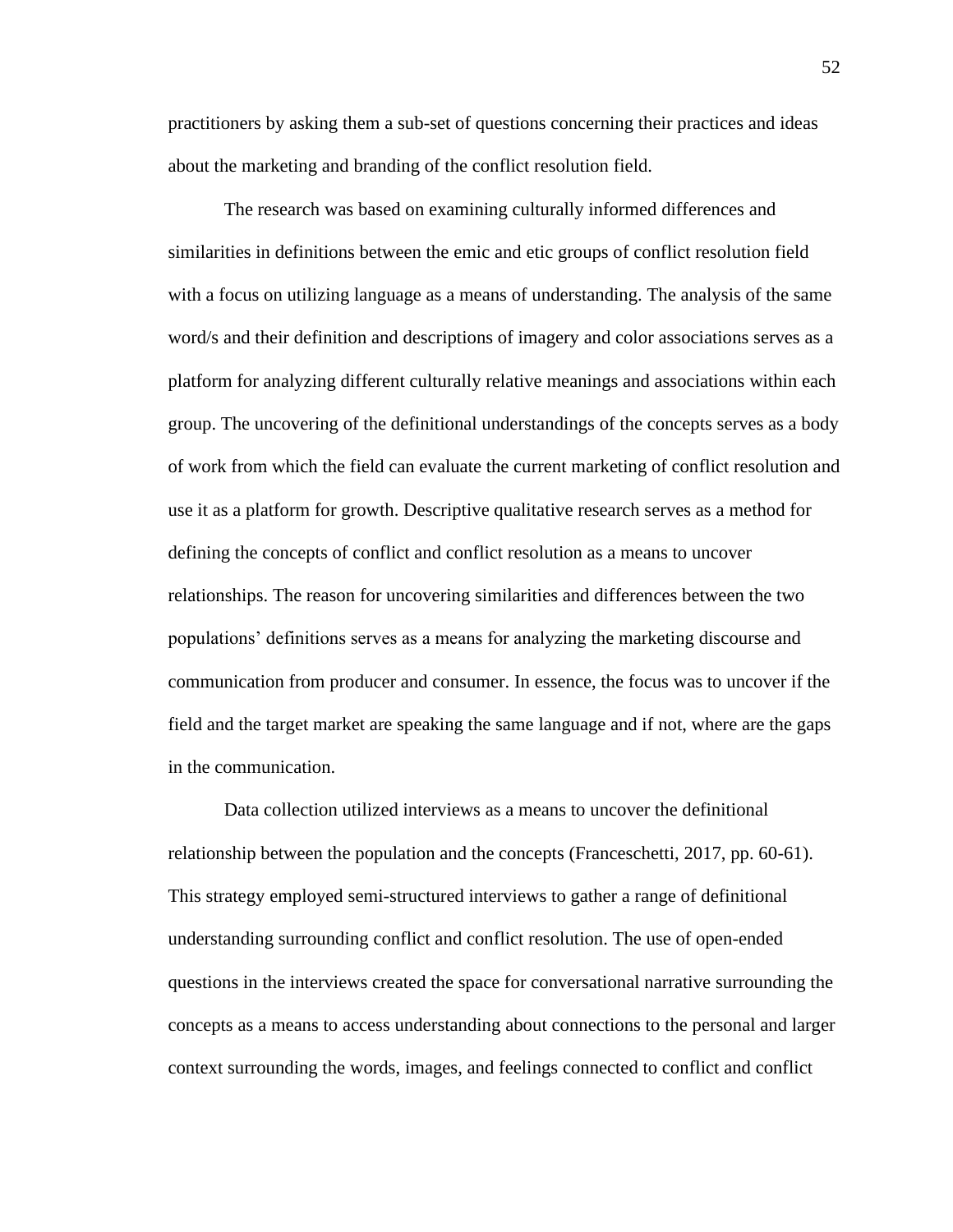resolution. To address the marketing of conflict resolution the communications between producer and consumer should be evaluated as a means for uncovering successes and limitations in the communication between the two entities.

This research served as a means for understanding the definitional understandings of each group as a means to understand and outline culturally relative influences on the terms. Descriptive qualitative research served as a platform for abstracting how the emic and etic groups interpreted the concepts as a means for the researcher to then systematically interpret patterns within their responses. The definitional understandings produced from the interviews consisted of reflections, experiences, interpretations, and viewpoints that paint a picture of the frame of understanding from both the supply population and the demand population. The goal in abstracting these frames serves as a pinnacle point of analysis to compare narratives that are similar to conducting marketing research (Spencer Pyle, 2010, para. 5-10).

Marketing research provides businesses and industries with data to evaluate the needs and expectations of their target market. "By researching the answers to specific questions, small-business owners can learn whether they need to change their package design or tweak their delivery methods—and even whether they should consider offering additional services (Spencer Pyle, 2010, para. 1)." This research aimed to construct a platform of definitional understanding surrounding the concepts of conflict and conflict resolution to identify influences in the marketing communication and environment that can be influencing the gap between the high social need for conflict resolution services and low social demand.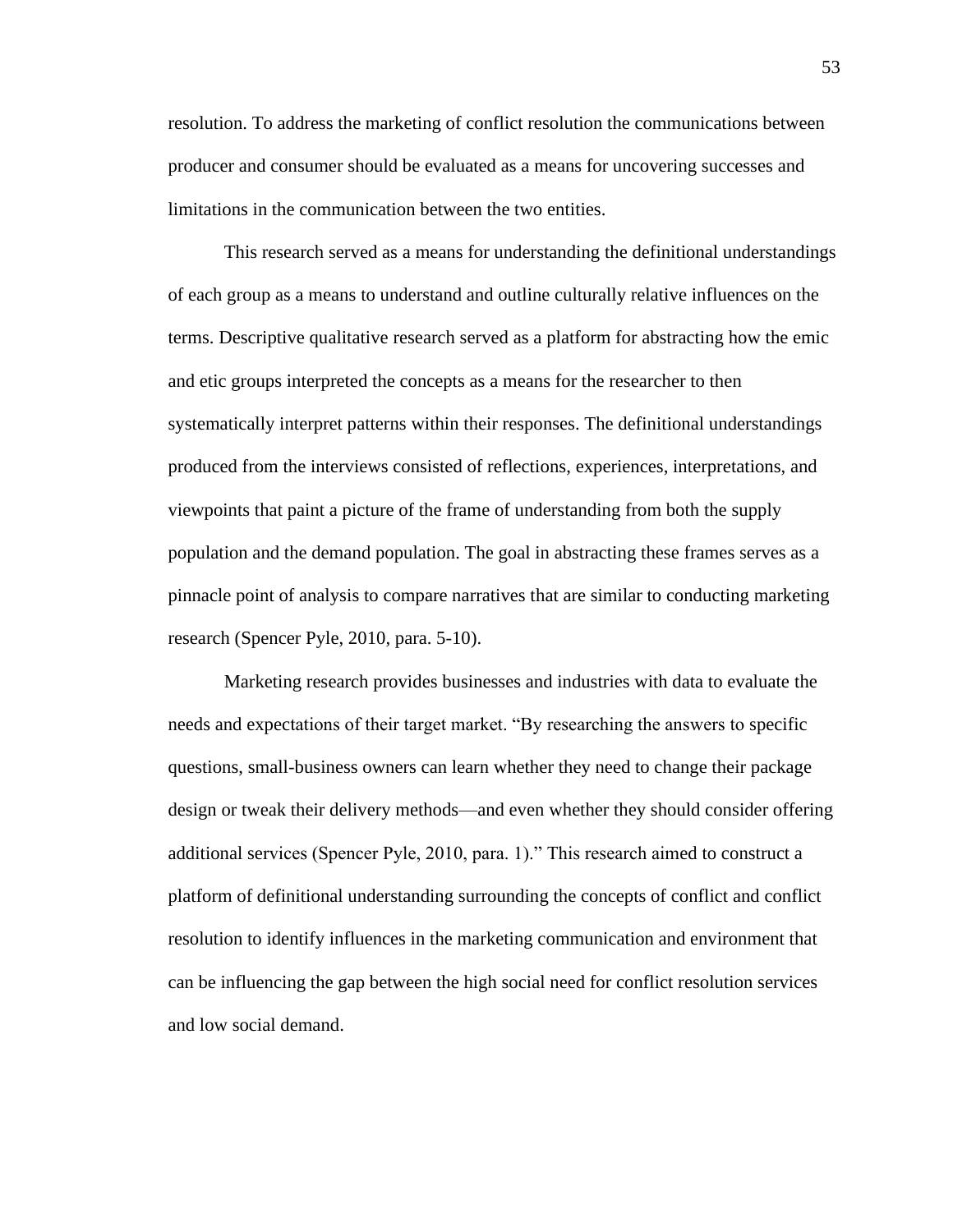## **Populations**

This researcher interviewed two populations labeled Group A and Group B from here on forward. Group A consisted of nine participants who fulfilled the criteria of working in the conflict resolution field for over eight years and who have served in some capacity in developing marketing for their own or for the organization they work for marketing materials. There was no age range nor gender criteria for participation in this group. The gender make-up of the participants from Group A consisted of five participants that identified as female and 4 that identified as male. The median age of Group A participants was 60 years old and their geographical make-up spanned the United States, Mexico, and Canada. Within the United States, the participants' locations spanned from Pennsylvania, New York, Texas, Georgia, New Jersey, Oregon, and California. The median number of years in the field from the participants was 21 years and the industries that they work in spanned mediation training, higher education, military consulting, consulting, author, legal services, and more as many participants had multiple identities from which they applied their conflict resolution services. Nine participants volunteered to participate in this group. Due to their experience and deep understanding of the field and the extended length of the interviews for Group A, nine participants provided a sufficient data set to evaluate patterns and themes for analysis.

Group B consisted of twenty participants representing the target market of conflict resolution as defined in this research as millennials. This group consisted of participants that fulfilled the criteria of not identifying as working in the conflict resolution field nor in a conflict resolution capacity. The age criteria for this group was the age range of  $25 - 37$  years old and the participants for this study were required to be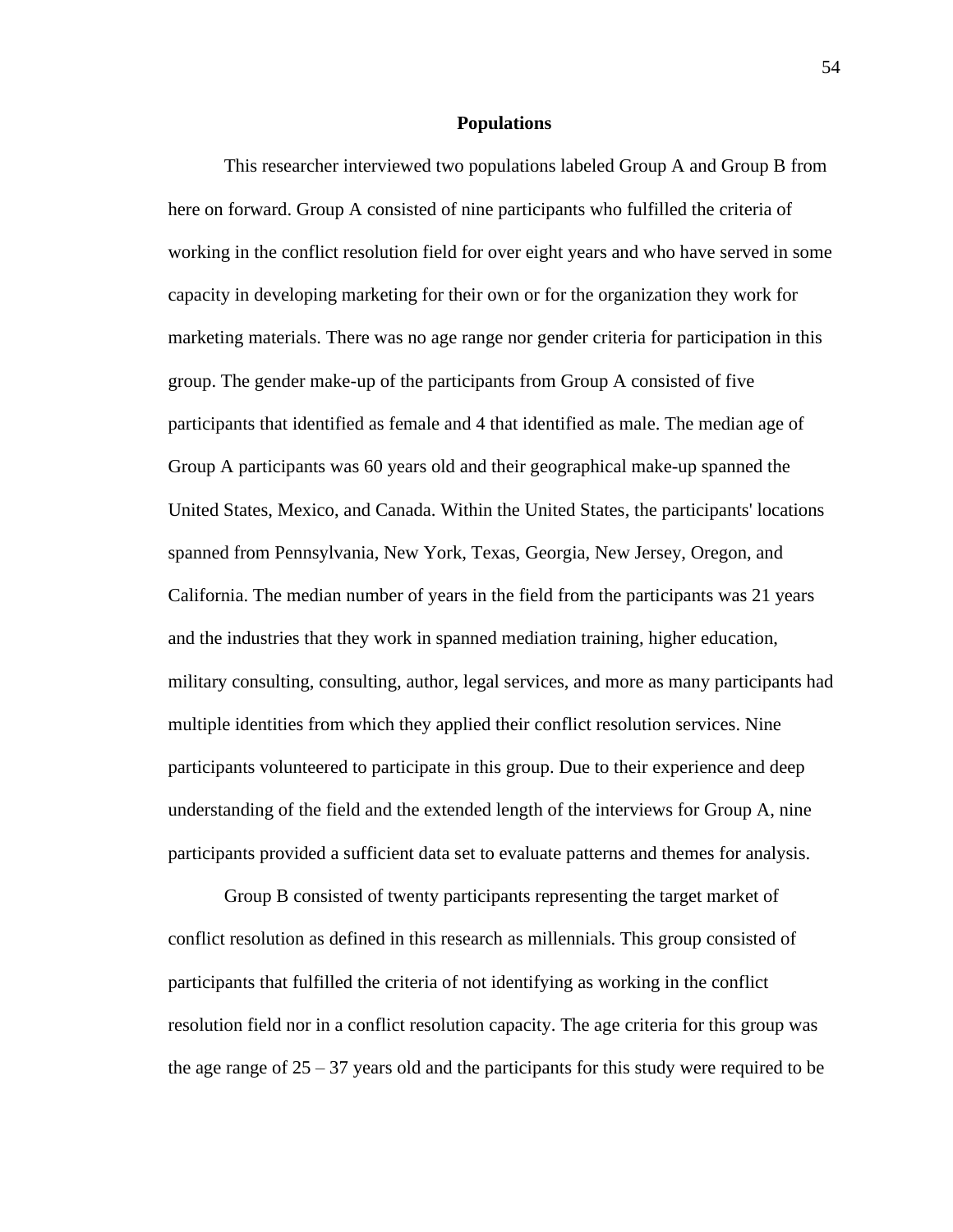18 years of age or older. There was no gender, education, nor familiarity with conflict resolution criteria for this population. The participants were required to have worked in a professional capacity for a minimum of five years. The term professional is defined by the researcher as the participants have been working a full-time job for a minimum of five years. This requirement is included as a means to create a control standard so that their interview reflections included work associations concerning conflict and conflict resolution. The gender make-up for this group was fourteen participants identified as female and six that identified as male. The median age was 30 years old and the participants' locations spanned New Jersey, New York, and Pennsylvania. The industries that the Group B participants worked in included furniture sales, education, pharmaceuticals, airline customer service, healthcare, mortgage sales, technology, legal, fitness, financial, interior design, and retail. Twenty participants were chosen to participate in this group.

## **Recruitment**

Group A and B recruitment for participants was conducted in two phases. The first phase included posting the Internal Review Board (IRB) approved flyer for recruitment on the professional social networking site www.linkedin.com. Group B IRB approved flyer was posted on www.linkedin.com and www.facebook.com. Interested parties from both Group A and B who commented on the post and/or direct messaged the researcher from the post were followed up with the IRB approved email message that included the IRB approved consent form for their review. Upon agreement to participate with the return of the signed consent form, the time and date of the interview was scheduled. At the end of the interview, the researcher asked participants if he/she would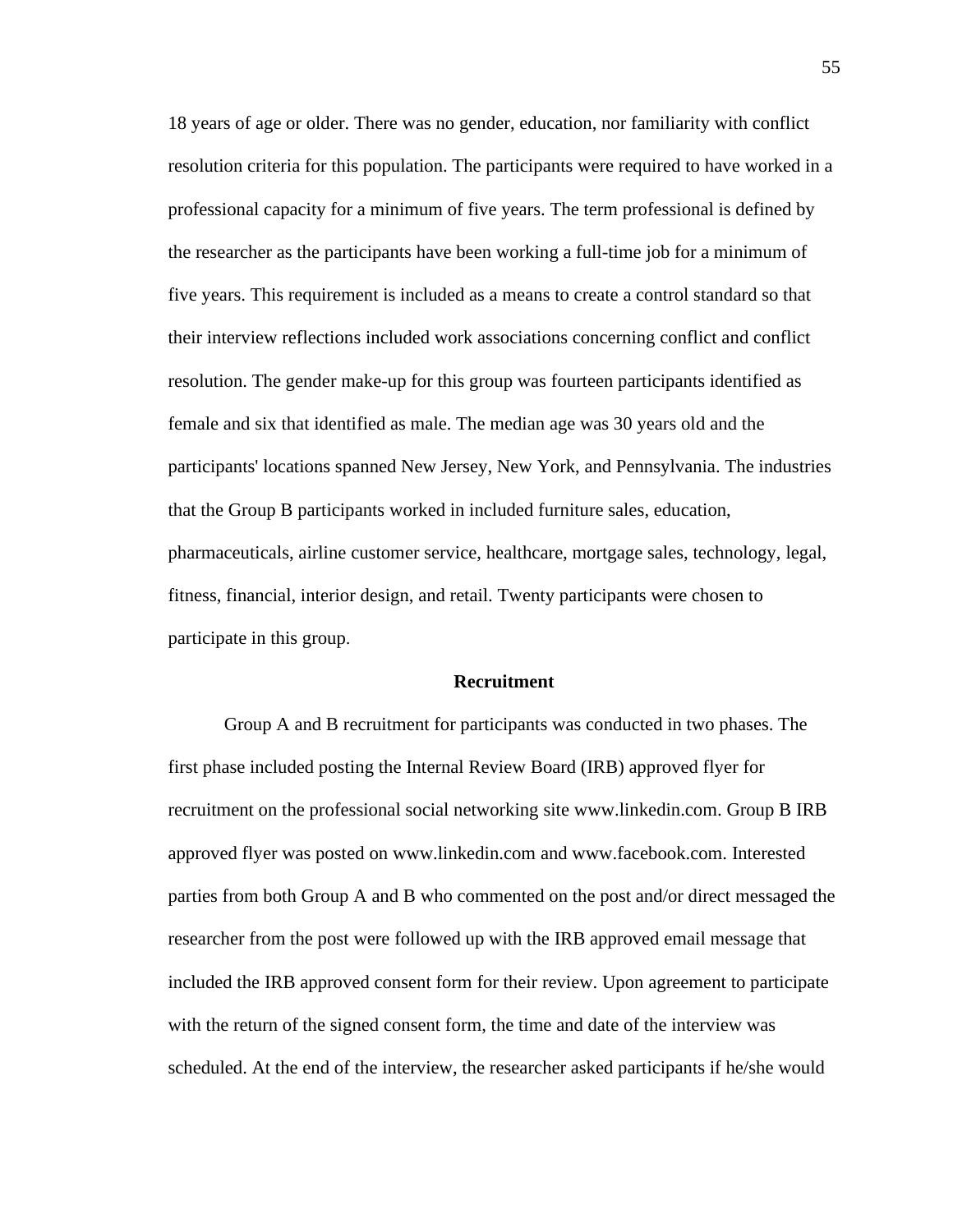share the flyer with their professional or personal connections for leads on possible participants for both Group A and B. This initiated the second phase of recruitment of following up with leads from the initial participants. The potential participants were emailed with the preapproved IRB email message and IRB approved consent form. All participants from Group A and B were recruited in this manner.

# **Limitations**

One of the overarching limitations of this research is the absence of existing bodies of work that draw connections between the complex intersecting relationships between society and the field of conflict resolution. The aim of this research was to examine existing connections between the intra-identity conflict of the field of conflict resolution in comparison with the macro identity of conflict and conflict resolution in our society and its interdependent relationship with growth dynamics. While there is much research and documented theoretical models that outline the basics of how to examine these types of conflicts, there has been little research done on examining the internal and external culture of conflict resolution using these models. This research serves to champion a dynamic analysis of the field of conflict resolution to serve as a platform for sustainable industry growth.

This limitation represents a larger field misrepresentation of conflict resolution as the failure to consciously serve as an example of practicing the field's outlined theoretical models and best practices introspectively create a disconnect in the value they serve to the larger community. To inform large scale cultural shifts in society, the field must model the behavior it documents to serve as an example of the benefits that the field has to offer. This research serves as a starting point for our community to address, discuss,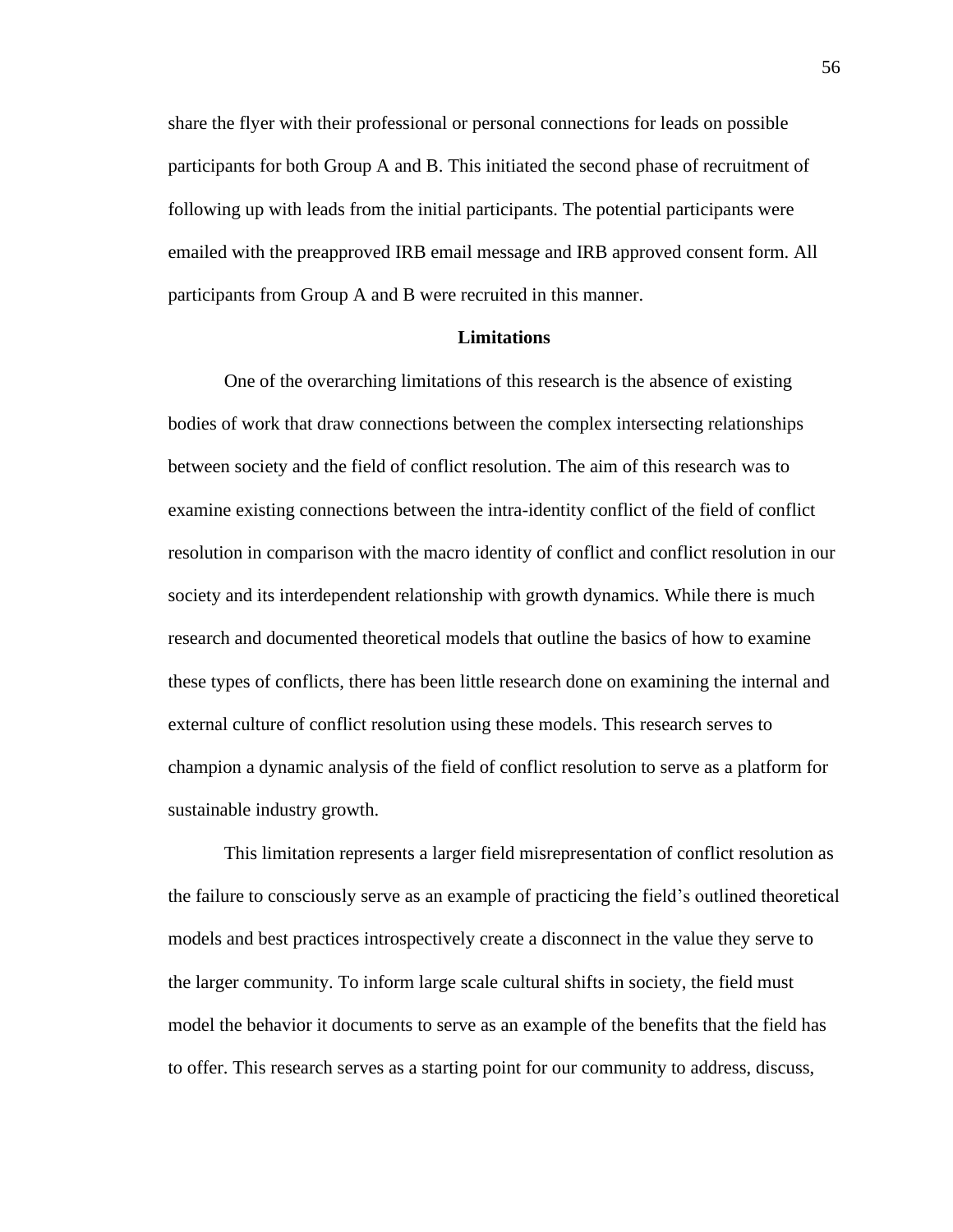learn, and grow by applying the models of practice from which the field has grounded its identity.

## **Role of the Researcher**

The limitations of this research stemmed from the researcher's implicit bias from her journey of becoming a member of the conflict resolution community. When she began her studies in Conflict Resolution and Analysis in 2010, she had an outsider perspective that was built on her own unfamiliarity with the field and its practices. This outsider perspective served as a platform for creating the identity comparison between the socially constructed understanding of conflict and conflict resolution and the internal understandings of the latter. As she continued with her studies and integration into the field of conflict resolution, this unresolved conflict of identity would cycle in escalation and become latent throughout her academic career.

Additionally, as a millennial, the researcher recognizes the limitations that the socially enacted and projected demonization of her generation and the products of her generation has had on the engagement and marketing to them. Millennials are commonly and routinely referred to as lazy, entitled, and antisocial and are often used as a scapegoat for the blame of failures in our society. Millennials have been blamed for destroying industries such as the diamond industry, bar soap industry, department stores, napkins, and more (Matyszczyk, 2017). The practice of diminishing the new and next generation is not novel to our society. It has been practiced with the emergence of each new generation. This practice is grounded in the nostalgia of the past and creates limitations for understanding and maximizing growth for the future. Its focus is to cope with the failure of companies to maintain relevancy with the needs and wants of a new target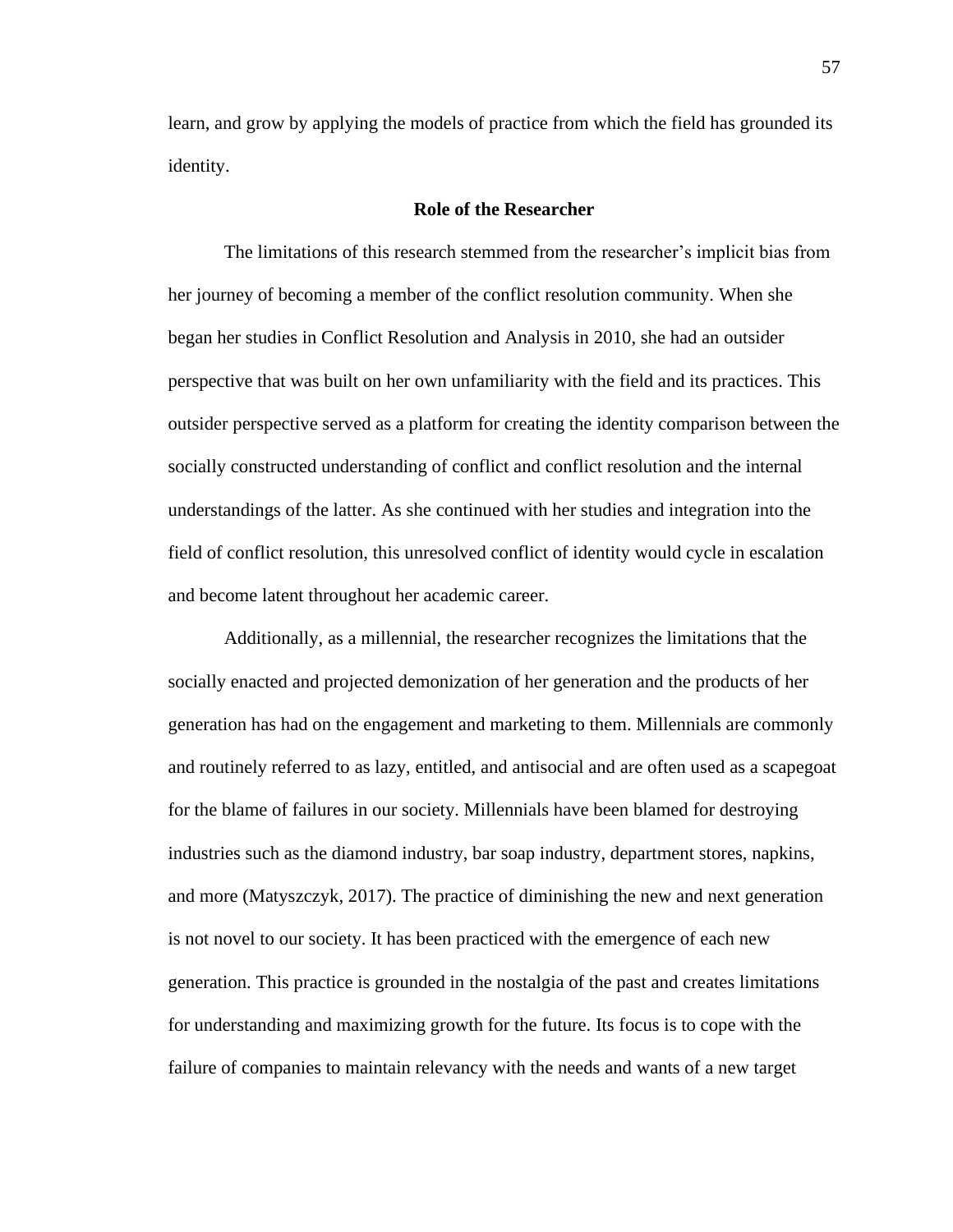market. The researcher's goal is to recognize this phenomenon as a means for the field to not miss an opportunity for growth by breaking down the walls of bias.

Societal and infield understandings of what it means to be social and how to communicate are changing and the denial and sometimes demonization of this evolution creates roadblocks for maintaining relevance in our ever-evolving world. This nostalgia of past practices creates ideas of superiority of historical mediums of communication and inferiority of the reality of the evolution of communication on our identities. For example, the millennial preference for using texts, emails, and social media platforms to communicate is often viewed as or framed as a failure to be able to communicate, wherein traditional forms of communications such as meetings, phone calls, and writing letters are viewed as "real" communication. This research was grounded in breaking through this stigma to create space for maintaining relevance with shifts in communication and how people are behaving to increase the likelihood of a shift from a culture of conflict to a culture of conflict resolution.

### **Confidentiality**

To protect the anonymity and confidentiality of the interviewed participants, several action plans were employed. Once interview participants agreed to the interview and were scheduled, the list of the participants' names was filed electronically under password protection. All further information surrounding the participant data was labeled using language such as Participant A1 and Participant B6 to serve as their pseudonyms. This language was chosen by the researcher to maintain organization when conducting large volume interviews sets. The interviewees were given an IRB consent form that clearly outlined the research and all the potential risks it entailed. At the start of each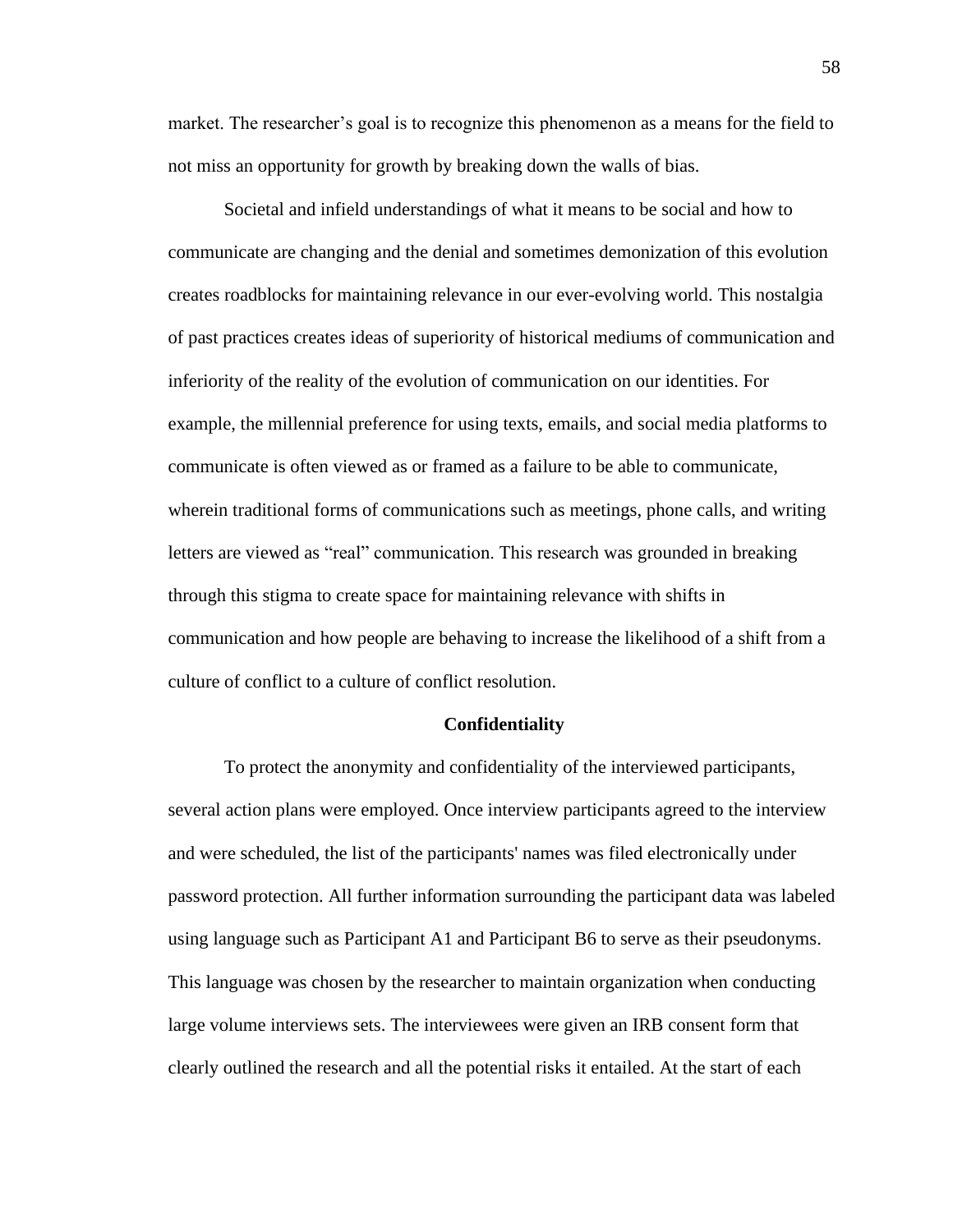interview, a verbal review of the consent form and an opportunity to ask any questions was presented to each participant. Signed consent forms were scanned or downloaded electronically and saved under password protected files. Interviewees were not asked to identify themselves by name on the interview recording. Interview recordings were first transcribed using computer-automated transcription software that was password protected and then finalized by the researcher as a means to protect confidentiality. All interview recording transcriptions are saved under their categorized label and saved in a separate file from their names. Identifying characteristics and names of institutions were removed from quotes used by the participants to protect the confidentiality of the participants.

## **Risks**

While the content of the interview material was not sensitive in nature, the interview did propose certain risks to the participants. The length of the interview was about one hour for Group A and 20 minutes for Group B. To prevent this risk of harming the participants, the length required to conduct the interview was clearly stated in the consent form. To address the risk of participants feeling nervous about answering questions correctly or associating the questions as taking a test, the researcher spent time at the beginning of the interview explaining that there is no right or incorrect way to answers the questions and that the researcher is only looking for patterns in ideas and reflections. During the discussion of ideas and themes that surround conflict and conflict resolution, there was an outlined possible risk of triggering emotional experiences with conflict and conflict resolution from the participants. To create safety for the participants from this risk, the participants were briefed on the content and themes of the interview prior to the interview. The participants were informed of all risks in the consent form and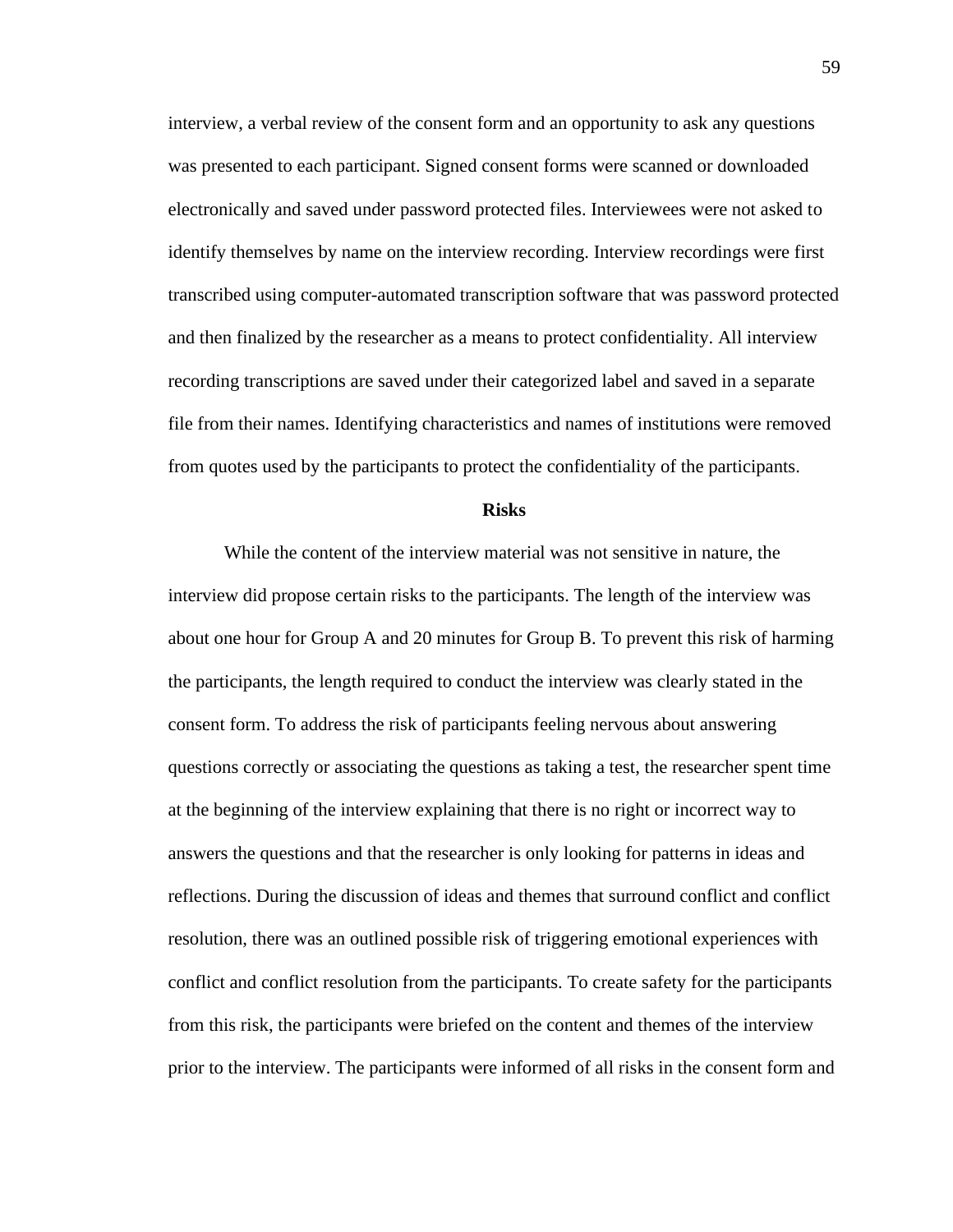they were informed at the start of the interview that they can stop the interview at any time.

## **Data Collection Techniques and Procedures**

Interviews were used as the main data collection tool. Interviews were chosen as the main tool because it creates a data set of individual definitional understandings about conflict and conflict resolution from which patterns could be assessed. The patterns created windows to be able to evaluate connections to larger social definitions and understandings about conflict and conflict resolution. The researcher used two different sets of populations to serve as a comparative analysis to uncover overlapping or differences in definitions and understandings.

A semi-structured interview style was used as a means to create an in-depth conversation surrounding the topic. The first set of questions in the interview were closed questions addressing demography to quantify that the participants fulfilled the requirements to serve as a participant in the research, as well as some open-ended questions describing their knowledge of the conflict resolution field. (Appendix A) The second part of the interview consisted of using open-ended questions to discuss definitional understanding and definitional descriptions about conflict and conflict resolution, perceptions of the role of conflict and conflict resolution in their daily lives, and questions surrounding imagery and color associations with the concepts. (Appendix A) Group A which consisted of the career conflict resolution practitioners had a third set of questions that explored different practices of marketing of conflict resolution, ideas about misconceptions about conflict resolution, and ideas about branding and the future. The interviews for Group A ran an average hour in length and the interview for Group B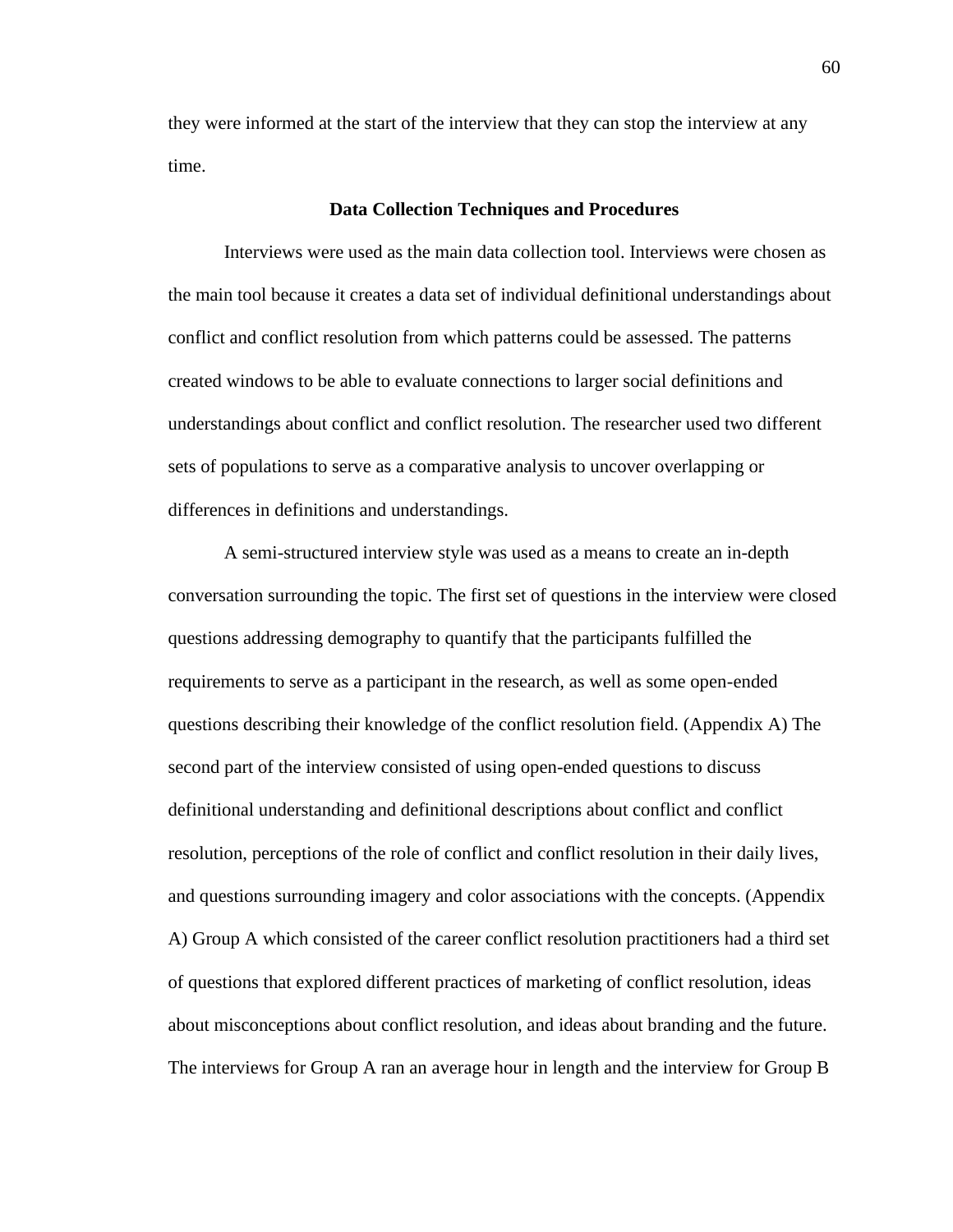ran an average of 20 minutes in length. All of the interviews took place and were recorded using an online conference room from the platform www.zooom.com. Recordings were first computer transcribed utilizing a secure computer automated transcription software that is password protected from www.Happyscribe.com, which is a service in which a software transcribes the audio. Then, the transcriptions were reviewed and finalized by the researcher in her private office using headphones.

The questions were designed to address different aspects of the definitional understanding of conflict and conflict resolution. The participants were asked to define conflict and conflict resolution. These questions served to create a narrative context surrounding the terms as a means of analysis for the frame of understanding from a definitional standpoint. The participants were asked to describe feelings, images, and colors that they connected with the terms. This served as a means for analysis for understanding the frame of reference of positive and negative associations and connections with conflict and conflict resolution identity via imagery, colors, emotion, and description. Examples of each concepts were asked of the participants as a means to create experiential grounding of the meanings of the terms in their personal life, in a larger macro sense, and to gauge intensity and impact of the words. Time and space associations were explored by asking the participants to discuss how present the role of conflict and conflict resolution is in his/her lives.

## **Analysis Procedures**

The researcher utilized qualitative research analysis software called Atlas.ti. This software provided the researcher with tools to streamline the coding analysis of the data. The first stage of thematic coding analysis was coding Group A and Group B data sets

61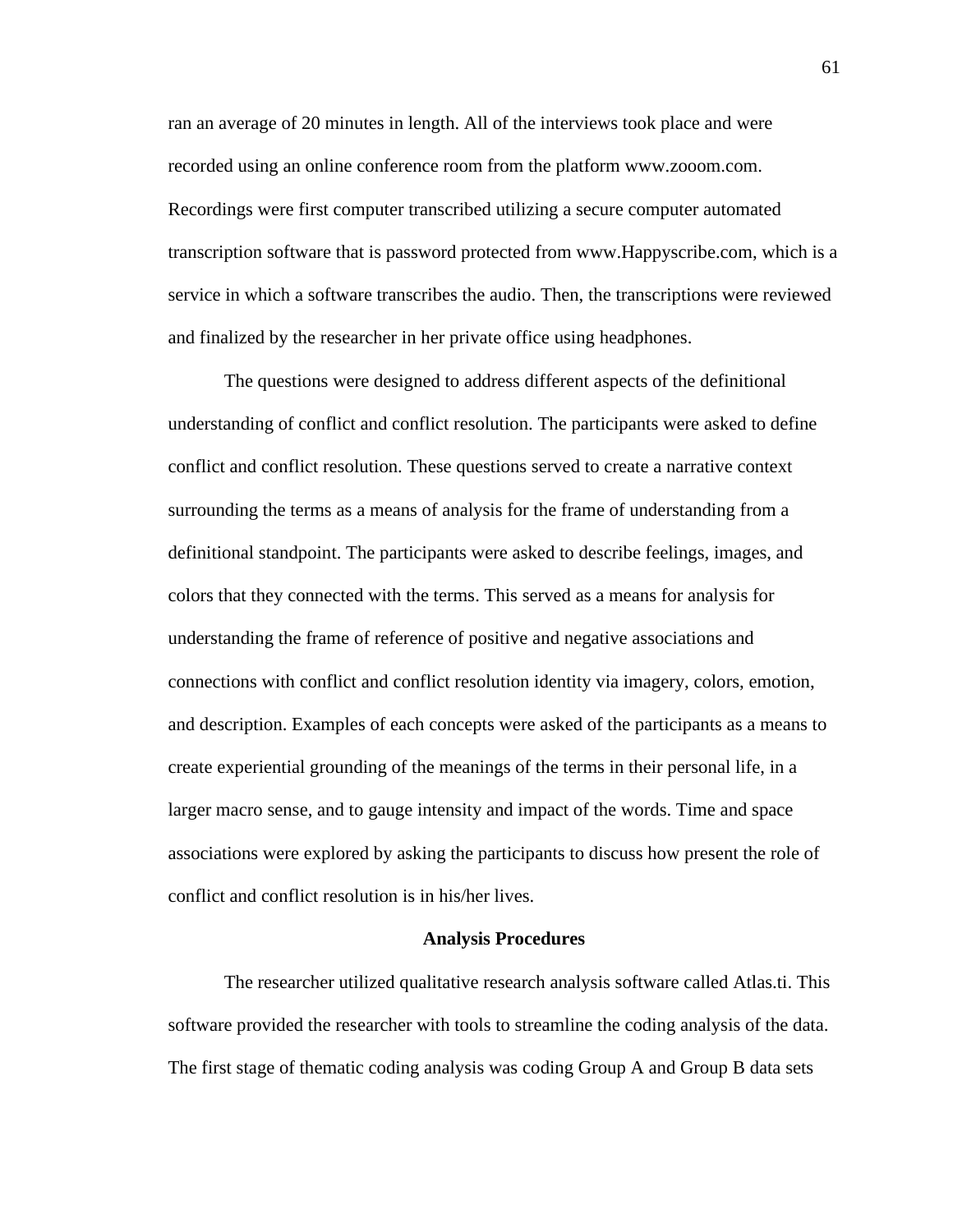from Part II of the interviews from which all participants were asked the same set of questions. These data sets were first coded to organize the predetermined categories to examine in the analysis. A thematic coding analysis approach was used to analyze the participants' narrative about their feelings and ideas about conflict and conflict resolution. (Aronson, Spring 2014, p. 1) The data was coded into the codes on the table below that were predefined from the content of the interview questions sets.

The researcher was open to the emergence of new codes from the data and codes were added to accommodate the emergence of new categories. For example, the code 'Emotions in Interview' was added to address patterns of expression of emotion from the participants during the interview. This thematic coding analysis was constructed as a framework that similarly models marketing research by focusing on "identifiable themes and patterns of living and/or behavior (Aronson, Spring 2014, p. 1)." Marketing research is reflective of how the brain categorizes the language and symbols used in the marketing, the emotional response connected to language and symbols, and how it informs action (Devault, 2019, para 5-10) and the codes reflect the drive at describing those categories in connection with conflict and conflict resolution.

See Table 1 on next page: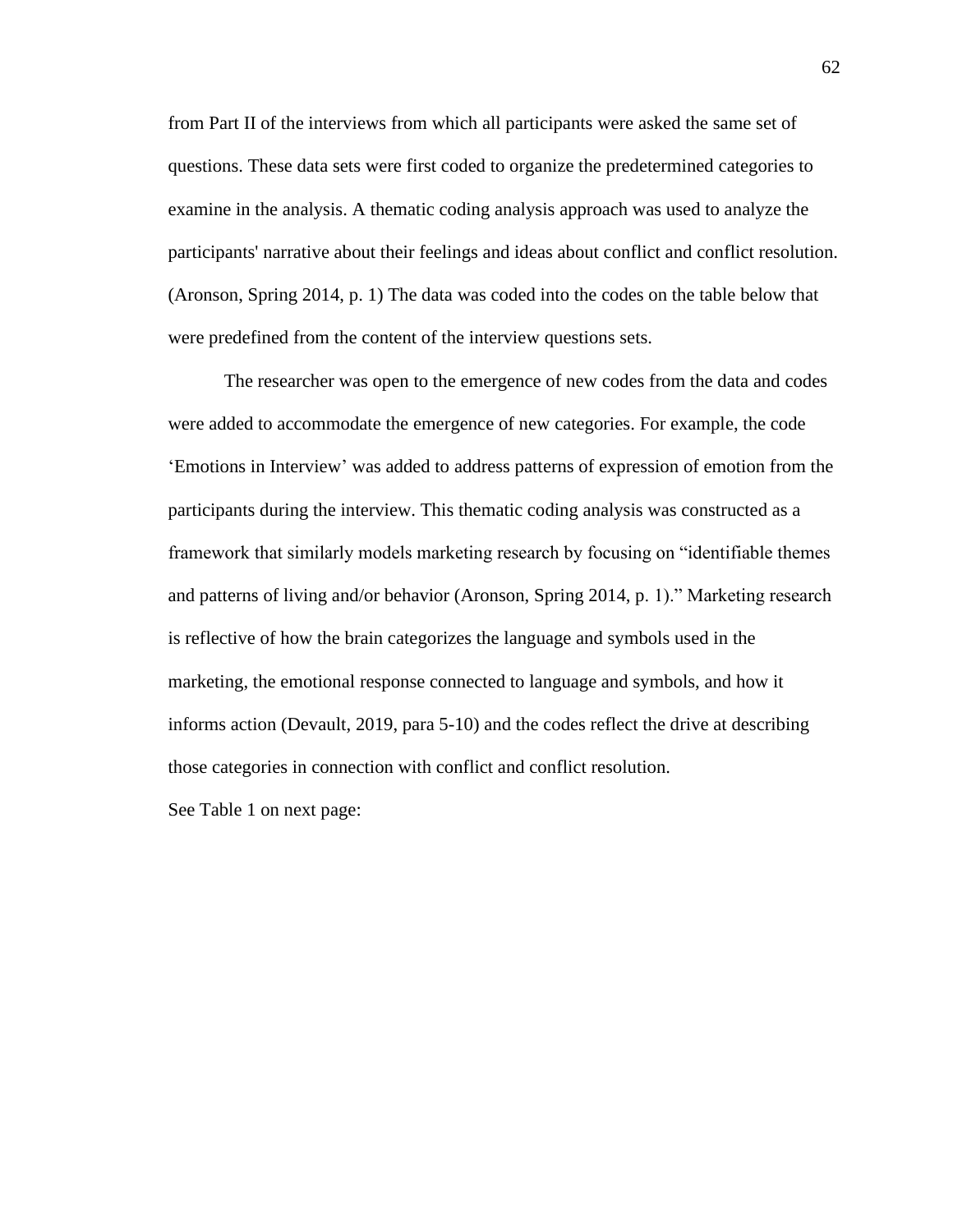Table 1

Phase One Thematic Coding for Group A and B – Interview Section II

Key:

P = Predetermined Codes

# $I = Inductive Codes$

| <b>Code Name</b>                                    | <b>Code Description</b>                                                                                                          |
|-----------------------------------------------------|----------------------------------------------------------------------------------------------------------------------------------|
| Color of conflict $(P)$                             | Color associations with conflict                                                                                                 |
| Color of conflict resolution (P)                    | Color associations with conflict resolution                                                                                      |
| Conflict definitions (P)                            | Definitional understanding of conflict                                                                                           |
| Conflict descriptions (P)                           | Descriptions of conflict; examples of conflict                                                                                   |
| Conflict imagery (P)                                | Images and visualizations of conflict                                                                                            |
| Conflict resolution definitions (P)                 | Definitional understanding of conflict<br>resolution                                                                             |
| Conflict resolution descriptions (P)                | Descriptions of conflict resolution; examples<br>of conflict resolution                                                          |
| Conflict resolution imagery (P)                     | Images and visualizations of conflict<br>resolution                                                                              |
| Conflict resolution wants (P)                       | What they wanted to learn about conflict<br>resolution; expressions of wished/desired<br>knowledge                               |
| Emotions in conflict (I)                            | Emotions expressed towards conflict                                                                                              |
| Emotions in conflict resolution (I)                 | Emotions and feelings expressed towards<br>conflict resolution                                                                   |
| Emotions in interview (I)                           | Emotions and feelings expressed in the<br>interview in connection with the material                                              |
| Linguistics of conflict (I)                         | Word/s associated with conflict; saying<br>associated with conflict; idioms; conflict<br>jargon                                  |
| Linguistics of conflict resolution (I)              | Word/s associated with conflict resolution;<br>saying associated with conflict resolution;<br>idioms; conflict resolution jargon |
| Time in conflict (I)                                | Feelings and descriptions of time and space in<br>conflict                                                                       |
| Time in conflict resolution (I)                     | Feelings and descriptions of time and space in<br>conflict resolution                                                            |
| Understanding of conflict resolution<br>field $(P)$ | Knowledge of the field of conflict resolution                                                                                    |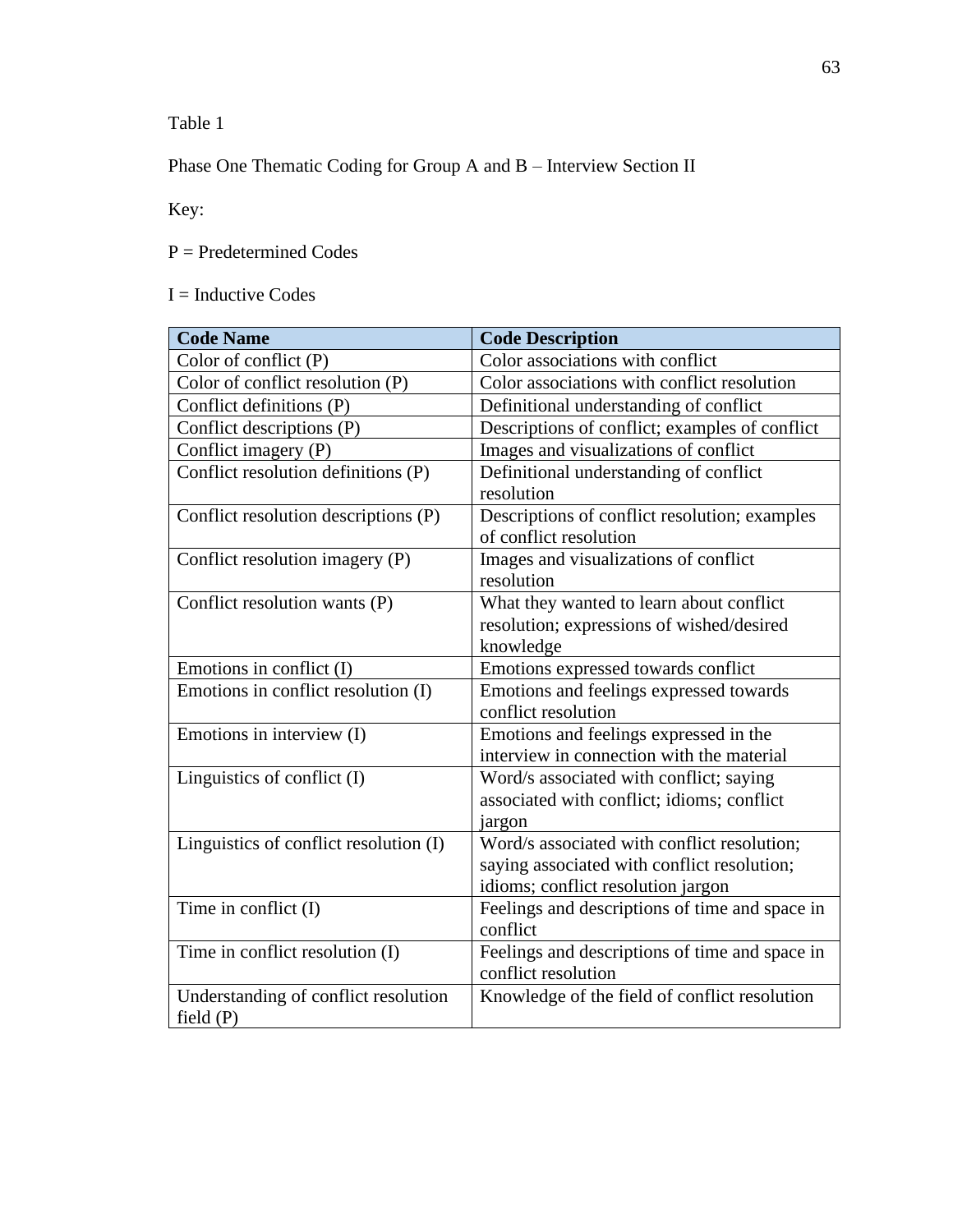Once both Groups A and B interviews were coded for these initial categories, the data sets were separated by group and each code was evaluated for prominent concepts as a whole, then by group, and then against each other. Sub-codes that evolved were from patterns of topics, linguistics used, feelings expressed, or expression of behavior by the participants (Aronson, Spring 2014, p. 2). For example, the data was first coded for 'Color of Conflict' was then coded for patterns of color associations that occurred in the data. After that, each group was filtered through this list for analysis of similarity, difference, frequency, and/or causation. This created pools of comparison between Group A and Group B data for analysis of similarities, differences, and global themes. Coding outcomes of different categories were compared against each other for further analysis such as 'Color of Conflict' and the 'Color of Conflict Resolution'.

The second phase of analysis was to code Group A sub-set of questions from the interview Section III about marketing and branding. The data set was coded in the same method as phase one. The predetermined codes are listed in the table below. Identifying patterns in the marketing of conflict resolution serves as a means for evaluating the current status quo of practice as a means for improving practice.

See Table 2 on next page: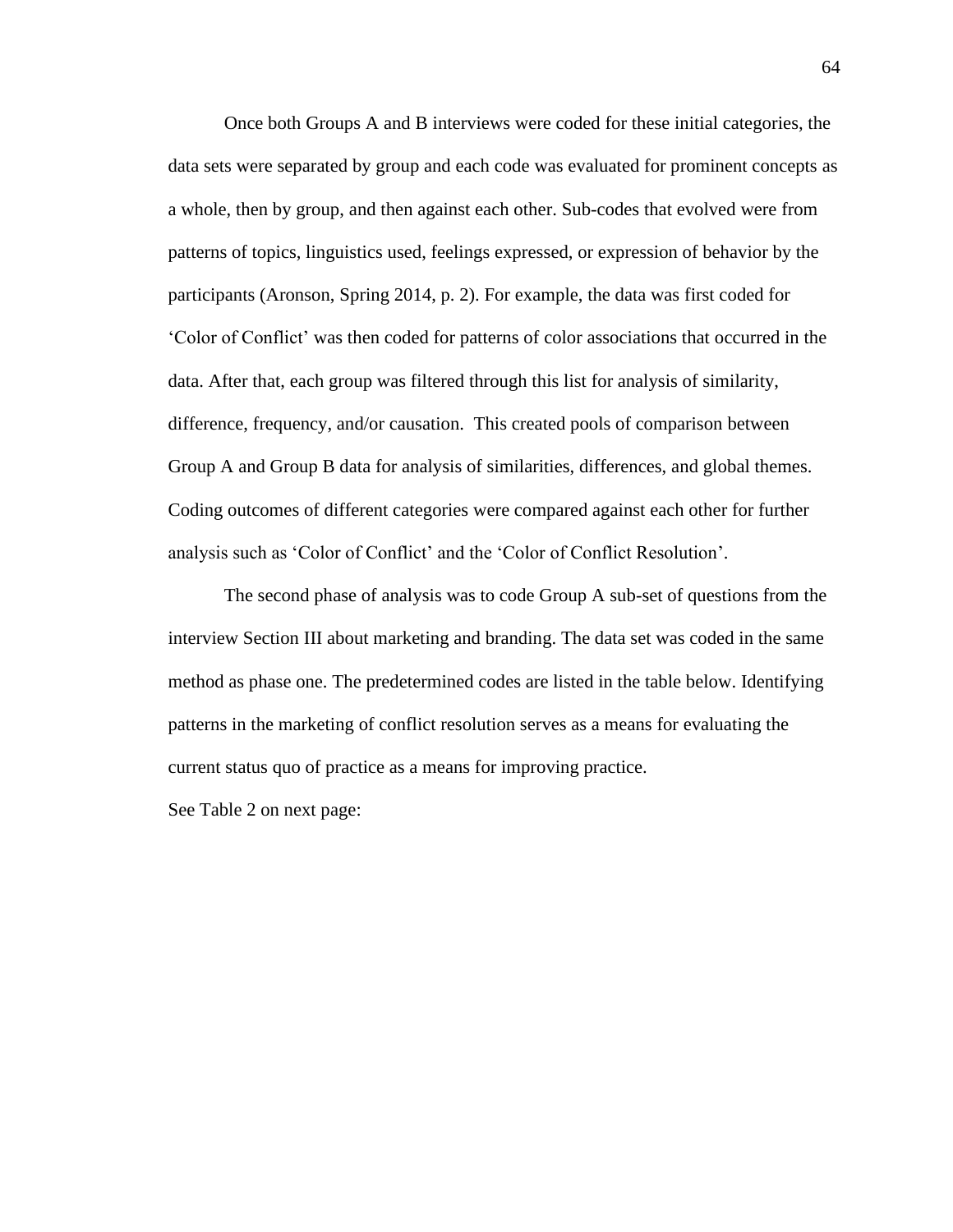Table 2

Phase Two Thematic Coding for Group A – Interview Section III

Key:

 $P =$  Predetermined Codes

 $I = Inductive Codes$ 

| <b>Code Name</b>                      | <b>Code Description</b>                          |  |
|---------------------------------------|--------------------------------------------------|--|
| Branding (P)                          | Include discussion of branding including the     |  |
|                                       | branding of the field; the branding of           |  |
|                                       | themselves or their company                      |  |
| Marketing (P)                         | Discussion of marketing strategies; ideas        |  |
|                                       | about marketing                                  |  |
| Misconceptions of conflict $(P)$      | Ideas surrounding the misconceptions about       |  |
|                                       | conflict                                         |  |
| Misconceptions of conflict resolution | Ideas surrounding the misconceptions about       |  |
| (P)                                   | conflict resolution                              |  |
| Conflict resolution wants (P)         | Ideas, hopes, or wants for the field of conflict |  |
|                                       | resolution                                       |  |
| Conflict resolution needs (P)         | Ideas on what the field of conflict resolution   |  |
|                                       | needs or lacks                                   |  |
| Technology $(P)$                      | Discussion of the use of technology              |  |

The coded data created an arena from which themes emerged. The themes that emerged were used to put together the puzzle of the larger collective's experience as a means for analysis (Aronson, Spring 2014, pp. 1-2). Patterns that emerged within the codes spoke to globalized themes connecting a framework of ideas (Gibbs, 2007). The framework told a story from which the researcher listened to and used to address the research questions in this work. Patterns of attitudes and beliefs emerged across both groups and within each group. These patterns spoke to a deeper lived reality of the participants and their connection with the concepts of conflict and conflict resolution.

The researcher's aim was to describe the influence of the negative social understanding of conflict on conflict resolution marketing and branding. The evaluation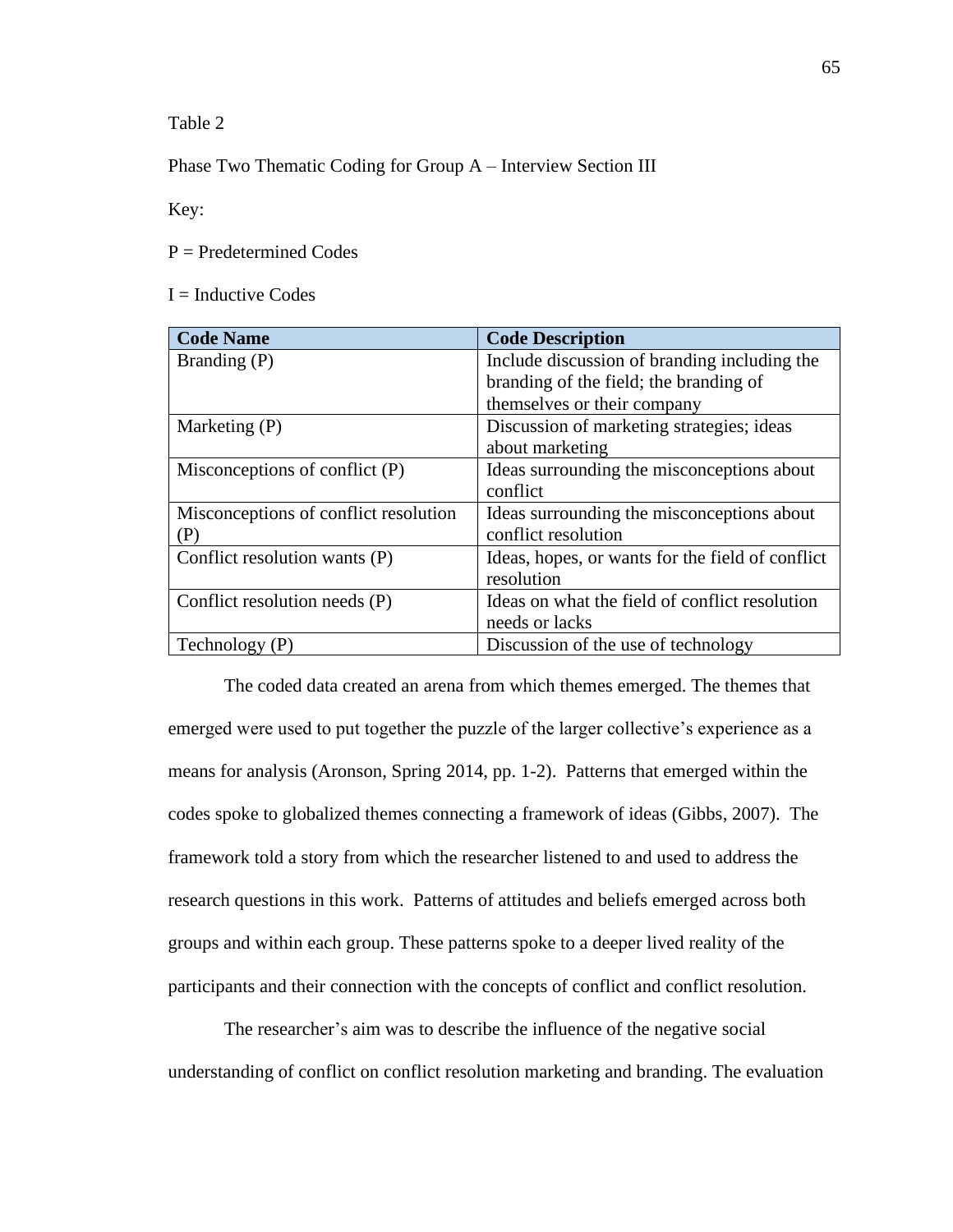of symbols, language, and emotions attached to them creates the frame of understanding to evaluate the current status quo of the marketing of conflict resolution. In order to address gaps in understanding between conflict resolution and its target market, the first step is outlining what is the current state of understanding, practice, and ideas. Chapter Four outlines the data collected from the interviews about the infield and outfield relationship with conflict and conflict resolution.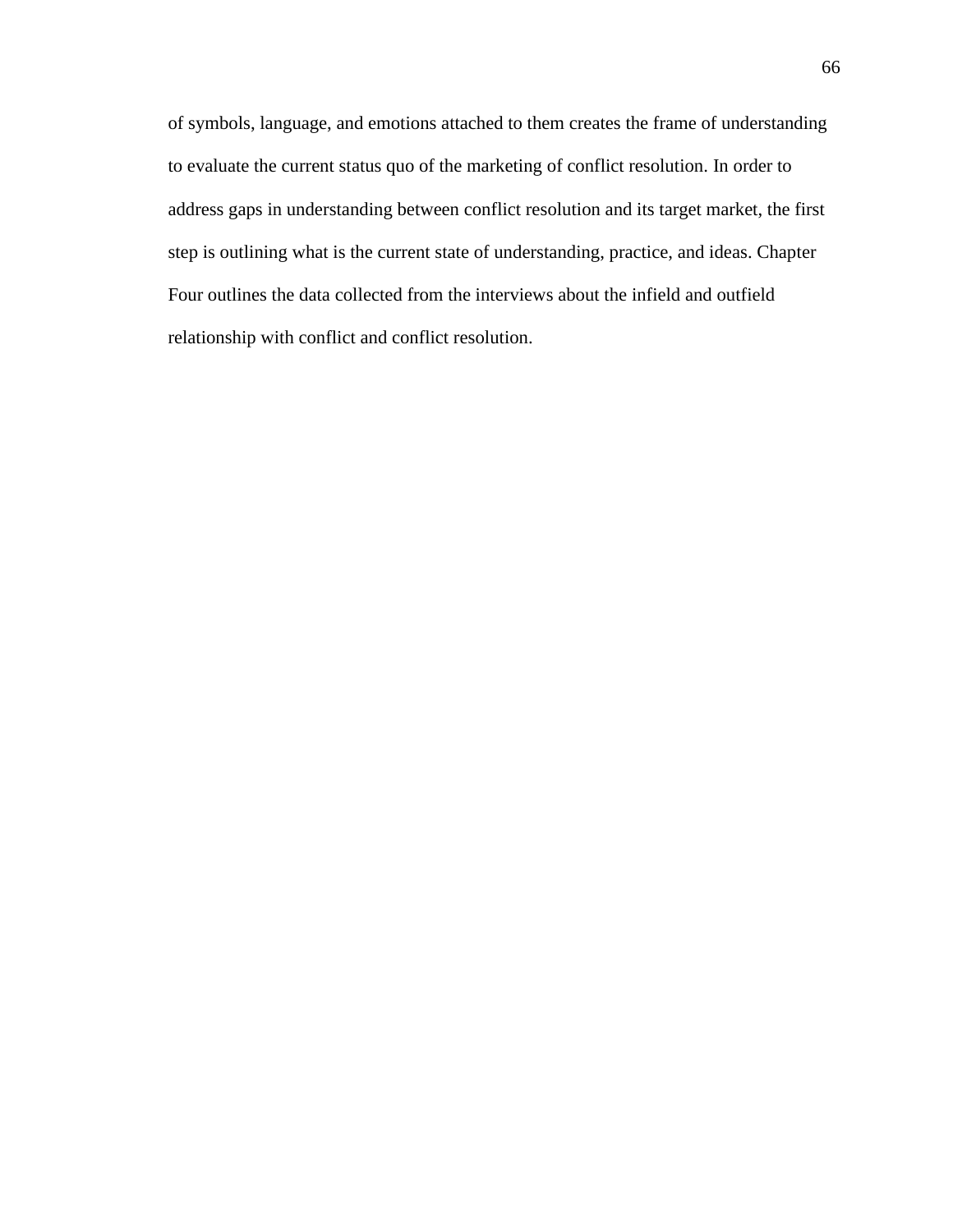#### Chapter 4: Findings: Data Results and Analysis

The ultimate goal of this research was to serve as a base of knowledge to support improving practice in the conflict resolution field for the future by describing the current status quo and what exists within the lens of the communication of the field of conflict resolution. The interviews were designed to address associations with the language and symbols used in the field and to gauge social understanding of the field from the outlined target population. As a means to address the research questions of 'How does the view of conflict as negative influence conflict resolution marketing and the brand of conflict resolution?' The importance of this research question is that it lies at the epicenter of understanding the relationship between the message, the messenger, and its audience. This chapter outlines the findings from the interviews that are followed by discussion and analysis of the findings in Chapter Five.

### **Binary Relationships between Conflict and Conflict Resolution**

Both sample groups were asked the question 'when you think of conflict, what color/s come to mind?' The answers ranged in description, but several patterns were found. Similarities in the representation of the color red in association with the word conflict were found between both groups. Five participants in Group A and fifteen participants in Group B discussed the color red in association with the word conflict. While the color red was a significant overlapping response in the association between the two groups, they were discussed in different capacities and different lights. Group A discussed red in connection with being vibrant or in connection with other colors.

*"Not red in an angry way. Red with a slight touch of coral in it. In a very vibrant way. This color I have all of these clothes in… but it's just again very, very energetic very driven. Colors have vibrations. It's very high vibration and for me very motivational and exciting."* (Participant A1)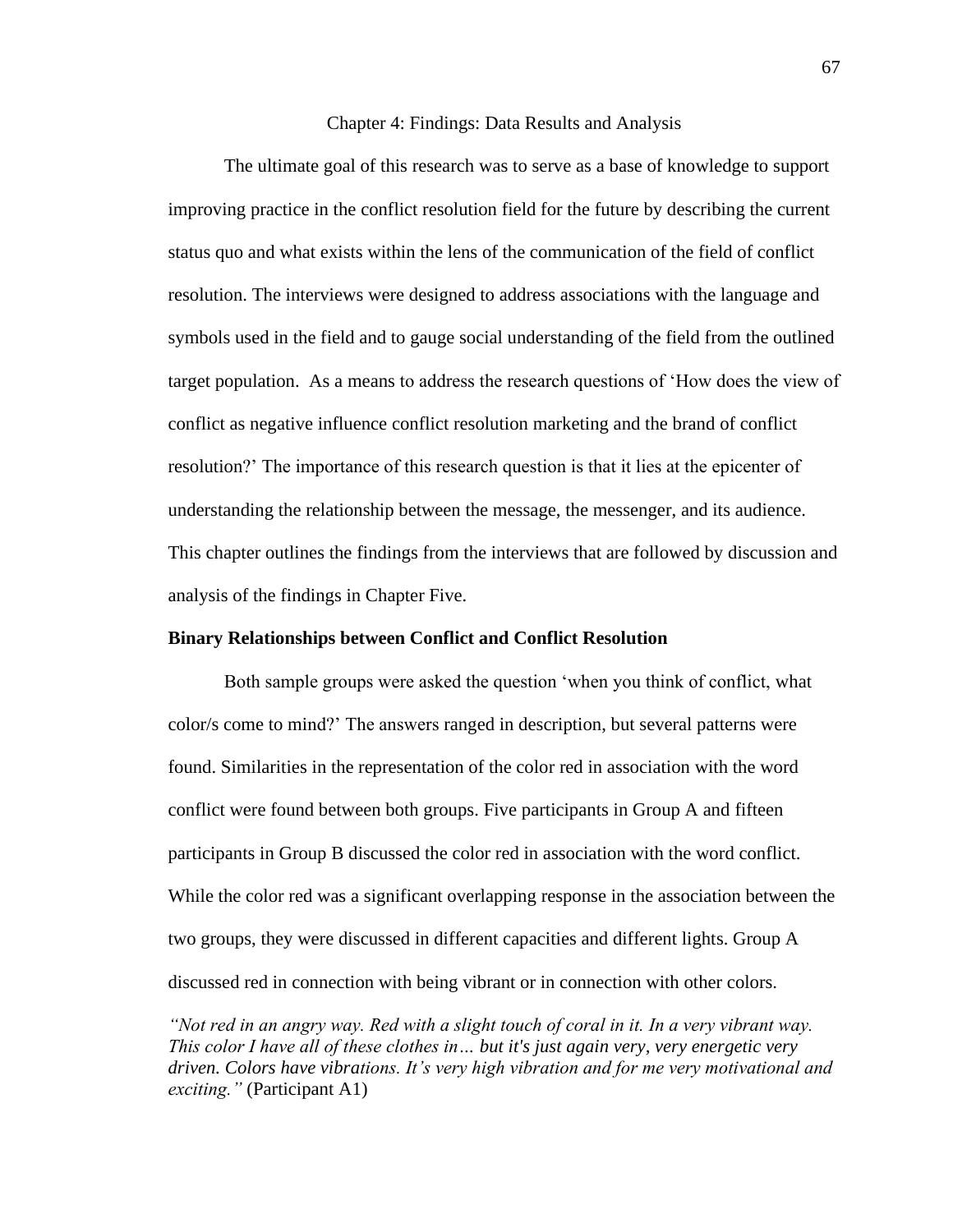*"Well, there is the obvious color of red which is how people respond. The blood starts flowing. Our faces become red. The red is the color of the flag you wave in front of the bull. And even it's been shown that competitive sports teams that wear the color red do better, then those that wear the color blue. I would say that there are two other colors that come to mind and those are blue and green. Blue, because of the fact that it really represents a kind of peaceful place and green because it implies a kind of ecological understanding that conflict is an ecology. An entire system and that out of it comes renewal. Rebirth. The color of spring."* (Participant A9)

While comparatively, Group B used red in association with negative feelings and the use

of connections with war or violence.

*"Red that's the first thing when I think about conflict like in the bigger picture like with countries or some, you know, civil unrest. Red usually represents war."* (Participant B12)

*"Interviewer: Any reasoning behind the red? B9: Just because it's like a negative thing I guess."* (Participant B9)

While the two groups shared the color association of conflict with red, it was

described with different overarching lights. Moreover, the responses reflect a gap in

understanding between the two groups with Group A contextualizing conflict color

associations in a more positive light and Group B contextualizing conflict color

associations in a more negative light. Table 3 outlines all the color associations that were

made from each participant from both groups. Many participants said more than one

color in their answer, and some had no color associations.

Table 3

| <b>Color and Color Descriptions</b> | <b>Group A</b> | <b>Group B</b> |
|-------------------------------------|----------------|----------------|
| Black/White                         |                | 14             |
| Blue                                |                |                |
| Bright/Vibrant                      | 2              |                |
| Dark                                |                |                |
| Grey                                |                |                |
| No Color                            | 2              |                |
| Orange                              |                |                |
| Red                                 | 5              | 15             |
| Yellow                              |                |                |

Colors and Color Descriptions of Conflict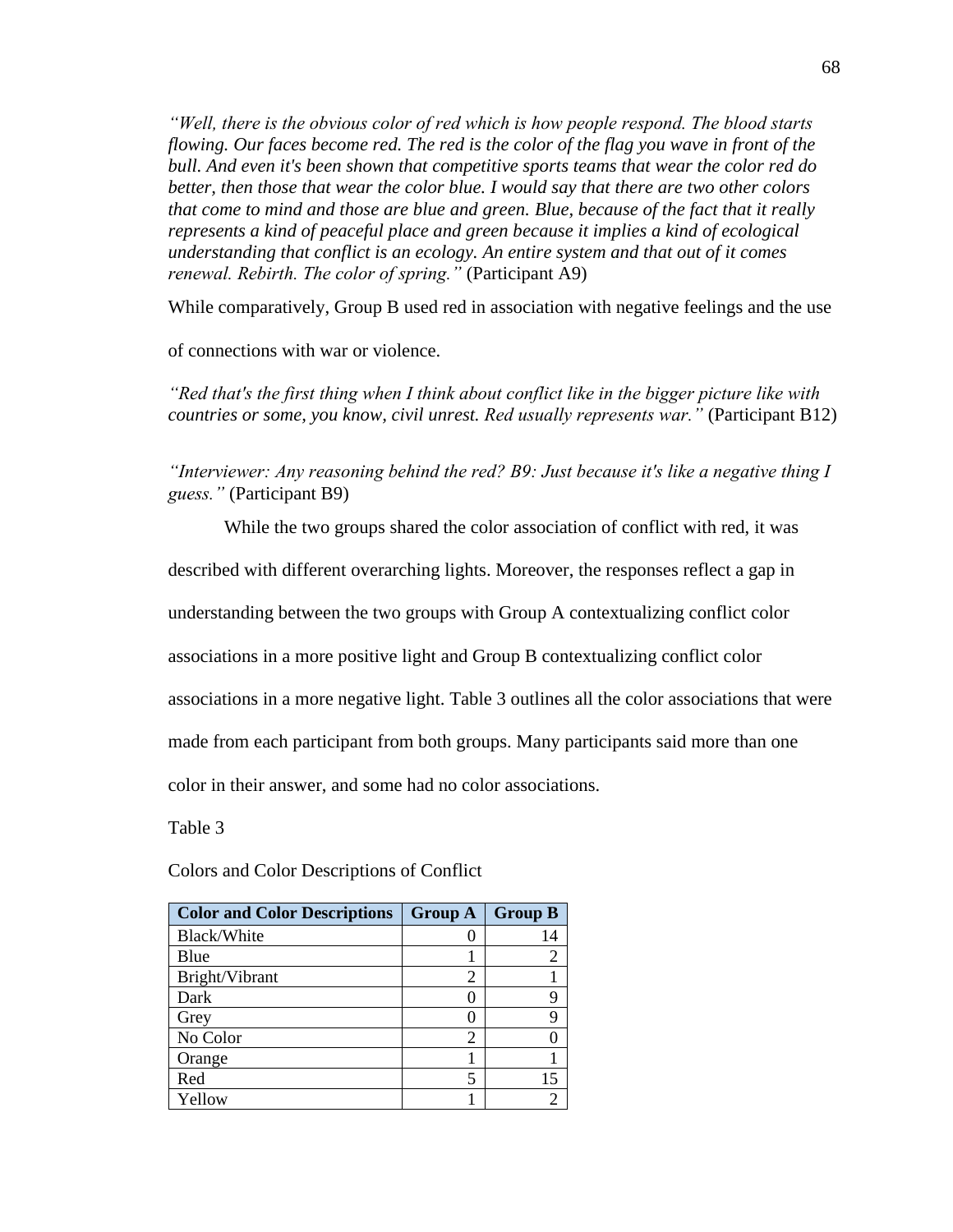In addition to the color red, Group B discussed black and white, and grey. Black and white were referenced fourteen times in Group B and grey was referenced in their associations with conflict nine times. They discussed black and white in reference to conflict in the colloquial way people often discuss conflict and conflict resolution with idioms such as, "It is black or white" or "It's either black or white, no middle ground". The way the idiom "black or white" is used is to discuss absolutes or clearly defined predetermined solutions. It represents a more limited view of conflict that has a more rigid defined space from which there is a right choice and wrong choice or there is a winner or a loser.

*"Black white and gray because that's how we think about it. For some people, it's either black or white, but sometimes it's all shades of gray"* (Participant B12)

This limited view of conflict in association with the outlining of colors deviated starkly from the descriptions of the colors of conflict from the conflict resolution practitioners where they discuss energy, rebirth, vibrancy, and renewal.

"*Kind of vibrant colors that both honor the conflict and honor the clash and honor the idea that conflicts can be a good thing*." (Participant A3)

Wherein as, Group B's overarching theme in their color associations connected to a negative association or use of the descriptive words such as dark.

*"Yes, I guess you usually associate negative with darker colors."* (Participant B9)

*"Just like a gray like, you know, black. Like just like dark tones."* (Participant B20)

It is important to note that the association between black and white was with the word conflict and not conflict resolution. This metaphorical representation reflects feelings of time and space associations in reference to conflict. A pattern that arose throughout all the interviews, especially during the conflict definition section and is reflective here as well, is that conflict is often defined by conflict resolution practices,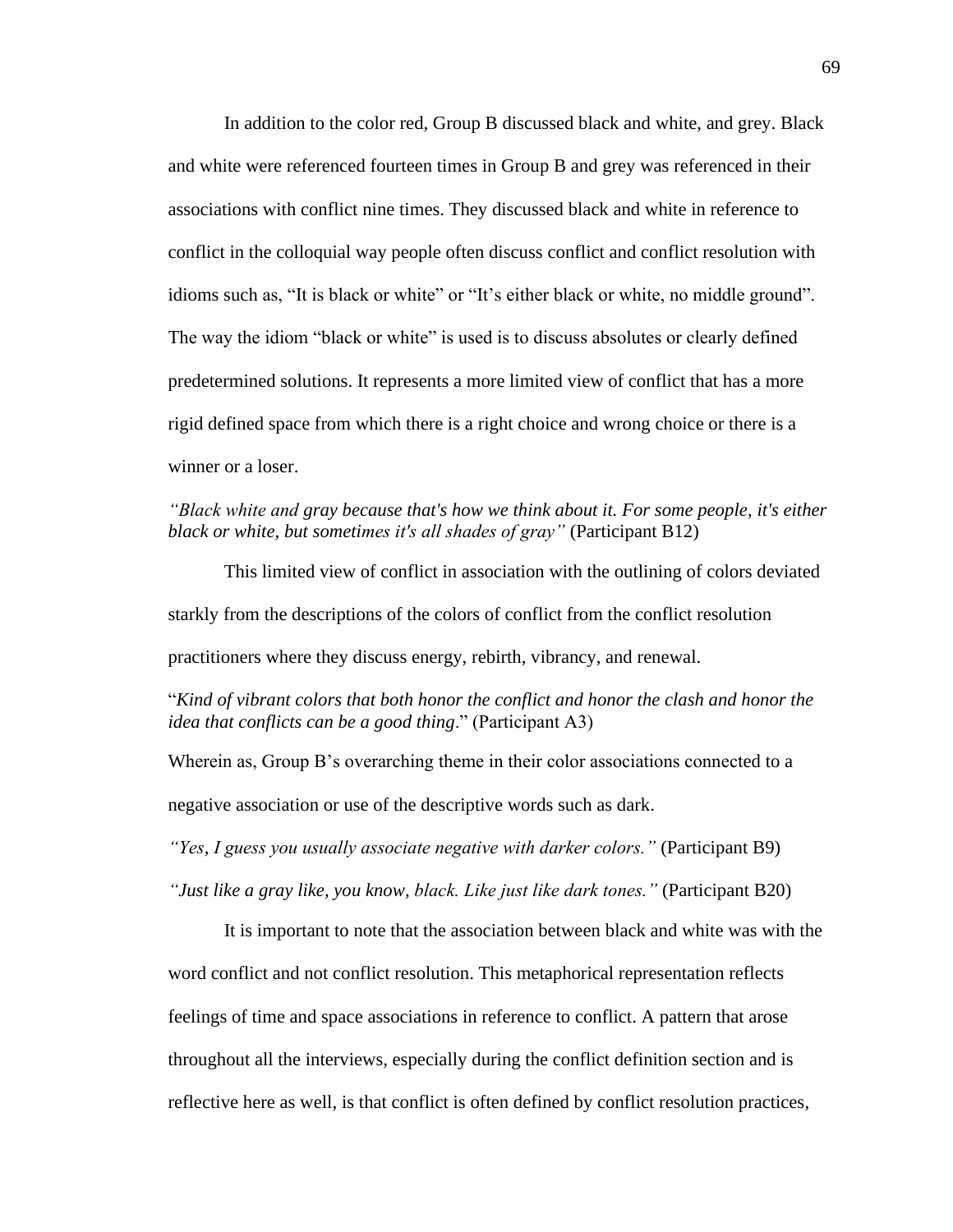such as predetermined solutions. This is discussed further in the definition section, but it is important to note here as well. The color association of win/lose by the representation of black and white reiterate the relationship between conflict and conflict resolution. It is representative of the larger interdependent relationship that the two concepts have with one another and into the larger global theme of binary understanding that serves as an overarching theme throughout the research. The relationship between conflict and conflict resolution is viewed as binary creating causal relationships in thinking. Such as, if conflict is negative, then conflict resolution is positive. This is supported in Group B explanation for why they chose black and white for their associations with conflict. The representation of conflict as black and white funneling into a larger global theme of the representation of binary concepts throughout all the interviews and the role that binary thinking plays into understanding conflict and conflict resolution.

## *"So, I think that's why destruction becomes black and pure becomes white. There's just opposite. That's why black is the first thing that pops into my head."* (Participant B6)

In addition, the color grey was associated with conflict nine times in Group B. The use of the color grey in connection with the color representation of conflict as black and white. The idiom "grey area" is often used colloquially in relation to conflict and conflict resolution. This idiom is used to describe a space that is not clearly defined and can represent uncertainty in comparison with the positive and embracing description given by Group A. These observations in the use of associations of color with the word conflict describe a stark contrast in the feelings and ideas surrounding conflict between the two groups.

Both groups were asked the question, "when you think of the words conflict resolution, what color/s come to mind?" Similarities between Group A and Group B in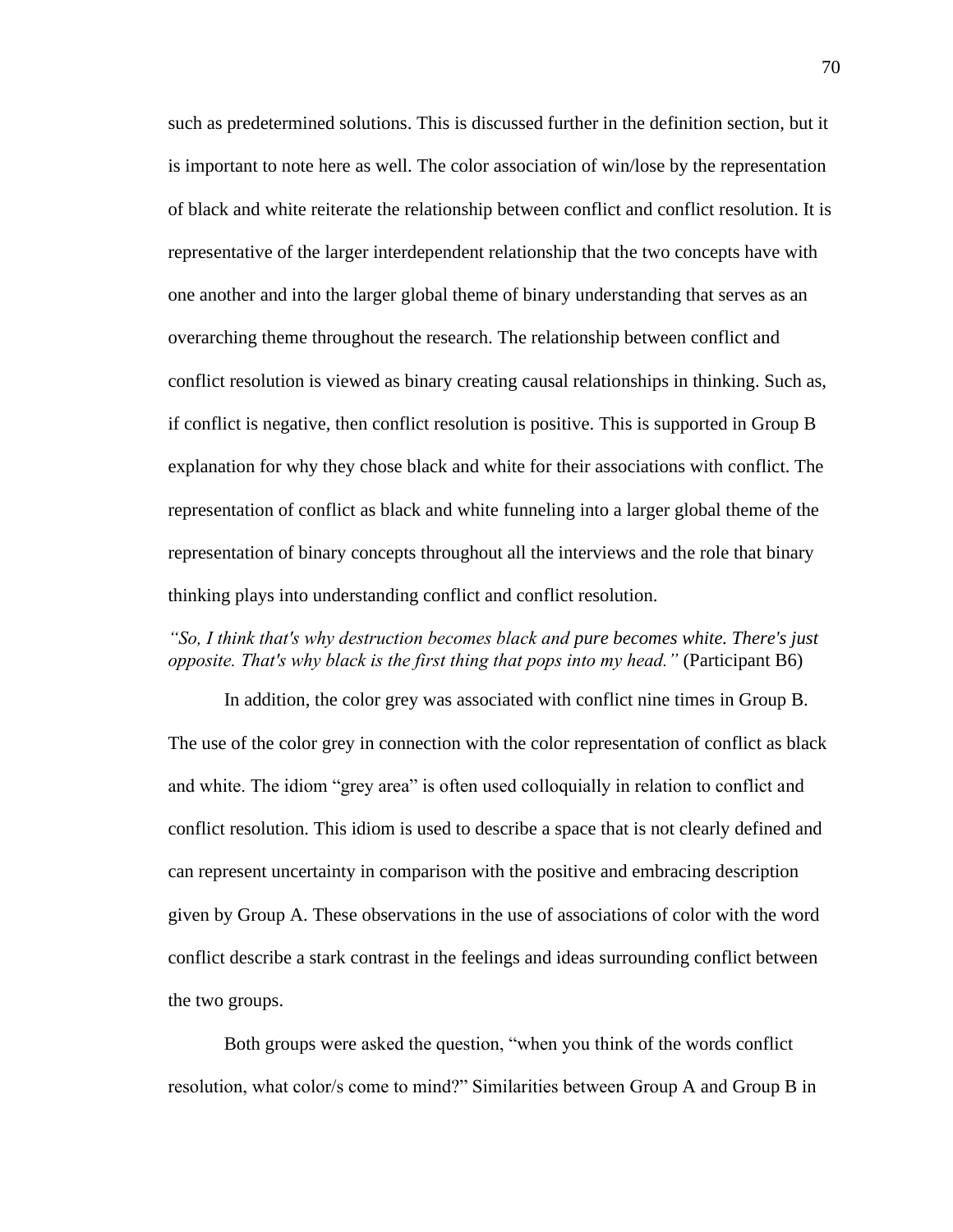color associations with conflict resolution reflected the colors yellow, blue, and green. A theme of positivity was found between both groups building into the binary relationship between conflict and conflict resolution that is contextualized within the frame of the social fact of conflict as negative. This represents how the social understanding of conflict as negative influences meaning and understanding of conflict resolution.

Table 4

| <b>Color and Color Descriptions</b> | <b>Group A</b> | <b>Group B</b> |
|-------------------------------------|----------------|----------------|
| <b>Black and White</b>              |                | $\overline{2}$ |
| Blue                                | 0              | 6              |
| Dark                                | 0              |                |
| Green                               | 4              | 10             |
| Grey                                |                | 4              |
| Happy                               | 0              | $\overline{2}$ |
| Light Blue                          | 5              |                |
| Neutral                             | $\overline{0}$ |                |
| No color                            |                |                |
| Pastels                             | 1              | 3              |
| Purple                              | $\overline{2}$ | $\overline{2}$ |
| Red                                 | $\overline{2}$ | 4              |
| Vibrant                             | $\overline{2}$ | 4              |
| White                               | $\overline{0}$ | 5              |
| Yellow                              | 3              | 10             |

Colors and Color Descriptions of Conflict Resolution

The table below maps the similarities in perception in association with conflict resolution with the colors blue, green, and yellow. Associations with blue and green were connected to ideas of flow by providing examples from the environment and society such as water, the sun, and the use of traffic lights. The reflections and use of imagery to provide examples are reflective of process and movement in comparison to the association of conflict that was more connected to a place in time or by the event of choice between black and white. This reflects the binary relationship between the two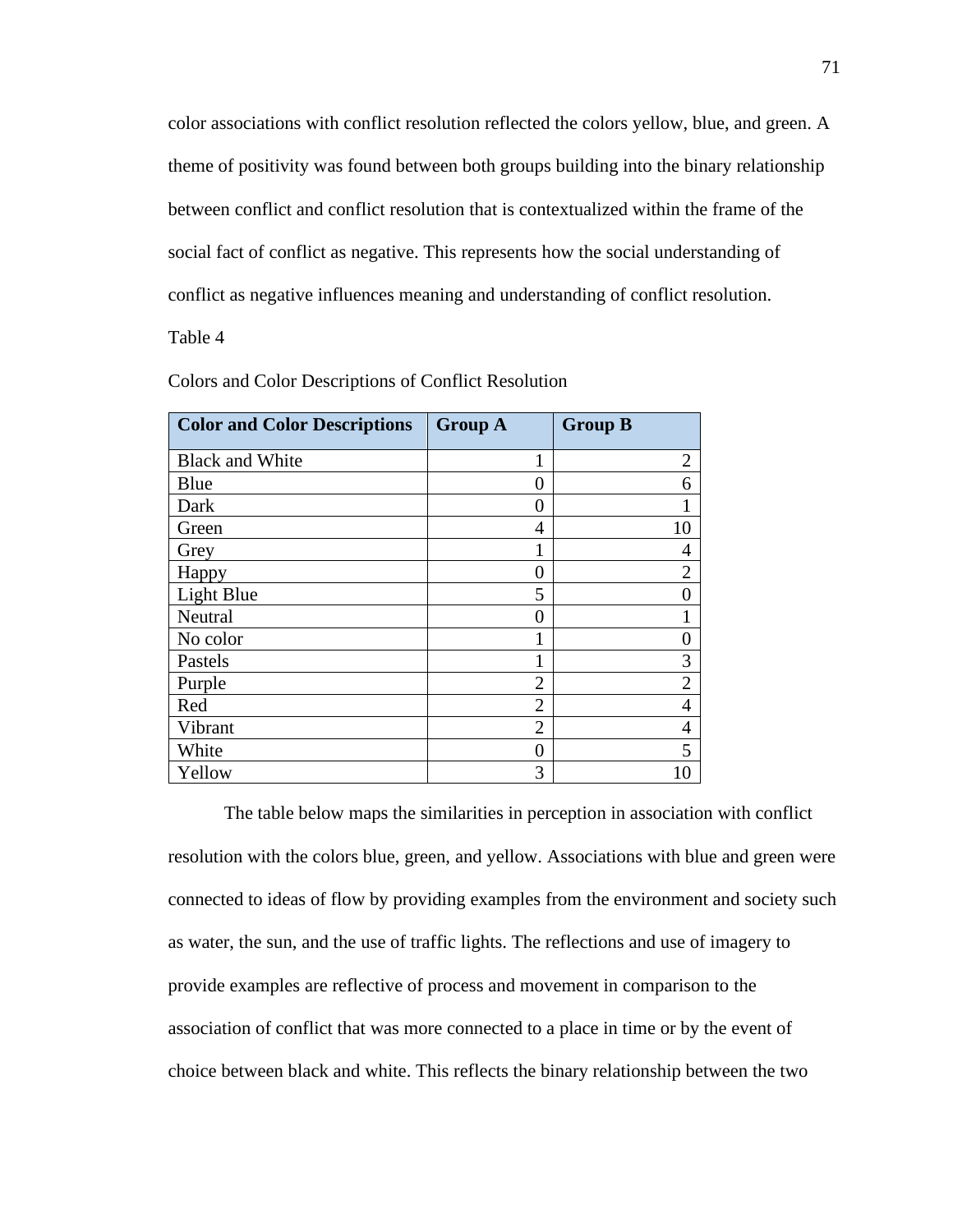concepts and how they influence each other. In that, the concepts are understood in relationship to each other and the concave and convex relationship they play in the social world.

Table 5

Color in Conflict Resolution Similarities – Group A and B

| <b>Colors</b> | <b>Group A</b> | <b>Group B</b> |
|---------------|----------------|----------------|
| Blue          | 5              | 6              |
| Green         |                | 10             |
| Yellow        | 3              | 10             |

The participants' imagery descriptions in association with their color association were

overwhelmingly positive with depictions of positive landscapes and clear outlining of the

feelings connected to the color such as 'moving forward'.

*"Blue skies, blue."* (Participant A2)

*"Oddly enough I'm going to say more of a green, you know, moving forward as opposed to, you know, the stoplight red or yellow caution. Let's just go, you know, with a with something simple that everybody is familiar with. Yeah. So, if you think about it in those terms and, you know, possibly more of a blue-green. That idea of a flow."* (Participant A5)

*"Green. Like a Go green. Like light from road sign… not the road sign. But the road green light."* (Participant B12)

*"And green I literally thought of a traffic light. You get the green light and you can move forward."* (Participant B6)

*"A big sun. I think of it as a big conflict being resolved."* (Participant B13)

Differences were noted in five members of Group B associating of conflict

resolution with white, while none of the members of Group A created this association.

White is reflected in traditional ideas of purity being white. These are social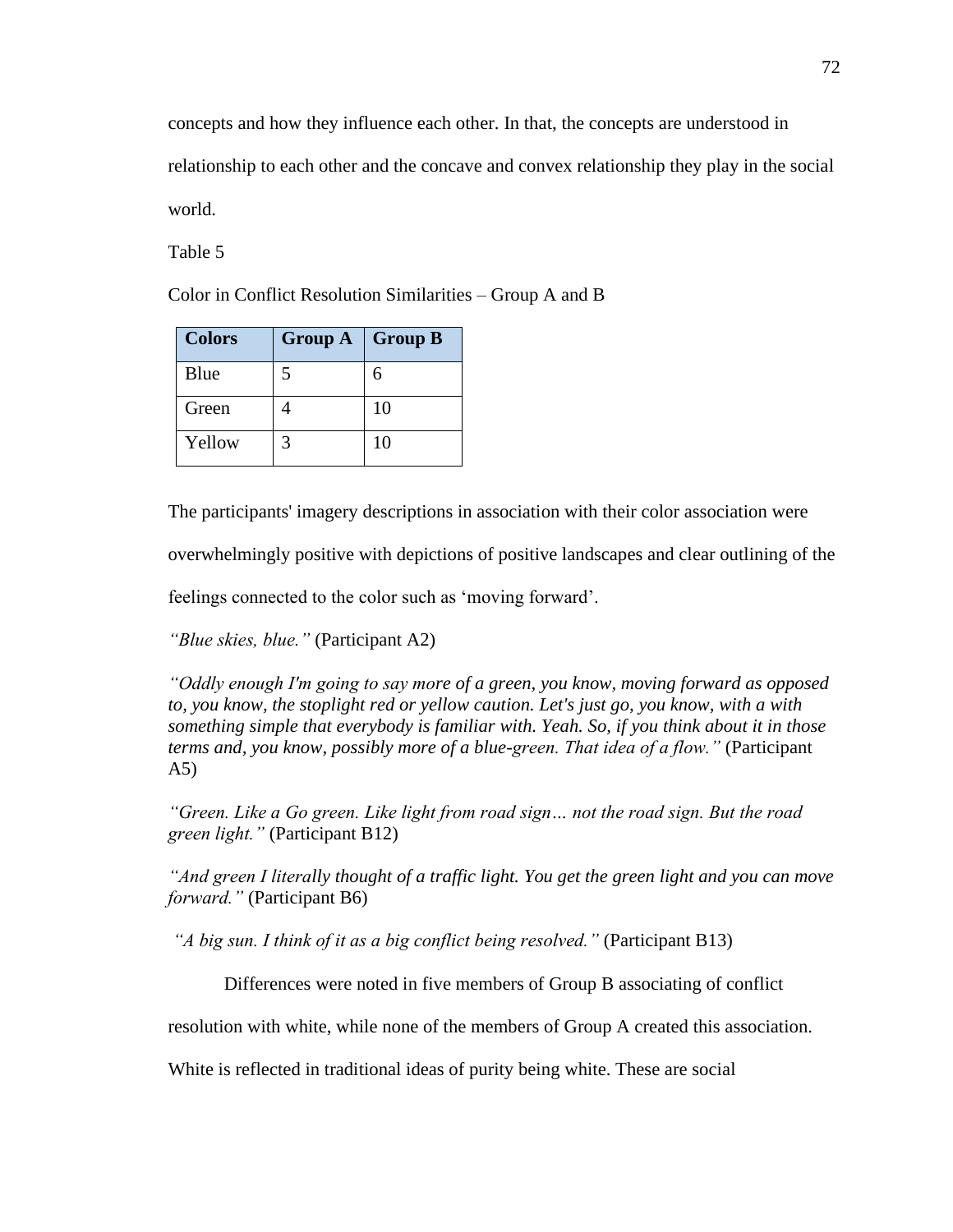understandings that have religious undertones such as with religious associations

representations of the white wedding dress and the white first communion outfits.

Additionally, it reflects the historical connections of war in the use of waving the white

flag that represents truce or surrendering. This association is connected with the social

frame of conflict being defined by war and framed as something negative.

*"Well, why? Because of purity and what I mentioned before about the opposite."* (Participant B6)

*"Definitely lighter. I would say white, pretty much you know, everything on the lighter side pretty much."* (Participant B9)

Descriptive words used by Group B were more reflective of the altruistic views of conflict resolution and demonstrative of the clear binary between conflict as negative and conflict resolution as positive.

*"And happy spring colors yellows – greens."* (Participant B16)

*"Now see, it would be bright colors - happy colors."* (Participant B20)

*"You know, just you know pretty much all lighter colors. Very peaceful*." (Participant B9)

*"I guess softer, softer, more pale. Easter. You know, the Easter bunny hopping around."* (Participant B2)

The color association created a building block for understanding and observing the ways in which the different groups characterized conflict and conflict resolution. It informs a pillar in the global theme of the terms as binary with the demonstration of the categorization of the color associations. Conflict was more often categorized as negative and conflict resolution was characterized as positive creating a binary relationship and understanding of the terms. This was furthered noted in how conflict was viewed within a more rigid frame and conflict resolution being viewed with a frame of fluidity. Group A and B had some similarities in perceptions of color about the two concepts which depict a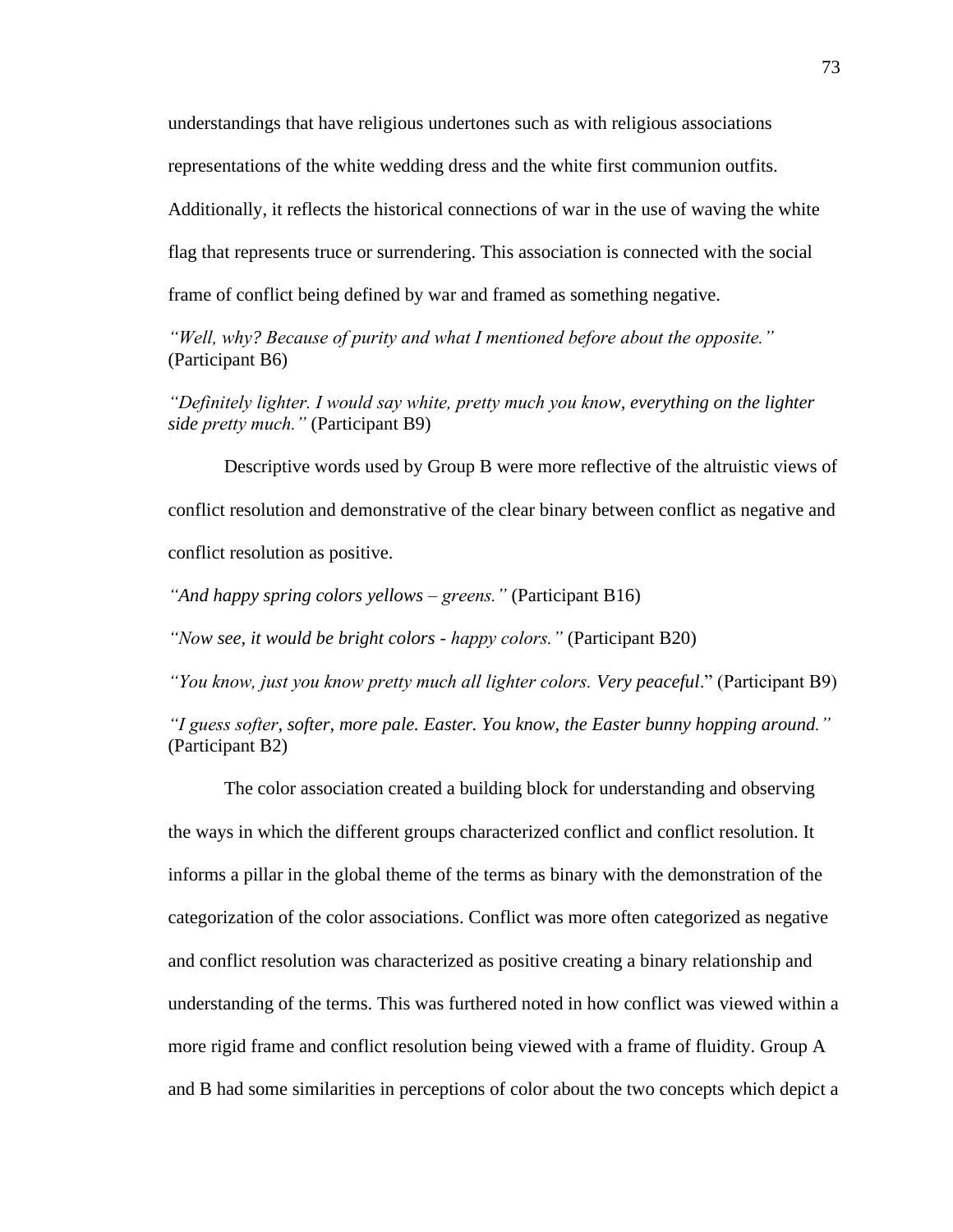larger shared social understanding. While there was a shared association, the infield understanding differed from social understanding that conflict is understood as negative. This difference in understanding serves as a gap in language, not language in the sense of speaking but in the sense of meaning association and how that can inform how messages are understood between the groups. Group B's clear outline of conflict as negative reflects the binary relationship and how the frame of conflict as negative informs the understanding of conflict resolution as positive. The color associations open the door to examining the relationship between the populations and the concepts.

#### **Traditional Views of Conflict as Negative Creates Absence of Creativity**

Participants from both groups were asked to describe the images that came to mind when they heard the word conflict. Patterns in Group A's reflection on the images associations with conflict fell into three categories: images of conflict resolution spaces, traditional images of conflict as war or a fight, and the absence of imagery. Two of the conflict resolution practitioners described imagery of conflict through depicting conflict resolution spaces. This is reflective of the pattern in color association of depicting, describing, and defining conflict via conflict resolution and their interdependent and binary relationship. This was found in two of Group B's answers as well.

*"Yeah, so me... me personally... the image that comes up to me is a studio or a place where people make messes in order to make something beautiful. So, I think if studios, that could be a recording studio, that could be a creative visual arts studio, so any place where creative people get together and make messes in order to create beauty."* (Participant A3)

*"I think the drawings would have changed over the years. Today I would draw three people in a circle talking to each other. Because that's most of my experience with conflict is working with groups of people, either in threes or in groups. But the image that comes to me is a kind of energy that flows between those three people: the third person, of course, is the mediator. Two people alone are likely to spark - when the energy hits*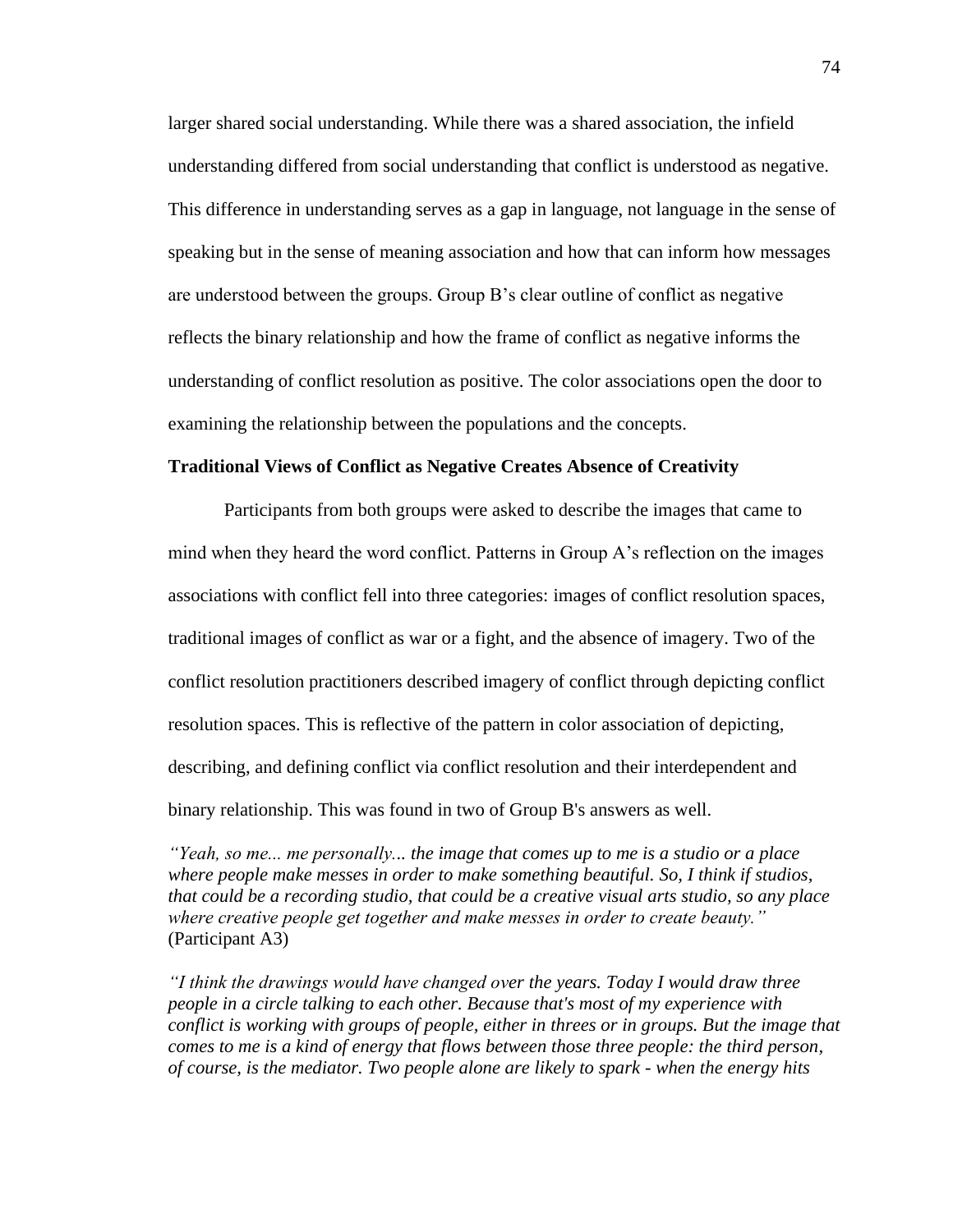*them. The mediator is to turn the energy into a form that can be accepted without defensiveness or counterattack."* (Participant A9)

*"Yeah or even a large conference room with you know a meeting with people*." (Participant B13)

# *"People. Like family and friends, work…maybe I guess sitting down maybe at a table. Yeah maybe sitting down like they're getting ready to talk about it."* (Participant B14)

Two members of Group A had an absence of imagery in association with conflict. This was a very important finding that the participants from the conflict resolution practitioners could not come up with an image that they associated with conflict. The lack of imagery plays into the role of complacency in the imagery used in the field. By the lack of defining an image, the control in what images are associated with conflict resolution and how those images are understood and perceived are controlled by the audience. In the color associations with conflict there was the shared use of color between the groups, but different descriptions of what that looked like to each group. With the lack of imagery associations from Group A represents the lack of active development or conscious work at developing and branding imagery through the conflict resolution field perception. The absence of imagery does not address the difference in perceptions. Rather it allows the audience to define the image and what it means to them. This plays a role in the identity and branding of conflict resolution in that the identity has been shaped by the social understanding of conflict as negative.

*"I don't have any particular images. It depends on the conflict…. I don't have a visual image of conflicts. I just don't... I think a lot of people probably don't have a visual image of conflict."* (Participant A4)

*"Because again, you know, that's like saying what does food look like. you know what I mean, like there's a million kinds of food. There's a million kinds of conflict. So, if someone said if I ask you what food looks like is there only one image that comes to your mind and so my answer would be no."* (Participant A4)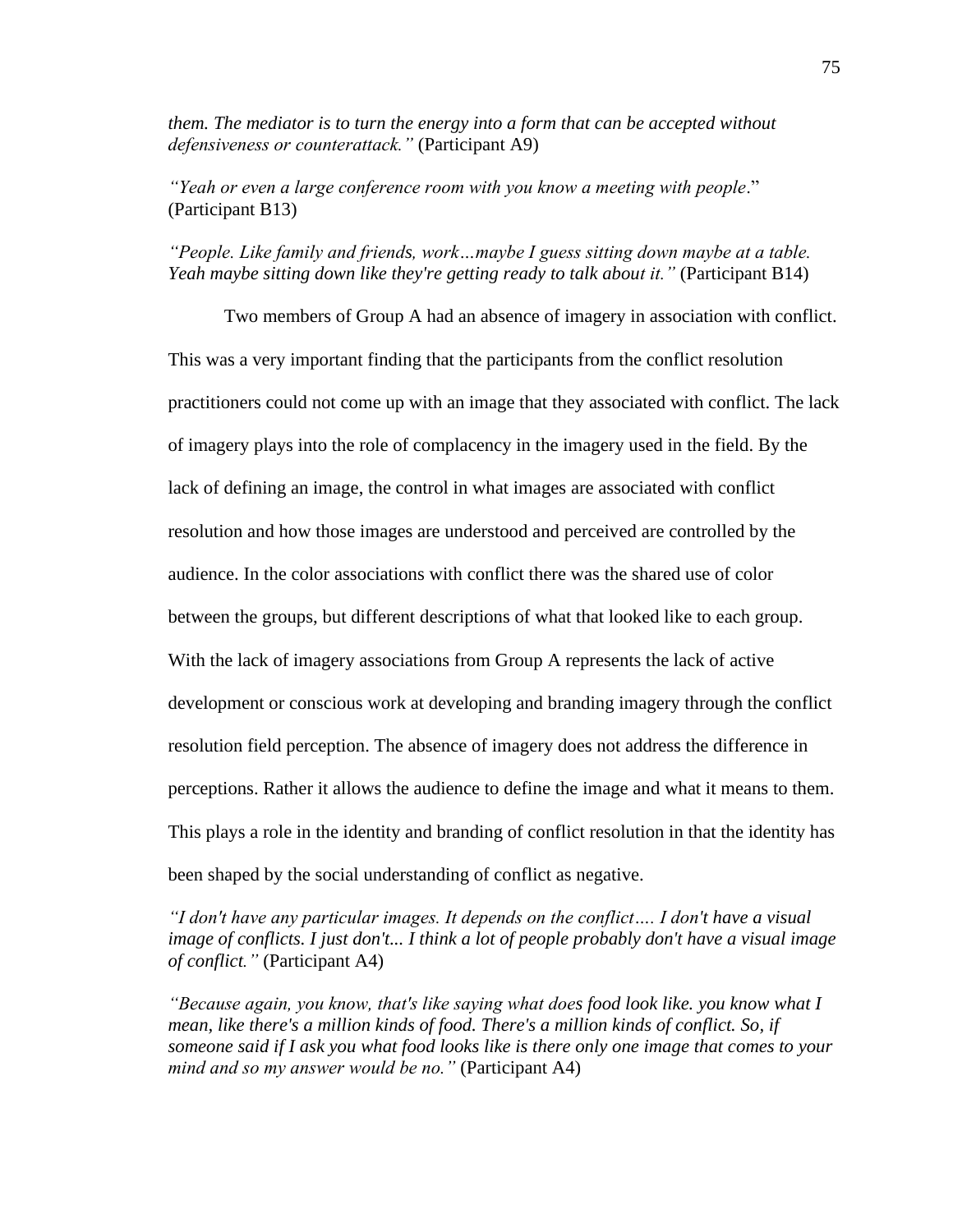Furthermore, two other participants from Group A described the imagery through how they imagined others would visualize conflict and deflected to answer what images they associated with conflict. They discussed the traditional images which were aligned with traditional concepts of conflict such as war and fighting. This absence of imagery from conflict resolution professionals in defining the field's identity with conflict serves to illustrate the influence that the social understanding of conflict as negative has on conflict resolution marketing. The participants in Group B recognized the presence of conflict as negative in the imagery.

*"But, you know, I think when I do this kind of word association with my students or with clients and I'll say, you know, what pops into your mind of conflict. Yeah, they'll think of war, stress, divorce, neighbors fighting, you know, more negative imagery because we've been wired to see conflict as an inherently negative thing or something that we want to avoid or fix rather than channel."* (Participant A3) *"We're gonna stay away from war. We're gonna stay away from the negatives, we're* 

*going to... you know, I think everybody who starts in the field or when you're teaching a class in conflict resolution starts from that point. If you use... give me some synonyms for instance with your students, they're gonna come back with all the, you know, dispute, war, that that sort of thing. But if we take a look at it from the perspective that it's an opportunity for change or to change something or to upset the status quo."* (Participant A5)

This particular reaction reflects heavily on trying to understand the influence as outlined in the research question: How does the view of conflict as negative influence conflict resolution marketing? The absence of career conflict resolution practitioners to be able to clearly define or outline imagery connected to conflict from an infield perspective describes an environment of complacency to the social norms and understanding of conflict to inform the imagery. Furthermore, it is descriptive of the practice of practitioners avoiding actively defining or describing imagery from his/her point of view. It serves to describe the existence and presence of the social understanding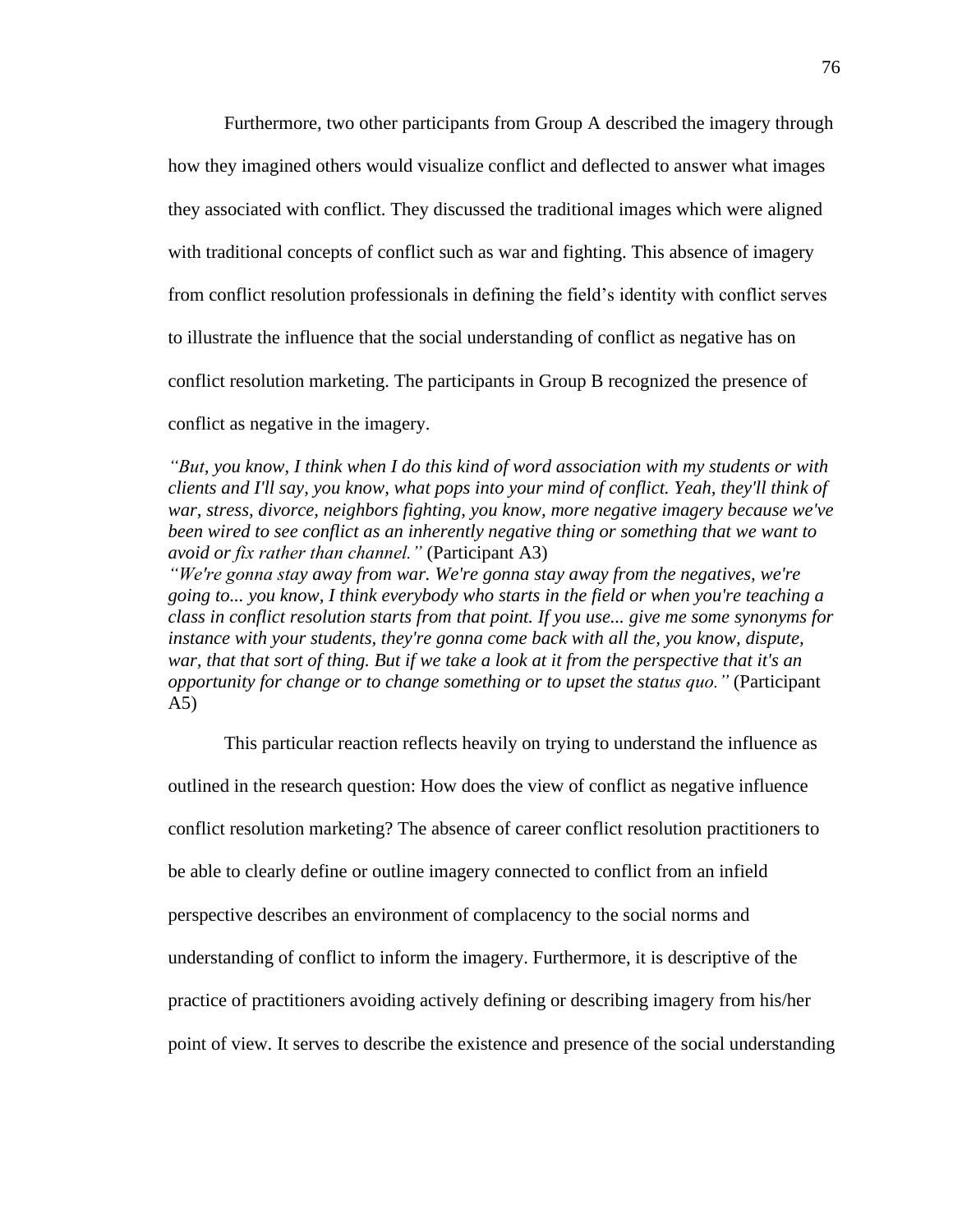of conflict as negative and its presence and influence in the marketing of conflict resolution.

Additionally, while Group A participants addressed the vagueness of the word conflict and having imagery associated with it, it begs the field to address the disconnect between the larger community images. If a person Googles the word conflict and looks under Google images to find the images that have been tagged as conflict, a clear pattern of understanding and of traditional societal definitions of conflict as negative are present in the images. The images reflect patterns of yelling, fighting, anger, competition, and win/lose situations that reflect the images Group B describes in their associations. The participants from Group B did not have trouble finding answers for their image association with conflict. Similarities that crossed over between the groups were images of conflict being depicted as fighting or war. Group B imagery was heavily weighted in descriptions of images of anger, fighting, yelling, and arguments and this was reflective in some of the responses from Group A, as well. The most used words from Group B in discussing images of conflict were argue and arguing. It appeared 13 times in their responses.

*"People yelling at each other or silence when they are not speaking to each other. Those two extremes."* (Participant A2)

*"Blood (laughs) Red and orange and red and yellow which are the colors of blood, fire, explosions and so forth. That's the imagery that I usually use in my textbooks and in my training manuals."* (Participant A7)

*"Well, something stuck with me from law school, where litigation was described as two bulls going at it in a field. And so that to me has always created that mind metaphor for that's what conflict is. These two bulls in a field going at it and, you know, the bulls can have different attributes, but I thought that was a very apt... I thought that was an apt image"* (Participant A8)

77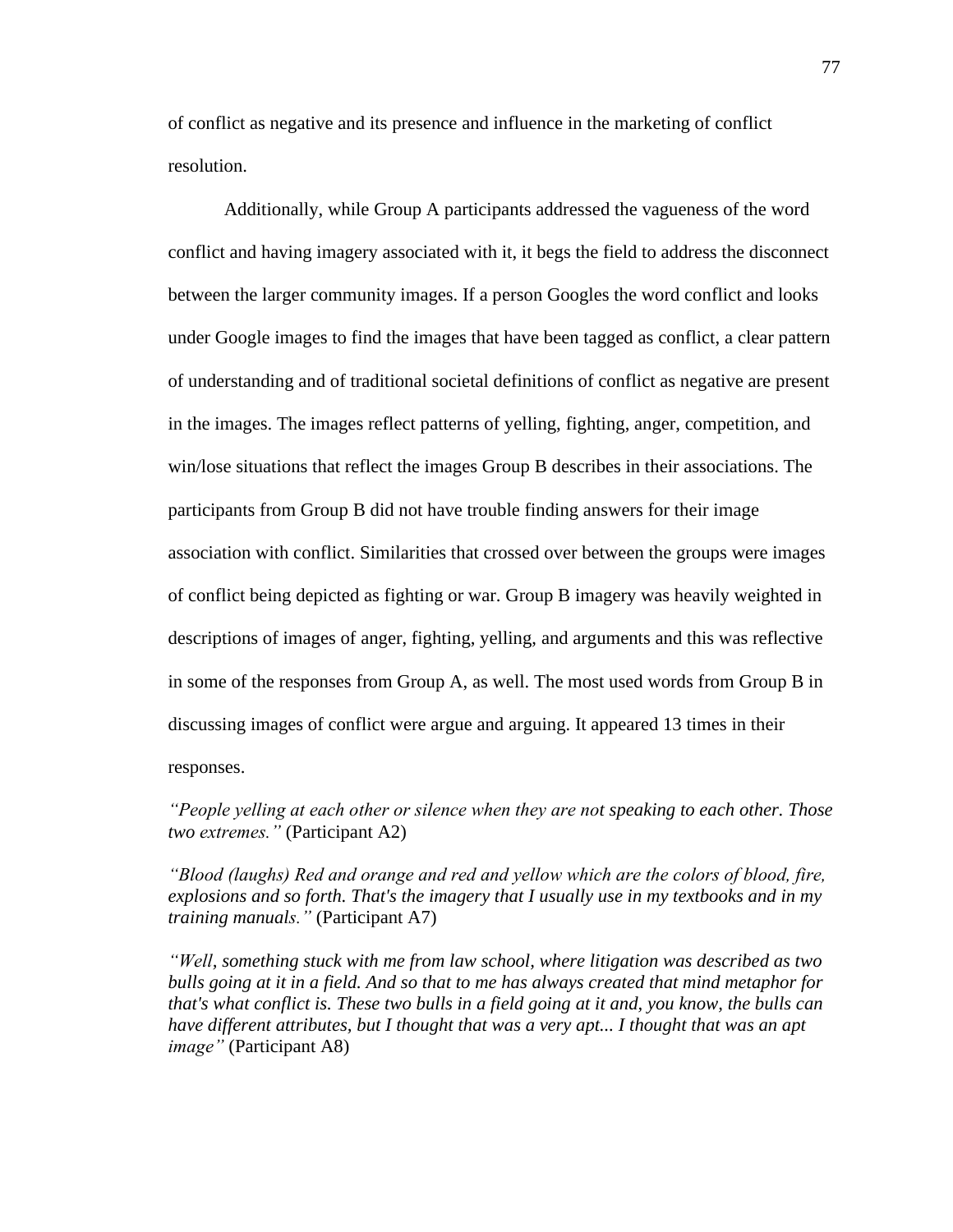*"Maybe just the political time I would say like a wall, unfortunately. Even like flames like fire like it creates heat."* (Participant B1)

*"OK, so conflict I would say like the first on the call to mind would be like a physical altercation probably."* (Participant B11)

*"I guess maybe spatting or arguing."* (Participant B13)

*"I think. OK. Probably the wars."* (Participant B15)

*"Like arguments or disagreements on beliefs or points of view."* (Participant B16)

*"The first thing that comes to mind is people fighting like physically and then also just like yelling at each other."* (Participant B17)

*"Fight. Two people fighting."* (Participant B4)

The imagery associated with conflict was heavily dominated by the traditional views of conflict as war and fighting and had an overarching negative association with it. There is a disconnect from the descriptive words used by Group A in association with the color and conflict and the descriptions of the images of conflict. This represents a shared space between the groups in the understanding of conflict. That the social understanding of conflict as negative is very much a part of the infield perceptions of conflict. It reflects the influence of conflict as negative has on imagery within conflict resolution imagery and marketing. It describes the duality of the understanding of conflict from conflict resolution practitioners in that they share the social understanding of conflict as negative, but simultaneously have a heightened understanding of the infield reflections of conflict as neutral and an opportunity. It reflects on how Group A constantly navigates between these two understandings and frames.

Both groups were asked to describe the images that came to mind in association with the word conflict resolution. The interviewer often framed the question asking if the participant had to draw the word conflict resolution, what would they draw. The majority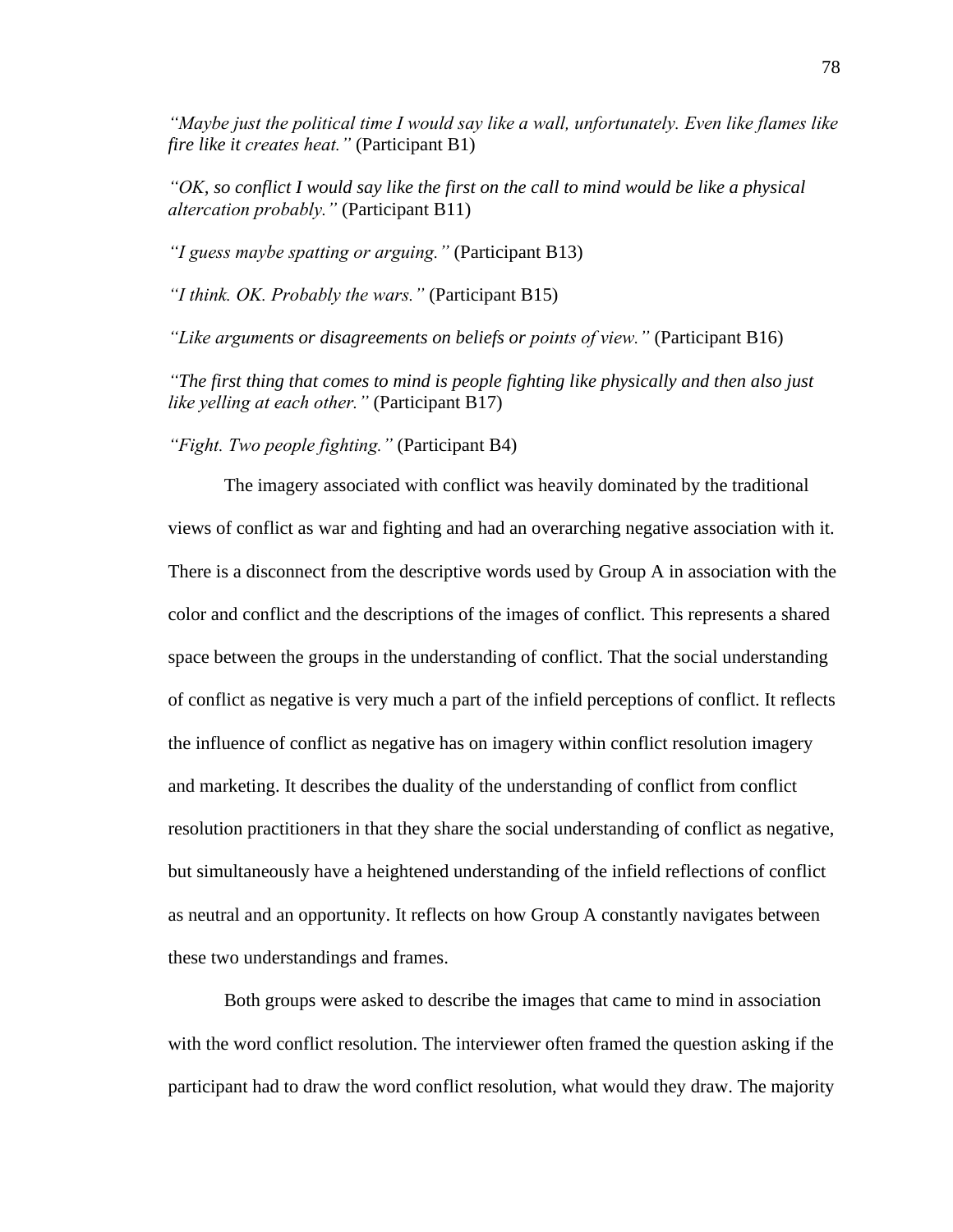of the conflict resolution imagery fell into the binary representations of the frame of images of conflict as negative, therefore conflict resolution is positive. There was a presence of the classic images that have been historically used in conflict resolution. There was an overwhelmingly positive arch across both groups in their reflections. This plays into this larger global theme of binary thinking and the role it plays in constructing the space from which conflict and conflict resolution are understood within the frame of the social understanding that conflict is negative.

*"Just two satisfied people."* (Participant A2)

*"A group of happy people of different colors, nationalities and religions."* (Participant B15)

Absences of images of conflict resolution occurred only in Group A that consisted of career conflict resolution practitioners. The absence of images associated with conflict resolution is representative of the lack of imagery that adequately represents conflict resolution from a conflict resolution standpoint, which was also seen in the lack of images for conflict. This is reflective of the complacency in allowing the audience to define the images and their connection with them. The lack of ability to create images can be connected to the lack of industry recognizability as a field.

*"Honestly I'm trying to think of something… what honestly happens. Black. I don't have any images associated with that."* (Participant A1)

*"Interviewer: Do you have any images that come to mind when you when we when you hear the word conflict resolution? A4: No."* (Participant A4)

Classic images of conflict resolution include the handshake, the bridge, stock images of businesspeople at a table or at a meeting, peace dove, peace sign, and others. These classic images represent conflict resolution and often can be problematic. A participant from Group A discussed these images as, "*So these are images that come to*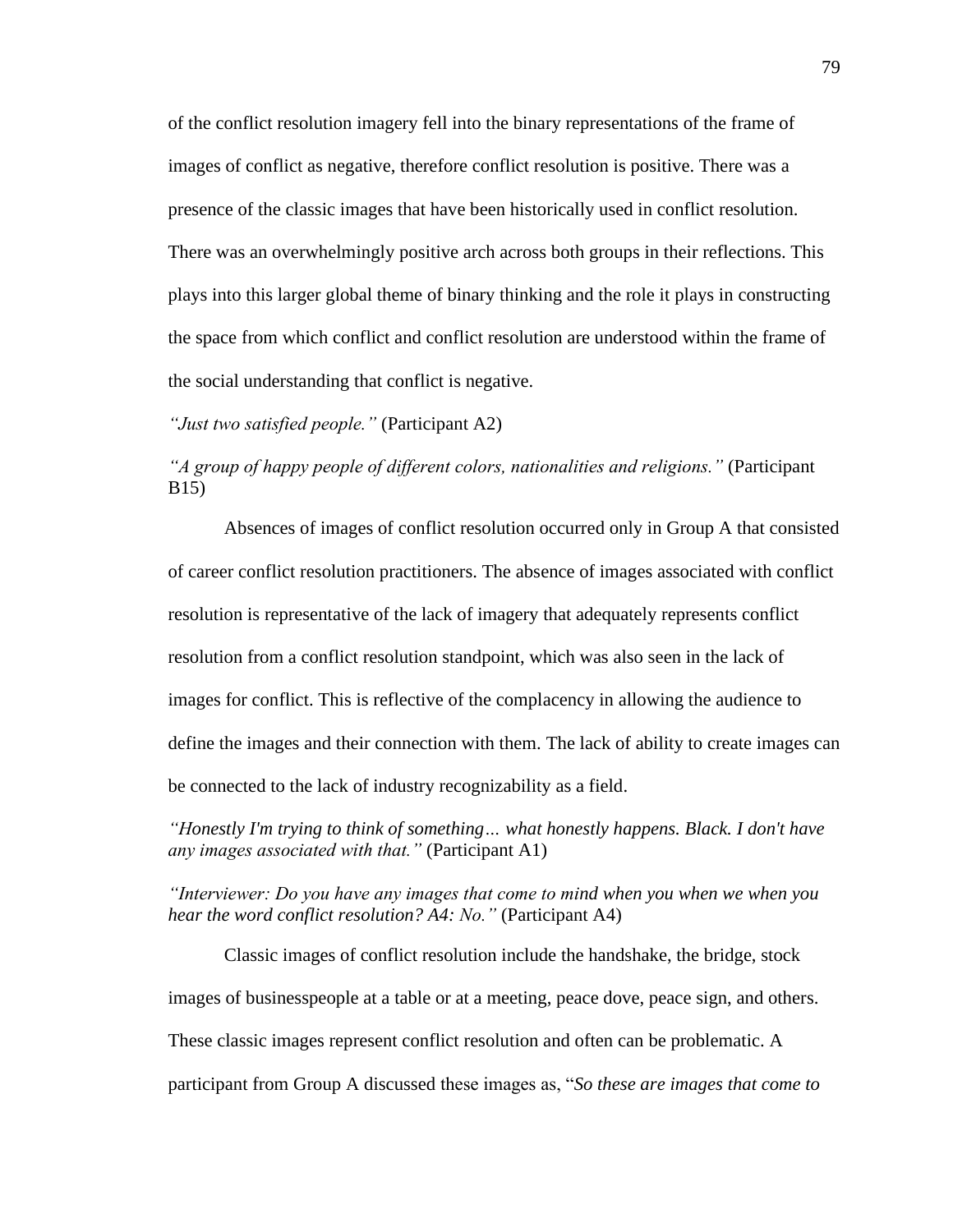*mind, but I don't support. Some of the ones I mentioned before, the roundtable, the people shaking hands, bridges, doves...But I also realize that as powerful as those images might be, they don't necessarily represent where people are in their conflict and I think those images actually drive people away from our field rather than bring them to us. And I say people, I mean the end users of conflict resolution services, not people who want careers in the field* (Participant A3)." The commonly used images represent traditional and social understandings of conflict and conflict resolution through the lens of conflict as negative or as zero/sum. The interdependent understanding of conflict and conflict resolution creates a binary reflection of emotion in the representation of conflict resolution. While conflict images were outlined as negative, the conflict resolution images were outlined as positive.

*"As a tennis match, where there's a winner and there's a loser."* (Participant A2)

*"Walking through a very steep mountain"* (Participant A6)

*"It would be difficult to draw because what I'd like to draw would be people holding hands, but you can't quite see the hands reaching out to each other - experiencing each other."* (Participant A9)

*"A smiley face or a house like a home... Like trees like positive landscape like a forest almost."* (Participant B1)

*"A big sun. There is a light at the end of the tunnel*." (Participant B13)

*"Maybe by something corny like people like standing up and holding hands - sunshine and rainbows."* (Participant B14)

*"People shaking hands. Probably like calmer conversation. A lot of head nods."* (Participant B17)

*"People shaking hands, at ease, maybe smiling, comfortable"* (Participant B19)

*"I would probably draw happy people, like you maybe, like a group of people around the table everybody you know let's say like shaking hands or you know happy faces talking about maybe you know how they resolved the issue."* (Participant B20)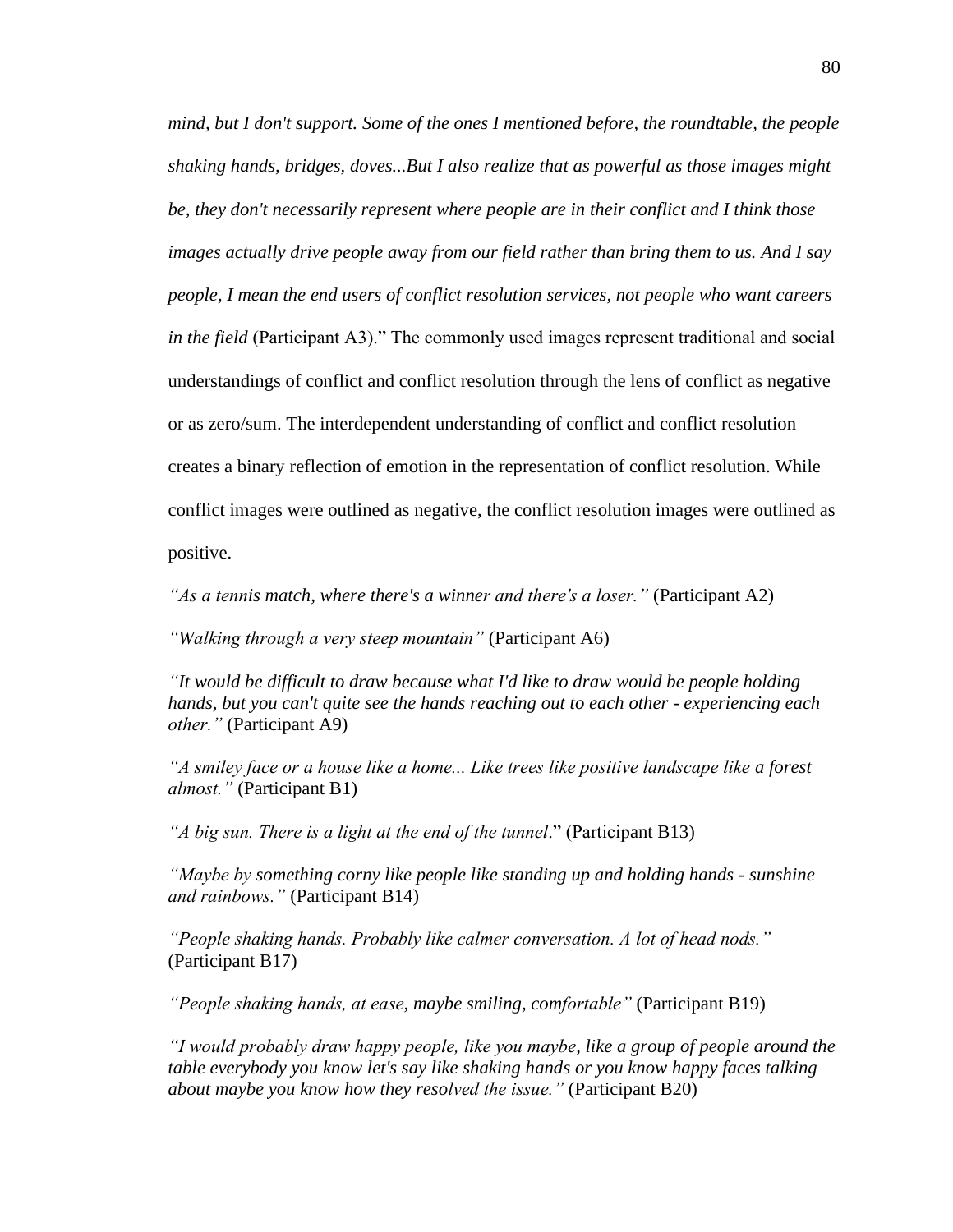*"People shaking hands. That's the first thing that comes up are people talking to one another*." (Participant B3)

*"A handshake. It is the first thing that pops to mind."* (Participant B6)

The representation of imagery of conflict resolution is described by conflict and the binary relationship between the two is omnipresent. The influence of the view of conflict as negative can be observed within this construct. It is representative of the 'before and after' types of imagery that is classically used on infomercial television in their descriptions of conflict resolution. The use of a contract to depict value in the latter category.

This participant described conflict imagery as two bulls in a field. This

representation of conflict resolution reflects that inverse relationship.

*"So, I often think about what you would do differently to avoid the two bulls going at it in the field. Would you put them in different fields? If you're going to put them in the same field, you know, will there be a fence down the middle or what needs to happen so that these two bulls are locking horns in the metaphor for litigation. And it's really hard."*  (Participant A8)

*"The same set of people but I drew, for example, for conflict but shaking hands and smiles and faces that you know with varying words like. I'm glad we agreed. I'm glad we found the solution or something like that."* (Participant B12)

*"I would think the first thing that comes to my mind would be like on the left would be two siblings you know like arguing or you know having a disagreement and then on the right it would be them hugging and because I feel like that is like the conflict and then like the like love at the end because you know that would be the best resolution."* (Participant B18)

There were misrepresentations described in both groups. The misrepresentation of

conflict resolution as therapy was reflected in both groups. While colloquially the process

of conflict resolution at times can be described as therapeutic in nature, therapy and

conflict resolution are two separate practices. This misrepresentation is indicative of a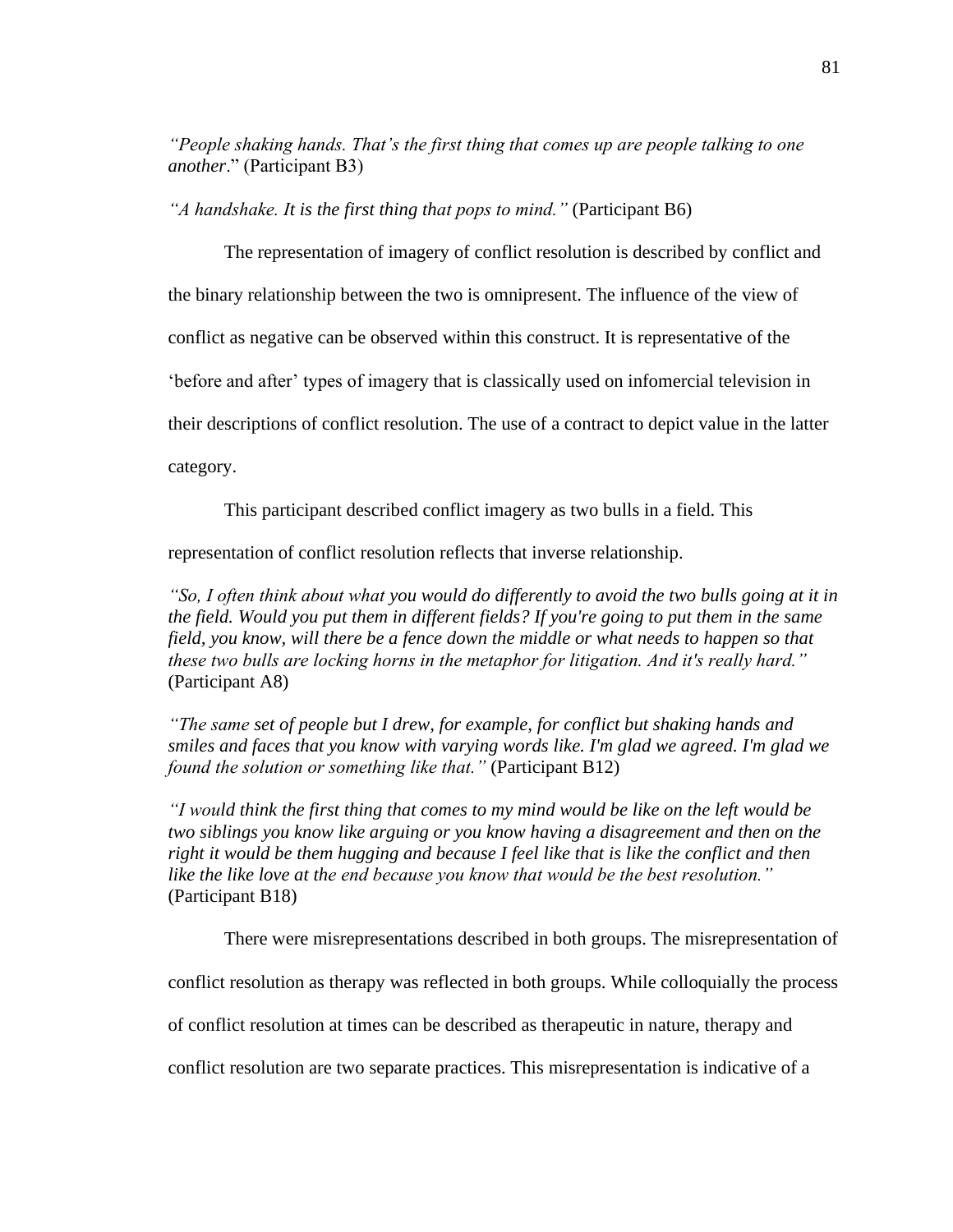lack of knowledge and understanding of what conflict resolution practitioners do. Additionally, it represents a reliance on familiar and defined industries language to describe the field.

*"[…] a big therapy couch."* (Participant A7)

### *"Psychologists."* (Participant B4)

The evaluation of imagery associated with the terms serves as another pillar for examining the relationships both groups have with the concepts. Examining the imagery created a space for describing the backdrop that the social understanding of conflict as negative has on both groups. It represented the influence of the binary relationship stemming from the social understanding that conflict is negative and how it serves to create understanding for both concepts. The lack of original imagery from the conflict resolution practitioners serves as a window into evaluating the identity of conflict resolution in terms of branding.

## **Emotional Divides Across Conflict and Conflict Resolution**

Participants from both groups were asked to describe how the word conflict made them feel. Patterns in the emotional descriptions connected to conflict in Group B reflected the assumptions and traditional ideas of conflict as negative. Eighteen out of the twenty participants described conflict as negative, one described conflict as situational, and one associated conflict with possibilities. The overwhelming association with conflict as negative describes the researcher's outline of the social understanding of conflict as negative. In Table 6 below, it outlines the different types of descriptive words that were used by the participants in Group B. The descriptive words have a connotation of uncertainty to them such as anxious, stressful, tension, and angry.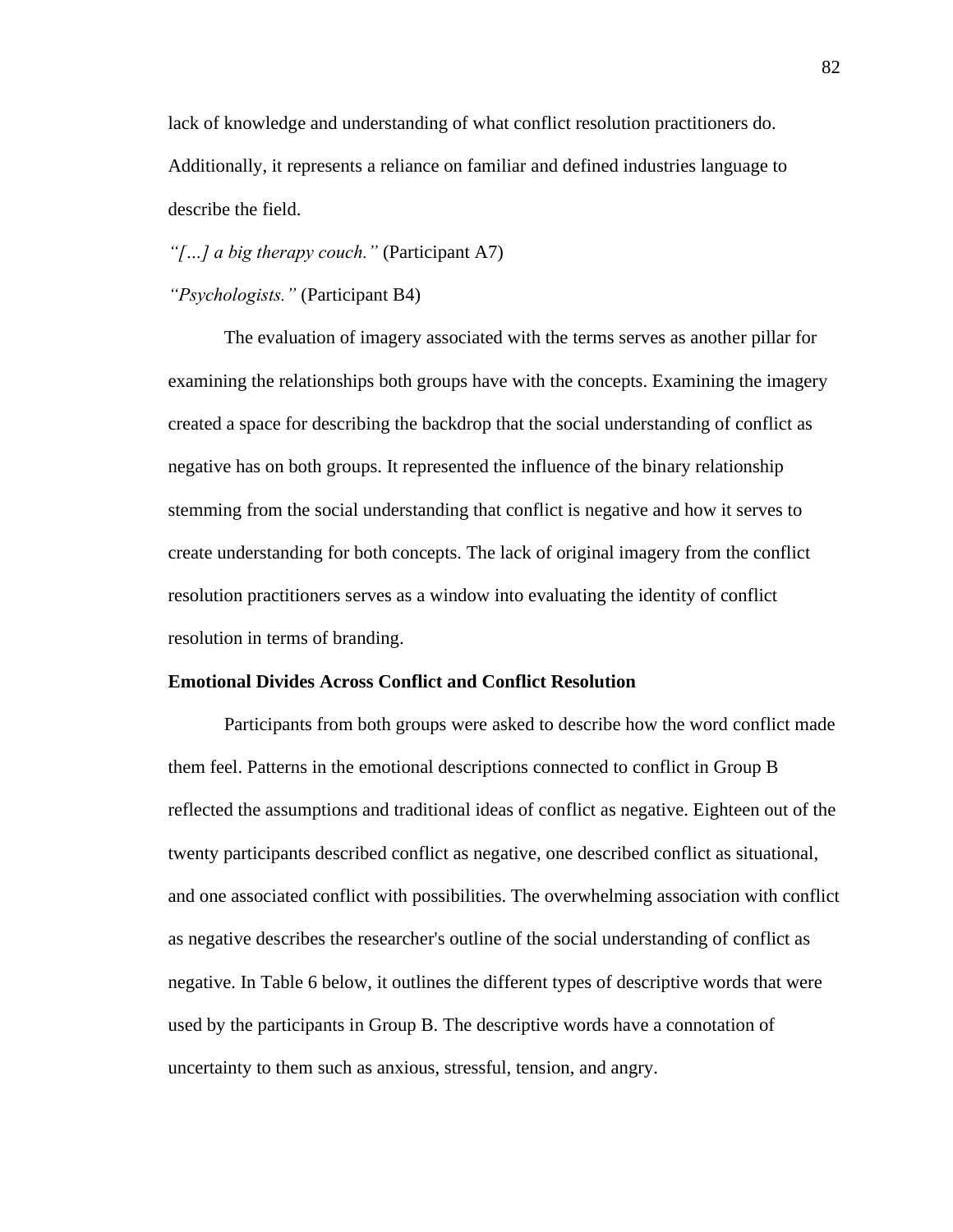*"I don't enjoy conflict... like I don't like when it comes around it doesn't make me feel good. Almost like a nauseous feeling."* (Participant B1)

*"I don't know. I think the word conflict seems like intimidating, I guess. So, it kind of makes you feel like anxious a little bit. Well, it makes me feel anxious like using the word conflict. I don't know I just... Whenever I hear the word conflict, I just think of like I guess I associated it with something negative like something bad or like I'm in trouble or something like that."* (Participant B14)

*"Conflict is when something makes you step back and think twice about making a decision. Something that makes you feel uncomfortable. Something that you feel is wrong deep inside."* (Participant B15)

*"I mean how does it make me feel, when I hear the word conflict stressed.... anxious. Yeah, yeah. Stressed and anxious and it's like how do I... how did I get into this conflict in the first place."* (Participant B20)

*"Conflict I mean it's not really the word itself probably isn't really a good feeling and actually makes me a little anxious because conflict makes me anxious. So yeah I guess kind of anxious."* (Participant B3)

Table 6

| <b>Descriptive words used</b><br>in association with conflict | Number of times used in<br><b>Group B descriptions of conflict</b> |
|---------------------------------------------------------------|--------------------------------------------------------------------|
| Anxious                                                       | 4                                                                  |
| Emotional                                                     | 5                                                                  |
| <b>Stressful</b>                                              | 6                                                                  |
| Tension                                                       | 9                                                                  |
| <b>Nauseous</b>                                               | 1                                                                  |
| Avoidance                                                     | 5                                                                  |
| Angry                                                         | $\mathcal{D}_{\mathcal{A}}$                                        |
| Uncomfortable                                                 | 6                                                                  |

Descriptive Words Used in Association with Conflict from Group B

Comparatively, Group A, the conflict resolution practitioners overwhelming described conflict as associated with opportunities and possibilities and moreover situational. Some described their initial gut reaction as negative but identified that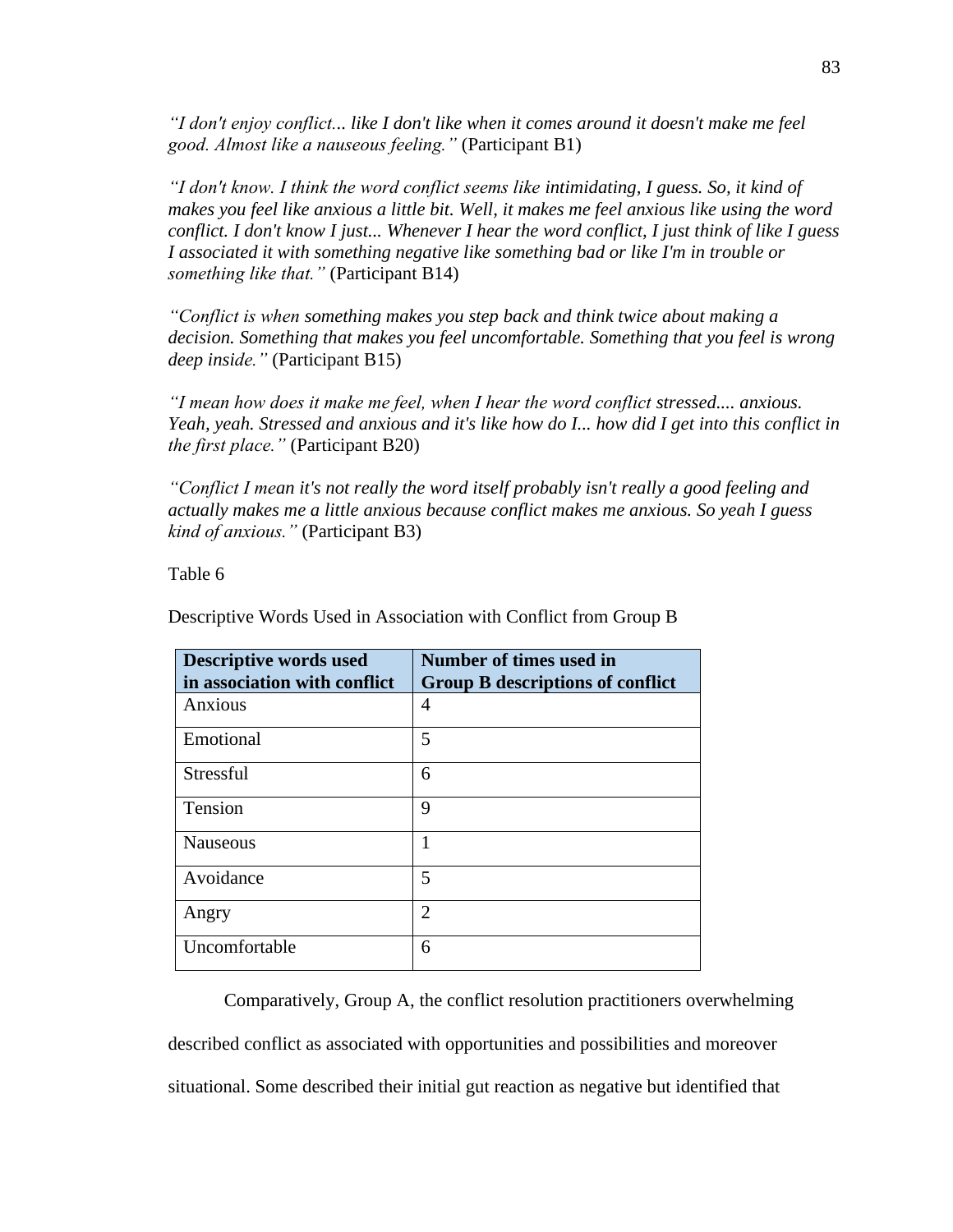through their training they were able to transform that initial emotional response to conflict and reframe it as normal and an opportunity for change. This references the duality of the understanding of conflict by conflict resolution practitioners. Moreover, this creates an important reflection on the time and spatial understanding of conflict that plays into this web of understanding. The normalization of conflict by conflict resolution practitioners transcends the pattern of the social understanding from being understood within the frame of a fight, an argument, or a clear event. A majority of Group B used the example of it feels negative because they associate the term with a fight or argument. The connection with the event aspect of conflict informs the way it is contextualized for people outside of the field. This differentiation of emotional descriptions represents a difference in an emotional connection to the concepts and plays into the larger gap between Group A and Group B's relationship with conflict, as well as the influences of the context of time from which conflict is understood.

*"So, depends on the conflict how it makes me feel."* (Participant A1)

*"So, I can see the possibilities. That is exciting. And what you think in your head is not how it's going to go. You have to involve the other people. So, you can you can make a strategy and you can plan what you'll do but how you come at somebody else, how you come to somebody else, how you invite somebody else into the problem at each little tiny bit of the step determines a lot. So, the possibilities are very exciting when you can see them."* (Participant A1)

*"Well how it makes me feel as, you know, as part of the field, I see it as an opportunity, as a catalyst, as just a normal part of human beings… being social animals and something that does need skills and mechanisms and processes in order for it to be productive."* (Participant A3)

*"Well after all these years the conflict is good. It allows you to get what you need. Basically, it's I mean to get something that you don't have. Or to a change the structure or whatever."* (Participant A6)

*"Well it it's a reality. It doesn't really... The use of the word doesn't evoke a particular emotion other than it is a reality. And to be resolved something needs to happen and it can be something positive, it can be something negative. But unless there is a change or a*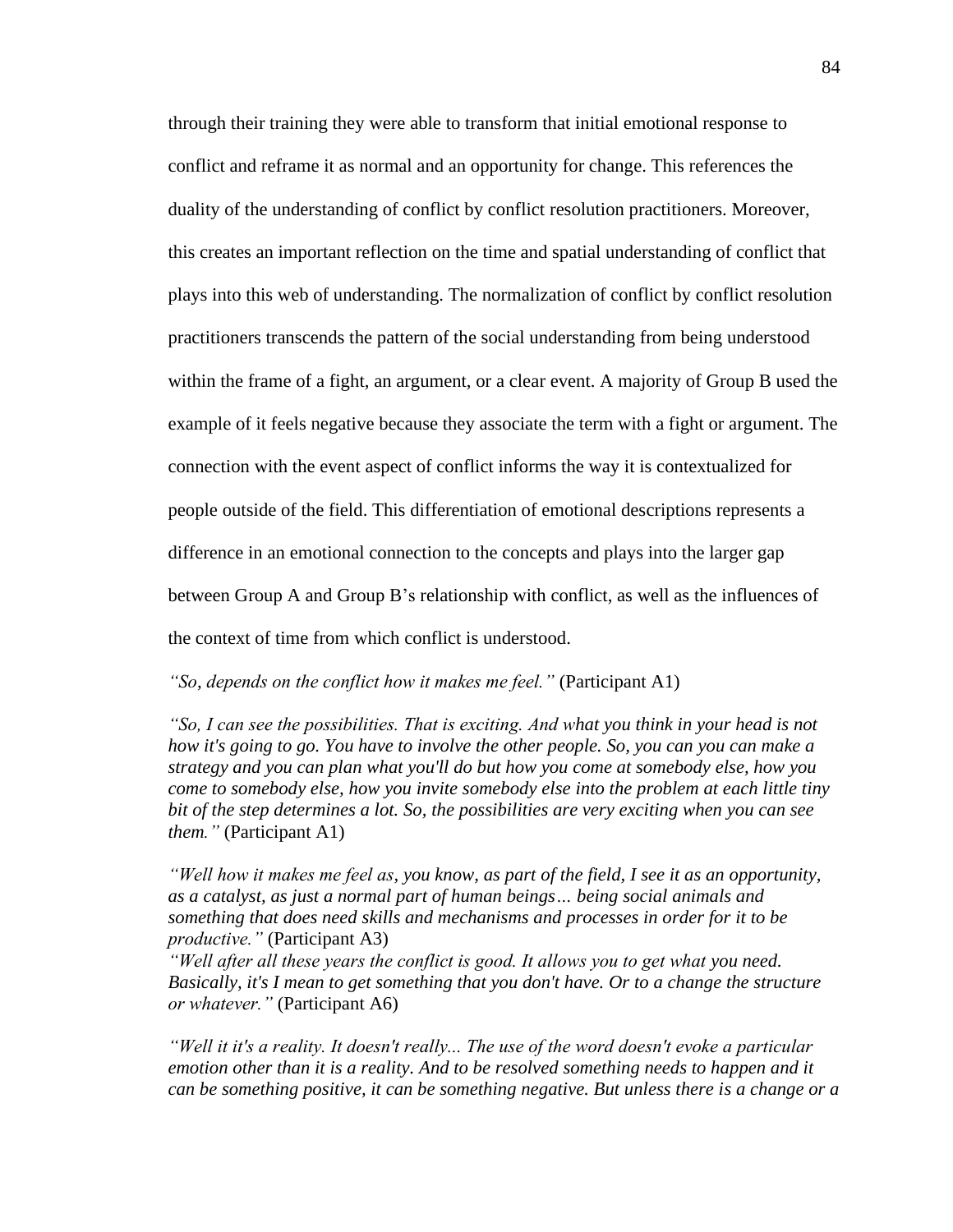*change agent, it will just continue. So, it doesn't...so it doesn't evoke any emotion for me particularly."* (Participant A8)

This represents an important disconnect in understanding the marketing and branding of conflict resolution and the role that the social understanding of conflict as negative plays into it. The emotional connections and responses to conflict are reflective of the global binary themes between the two groups and almost reflective of speaking another language with the difference in associated meanings, understandings, and associations with time and space. The stark differentiation between the emotional responses to conflict are representative of symbolic interactionism and how patterns of understanding represent how people make sense of the world (Macionis, 2014, pp. 20- 22). Identifying interpretations and responses of stimuli provide a window into understanding how messages are connecting with different audiences. The audience's negative emotional connection with the word and idea of conflict play into the larger picture of the binary relationship with conflict resolution.

Both groups were asked to give their emotional responses to the words conflict resolution and a majority of the responses were grounded in positive attributes. Group A described the conflict resolution process and how that process could make themselves feel and make others feel. They used words like helpful, humanistic, normal, and passionate. For Group B, while a majority of the responses were grounded in positive attributes with eleven of the twenty participants defining it as positive, a distinction took place. The participants that discussed conflict resolution as an event described more positive and satisfying attributes in comparison with participants that discussed conflict resolution as a process. The participants that discussed conflict resolution as a process described conflict resolution as challenging, anxious, and uneasy. The event of conflict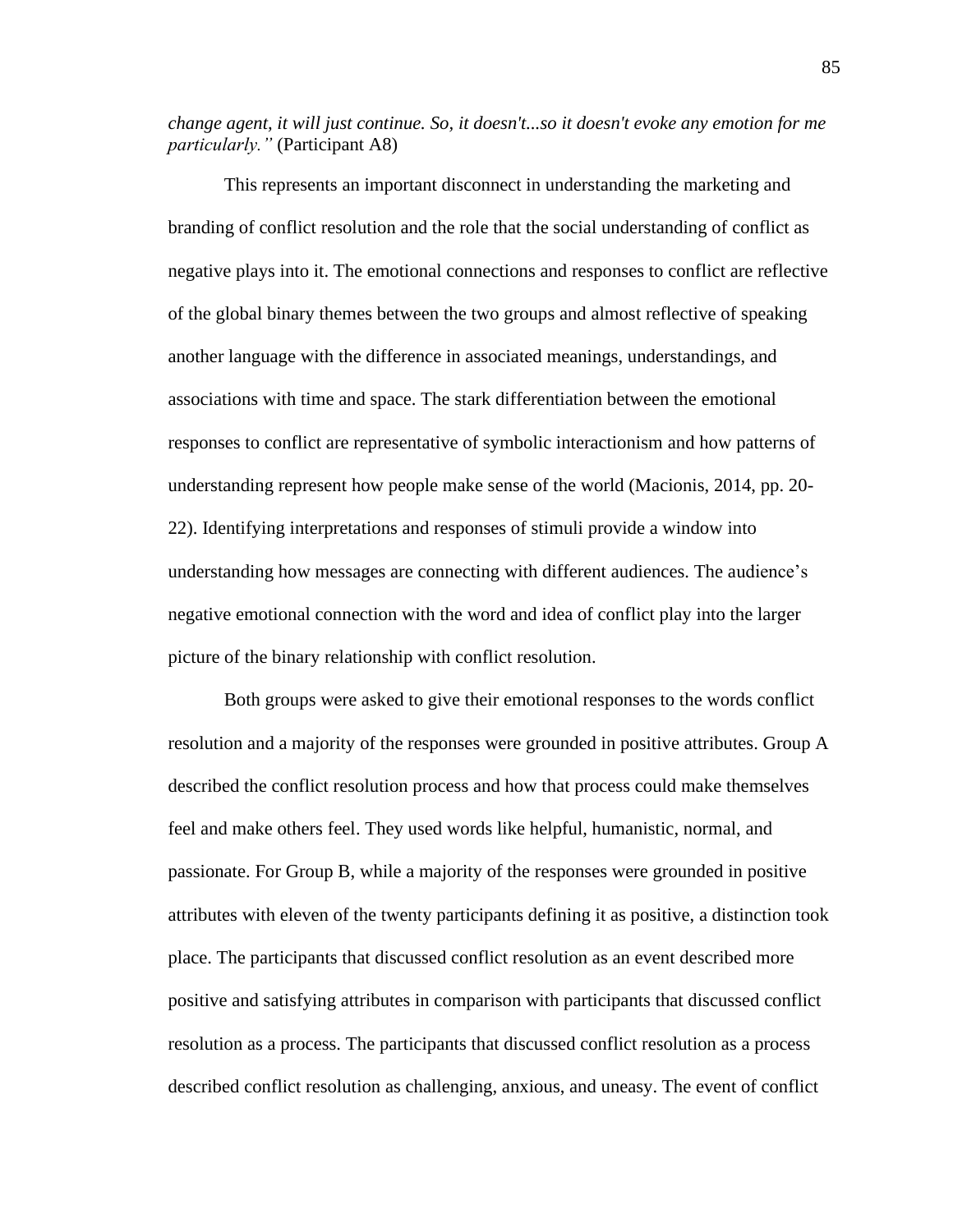resolution signaled an ending or a change in emotion from the negative feeling in conflict to the positive feeling of a resolution. While the understanding of conflict resolution as a process had no defined end or solution and was described with feelings of uncertainty. The role of time and space associations plays an important part in uncovering the social understanding that surrounds conflict and conflict resolution.

Table 7

Emotions in Conflict Resolution Co-occurrence table between Event and Process from

Group B

| <b>Emotional descriptions</b> | <b>Event</b> | <b>Process</b> |
|-------------------------------|--------------|----------------|
| Anxious/Uneasy                |              |                |
| Challenging                   |              |                |
| Discouraged                   |              |                |

*"Well, a little bit discouraged. Because I know conflict resolution can be a very long process. So, I guess discouraged that I might be changing sides and just the whole process itself."* (Participant B11)

*"It makes me feel still slightly anxious. But I would say still slightly anxious for some reason I don't know why...Yeah. Yeah, the conflict is still present and I, and I don't know if it will be part of it another question you'll ask, But, maybe because I don't always like expressing like different views from other people. So, hearing it like…. hearing a different view or why there's a conflict or hearing different opinion might make me anxious or upset."* (Participant B10)

*"Well I mean it's in the word resolution, so it automatically sounds positive. In my opinion, you know, a problem being resolved. It has a positive connotation to it."* (Participant B13)

*"My first thought would be challenging. I think, you know, it's hard when people have a strong opinion to get both parties to come to an agreement. I think it would definitely take, you know, a strong bipartisan like situation to make them both agree. So, my first thought is challenging but I don't think it's impossible."* (Participant B18)

*"It's a positive feeling. I mean, obviously I don't like conflict. So, I think resolved that's a better feeling. But I think it's a positive thing."* (Participant B3)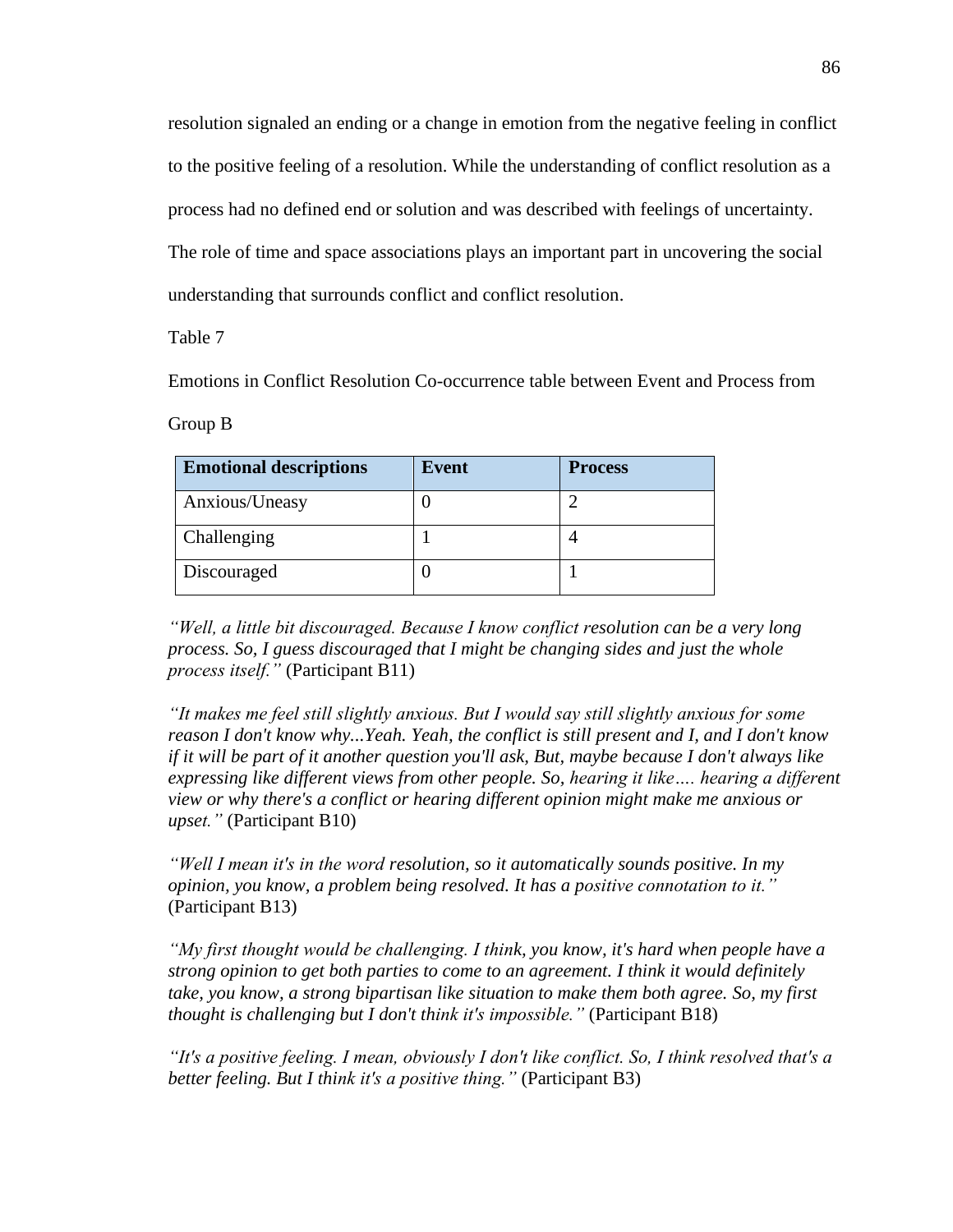*"You're looking at that positive outcome of negative word conflict. So, in a way you've just, you know, you are solving a problem more or less."* (Participant B9)

To continue, the underlying ideas that come with conflict resolution being an event and people feeling satisfied is the suggestion that everyone is a winner or that they won, which represented that the best conflict resolution tools were utilized. The sentiment was grounded in the binary of conflict as negative, therefore conflict resolution is positive. This is reflected in the traditional images used for conflict resolution: handshakes, handshakes with smiling people, and picturesque bridges that seem to project a calm and happy ending. There is a dissidence with the term conflict resolution and its relationship to the ideas of a solution. With the idea of solution serving as a tangible thing or event rather than looking at behavior replacement, skill learning, and process adjustment. The time context from which conflict resolution is understood influences the emotional connection to the concept. The idea of the solution is equal to answers and answers often associated with solutions.

This builds into the narrative of the zero-sum model of conflict resolution. If there is a 'right answer' then there is a solution present. This creates a dangerous narrative for conflict resolution because if there is a right answer there should be a consensus or agreement on it. The solution should be an agreement on the 'right' answer. This creates the understanding that the term solution is equated to agreeing and thus creating a limited view of conflict resolution that it is to solve something and that it is to agree. The presence of agreement becomes the scale of measurement used to identify if conflict resolution is happening. The scale of measurement is defined by agreement.

This was representative in high volume use of the idiom 'agree to disagree', which was used by twelve participants in Group B and was not used at all in Group A.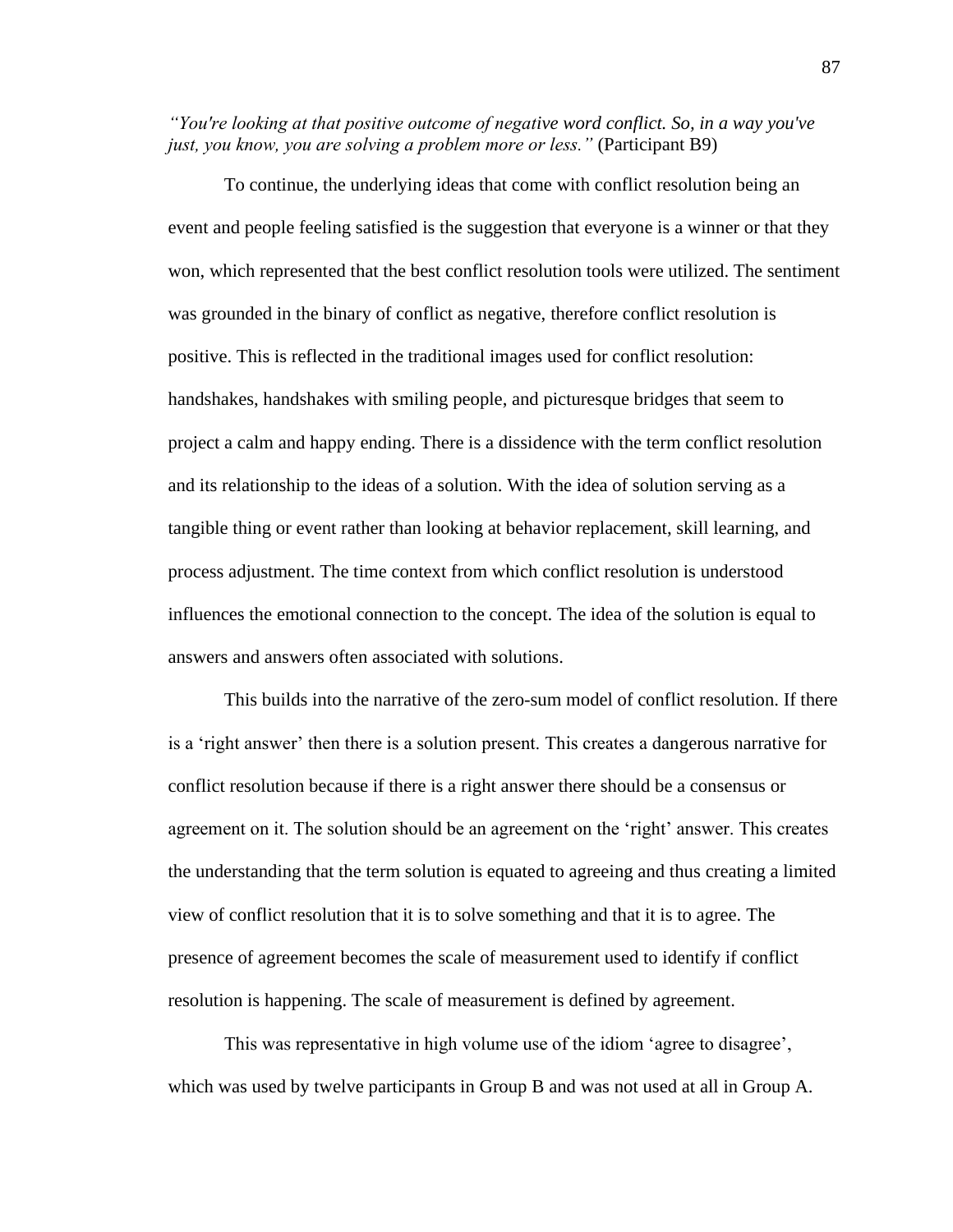The high-volume use of this term made the researcher stop and begin to address language and idioms used by the participants by adding new codes to the coding process. The term 'agree to disagree' was used often and used specifically to reference the idea of a solution or an ending. It was used to demonstrate even if parties do not agree, they can still resolve the conflict by agreeing to disagree. The role of agreeing in this idiom is reflective of the role of the association of time and space in conjunction with the social understanding of conflict resolution. It is more of an avoidance tactic (which is some cases is a best practice), but the overutilization is creating echo chambers of ideologies in which, if I do not agree with you, I will agree to disagree with you and not engage with you anymore. It is almost a symptom of exhaustion. Moreover, it is used to describe an ending or a solution to tough conflicts. In this idea there is still a passiveness to the term of conflict resolution, rather than for things to get messy, loud, or hard (which people do not connect with doing conflict resolution 'right'), we will agree to disagree. This idea does not go to address the underlying interests of the parties nor needs of the parties, but rather puts a pause to the 'fighting' and this, in essence, is a misrepresentation of conflict resolution.

Another popularly used idiom from the participants was "seeing eye to eye", which was used one time by Group A and eight times by Group B. 'Seeing eye to eye' is a well-known idiom that is used colloquially to demonstrate agreeing with someone or to demonstrate the lack of agreement by 'not seeing eye to eye'. This returns to the focus on agreement and that conflict resolution is equated to and measured by the presence of an agreement. The way this idiom is used is more reflective of sameness or being on the same level or having an agreement of understanding. If the party does not agree with a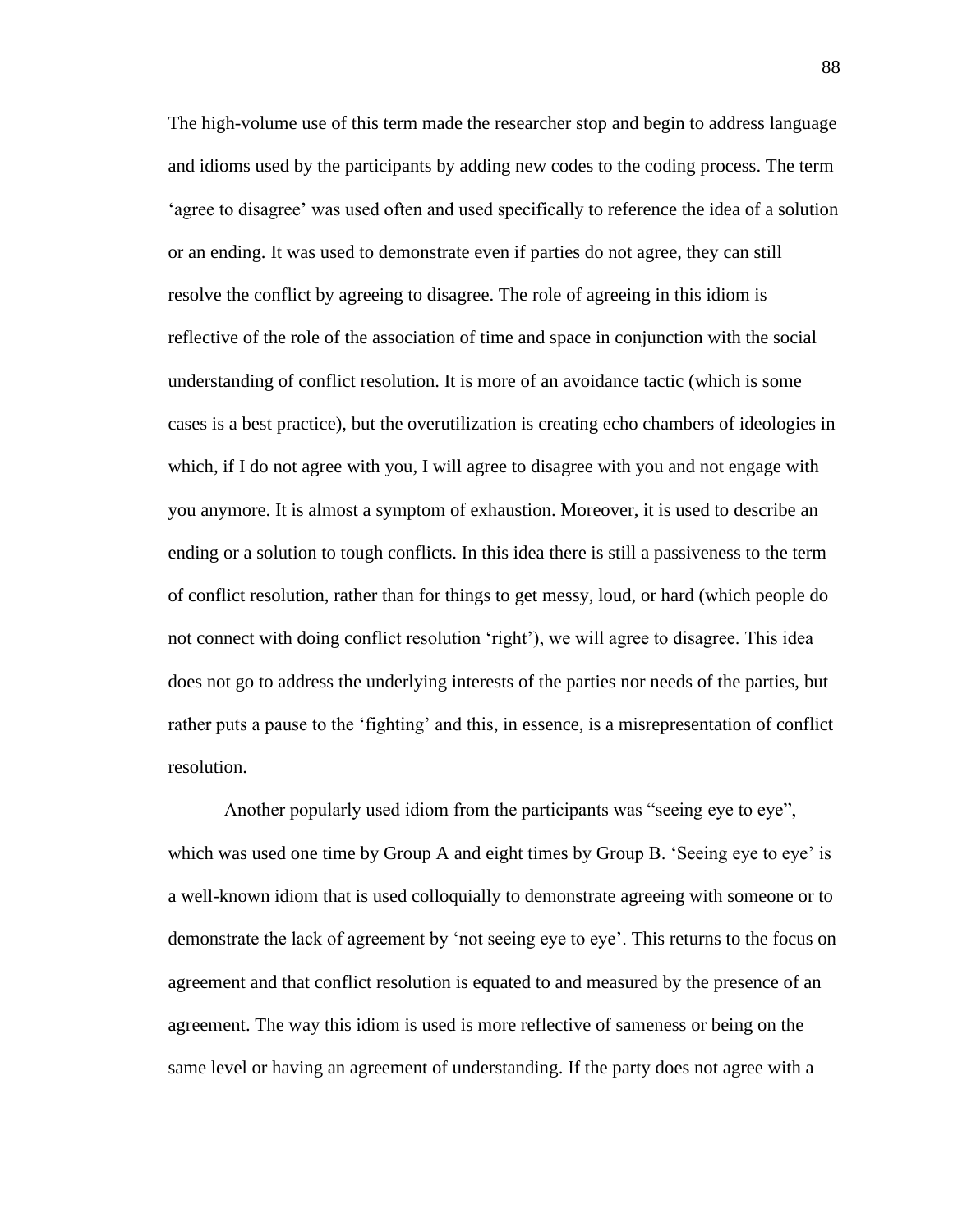predetermined solution/idea, they can agree to disagree. If they see eye to eye, they understand each other which is referencing sameness and the idea that the parties are on the same level creating the idea that agreement equals sameness. The idiom paints the picture of eyes that are at the same level reflect having consensus about a subject or about the conflict. The consensus equates to sharing similar ideas about morality, values, and/or understanding of what is fair. These ideas are reflective of the view of conflict resolution as equated to resource distribution and the idea that fair solutions are equated to equal distribution or agreement. This ties into another popularly used saying which was "middle ground" which was used fourteen times by Group B. This is about agreeing on a space between both parties that has an equal distribution of space between both. Much of the linguistics used in Group B's description of conflict resolution is situated in the idea that rightness and fairness are evaluated in relationship with the self and the idea of equality being equated to sameness.

In conflict resolution folklore, there is the story of the orange. It is used in trainings and books and the researcher first learned it in her mediation class in her Master's conflict resolution program. The gist of the story is that two people are fighting over an orange. The fight is essentially over resource distribution, each party wants the orange and they cannot agree on who is the right person to give the orange to. After talking they find out one person wants the juice and the other the peel. That the resolution was not found in the sameness of resource distribution, but rather in equity in resource distribution.

In contrast, avoidance was viewed as a non-tactic or an anti-tactic by Group B and it was the most prevalent tactic discussed and labeled. Avoidance was heavily linked in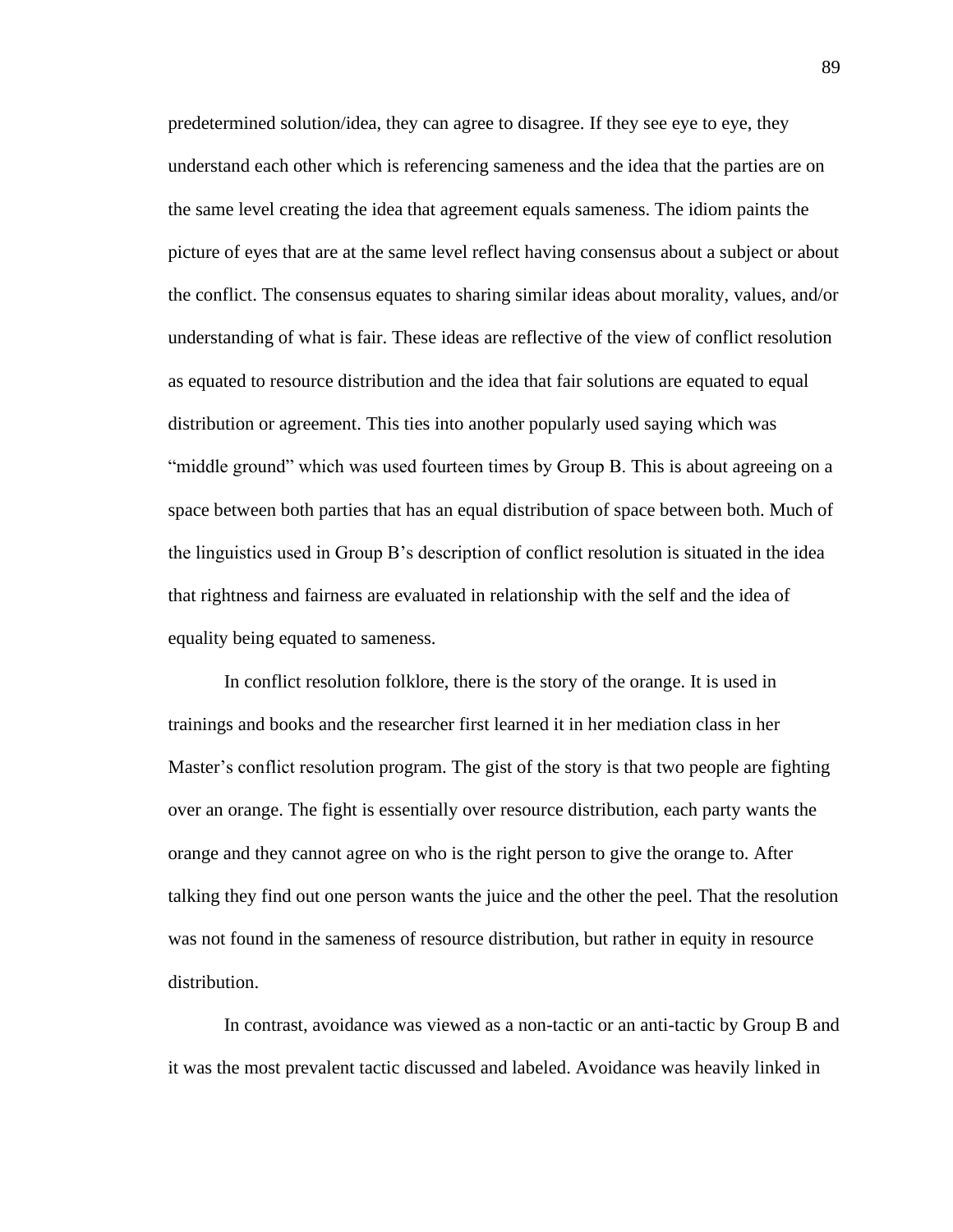connection with the expression of not liking conflict. It almost was used as a means to

measure how much they dislike conflict and a scale of measurement of their lack of

competency in conflict resolution.

*"I want to avoid it. And I would do whatever needed to be done to kind of meet anyone in the middle and make everyone happy."* (Participant B2)

*"I mean I really think life is too short to engage it in your personal life since there's so much conflict in the world and our, you know, in our culture, in our political world. Near or far, you know, whether on the micro and macro level. So, I really just try to have relationships where there isn't conflict."* (Participant B2)

*"I honestly don't think it very often, I guess, I mean and I kind of think that it has to do with me trying to avoid it."* (Participant B3)

*"I didn't realize that silence for like picking your battles is a resolution but that is also something I do on a daily basis."* (Participant B15)

While Group B discussed avoidance at a high rate, they did not categorize it under conflict resolution and that tied into a larger global theme of lack of a language of conflict resolution that will be discussed further in the linguistic section. While Group B lacked the language and jargon of clearly defining skills like conflict resolution, they did describe many conflict resolution skills and practices. This represented a knowledge gap between the two groups.

A highly important theme to address in the emotional connection to conflict resolution is the presence of shame. Shame is when a person thinks less of one's self and it is reflective of our own sense of incompetence or powerlessness (Emotional Competency, Shame, 2018). When a person feels like they don't live up to the standard of measurement that has been socially defined as adequate the person feels shame. Shame is very powerful and can be overwhelming. Group A discussed at length the role of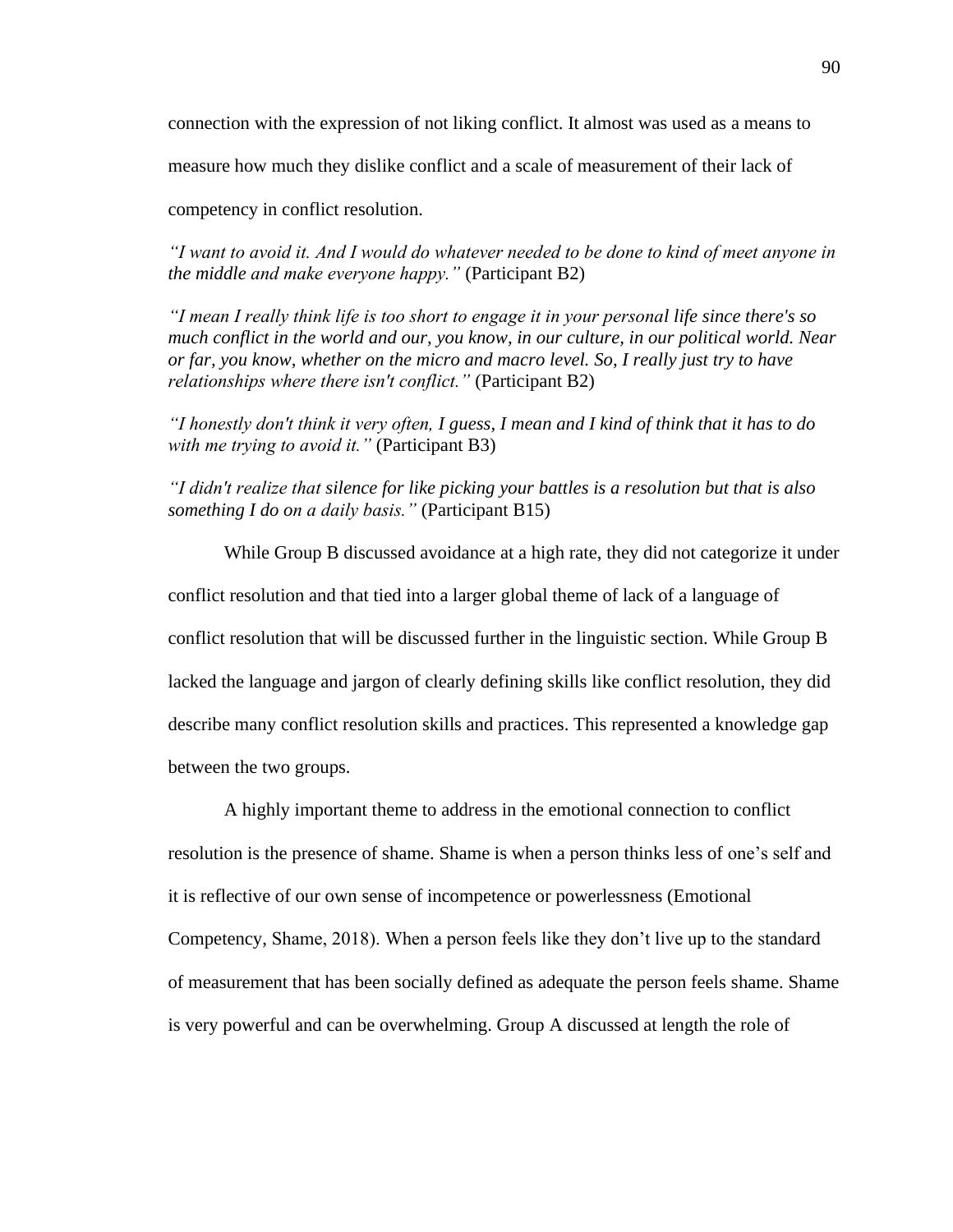shame when trying to market to a larger community and Group B reflected a feeling of

shame about themselves in the reflection of their conflict resolution skills.

*"So, everybody imagines themselves an expert in conflict. And they see it right now as a weakness or a deficiency to have to outsource."* (Participant A1)

*"And if you cannot do it by yourself. You are not socially fit, I guess. So, it's something that we're still not ready for."* (Participant A6)

*"I'll tell you because of demographics that I work with don't. Because of the foundations, I happened to work with them because I was working in foundation work. The people I worked with there are people who don't want you to know they are having problems."*  (Participant A1)

*"I have a company that I use call conflict management consulting. But I changed it because nobody wants to admit they have conflict. So, if I call it collaboration services all of a sudden people are like, oh yeah we want that you know."* (Participant A4)

*"The thing is that even at [University name removed], you don't want to be able to be labeled as conflict-prone or some someone that...So, basically regardless of having access to your targeted population you still have to deal with the cultural issues… Yeah, but at the student mediation services at [University name removed], no one know wanted to be seen as having trouble and not been able to fix it by themselves. They didn't want to be ...come directly to the mediation office or mediation place to solve the issue... they'd rather don't go because of what others might think of them because they were summoned to go and fix that situation... And that was in the U.S. and Mexico it's even worse. You don't want to be associated with causing trouble because conflict in Mexico is thought of as a bad thing."* (Participant A6) \*Names removed to protect confidentiality.

There is an inherent feeling that conflict resolution is natural and if parties have

disagreements or arguments, they are failing at this natural ability. Therefore, informing

the feelings of shame. The negative understanding of conflict makes people feel fearful of

being labeled conflict-prone or conflict-ridden, and the positive binary of conflict

resolution makes people want to demonstrate their competency in that by not needing

services.

*"Interviewer: How often do you feel like you use conflict resolution in your own life? B5: Not as much as I should. Yeah actually tend to just ignore the problem or just deal with it, without solving it, you know accept the fact that that's what it is and just move on."* (Participant B5)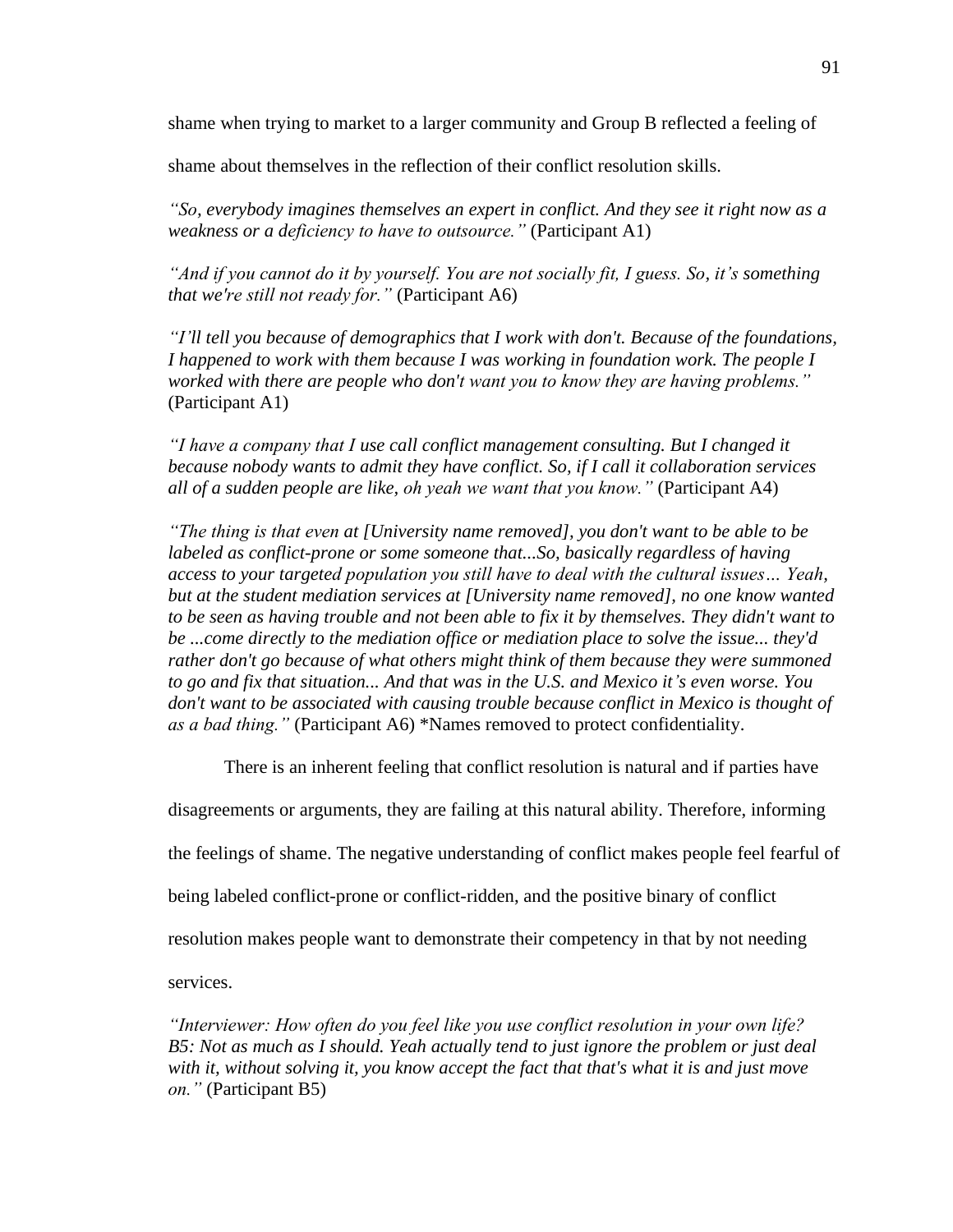"*So, I feel like I don't really handle it at work."* (Participant B7)

*"And makes me feel like uneasy because I know that I cannot... Probably ever solve a conflict all by myself. I know it takes a team of people to resolve the problem or come to a solution. So then like I would say it humbles me because I feel it so above me to come to a resolution."* (Participant B15)

This creates the idea that some people are more conflict-ridden than others, or that some people naturally resolve conflicts better than others. This social understanding plays an important role in how conflict resolution is viewed in a macro and micro sense and how it informs how we evaluate ourselves. There seems to be an inherent idea of 'I know what I ought to do' or an image of what conflict resolution looks like and they are not living up to it. This is similar to an exercising metaphor. It is very common to hear people discuss diets and gym regimes and it is also common to hear people's shame when they discuss that they have not been to the gym in a while or that they really should start going again. There is social understanding that going to the gym is valued and positive, so not living up to that expectation makes people shameful. The researcher found similar shaming with conflict resolution in what people thought they ought to look like when practicing conflict resolution in comparison to what they were practicing.

This frame of what conflict resolution looks like is built off of the altruistic images of peace. People feel like they are bad at conflict resolution, if they get upset, if they yell, or if they are not calm. This creates a very limited view of conflict resolution and an almost unattainable ideal, almost reflecting sainthood. There was a social ideal of conflict resolution present and many participants in Group B felt like they weren't living up to it. This can be tied back into the image descriptions of altruistic ideals of peace that is setting the standard. This was reflected in participants creating jokes about how much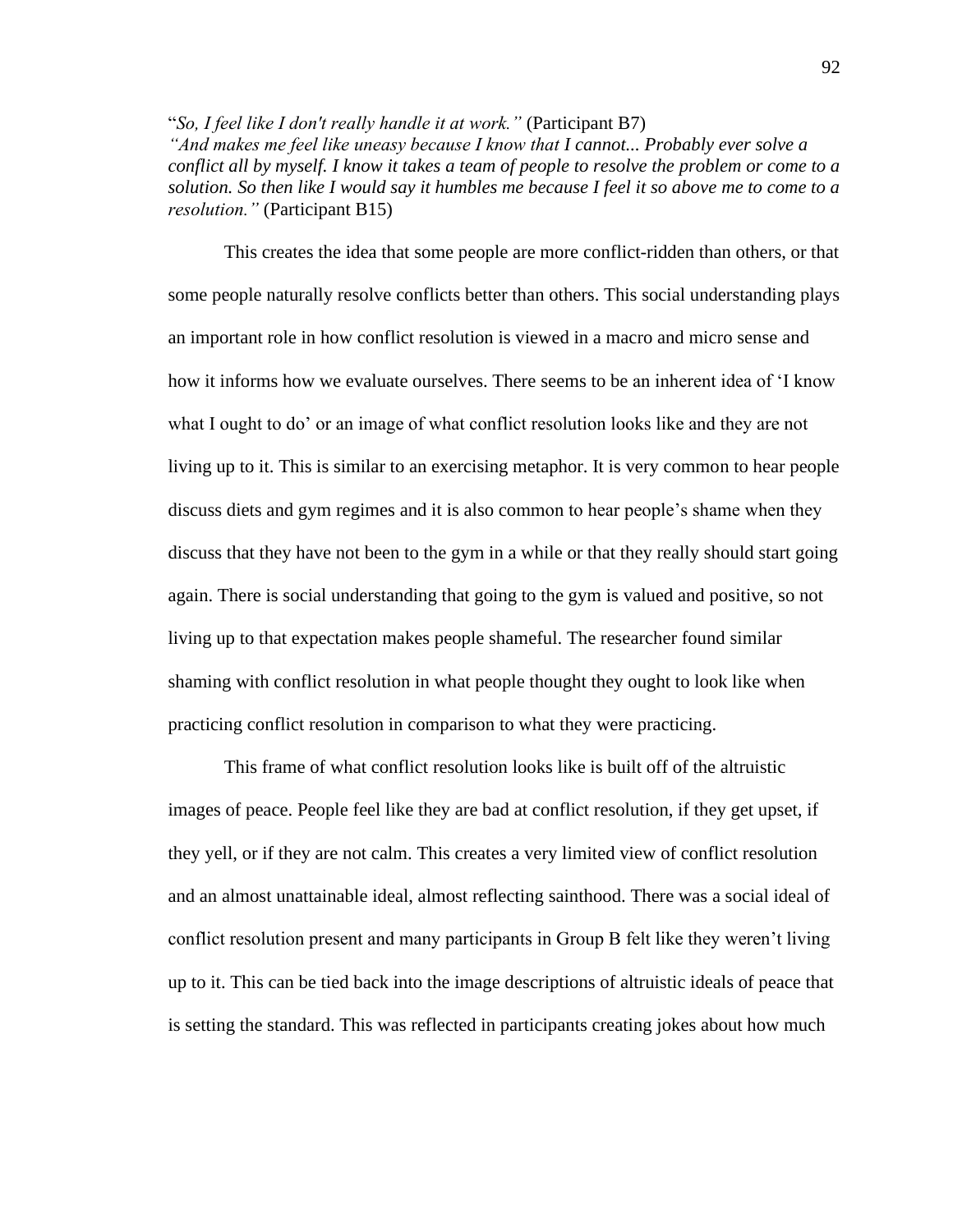conflict they have, in the strong demonstrating of avoidance of conflict, and in their discussion about conflict resolution skills they wished they were better at.

This is comparable to unrealistic body standards portrayed in the media and its effect on how people feel about themselves. The pattern use of similar body types for men and women in the media has created a standard of measurement of what society has equated to beauty. More often the body types are unattainable for most, which creates a skewed scale of measurement for how people feel about their bodies. It is not setting people up for success nor empowerment by creating an uphill battle with acceptance, which can be similarly reflected in the conflict resolution ideal. There is almost a 'Mother Teresa' ideal about conflict resolution and it looks like a fully selfless person that dedicates their life to peace. (Note: the researcher would like to acknowledge much of the critique of Mother Teresa in her ideal of sainthood, but the researcher recognizes the social understanding of altruism connected with her persona). This creates a disconnect between people feeling empowered by conflict resolution because they do not identify with this ideal and it is a misrepresentation of conflict resolution. Conflict resolution can be a loud, expensive, painful, long, and normal everyday occurrence.

While the omnipresence ideal of conflict resolution equating to peacefulness exists and the stereotype that conflict resolution practitioners are peaceful peacemakers exists, hidden beneath this veil of peacemakers and altruism, there is a culture of competition, paranoia, and distrust. As the field portrays the mask of peacemakers behind the mask lies issues of competition and distrust that are not actively addressed in the conflict resolution field. "The very people who desire change often act in ways that reinforce the things they want altered (Smith & Berg, 2014, pp. 30-31)." The stereotype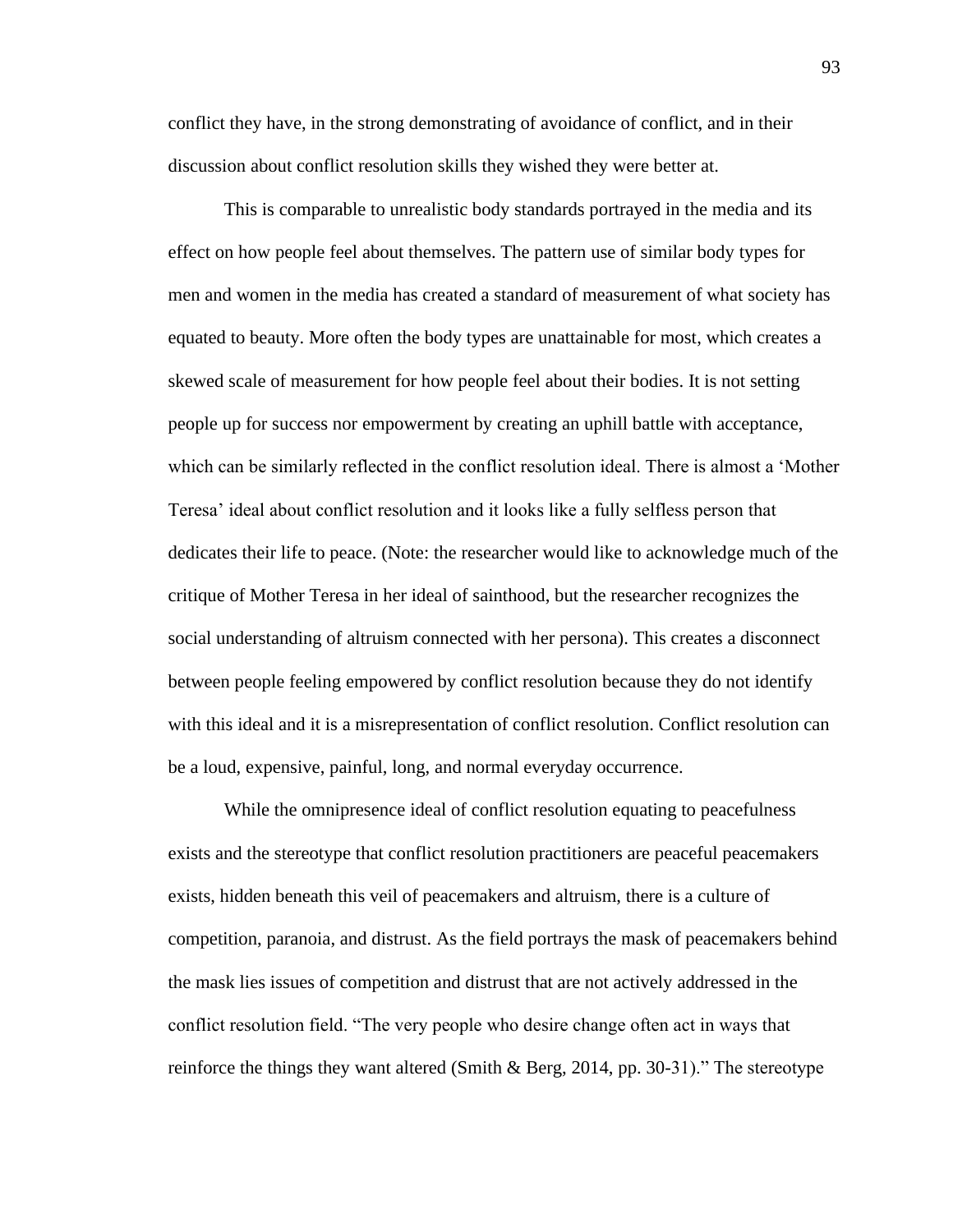of the idea of peacemaker does not only affect others from accessing their role as a peacemaker but has created a category from which we create assumptions about how others in the field should and ought to act while conducting business. The idea that members of the field of conflict resolution should be held to higher standards than other fields and how this should inform the way they do business. There is an inherent idea that conflict resolution business practices differ from that of Wall Street and the honest answer is: they do not. Conflict resolution field has not created conflict resolution business models that differ from the current business practices, so the idea that the models of business would differ from other fields or that competition doesn't exist is erroneous.

Even in the field of conflict resolution, the stereotype has seeped into thinking and has created assumptions of behavior and created some anger and resentment within the field. The researcher found this to be an important piece of information because it is a conversation the field is not having within the community and it is one that the field should be having. The researcher found a very present theme of anger in the Group A interviews that was directed towards the field. This anger is projected toward an ideal of what the field ought to be.

*"So, a vice that they have in this field is optimism and instead of creativity. And they also have the bias that people are all inherently good and are not trying to hurt people. That is a bias and that is a blind spot. You're working together. It is not true."* (Participant A1)

*"I will tell you this is a very competitive field. And the first conference I ever went to... Now you have to understand that was when I was trained, I was already in my late 30's, so that's what comes with being old. I went to a conference in the United States and I recall turning to my colleague and saying - this is the biggest group of back biters I've ever been part of my life. I must say I was very surprised. And I thought OK, well I can sure play the game and I can actually make a decision whether or not I want to play the game. But I found that absolutely fascinating. People are often very willing to tear others down. Which is when you put those concepts together. Why is that? In a field where*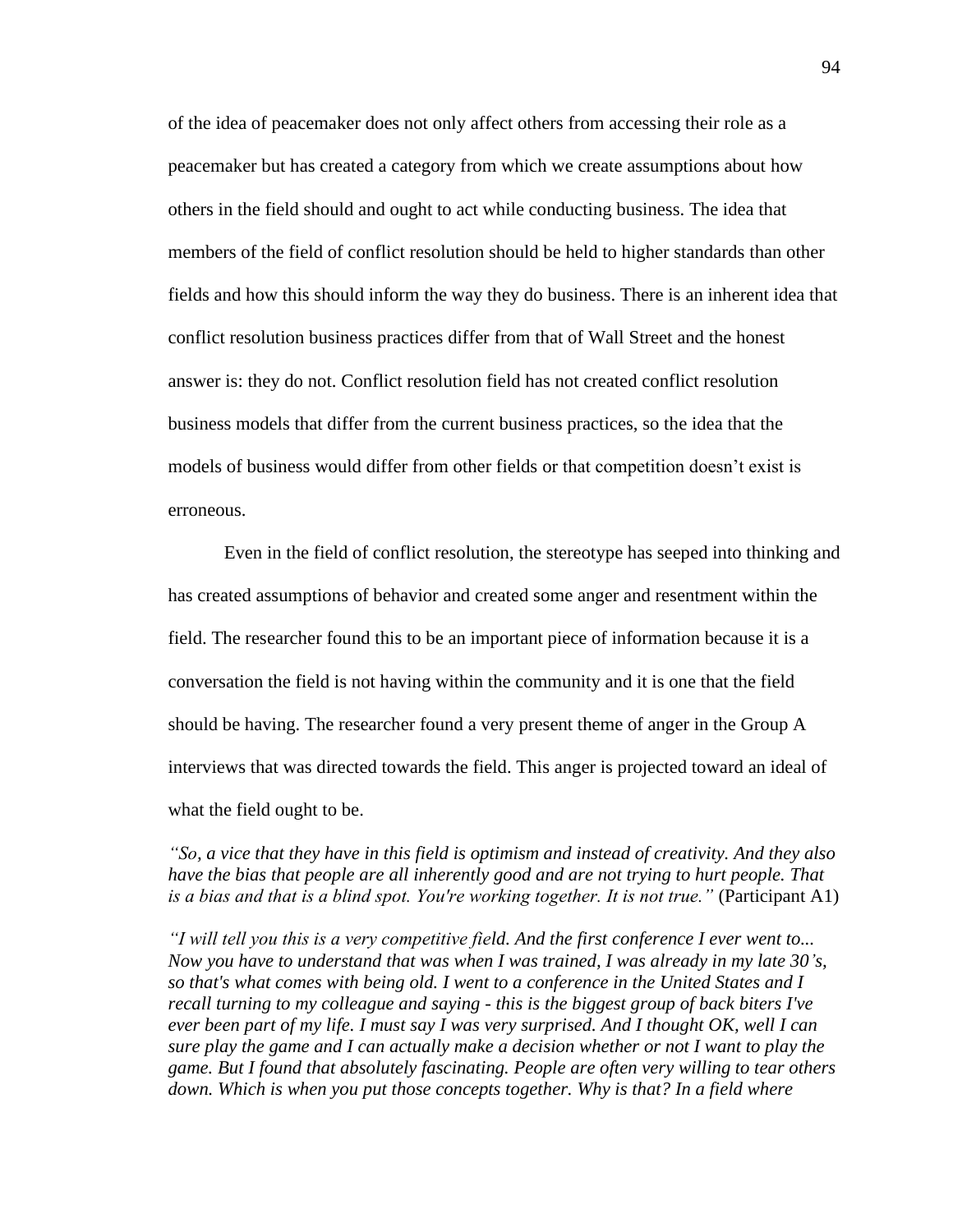*everybody is supposed to be nice and polite or at least principled at least, I thought this a pretty unprincipled bunch of people who are supposed to be adhering to certain values and ethics and expectations and indeed principles of respect regarding and dignity at*  least for others, which is what we are trying to embed and draw out of our clients when *we work with them in mediation or so seemed me... So is that's very interesting isn't it."* (Participant A8)

*"You know this this field is not for the faint of heart. Let's put it that way. Because you have to you have to maintain your own self-control and your own sense of dignity and worth and everything else in the midst of an onslaught."* (Participant A8)

*"And I think in that I wonder to the extent that this profession is so competitive that people back away from actually promoting the wisdom of dispute resolution."* (Participant A8)

*"In part, if it's because as a profession we do not demonstrate collegiality, collaboration, treating each other with respect, regard, dignity, even if we have differences of views or outlooks."* (Participant A8)

*"So, we have [University name and program removed] people who are doing incredibly impressive work and do you fucking think that department gives a fuck about it. No, they are part of the problem because they leave everybody up to hang out to dry*." (Participant A1)

*"When you go for years without having employment and nobody understands what you do…There are a lot of really smart people who have our degree or in same exact position and I'll tell you that it gets better. It doesn't get better it gets worse and worse."*  (Participant A1)

*"I think that where we work and our enemy is not the people with guns, our enemy is the people with political science and international degrees that argue that all conflict is cognitive-based."* (Participant A7)

*"I was really stunned at how 20th century our field is, and you know, we have kind of a mixed bag, in that, a lot of the founding fathers and mothers of mediation, at least, they're still around. So, we have a lot of her gurus and mentors who are still around. But the field hasn't really fully gotten the voices of millennials or even Generation Xers like, so what it means is... I think our field has become a bit stodgy, so if you go to any of the conferences [Association name removed] or others, demographically it's not a question of age, it's a question of people not grasping or utilizing some of the like basic 21stcentury ways of marketing the field."* (Participant A3)

*"We can't even half the time even acknowledge that there is a huge wealth of knowledge and system design there that would be very useful for us. No, this is all brand new and it's great. And I think in in that way we have really failed people in the community, we have failed the community, we've actually failed the profession."* (Participant A6)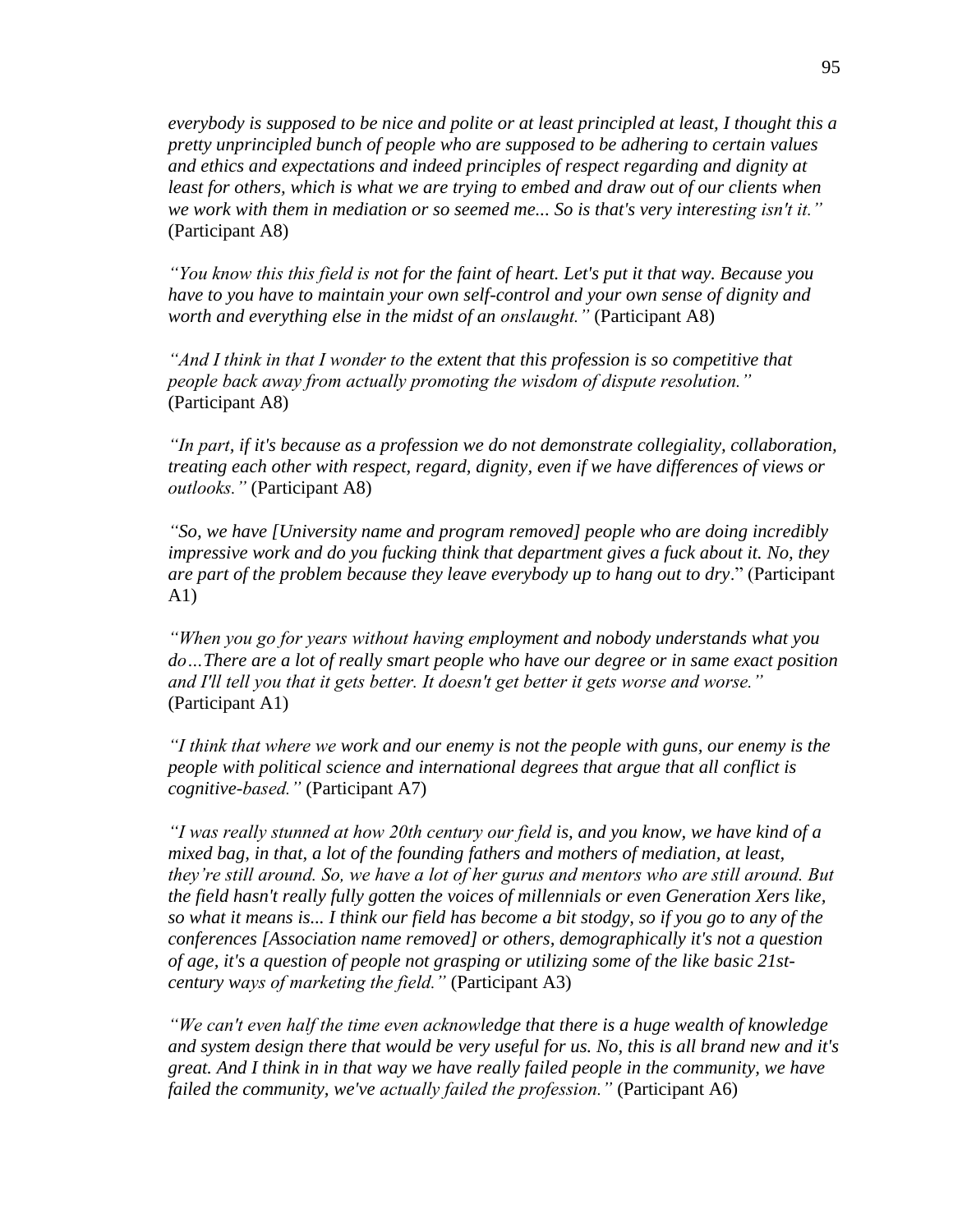*"It's very difficult for individuals in our field to be able to make inroads to where you can function professionally and earn a living at doing this."* (Participant A5)

Another reoccurring theme among the conflict resolution practitioners is the lack of recognition and value the field garners in a professional capacity. The theme of the lack of recognition was expressed by participants in Group A in relation to the lack of prestige and value the work the field does in the larger community. This can be connected to the lack of knowledge and understanding the larger community has about conflict resolution. Which is connected to the marketing and branding of conflict resolution and represents a circular problem in that way.

*"You can take an 8-hour course in mediation. That's the same as what we do. There's not an understanding that it is a field. There is no respect for it as it is a field."* (Participant A1)

*"It's a recurring theme: How hard science versus social science. How there's this divide and there continues to be this divide. Regardless of what science we put behind it. If you don't understand social science and don' t understand that we have methodologies. Don't consider... They consider it like you're making something up. So now, for example, something in politics. They'd say something like, ' Oh that's your opinion.'… No, I don't have an opinion. I have an informed perspective based on these areas and I'm curious to hear your informed perspective. I think it some shit that people say they're sitting on a bar or something."* (Participant A1)

*"So, so this idea that's the misconception I see, is that it's not acknowledged as a field and when you sit at a table where it's not acknowledged. Somebody who plants flowers will have the same credibility as you who has a Ph.D. Everyone's on the same level. For us that puts us on a new level."* (Participant A1)

*"We're not a collective. People don't have a body of understanding of what our work is about and the different ways and the diversity that you can apply it and where you can apply it and how you can apply it. They don't understand."* (Participant A1)

*"I think you know it's funny I would say like for the first 10 years of my career, my mom had no clue what I was doing, in part, because you know mediation and conflict resolution is not. These aren't household words just yet."* (Participant A3)

Another important critique of the field concerned the standardization of tools,

practices, and services and the different types of consequential effects this has on the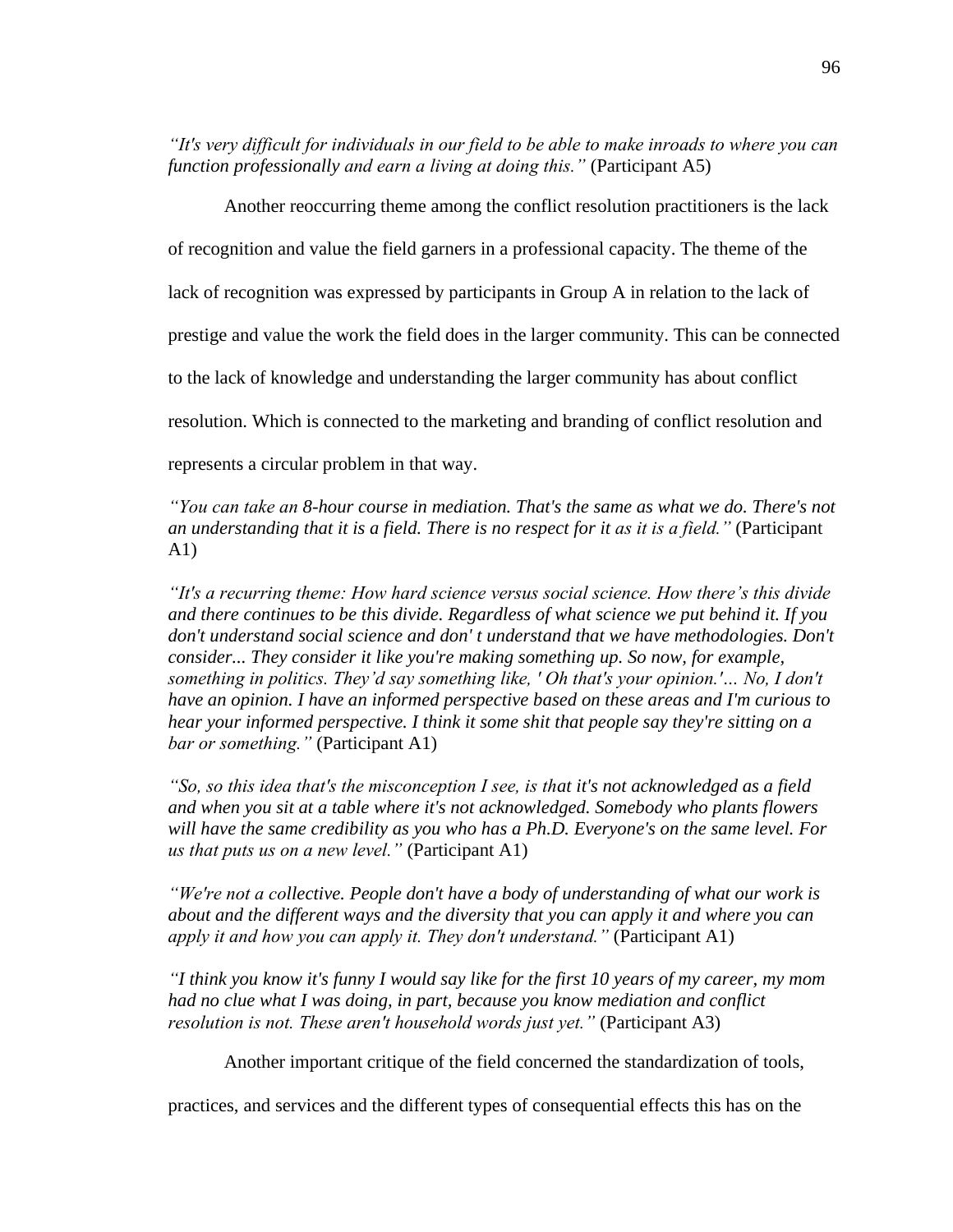field. That the reason people have a lack of recognition about the field is that there is a lack of standardization within the field. Standardization plays an important role in identity development. The lack of standardization is what effects not only the product and service people receive, but also how the group is viewed as a whole.

*"There are a lot of people that are not trained mediators that are out there saying they're mediators and they put people in separate rooms and then run between the rooms because they think that gives them control and that's a negotiated settlement that's not even mediation." (*Participant A2)

*"Well, the court should not assign mediation to anybody who is not properly trained. And if you do a federal county or city contract, you are expected to do conference-style mediation or you're you'll never see a second case…And the court cases you get people, especially court-appointed stuff, which is a very actually very small amount of mediation that is being done as court-appointed people, but the attorneys think it is the only thing that's done. It's really a small amount of what's done in the mediation world. But the court, the way they do it, is that they sometimes appoint people again that are not trained or are not well-trained. And one attorney gives it to his friend the attorney pretending that they are neutral and they're not neutral they're friends of the person that just has hired them… They get hacks, you get a lot of hacks. But the courts half the time don't even know that and they appoint hacks that mediate badly and if they stuck to the statute and didn't breach the statute I think there'd be a lot more satisfaction with the mediation process because the people that are credentialed are those that keep current with education all the time, they are up to date with it. So, it makes a big difference."* (Participant A2)

*"I mean what I'm saying is that the process should be so standard and so welcoming that… if you go in to have your appendix removed, you know, you're going to go to a skilled surgeon, who's going to give the anesthesia, going to cut you on the right side and it's going to take out the appendix and it's going to sew you up and you're going to probably be in the hospital overnight and go home the next day. So, you know exactly what they're going to do if you have to have your appendix removed. But if you're if you've never had to have your appendix removed, it's not on your radar. But if it is if your appendix starts to hurt and you've got to have it done. You want to know what that is going to look like to have it done. And that's what I'm saying has to be done for mediation. And because so many people have been out there hacking it and it doesn't always get done as a quality process. That's what needs to be changed."* (Participant A2)

*"You know it means we don't have a regulatory framework that breathing down our neck. But it means, you know, it also means that the quality and reputation of our services are all over the place."* (Participant A3)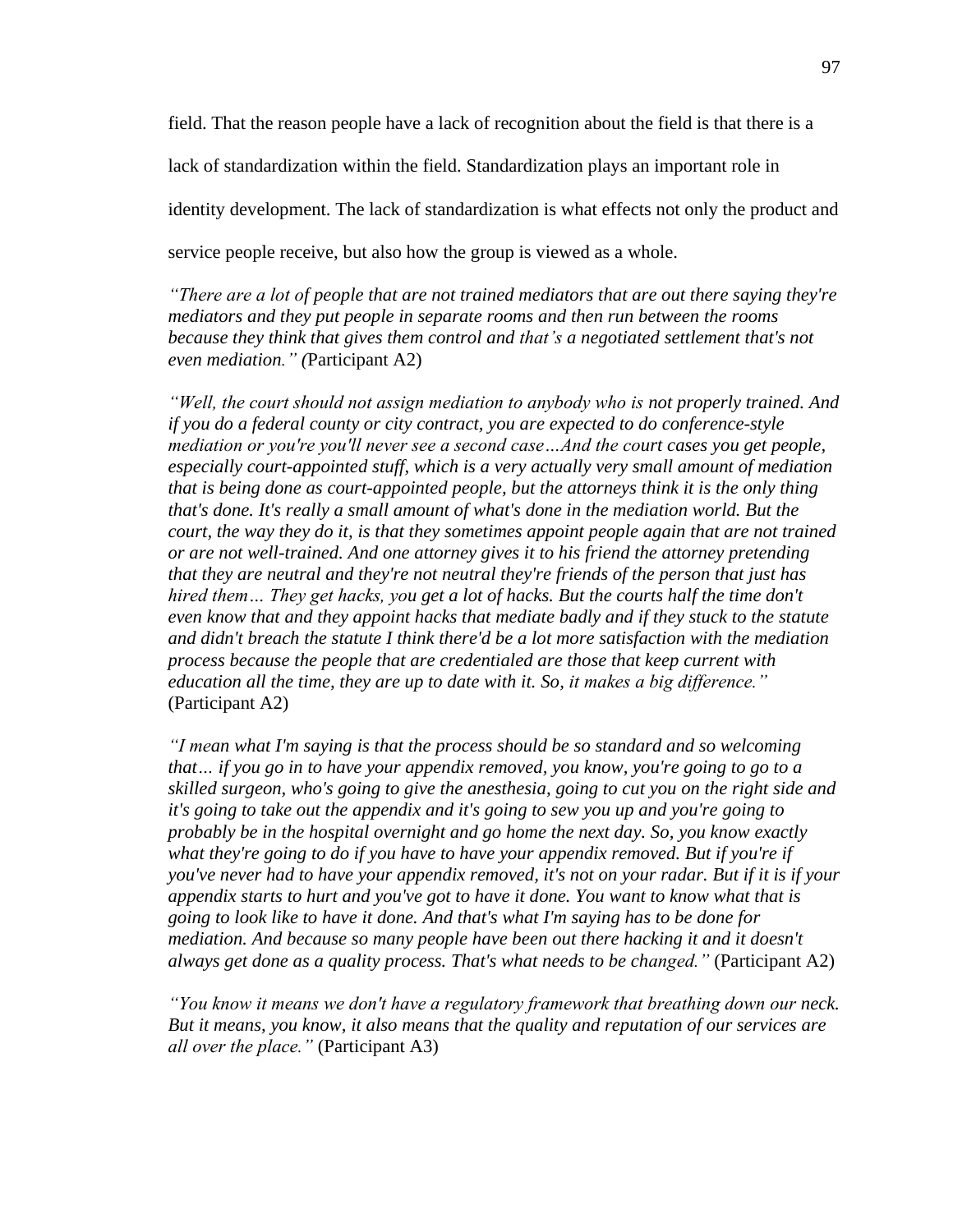Emotions in the field of conflict resolution was a code that emerged from the data and served as an important piece in the puzzle of understanding conflict resolution branding. The internal conflicts and identity struggles inform the lack of branded identity from which the larger community can access and understand. By leaving internal assumptions and concerns unaddressed and unexamined, the field is subject to the same conscious and unconscious conflict processes seen in other groups in conflict. "The dynamics that emerge within any particular group are also influenced by the larger system and environment within which the group is embedded (Wallach, 2004, p. 87)." This is reflective of the lack of application of conflict resolution skills and techniques applied within the field to address these underlying issues, concerns, and emotions.

Academic elitism was a reoccurring theme not only during the interviews of Group A but also in the recruitment of Group A. Where academic rigor is not only expected and demanded by the researcher, some of the interactions during the interview process made the researcher reflect on the role that academic elitism plays in maintaining this veil of secrecy about conflict resolution and the role it plays within intergroup dynamics, as well.

In the recruitment process for participants for Group A, after sharing the IRB approved flyer with potential participants, some potential participants had questions and concerns for which the researcher scheduled a phone conversation to discuss in detail the consent form and expectations. One potential participant spent nearly 20 minutes explaining to the researcher why the research was wrong, and that this potential participant had the right answers and that not only was the research useless, but the rest of the conflict resolution community had the wrong idea about the future and the needs of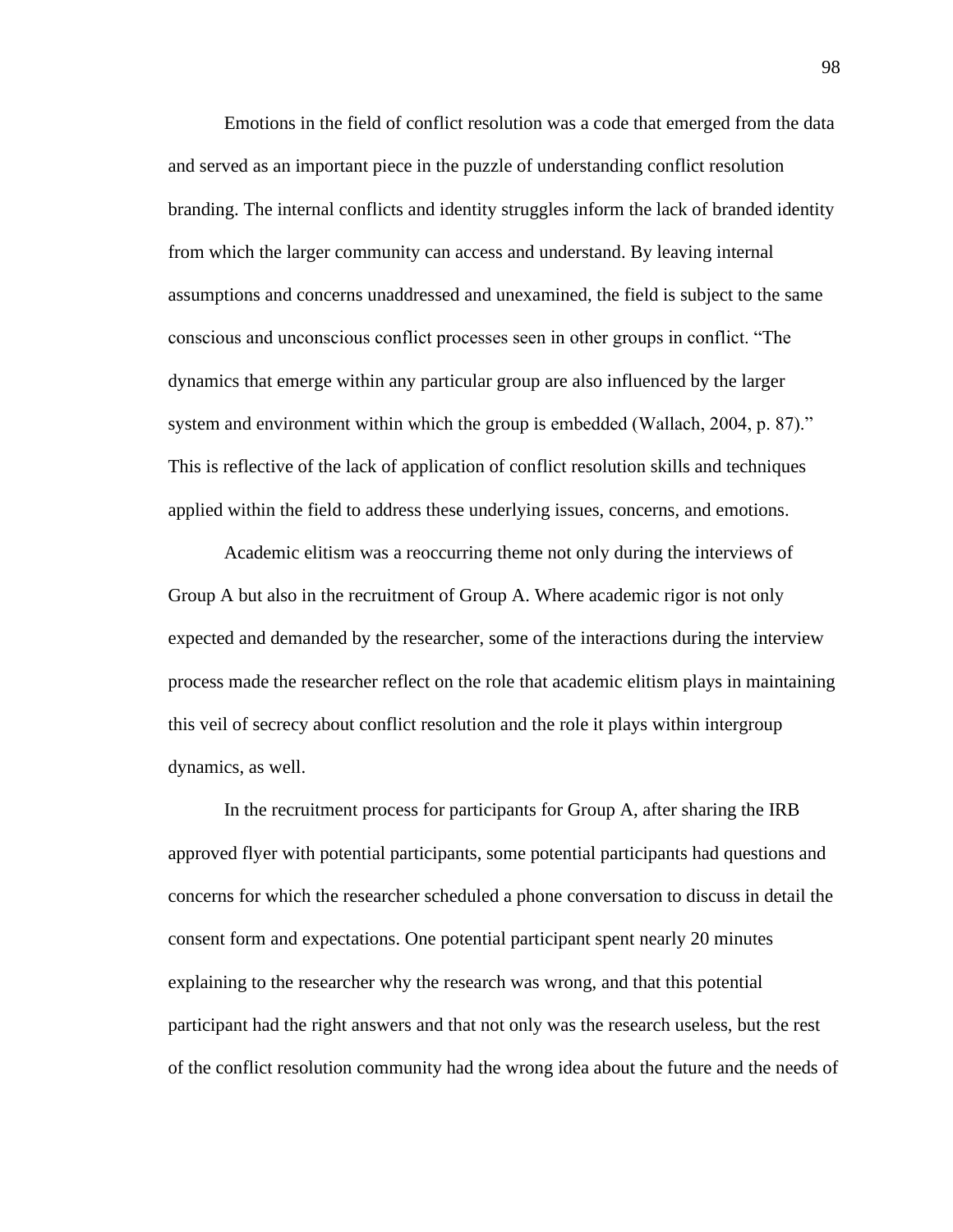conflict resolution. This interaction was before this potential participant was privy to the interview questions or the premise of the research. The researcher informed the potential participant that the interview was voluntary and by no means or at any time was he/she inclined nor expected to participate, but also explained that perhaps he/she may have some unfounded assumptions about the work. This potential participant later sent the researcher an apologetic email explaining that they may have jumped to conclusions. The pattern of apologies in the process of the interviews and the anger in the interviews were deemed as important to note as the answers to the questions by the researcher as a means to understand the current status quo of the field.

During the interviews, one participant from Group A became angered during section II of the interview questions. The questions that angered the participant were the questions that were going to be asked to both populations. (Appendix A) The participant stopped the interview and started a frustrated inquiry about how these types of questions were suitable for a dissertation and demanded to know who the researcher's dissertation committee and chair was. The questions that were being asked were deemed too low level to merit a response from a professional of their level. The researcher continued to explain the methodology and later in the interview was issued an apology by this participant. This struck the researcher as particularly important because more often than not much of the important work that is done in conflict resolution gets stored away in the ivory tower of knowledge that is academia. This creates issues of access and the potential reach of conflict resolution with the larger community.

Privilege creates systems of elitism. The privilege in the field's access to conflict resolution knowledge makes the field numb to powerful social systems of oppression that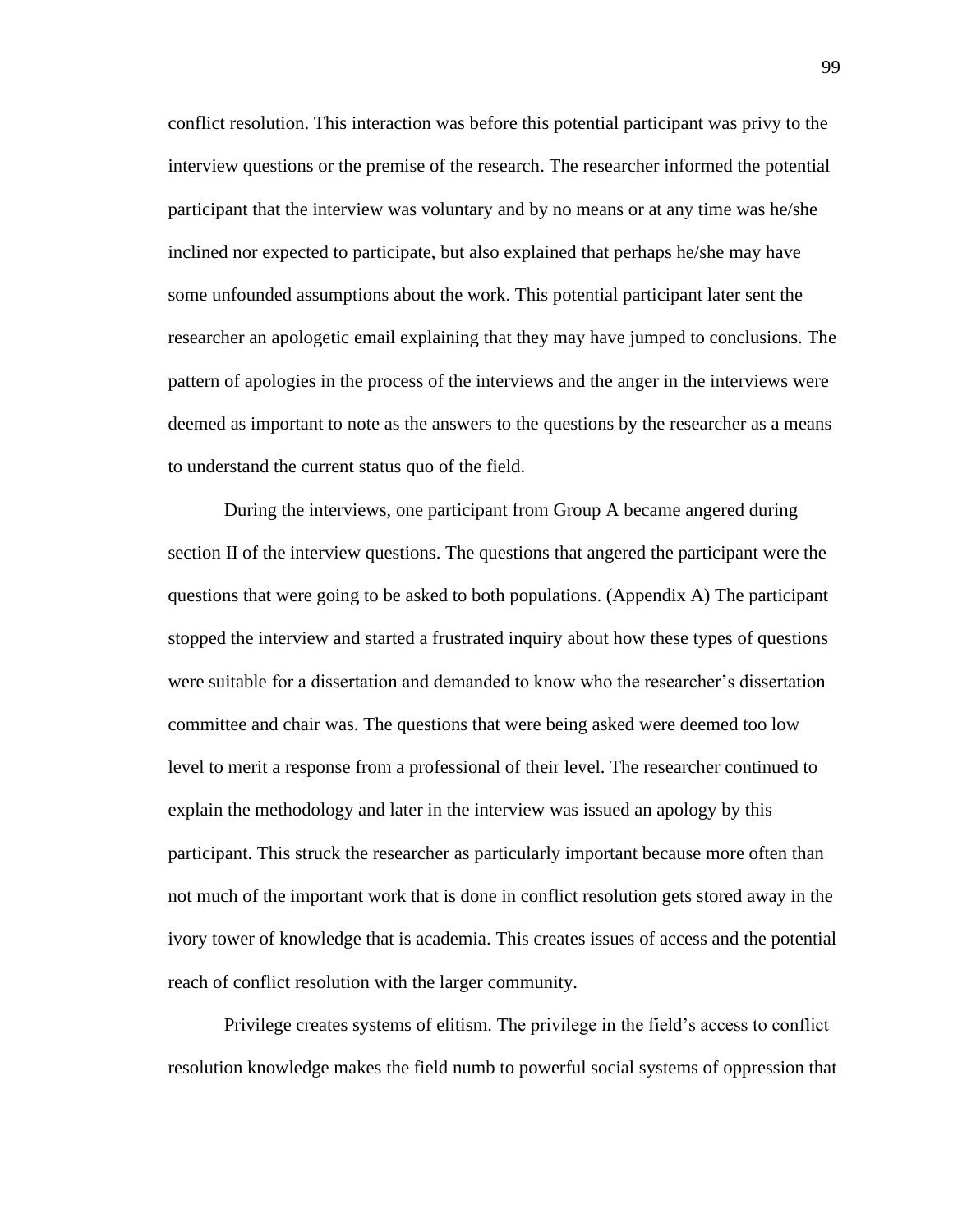restricts people's access to it. Every system has a purpose and function in our society. Privilege often blinds us to the reality of our role in maintaining these systems and the privileged position of having the key to the transformation of these systems. Having privilege comes with the responsibility of recognizing the possession of the key to the door of inclusion that opens the pathway for opportunity of the other. This privilege plays an important role in addressing how the field can 'speak the same language' of its audiences and target markets. Specifically, in terms of marketing as a means of breaking down the wall of access to the valuable knowledge, skills and services of conflict resolution has to offer.

*"We call it the ID net model. And it's not based on your credentials. You know, we don't identify ourselves as academics, Ph.D.s or anything else. Because we find that it's intimidating. A lot of people will not attend or share their ideas if they think they're surrounded by a bunch of Ph.Ds."* (Participant A5)

In contrast, in Group B it was powerful to see how interest in conflict resolution was peaked after a short 20-minute interview. Participants were automatically able to see how having this information could influence their quality of life at home and at work. The interest exists, they just do not know that the field of conflict resolution exists. To reference one of the researcher's professors, "Did gravity exists before Newton?" The answer is that it did, but society just did not have the language to talk about it. It was omnipresent in our existence, but we just didn't have the word and language to understand it. The field of conflict resolution models this same framework. As one of the conflict resolution practitioner participants said, *"We can see the invisible* (Participant A1)." This is an important key factor to examine in marketing and seeing how the field can connect with that interest and cultivate it into demand.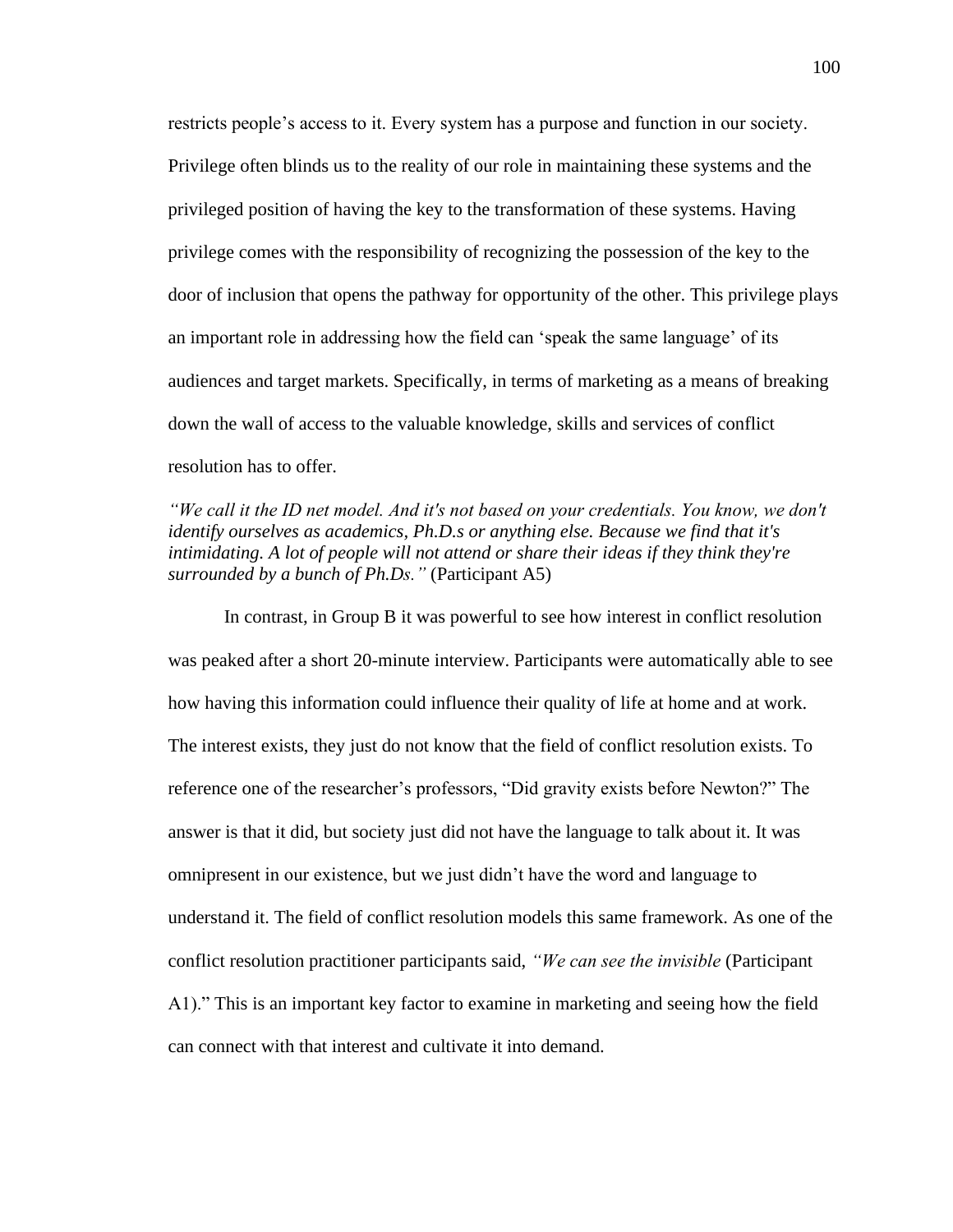*"This is really interesting. Like it was... I never really think about it on a daily basis like this…So it's actually kind of a different and I feel like almost maybe everybody should have this conversation at some point. Cause I think it gives you a different perspective. Makes you think about yourself a little bit more."* (Participant B1)

*"What's your dissertation is about? Everything you've talked about just made me interested."* (Participant B12)

"*And I'm glad that it's the topic for your dissertation. Pretty good and both relates to how its workforce is changing every now and then you know there are more and more millennials going into managerial positions as they move along in their careers where you know for years, we had a previous generation there. you know I feel like millennial impact in workforce is changing tremendously. Like what we expect our workplace to be."* (Participant B12)

*"That's really cool. It's almost like your... Like I said I don't know what a conflict resolution professional would do...And you know you see in couples which is your everyday probably your most your everyday relationship that you have, and you have couples counseling and why not there be something like that for work and every other aspect."* (Participant B16)

*"Okay great. It's very interesting."* (Participant B19)

*"I think it's like really interesting and now I kind of want to like look more into this and like what you do."* (Participant B2)

*"Because I think that I think I would totally be interested in conflict resolution."* (Participant B20)

*"I mean, I will definitely after this, look a little more into conflict resolution consultants and all of that but even I didn't even know that was a thing to be honest… Now, I'm a bit interested to look a little further into it."* (Participant B4)

*"I definitely would like to know more about conflict resolution or maybe we can do that another time."* (Participant B5)

*"Well definitely that. Now we have talked about this I feel like conflict like I shouldn't*  look at conflict as such a negative thing. I feel like, you know, I feel like I'm not the only *one that feels that way. And like a lot of people just feel like it's a negative thing. Now that we have talked about it, I feel like you know is the first step of finding a solution just to have a conflict. Even if it's something big that could affect many people or something that can affect your everyday life."* (Participant B9)

Understanding the marketing and branding of conflict resolution is as much of

understanding the field of conflict resolution as it is understanding the target markets. It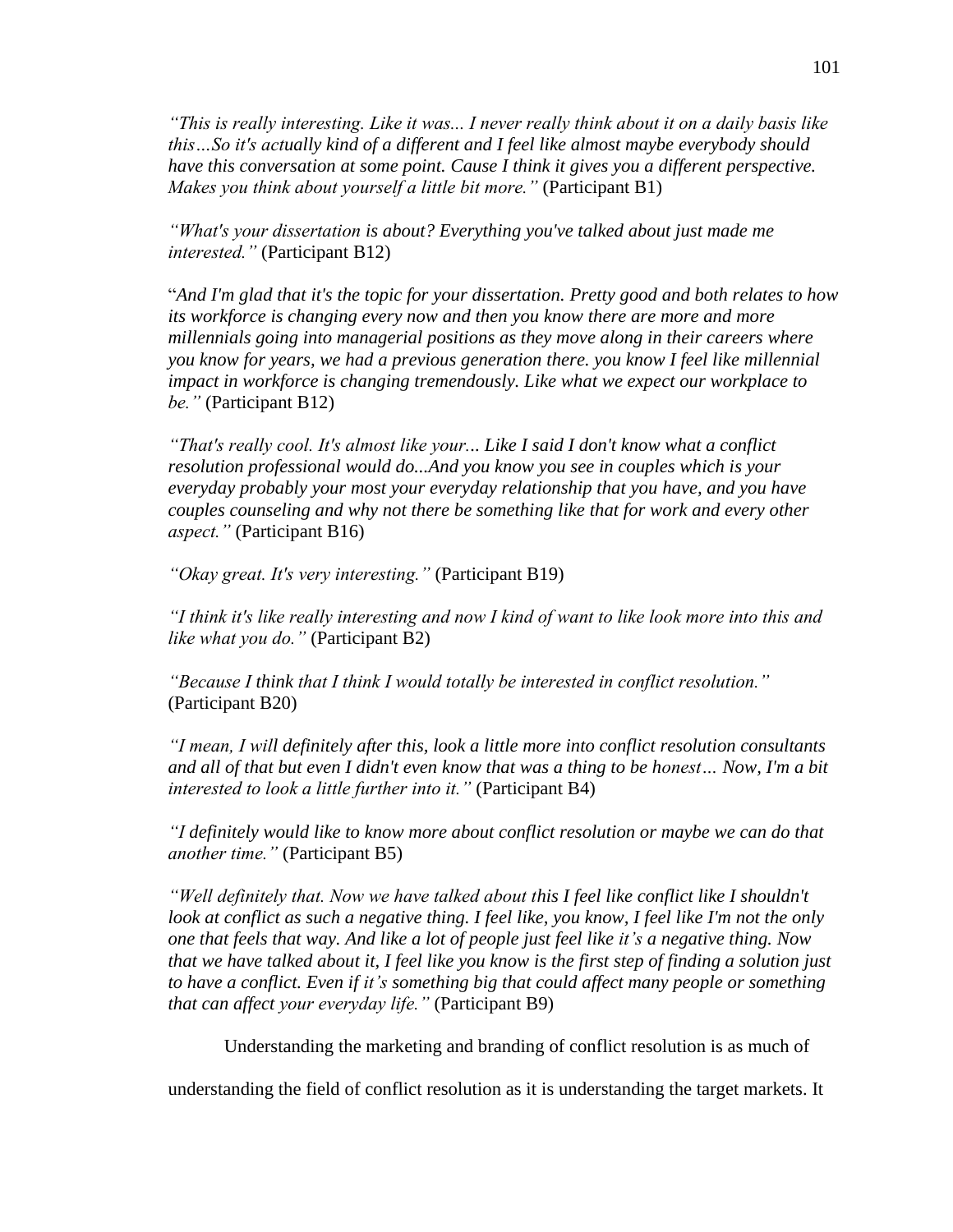is not the market's fault that they do not know who or what the field does. Change starts with addressing the current status quo and practices of the field as a means for understanding and identifying different places from which we can start engaging with larger audiences.

## **The Language of Identity**

Most conflict resolution books begin with, or have a section on, where terminology used is addressed and/or their take on which terms are best. Terminology is a highly contested subject within the field, and rightly so, as language serves as a vehicle for brand identity. The language that is used paints the picture of the process, value, and access people connected within the larger community. While the ever-present controversy of terms played an important role in the interview of Group A, the researcher's focus was not on which terms were best suited, but rather the controversy itself. The lack of consistent language, the lack of collective conferral on terms, the lack of internal community buy-in to words was demonstrative of the stratification that exists in the field of conflict resolution and how that affects the identity of the field.

*"I think instead of using the term conflict resolution I like conflict solutions better…. I don't like the term resolution. I like the word solution. Resolution I feel that there's been a winner and a loser, solution means again the satisfaction."* (Participant A2)

*"Well, sometimes I try to avoid the term conflict resolution… You know, it's funny because I'll use whatever that what the market demands. So... but I'll make sure to say conflict resolution isn't necessarily about resolving conflicts. So, I don't know... to be honest or you know I'm a professor but I'm not really an academician. So, I spend...I actually don't spend a whole lot of time hairsplitting between conflict transformation, conflict management, and conflict resolution. So, it kind of depends on the audience."* (Participant A3)

*"Well, I actually have a document that goes over all the terms what those mean because for people that are expert each of those terms has a different emphasis. And for the layperson, they don't know."* (Participant A4)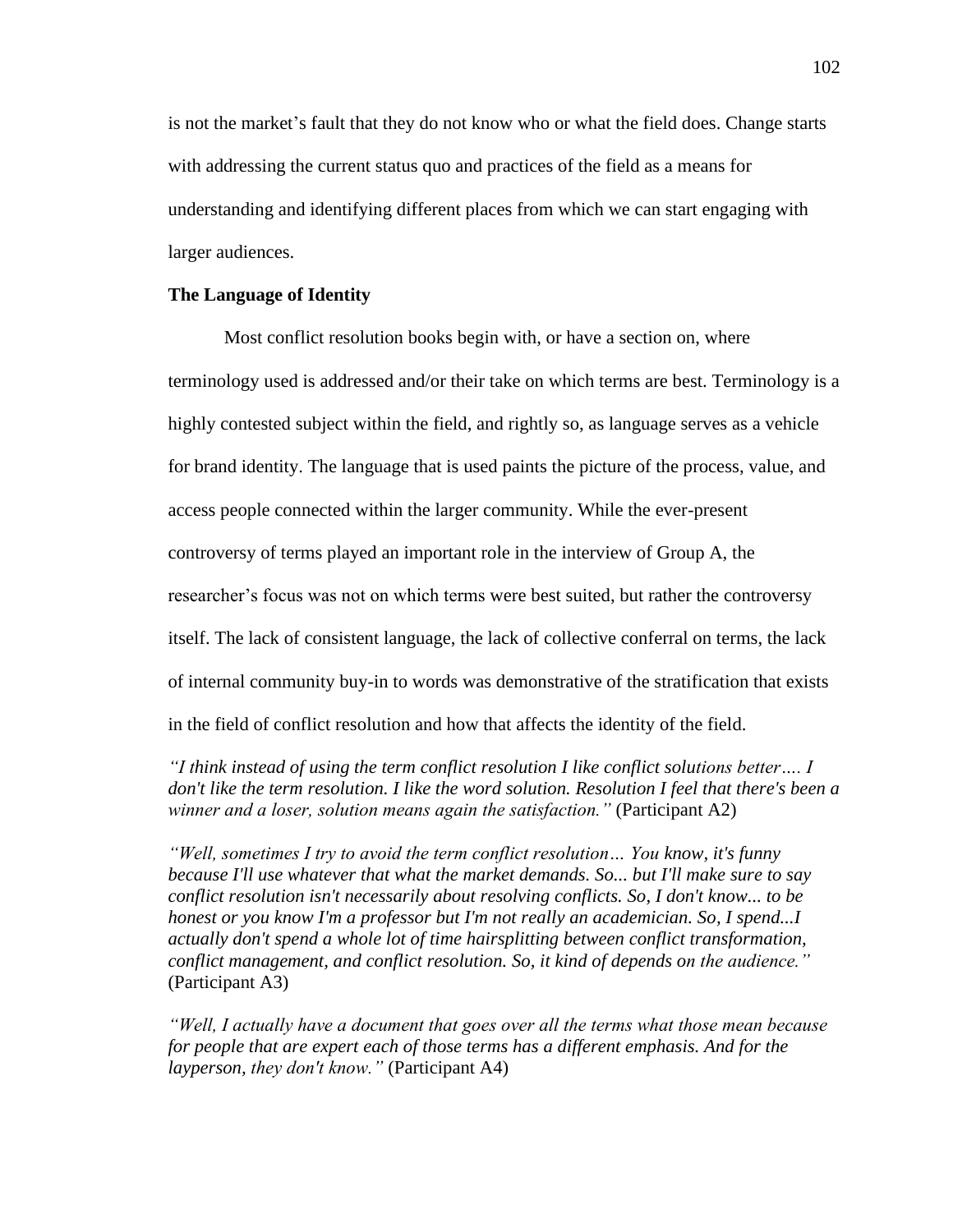*"Well, we change our language with everybody except ourselves. And you know, even with our students - with our student being diplomats and military people and so forth - We have a special language of layman language for them."* (Participant A7)

Many of the participants in Group B talked about conflict resolution tactics and skills but did not have the language or did not know it was categorized as conflict resolution. With the newness of the term and the categorization of conflict resolution as a field, they didn't label themselves as practicing conflict resolution, but they did describe themselves as practicing conflict resolution. *"And we are not speaking their language. And we are not listening nor are we hearing. So that barriers and silos can start to be pulled down* (Participant A8)." Conflict resolution is about navigating and growing the skills that we might already have or have seen in others. Participants described negotiations but did not label it as negotiation. They described conflict analysis models they used, but they did not use terms like the 'conflict spiral model'. Linguistically, it was described as 'working it out', so there was cognitive recognition that the process was taking place, but they did not have the language or field-based knowledge about what was happening or best practices.

*"I always try to step back and not give an answer right away. I try not to be impulsive about my answers, so I can think about my response. So, if I have a conflict was somebody in the office, I would sometimes even just take some time or go for a walk or something and just kind of like think it through and try and analyze it more rather than just jumping on them. For me it's just taking some me time to actually work through the situation before approaching the situation to them."* (Participant B1)

*"I think that if you sit...no matter what your problem is, if you sit down and talk to the person that you are have a conflict with and talk it out and even agree to disagree. I think that you can you know resolve. I don't you know you don't have to be best friends with the person, but I think that you can communicate and agree to disagree."* (Participant B13)

Identity and language have an interdependent role with each other. The mystery

of conflict resolution in its lack of visibility in the larger community and the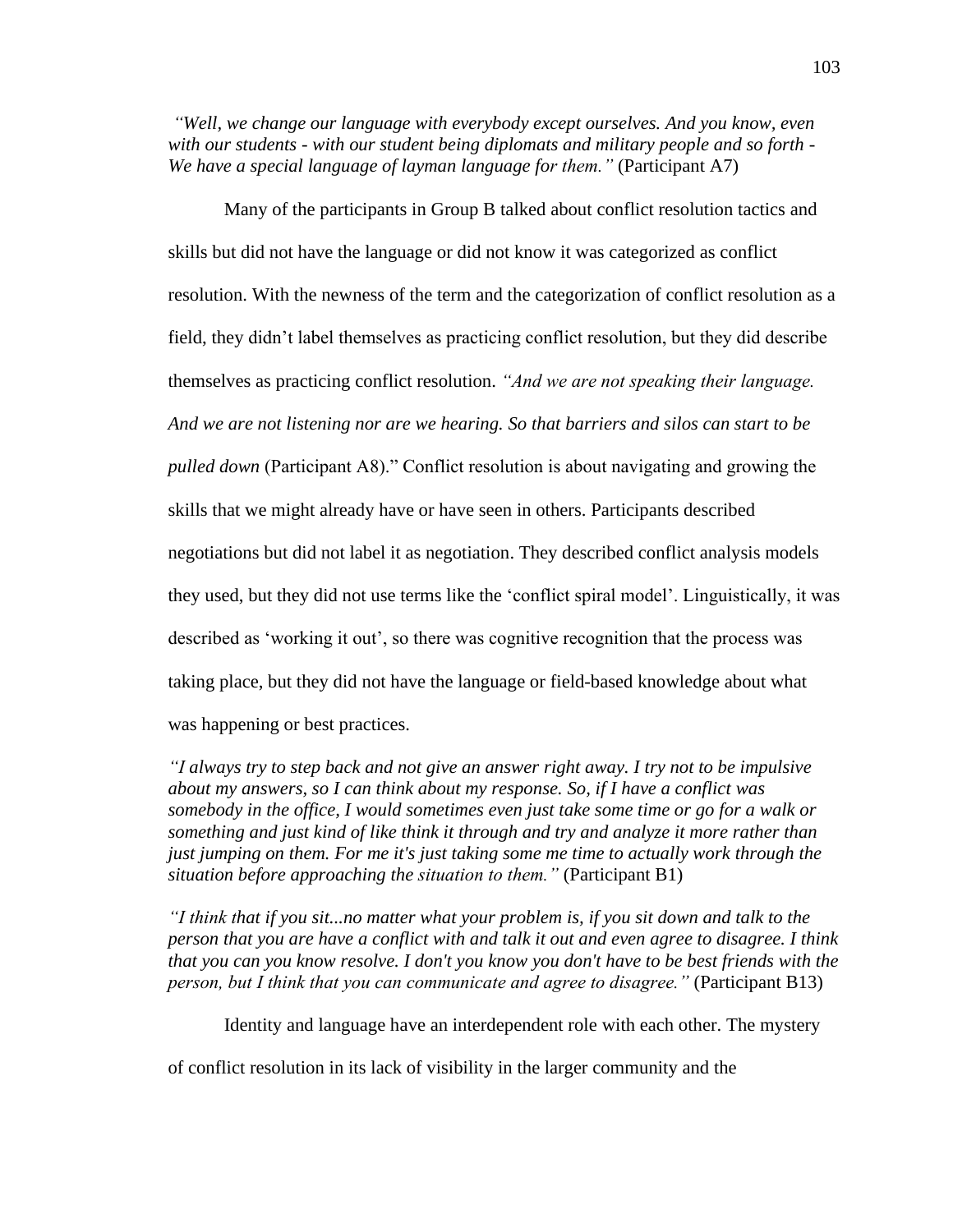misunderstandings of what conflict resolution is creates an obstacle for the marketing and branding of conflict resolution.

*"So, in my personal life maybe I'm doing maybe I'm using conflict resolution to avoid conflict. I don't really know. Maybe that's why I have less conflict. Maybe I'm using some sort of maybe I'm using strategies that I don't even know. And that's why I avoid that whole like that anger and uncivil kind of part in my personal life."* (Participant B2)

*"And so typical phone call we're going to get will be like look I don't want mediation, I don't want to sit down and have a nice conversation. I want to tell this guy he's an asshole and he should give me all the money. And our response will be will we have exactly the thing for you. That's pretty much what we can provide for you. That kind of conversation."* (Participant A3)

Language played an important role throughout this analysis and was interwoven into each section of understanding. The words used told stories. The stories are used to shed light on the understanding of conflict and conflict resolution. Language serves as a gauge. It is an instrument for understanding cultural norms and values. Language serves as a frame for understanding the ideologies that are used behind the words to construct the social context from which they are digested. Language is as alive as we are and is constantly experiencing death, growth, and birth to serve as tools for a better understanding of the world around us. The social context of language demonstrates the perceived value of people, places, things, and concepts.

In the definitions and descriptions of conflict, there was a pattern from Group A's responses. In their description, there was a sense of comfort in conflict and fearlessness of conflict in how they describe the way conflict weaves in and out of their lives. Group A described an everydayness and omnipresence of conflict. The recognition and acknowledgment of the role conflict play in their lives, the role they play in it, and what tools they have to manage it. The descriptions derail from the traditional ideas of conflict as an event or as negative and normalize the phenomenon of conflict. It is representative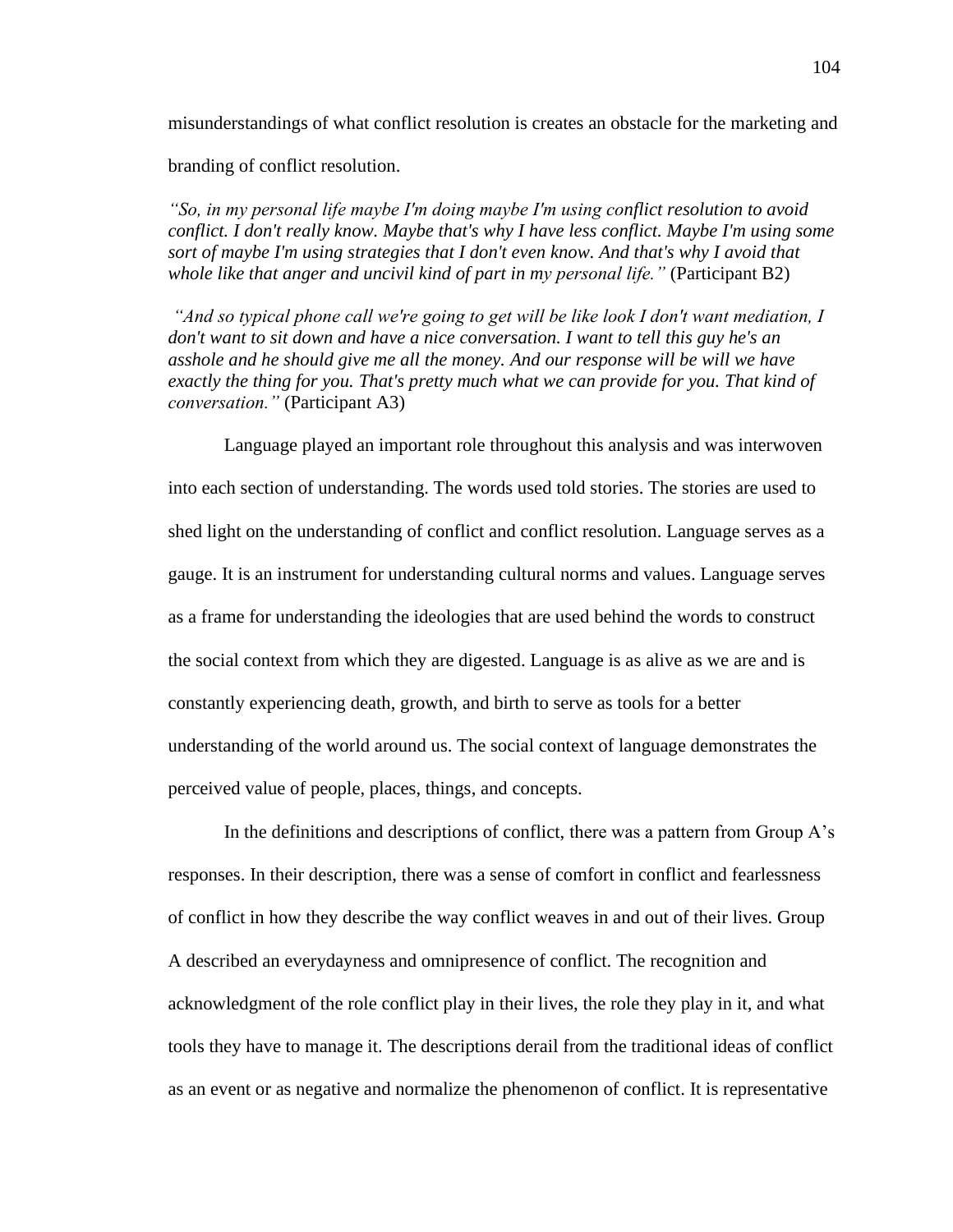of a desensitization to conflict from their education and work in conflict and their

knowledge of the field.

*"I define conflict as normal, as an everyday part of human interaction, as something that could be a catalyst for understanding and creativity."* (Participant A3)

*"Constantly ... I don't think of a day that goes by...Now, it depends you know where if we're talking you know like it's a major blow out with someone infrequently or talking about how I'll have a difference of opinion with someone and we'll have a conversation a process. Every day."* (Participant A3)

*"The conflict is a human constant, I think."* (Participant A3)

*"So yeah there's no limit to conflict."* (Participant A4)

*"I think the average person underestimates the amount of conflict they have because they think of only things that end up in court or only things in a war and they don't just think about the daily conflicts where you argue with your family over who turning the dishwasher or you haggle for a price at a yard sale or you ask your boss for a raise. So, like every negotiation has some inherent conflict in it typically."* (Participant A4)

*"Well it it's a reality. It doesn't really... The use of the word doesn't evoke a particular emotion other than it is a reality."* (Participant A8)

*"Maybe I'd need to qualify that. I would say that there are lots of places where conflict occurs and that happens actually every single day as a mediator. But in terms of my personal life and the conflicts that I have with others, being a practicing mediator for all this period of time has taught me a different attitude and approach to it. Since I no longer respond by tightening up and pulling away. I respond by relaxing and moving towards."* (Participant A9)

Comparatively, when the groups were asked to describe how often they felt like

they experienced conflict during a week's time, the responses from Group B leaned

towards minimalism in admitting the role that conflict plays in their lives when asked

directly. Some participants in Group B when defining and describing conflict would

openly joke about "which of the many should I choose from" or saying "there are so

many to choose from" but then when asked directly about how many times they

experience conflict during a week's time most leaned toward minimal or defining low-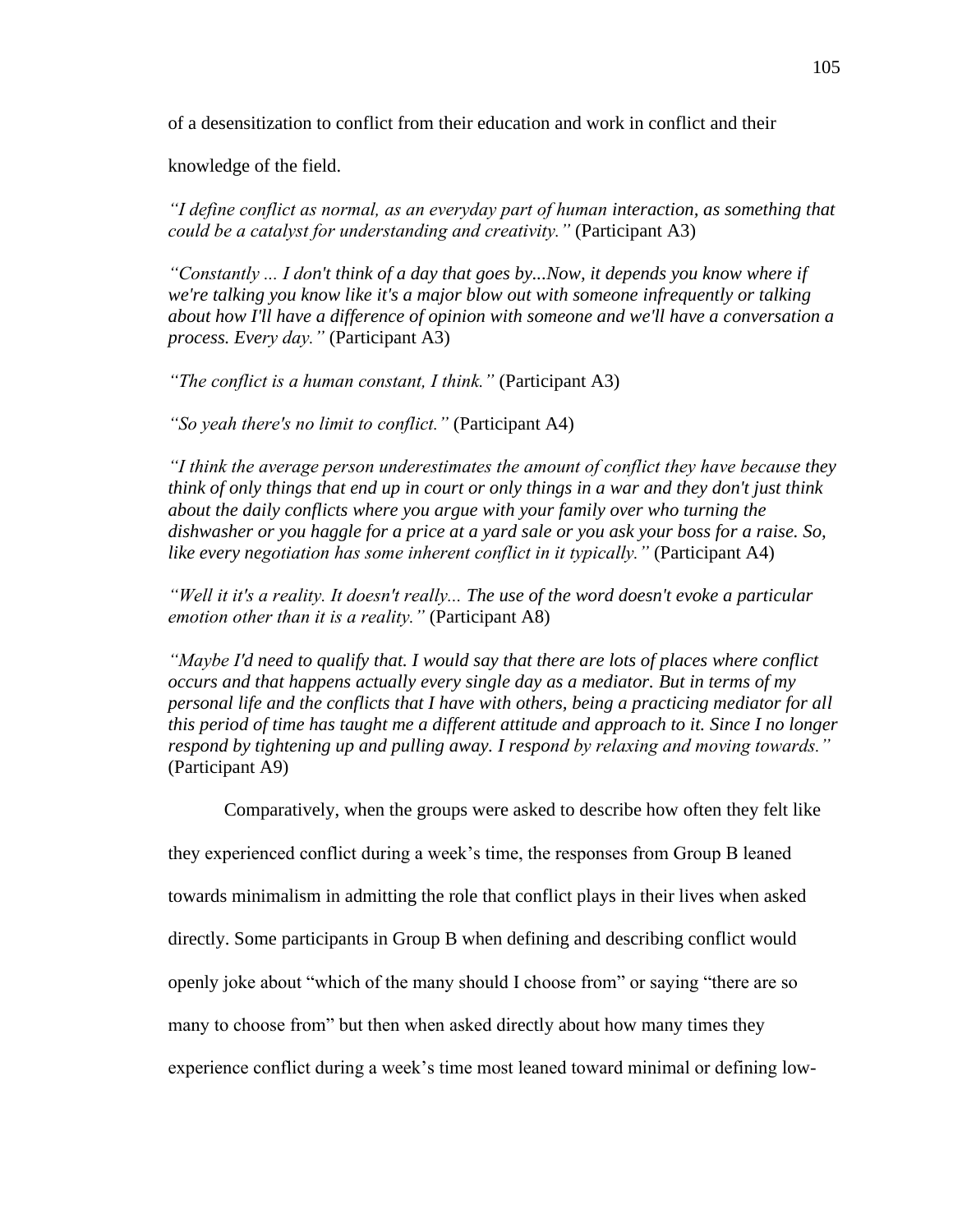level conflict. This could be connected to the stigma that people rarely want to be labeled as conflict-ridden. The negative social understanding that is connected with conflict and the binary positive relationship with conflict resolution influence how people describe their relationship with the terms.

Similarly, later in the interview when asked how often they experience conflict resolution the answers differed in understanding. There was dissidence between the connection of how much conflict participants felt like they experienced versus how much conflict resolution they felt like they experienced. Even some of the participants were surprised by their answers. One participant shifted from saying they experience conflict 30 percent of their week and to express that they feel like they experienced conflict resolution 90 percent of their week. Table 8 below outlines the differences between the responses of how much conflict Group B participants experience during a week with how much conflict resolution they experience during a week.

*"I also noticed that when I when I stated my answer that I told you I only see a conflict in my life every two weeks. But I feel like I make some sort of resolution that I'm every day like multiple times a day. I thought that was a little weird."* (Participant B15)

This participant identified experiencing conflict 2-3 times a week. *"I would say if I have more conflict resolution than conflicts throughout the week. I feel like conflict resolution might be four to five."* (Participant B1)

Table 8. Co-occurrence Table between Time in Conflict and Time in Conflict Resolution

| <b>Outlined time amounts</b> | <b>Group B Time in Conflict</b> | <b>Group B Time in Conflict Resolution</b> |
|------------------------------|---------------------------------|--------------------------------------------|
| Minimal                      |                                 |                                            |
| Once every two weeks         |                                 |                                            |
| 1-2 times a week             |                                 |                                            |
| 2-3 times a week             |                                 |                                            |
| 4-5 times a week             |                                 |                                            |
| Everyday                     |                                 |                                            |

for Group B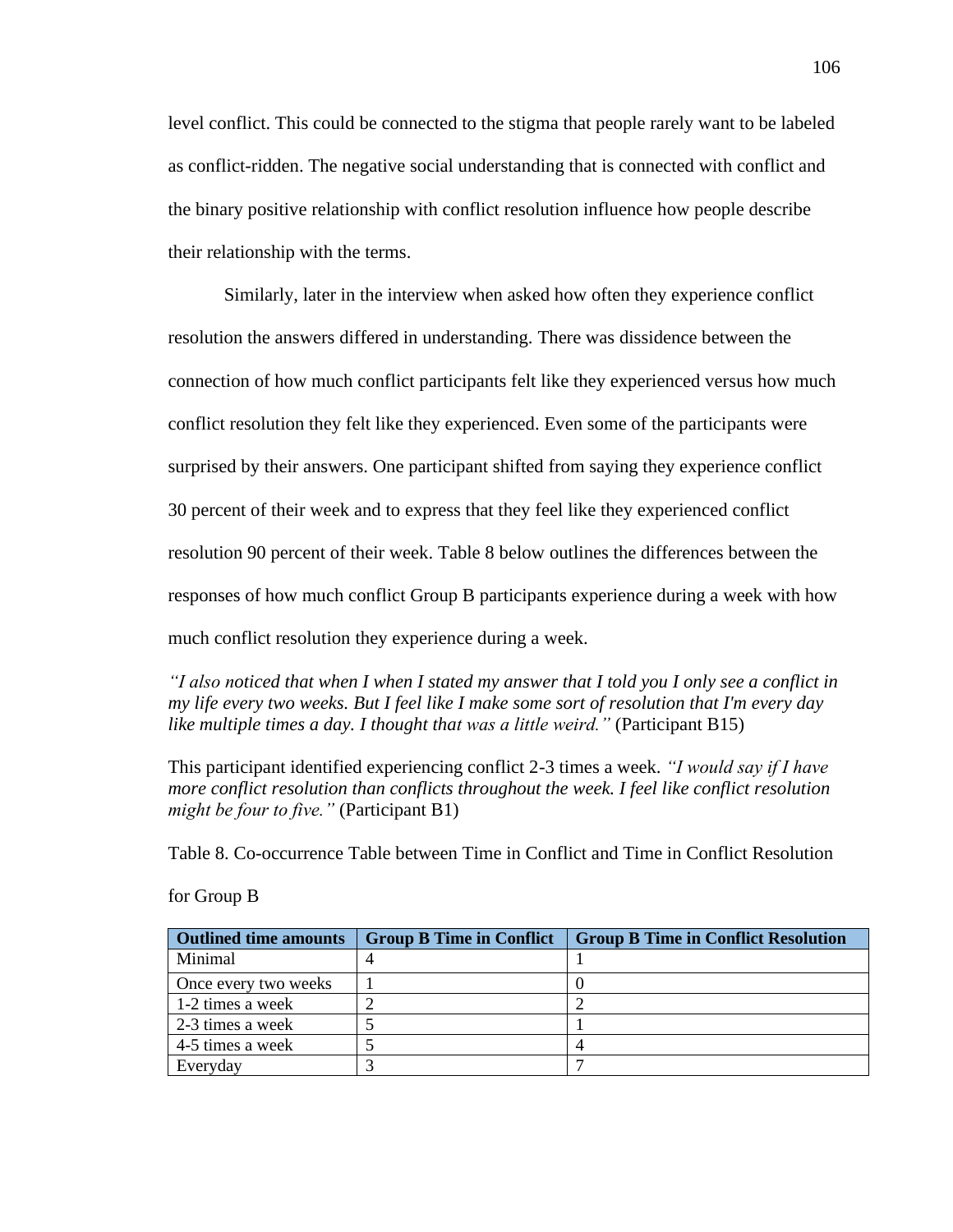The clear disconnect between the amount of conflict Group B feels like they experience during a week versus the amount of conflict resolution they feel like they experience is representative of the binary relationship between conflict and conflict resolution. The negative social understanding of conflict and the inverse positive social understanding of conflict resolution are reflected in how often the participants identified with each concept. As outlined earlier, the social stigma of being labeled as conflictridden and the negative social understanding of conflict shine through in the participants' hesitancy to identify with conflicts. Contrastingly, the participants were not afraid nor ashamed to identify with conflict resolution.

An observation arose from identifying the process centered view of conflict resolution and the more event center view of conflict that was representative of an inverse view of conflict and conflict resolution. This created the idea that we are constantly in the process of conflict resolution (consciously and unconsciously) and when we experience conflict it is a break in that system. The idea that harmony is the natural state. This is representative of an underlying structural-functional framework that has conflict resolution constructed as our main system. In sociological theory structural-functional approach "is a framework for building theory that sees society as a complex system whose parts work together to promote solidarity and stability (Macionis, 2014, p. 16)." That it is almost as if we are in a constant state of conflict resolution (reflective of this idea of harmony) and conflict is a hiccup in the system. That the system will do everything it can to come back to its natural state that being of harmony or of functioning conflict management systems. The focus on avoidance by participants of conflict reflects the desire to maintain the system of conflict resolution running. Much of the linguistics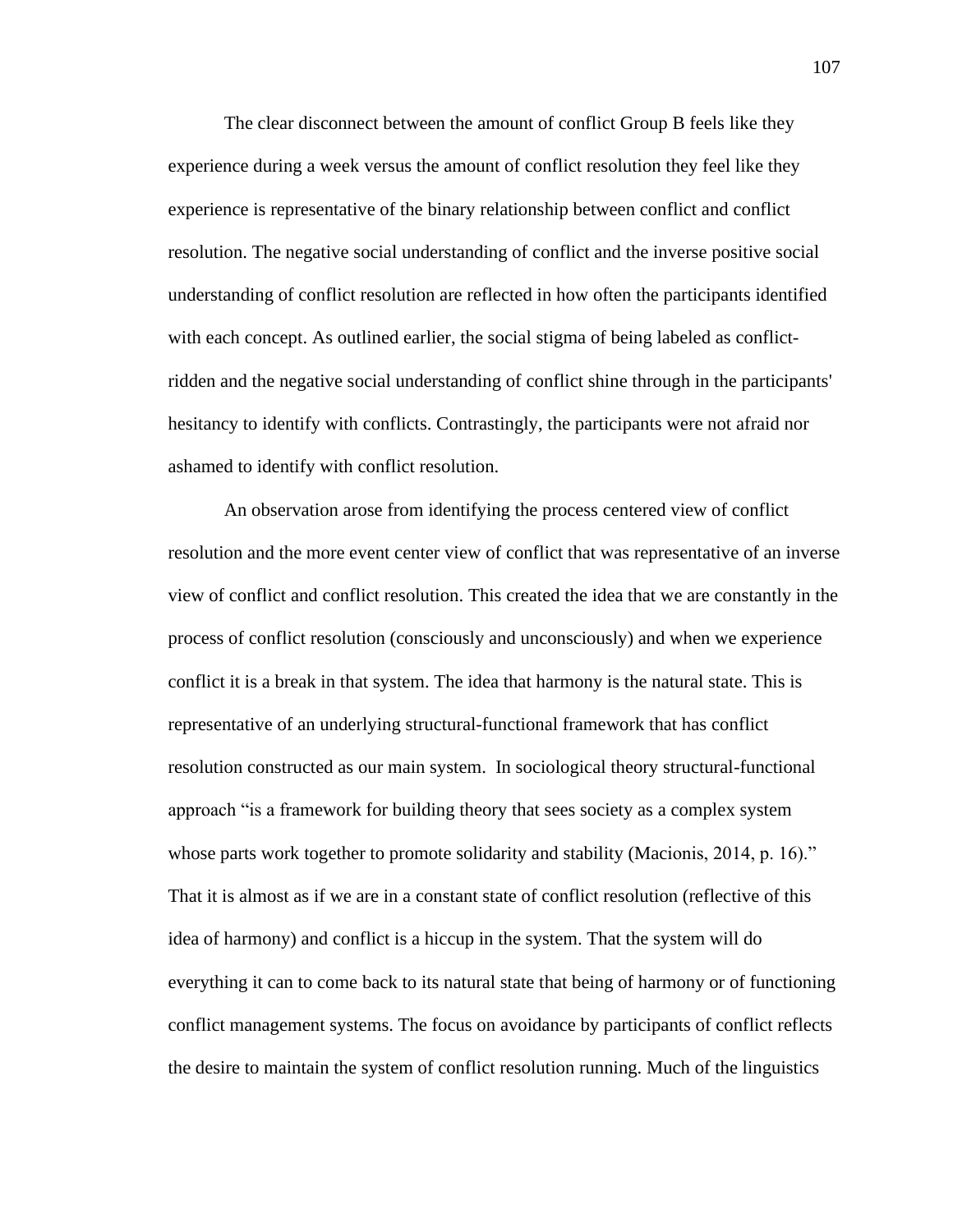that surrounds conflict and conflict resolution supported this structural-functionalist approach. Almost as if, we as people are a system of conflict resolution with interrelated parts that are relatively stable with all the parts working to maintain that stability and when the system is disturbed with a conflict all the parts work towards returning to the equilibrium (Macionis, 2014, pp. 16-18). Much of the language used by the participants is reflective of this idea, as well as the linguistic use of idioms such as "middle ground" discussed earlier.

*"Every conversation is a negotiation of some kind."* (Participant A3)

*"You can come back to center"* (Participant A5)

*"I would do whatever needed to be done to kind of meet anyone in the middle and make everyone happy."* (Participant B2)

*"However, it can go one of two ways depending on what it consists of... When you're used to remaining kind of a centered type of environment and it does... I'm going to use the word intrude. It might be an interesting choice of words. You can react in one of two ways it can be a knee jerk reaction where you know you're going to react but then come back pretty quickly to center or depending on what it is if it's not an emergency, I think we tend to put the conflicts into categories"* (Participant A5)

*"Like I really try and avoid any type of conflict so I really try to like finally... if I am in a conflict situation then I would try to find ways on how to resolve and keep that open communication."* (Participant B20)

Describing the relationships between the groups and their cultural understanding

of time and space with conflict and conflict resolution illustrates the characteristic associations each group has with the concepts. Time and space associations completely transform the way a word or idea is understood. Cultural meanings in reference to time and space will inform people's behavior. For example, the word 'ahorita' in Spanish is a derivative of the word 'ahora' meaning now. 'Ita' is a diminutive suffix used to represent something that is small. Together 'ahorita' linguistically translate into 'right now', but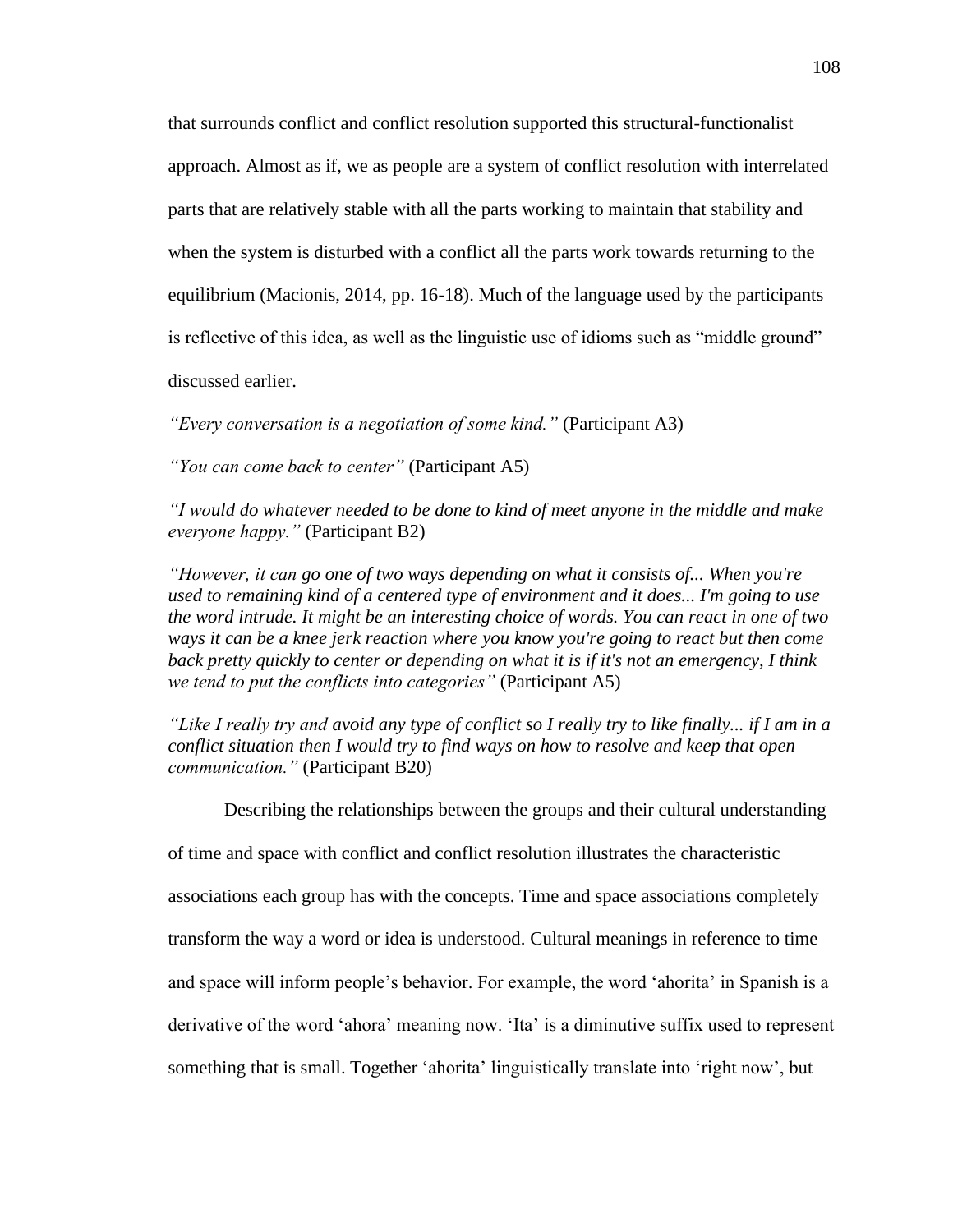culturally it is understood differently across South America. For some 'ahorita' means right now or this very instant but in others its means soon or in a little while. The use of the word within its cultural context and understanding of time and space will inform people's behavior in terms of the application. This example represents the cultural importance of understanding the role of time and space associations in reference to terms as a means to evaluate and understanding people's behavior. One participant described this phenomenon in their work in reference to the power of words and their meanings.

*"I'm technically translating some books…They keep using the word manager and I realize that in the U.S. you give them some... some room to make decisions to the managers. But here in Mexico, even though the name is called manager from the American perspective, I mean it's managing the resources. I mean Mexico you don't have that ability. You don't have that room. So even though... even at a certain level given that your called manager, you still have to follow the rules. The levels at which you can have some room to implement your ideas. It's not the same level of that you have in the U.S. I keep changing the name manager to executive because in Mexico the managers don't have any ability to change or to negotiate. As a manager here in Mexico are only allowed to enforce whatever you're told to do. Now manager in the U.S. you have some room to negotiate."* (Participant A6)

While this example reflects the significance of the cultural understanding of power and decision making, it serves as a model of understanding of how cultural meanings inform words. That the different understanding of time and space associations will inform how people engage with the terms and the field. It describes the cultural context from which conflict resolution practitioners have to grow and develop understanding and learning within the larger community. Additionally, it exemplifies the obstacles that need to be addressed in the education and spreading of the field of conflict resolution.

As previously mentioned, conflict resolution holds an altruistic stigma that serves as an unrealistic scale of measurement for what conflict resolution looks like, but there are other misconceptions that plague conflict resolution as well. Within the participants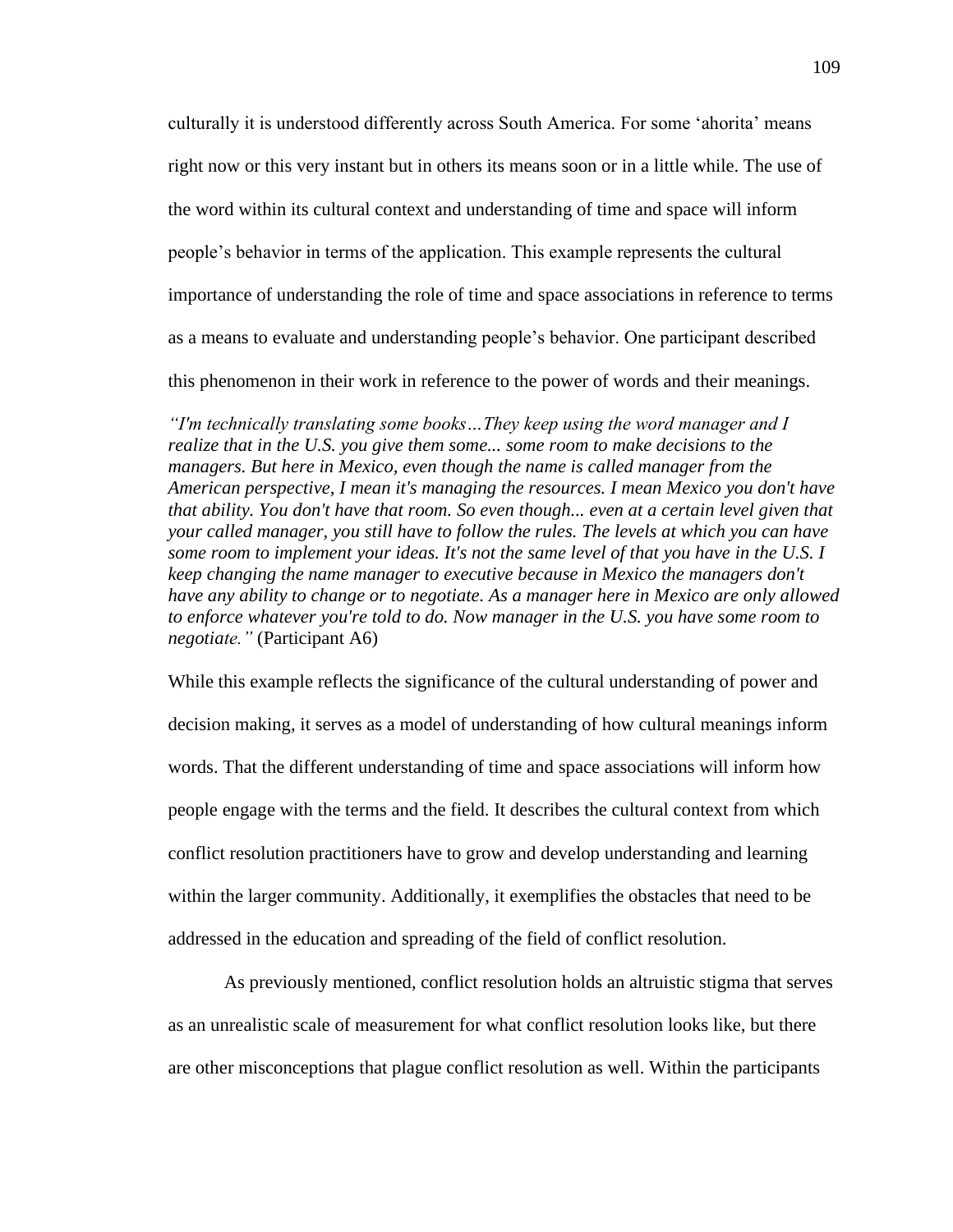from Group B, there was a clear separation of categorization from which they understood conflict resolution. It was as if the conflict resolution skills were categorized by environment rather than by skill. The categorization by context made the skills appear to be different. For example, the categorization that conflict resolution skills are different at work than at home. The skills are the same, but the context is different, and it feels different to people. That the conflict resolution people use at work is almost categorically different than the conflict resolution used in personal relationships and at home. This demonstrates the influence of environmental context has on the understanding of the skill set.

*"I mean I've worked in customer service for a long time, so I probably have a dozen other adopted a lot of techniques of letting others talk and you know trying to be reassuring and you know, allowing other people to explain themselves before looking for answers. So that I use a lot professionally and because maybe sometimes personally, I don't know how much that filters too much I guess I can ask other people ...but I'm not sure if those are the techniques but I mean I definitely do that professionally try to observe or listen before and get as many as many of the facts as I can before making decisions or putting projects together and things like that."* (Participant B3)

*"I feel like I don't really have any control at work. Which is probably why I feel like most of my conflicts that I feel comes from work, because in my home life I'm in a position where I'm running my own life like you know with [ Friend's Name] like I'm in those friendships with me and I'm in control of my relationships with them because I'm speaking for me I'm not speaking for the team and like it's not my team. So, I feel like I don't really handle it at work."* (Participant B7)

Another concern about the misconception of conflict resolution by Group A was the blending of conflict resolution under a legal categorization. Group A participants that shared these views did come from a legal background, so that frame did play a role in their thinking. The blending of conflict resolution into the legal system is an industry that is fighting an uphill battle with the integration of new techniques into a well-established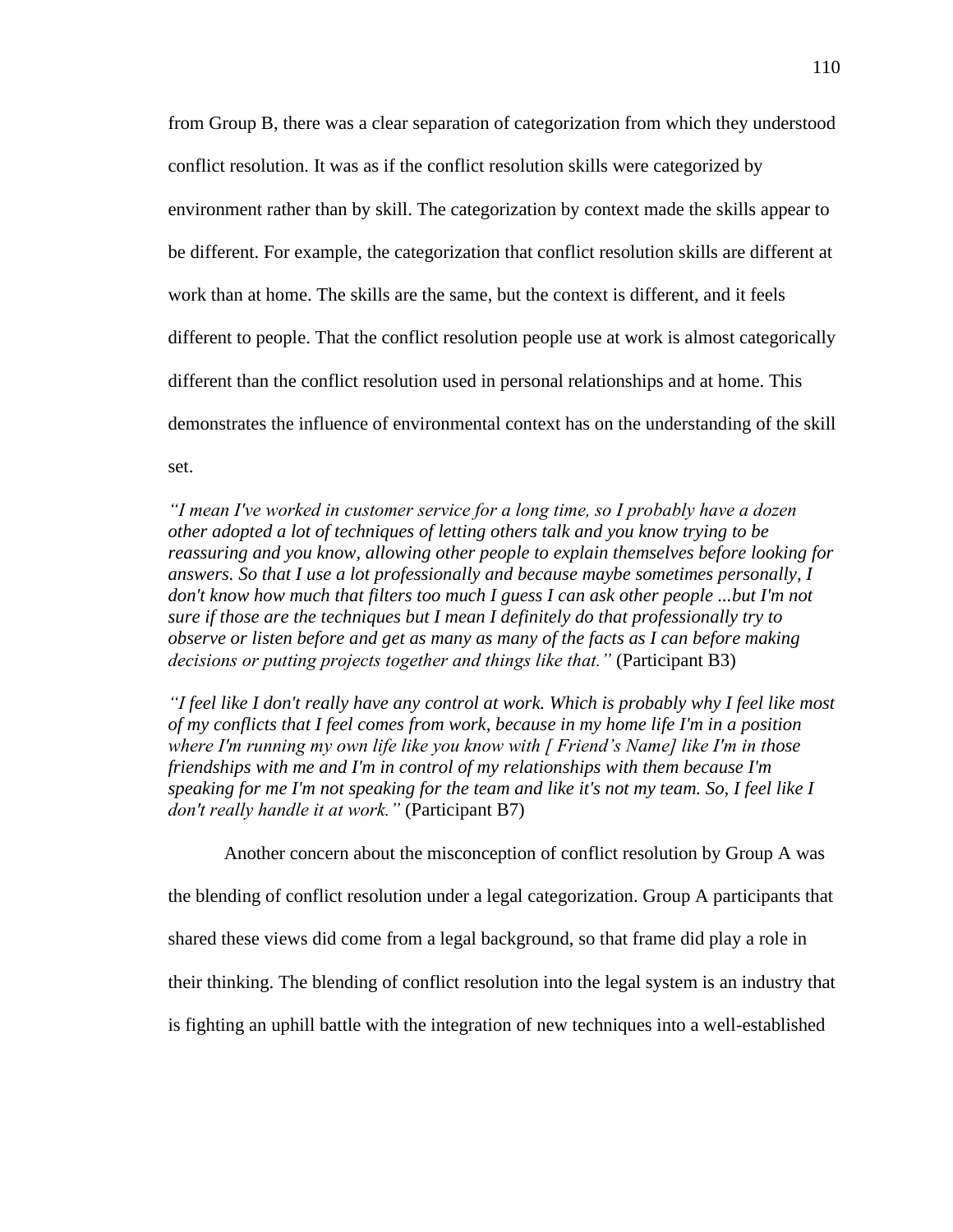and protected traditional system. Conflict resolution practitioners that navigate through

these integrated systems have demonstrated frustration.

*"The thing is they basically see it as a law basis. conflict with the law. So that's basically what they are doing at this time. They don't see how.... they don't see yet how conflict is produced by the same entities that...somehow they are related to the business deal."* (Participant A6)

*"For people who have found themselves in some sort of a legal situation., I think they tend to think of the professional aspect, the formal aspect of it, where conflict resolution is binding. And that can be, you know, when we're talking about arbitration with say*  labor unions or something to do with business or it could be with some sort of a lawsuit *within the court. Anything that kind of puts them into a binding agreement tends to make them uncomfortable, So, you know, right off the bat they're kind of concerned that they won't have a choice. Let me put it that way or they won't have input."* (Participant A5)

Comparatively, only one participant from Group B associated conflict resolution with the legal system and that participant worked as a paralegal. For the rest of the nineteen participants, the court system and the legal process was not referenced in their ideas of conflict resolution nor about conflict. It was not even referenced when asked to discuss conflict and conflict resolution that they see in the world. With the heightened use of the court system to mainstream and integrate conflict resolution into the formal process, the field has created large brushstroke perceptions about the audience without asking the audience. The participants moreover referenced the informal process of conflict resolution rather than the formal process such as the law and justice systems. They as a whole viewed the direct application that it has on their daily lives.

Definitions of conflict were split with no overlapping in definitional understanding. While Group A used a majority of in-field terms such as incompatible goals, normal, and an opportunity for change, Group B was defining conflict as the absence of an agreement or lack of compromise between parties. Group B definitions more resembled the definitions that are present in the dictionary. Group A definitions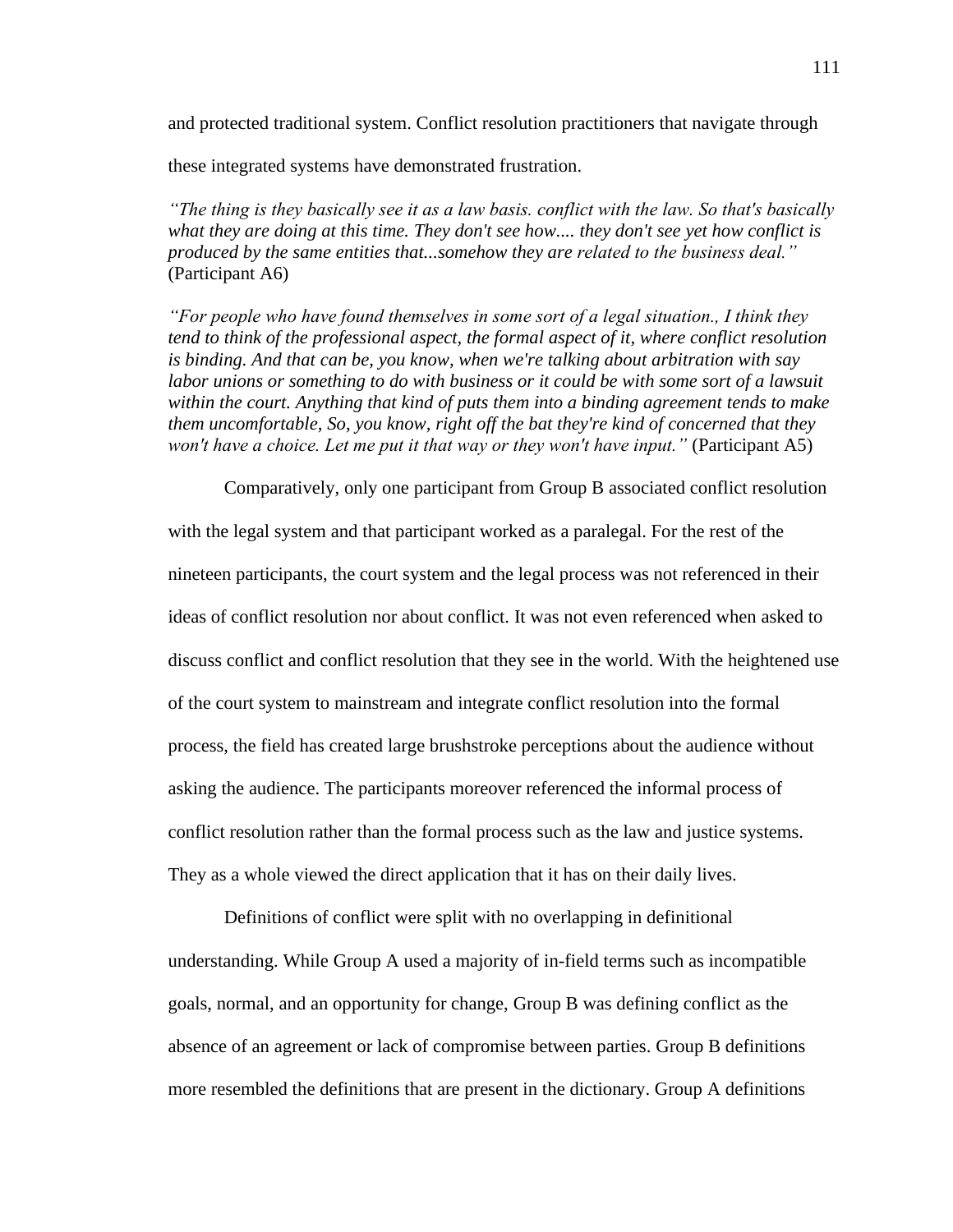were reflective of the definitions from conflict resolution literature. These two reflections of definitions observe a clear line between the two groups and how they frame and understand, 'what is conflict?' The way that words are understood will inform the way that marketing and branding are absorbed by target markets.

Table 9

| <b>Definitions of Conflict</b>  | <b>Group A</b> | <b>Group B</b> |
|---------------------------------|----------------|----------------|
| A Problem                       |                |                |
| Definition by Emotional Trigger |                |                |
| Difference of Beliefs/Opinions  |                |                |
| Disagreement/Lack of Compromise |                | 12             |
| <b>Incompatible Goals</b>       | ി              |                |
| Normal                          |                |                |
| <b>Opportunity for Change</b>   |                |                |
| Structural/Systemic             | ി              |                |
| <b>Unmet Expectations</b>       |                |                |
| War like terms                  |                |                |

Categorization of the Definition of Conflict for Group A and B

The stark difference between the two groups' definitional understanding observed a conceptual difference and experience with the word. A person's behavior is heavily influenced by his/her definition of a situation and/or experience. Meaning we act based on the meaning we give something, which is an important facet when understanding how to engage with an audience in marketing. At further analysis, it is almost as if the conflict resolution field redefined conflict from the socially defined version. This redefining is a part of the process of rebranding and serves as a platform for the building of the brand of conflict resolution. This is describing the rebranding process, which is when an entity takes an established symbol or logo with the intention of creating a new identity of it with its consumers. While the field has rebranded the definition of conflict it has not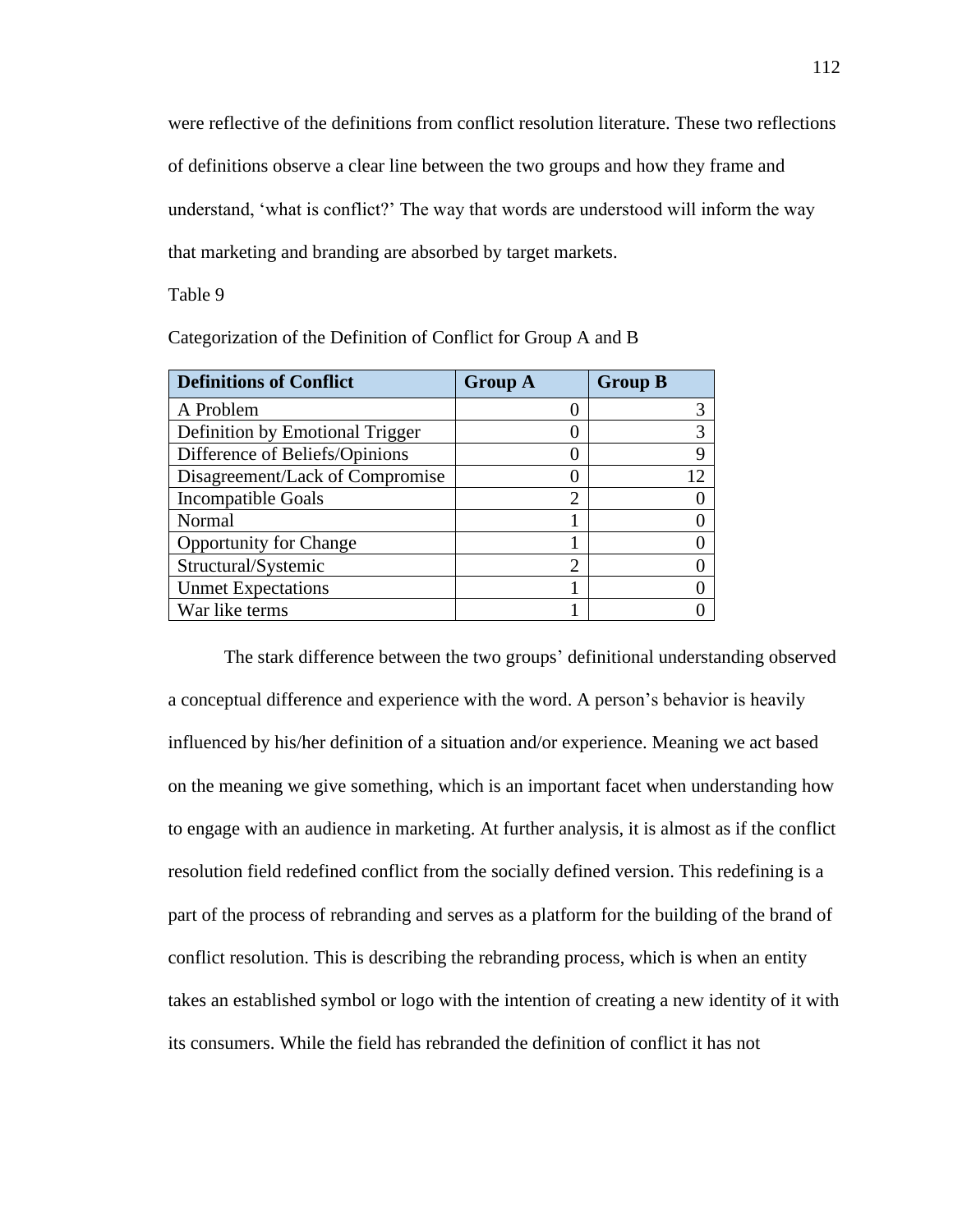redistributed the new meaning to its consumers demonstrating a variable in the gap between the supply and demand cycle.

The definition of conflict resolution had some slight overlapping in understanding, but mostly Group B focused on conflict resolution being equated to an agreement as opposed to a process as evaluated earlier in the findings. This is built out of the traditional ideas of peace that have an interdependent relationship with the negative social understanding of conflict. The binary relationship between the two concepts has created a linear relationship with the idea of conflict happens first, then conflict resolution happens. This is funneled through the social lens that conflict is negative, therefore conflict resolution is positive. Table 10 below outlines the categorization of the definitional understandings of conflict resolution from both groups. It is important to note some of the difficulty that members from both groups had in defining both conflict and conflict resolution reverted to describing what they thought they looked like or felt like as a means of definition. When things are difficult to define it means there is not a strong understanding of what the concept or word means, which connects to the lack of knowledge and understanding about the field.

Table 10

| <b>Definitions</b>         | <b>Group A</b> | <b>Group B</b> |
|----------------------------|----------------|----------------|
| <b>Braiding Narratives</b> |                |                |
| Creative                   |                |                |
| Humanizing                 |                |                |
| Situational                |                |                |
| Process                    |                | $\overline{2}$ |
| Solutions/End of Conflict  | 2              | 12             |
| Middle Point/Agreeing      |                |                |
| <b>Mutual Agreement</b>    |                |                |

Categorization of the Definition of Conflict Resolution for Group A and B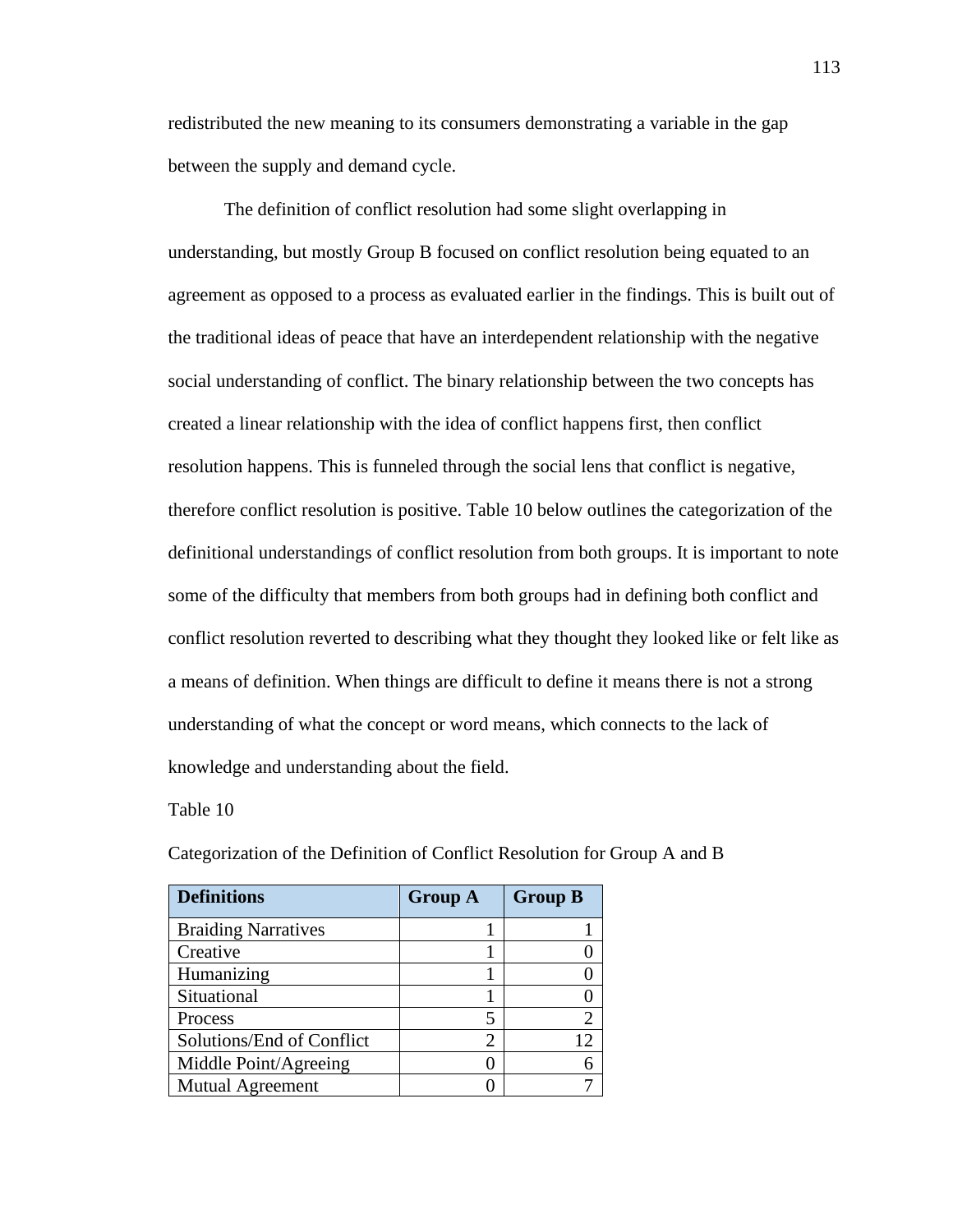The definitional difference between the two groups about conflict and conflict resolution demonstrates the power of words and that the same word can mean different things to different people. Additionally, it represents how the meaning given to words is not permanent and can transform. The difference in definitional understanding by each group illustrates a gap in communication. It demonstrates how the education of the rebranding of the words conflict and conflict resolution that has taken place within the field of conflict resolution can transform in meaning and reach outside the field. This demonstrates the value of creating shared meaning as a means of marketing and branding for the field of conflict resolution. This will serve to redefine the social understandings of these concepts and inform the public of the value and role it plays in our daily lives.

Group A displayed a clear lack of understanding in their communities about what they do. From Group A, nine out of nine of the participants explained that a majority of the time people do not know what they do when they talk about their careers to people outside the field. Almost all of the participants from Group A laughed or scoffed when the question was asked insinuating that the understanding of conflict resolution outside the field is almost laughable. Most of the participants from Group A described how they have developed tactics for addressing this lack of understanding such as generalizations, explanations, and even avoidance.

*"It goes one of two ways. Either they don't get it. And if I explain it to them, they say, 'oh is that like mediation.' Mediation is comparable to typing in my field, that's a basic skill. There are several models. And, No, not really. And then if I explain it to them for the next four days, they still won't get it. That's one end and there's five percent of the population when I explain it they say, you can use it like this and that they get it immediately and they get how you apply it and how it integrates they see... they see.. the grey spaces you can do it."* (Participant A1)

*"They don't understand what I'm doing."* (Participant A6)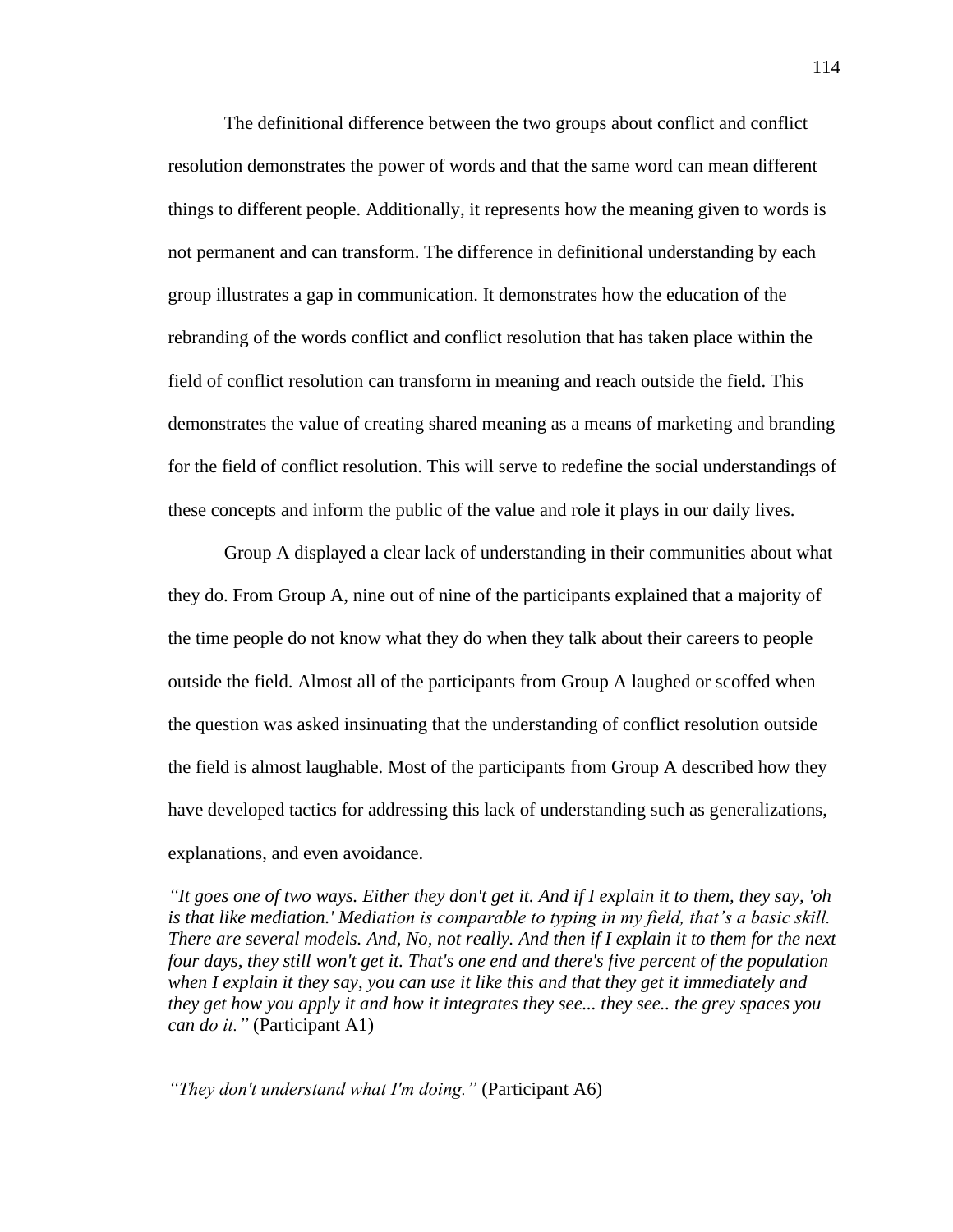*"Wow. Very little. Very, very, very, very, little, having said that my team and I, we do conflict analysis and resolution of things that people see on newspapers and really don't understand. So, for the average person, they don't understand it at all."* (Participant A7)

*"(laughing) Minimal. It's very difficult for them to have a sense of what this really is. So, part of what I've done for all these years is to struggle for the language that helps them understand what it is that we do. And at the same time, I agree with what Albert Einstein said - which is that if you can't explain something in simple terms to someone, you really don't understand it. The idea of trying to be able to explain it to people is really challenging."* (Participant A9)

In congruence with the outlining of the lack of knowledge about the field of

conflict resolution by Group A, in Group B twenty out of twenty people did not know

that conflict resolution was a "thing", a profession, or a field nor what a conflict

resolution practitioner would do. Most responses to the question asking to describe what

a conflict resolution practitioner does start with a clear recognition of a lack of

knowledge and/or understanding.

*"Wow! I have no idea. Maybe, I didn't even know that's like a conflict resolution practitioner with a like an actual… that was kind of like the title of the job."* (Participant B2)

*"I mean my first thought was… I don't think its correct would be like a like a therapist or like a mediator."* (Participant B18)

*"I don't think I was aware there was a conflict resolution practitioner, but if I were to take a guess it would…"* (Participant B16)

The responses went on to try to guess or give their best idea of what they thought a

conflict resolution practitioner would do including responses aligning to other professions

such as social work and therapy. This coincides with Group A's responses of people not

knowing what they do and describes an overall lack of understanding and recognition of

the field of conflict resolution.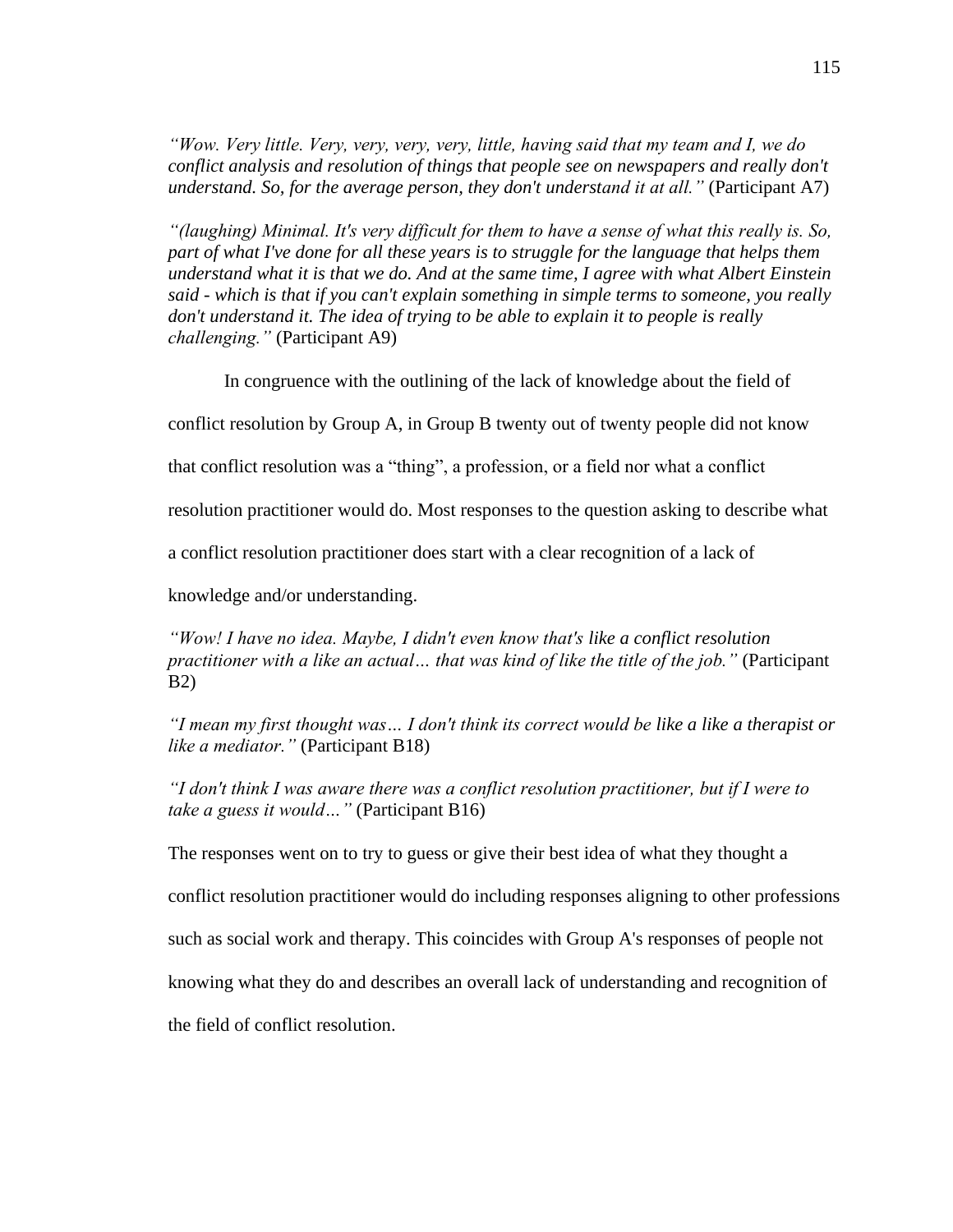## Table 11

Understanding of the Field of Conflict Resolution: Group B Responses

| <b>Responses</b>                 | <b>Group B</b> |
|----------------------------------|----------------|
| Guessing                         |                |
| Provide Solution/Solves Conflict |                |
| Counseling/Therapy               |                |
| Used the term Mediator           |                |
| Training                         |                |
| Middle Person                    |                |
| Social Worker                    |                |

Eight participants from Group B utilized the term mediator in their response to what does a conflict resolution practitioner do, which is important to note in recognition of the rising notoriety of mediation. While the term was used, it was still used under uncertainty as the responses were outlined as 'a guess'. Additionally, the responses overlapped with other meanings such as counseling and providing solutions, which describes a lack of understanding of the term 'mediator' that acts as a neutral third party. While there was name recognition of the term mediation, there was not a clear demonstration of understanding what a mediator does.

Table 12

Co-occurrence Table of the Use of the Term Mediator and Other Responses from

Group B Understanding of the Field of Conflict Resolution

| <b>Description Responses</b>            | <b>Used the Term Mediator</b> |
|-----------------------------------------|-------------------------------|
| Counseling/Therapy                      |                               |
| General                                 |                               |
| Guessing                                |                               |
| Middle Person                           |                               |
| <b>Provide Solution/Solves Conflict</b> |                               |
| Social Worker                           |                               |
| Training                                |                               |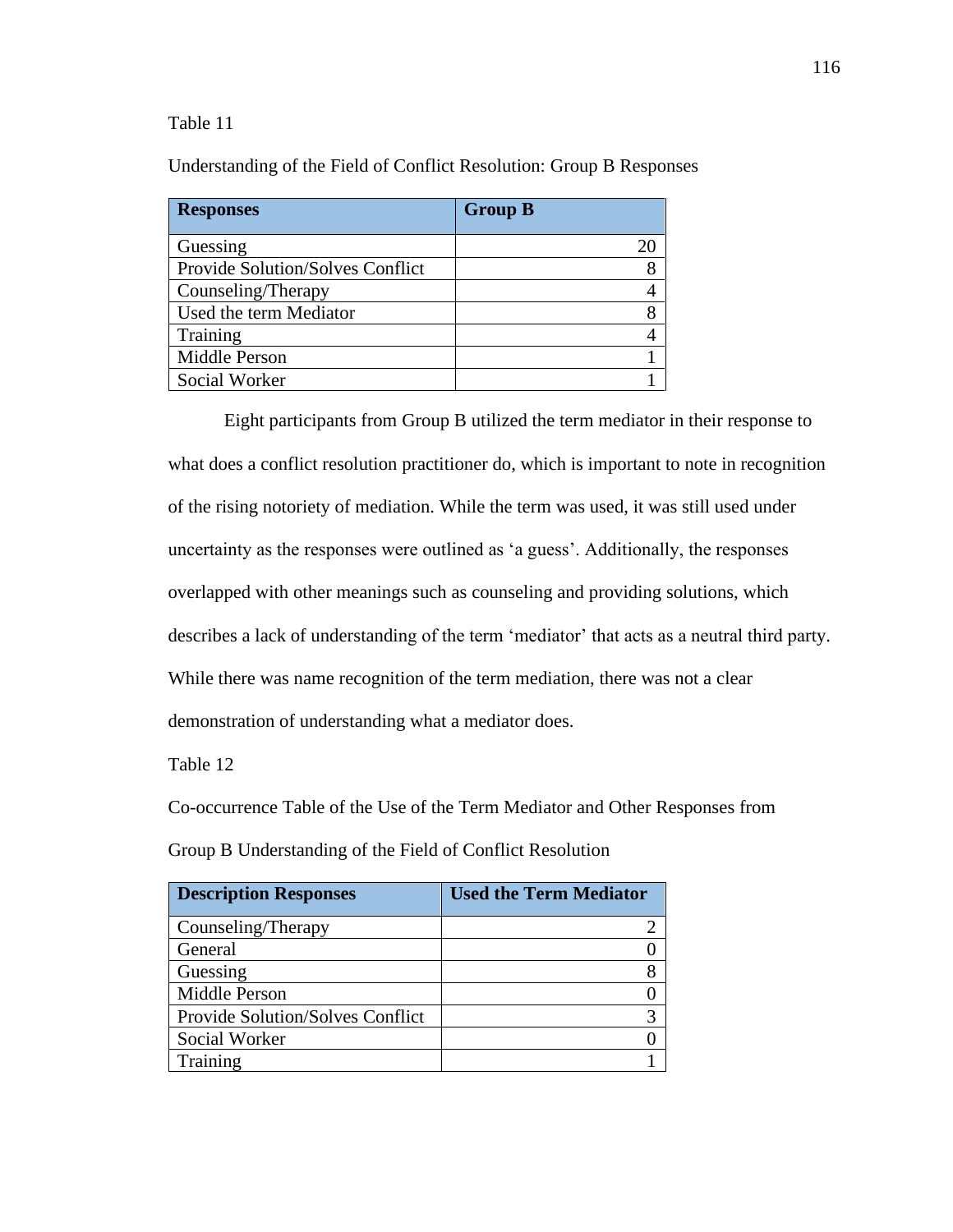The understanding and name recognition of conflict resolution data set play a valuable role in painting the picture of the current environment and setting from which conflict resolution exists. The overwhelming recognition from Group A that people do not understand what practitioners do stands together with the overwhelming lack of recognition of the field in Group B supports Rhudy's research identifying a low social demand discussed earlier (Rhudy, 2014). The demand is low because people do not know that it exists. Comparatively, as outlined earlier, the research found a high level of interest in Group B after the interview creating an environment that is ripe for the marketing of conflict resolution.

## **A Brand New Narrative**

In an attempt to address the research question of measuring how the view of conflict as negative influences conflict resolution marketing and branding, the researcher discussed marketing strategies and approaches with Group A to gain a deeper understanding about the infield marketing. The participants were asked to discuss their strategies and approaches to marketing their conflict resolution services or entities and some patterns arose. One of the most used marketing strategies was word of mouth. While some participants from Group A used a coupling of strategies together, three participants exclusively used word of mouth marketing technique.

Other marketing strategies mentioned were having a website. While having a website serves as a platform for housing marketing material, it does not serve as a standalone marketing strategy. Websites do not draw traffic by themselves without another medium drawing the audience to the site such as people searching for a keyword associated with the website. As one participant outlined, *"People who are in conflict,*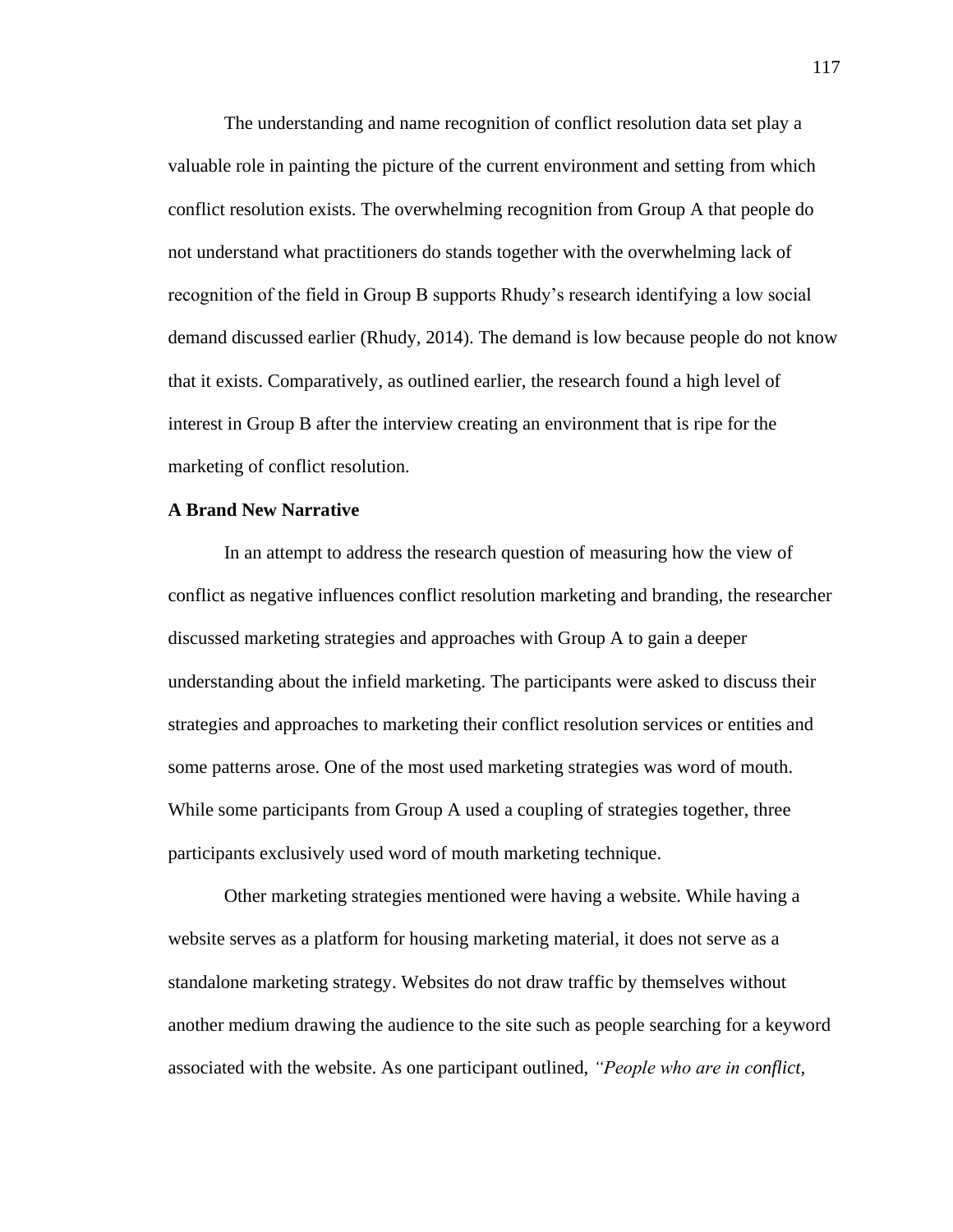*what are they searching for on the Internet. And they're not looking for conflict resolution. They're not looking for mediation. They're looking for how to stick it to their neighbor. And you know that really was so not much a revelation but a justification that going to people saying hey we're in a place where you can have a nice conversation was not going to attract people* (Participant A3)." While having a web site is a best business practice in the 21<sup>st</sup>-century business world, it does not stand alone as a marketing strategy. It is a piece of a puzzle within a marketing strategy, but it needs other techniques to drive traffic to the site.

Three participants discussed their presence on the social media site www.Linkedin.com and how they utilized it to market themselves and their services. One participant used a targeted email list that utilized a flyer with service information to widen their reach. Overall, the marketing strategies were minimal with one participant stating, "if they are serious enough, they'll find me (Participant A2)." And two others explaining that they are busier than they would like right now, so marketing focus and time are less prioritized. Overall, there was not much focus or research done on the development of their marketing strategies. While there was not much focus on marketing strategy development, there was clear outlining on critiques of the marketing from the field.

*"I think…I do feel strongly we need to move away from all the clichés that I have that I mentioned before and whether it's, you know, whether it's New York or East Texas or any of the places that I've worked. The vast majority of people who are in what they would define as a conflict are not in an emotionally happy place and they may not be in the most understanding or forgiving of places so...So I think the brand has to meet that whatever that is. I think there's room for brands to vary based on the vision of who's running an organization. I don't necessarily think there needs to be a uniform brand or a uniform marketing strategy. I know I personally would be very resistant to having to take up someone else's branding."* (Participant 3)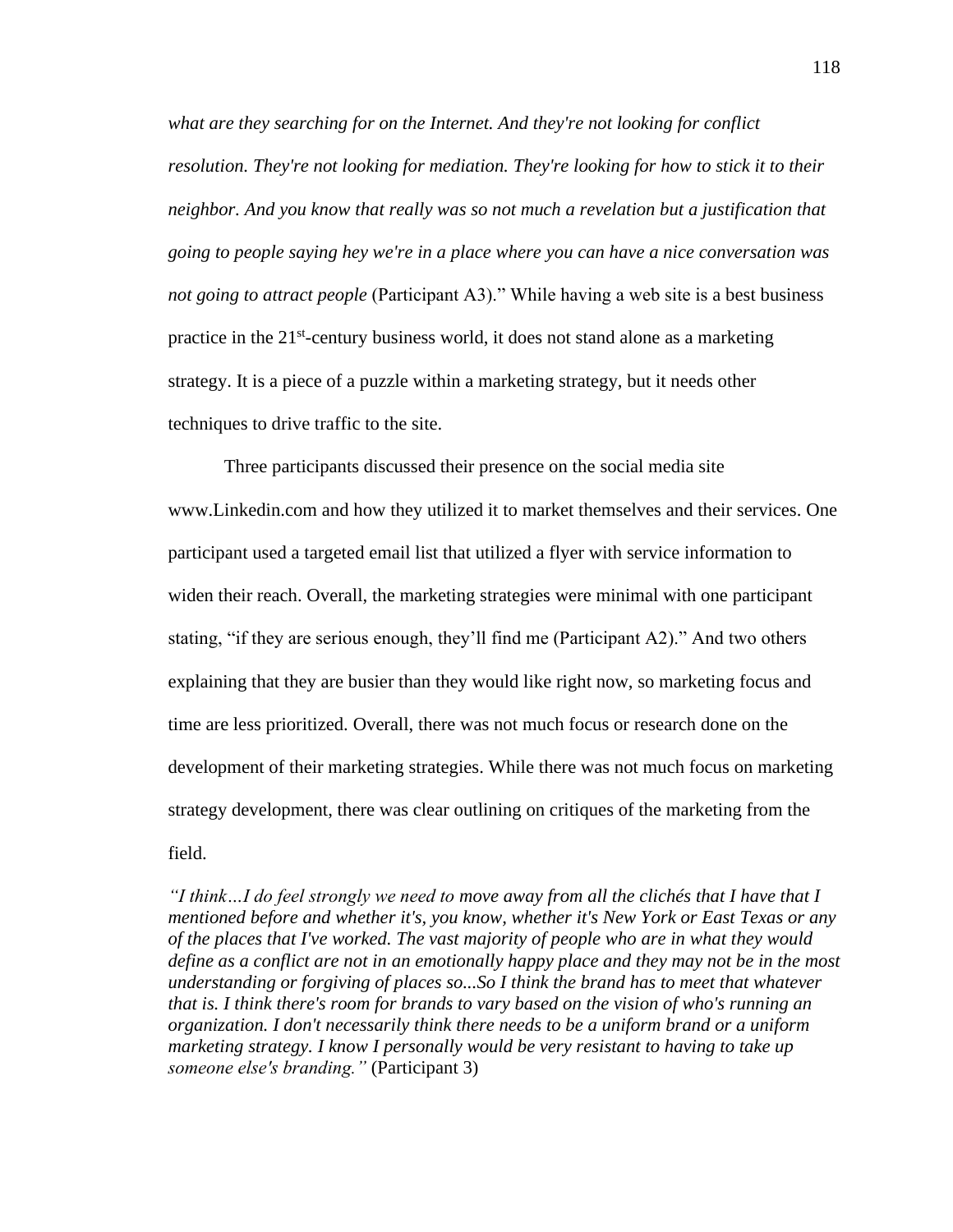*"We are all about finding creative resolutions and yet the way we brand ourselves is like so uncreative by and large. So those are the attributes, how that translates into brands or a larger brand."* (Participant A3)

*"I can't tell you how many conversations I've been in where it's, you know, where someone said we just need a big, you know, a 'Got Milk' campaign for mediation. It may be but the reality is we haven't, in my view in the mediation and larger ADR field we haven't seen the right intersection between skills of being a good mediator and entrepreneurship of knowing how to reach a large audience and inject, you know, humor and quirkiness and creativity and fun. And as I was saying, meeting clients where they're at. That just hasn't happened on a on a scale."* (Participant A3)

*"I think it's useful to develop marketing materials. I don't know anybody, who's really done it massively successfully. I don't think that we've got the right touch yet in terms of really reaching people."* (Participant A9)

The minimal focus on marketing ties in with a lack of conscious effort in the development of imagery that more adequately represents the rebranded version of conflict and conflict resolution that has been developed by the field. This influences the lack of knowledge of the larger audience about the field of conflict resolution and describes the gap between the high social need but the low social demand for conflict resolution. This played a role of dissonance in Group A desires for the future, in that, they wanted the field to grow, but they are not actively marketing the field.

Displayed in the dialog from Group A surrounding what they would like for the field of conflict resolution in the next five, ten, and fifteen years, there was a clear desire for growth that was supported by an underlying acknowledgment, passion, and belief in the field. The desire to grow the conflict resolution field to become not only household names but first and best choices. These desires coincide with the development of marketing and branding and engaging the audience in the value that conflict resolution has to offer.

*"You know, I guess I want our processes, you know, mediation is where I have the most experience, but mediation, facilitation, and dialogue, I want these to be not the last resort*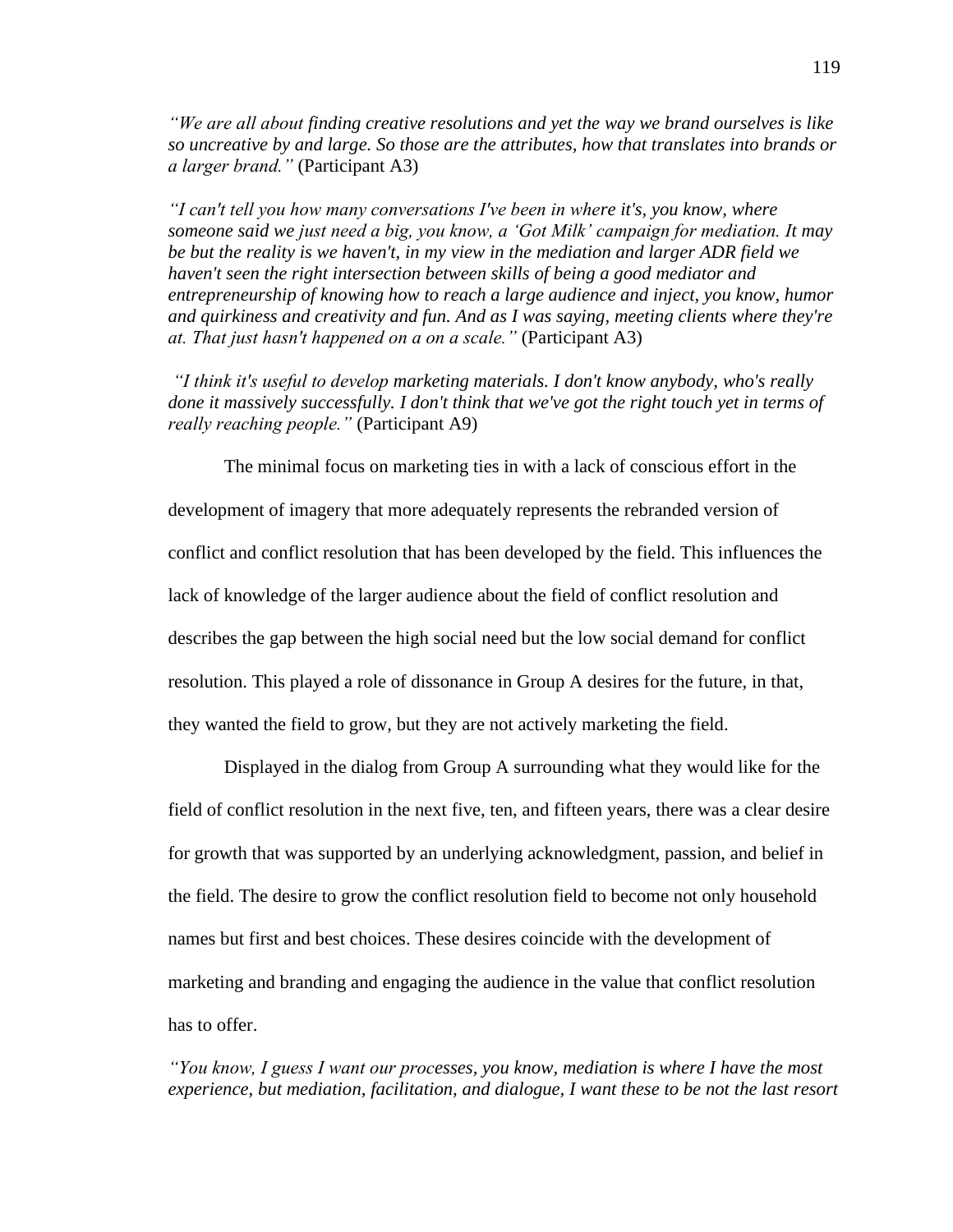*but the first resorts, the go to for people involved and in difficult conversations."* (Participant A3)

*"My goal would be for people in organizations when faced with a conflict that they've been unsuccessful at resolving themselves, it occurs to them to bring in a neutral or an outsider to help them with that."* (Participant A4)

*"I would like to see it more widely accepted."* (Participant A5)

*"I want...I would like this field to grow, to be able to offer us a job or offer to each one that wants one."* (Participant A6)

At the end of the interviews for Group B, the researcher asked the participants what type of conflict resolution topics would like to learn about. All of the participants answered and had a desire to learn about different topics about conflict resolution. As they described the skills, they would like to learn it became apparent to the researcher that the knowledge and the tools they desire already exist in conflict resolution. The obstacle was they did not have the language to know how to find it or know where to start.

Many of the responses about what they would like to learn to do better when dealing with conflict were formatted in 'how to', such as 'how to keep my cool'. The 'how-to' is the traditional model that has been used in self-help literature and was reflected in their language. The researcher found it important to note because the packaging of the message can influence engagement with its audience. For example, one of the participants wanted to learn patience when engaging with others in conflict. There are tools in the conflict resolution spectrum to support learning this skill but would not be labeled under patience such as active listening, reflective listening, and asking curious questions as a means of stimulating empathy for the other to create the space for patience to exist. So, a person who is looking to learn patience in conflict might not search for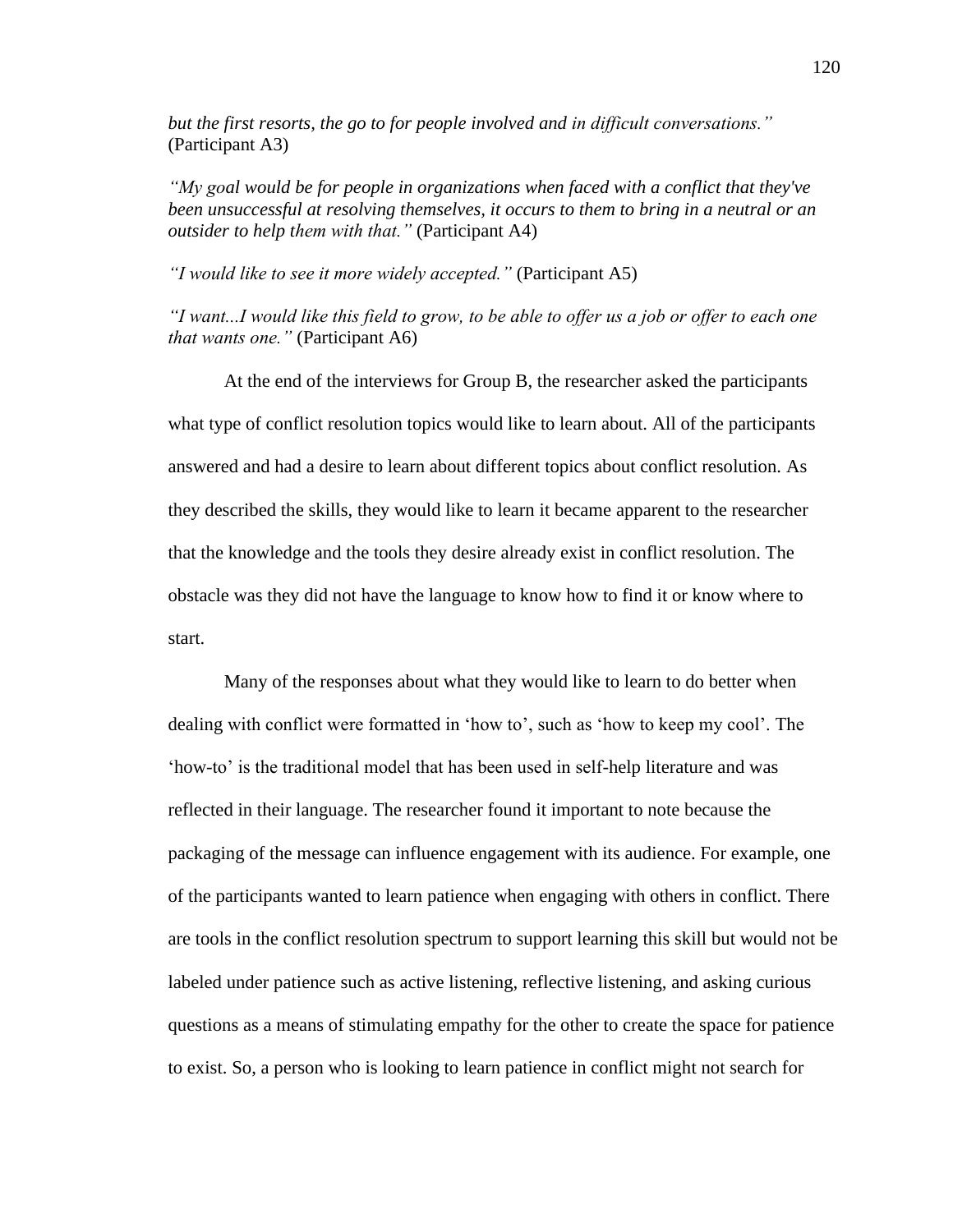reflective listening. Demonstrating the marketing, language, and packaging of the field's materials needs to address the community's needs, language, and access. A rebranding example could be a conflict resolution hand guide to learning patience. It is important to connect to the market and their needs and engage with them about what they want. Table 13 outlines the list of skills and techniques the sample population was interested in learning about in conflict resolution.

Table 13

Group B Categories of Desired Conflict Resolution Skills

| <b>Desired Conflict Resolution Skills</b> | <b>Group B</b> |
|-------------------------------------------|----------------|
| Becoming Comfortable with Conflict        | 3              |
| <b>Communication Techniques</b>           | 6              |
| <b>Emotion Management</b>                 | 5              |
| Leadership Skills                         |                |
| Patience                                  |                |
| <b>Personality Types</b>                  |                |
| Process                                   | 5              |
| <b>Psychology of Emotions</b>             |                |

It is important to note the timing of the interviews and the role that the political atmosphere in the United States and globally has stratified and the commonplace representation of polarization and divisiveness in politics, the media, and our communities. Political references in terms of dealing with conflict and encountering conflict was a constant throughout all of the interviews and describes an environment and society that is ripe for access to conflict resolution skills, techniques, services, and products.

This chapter outlined the findings from the data collected that depicts an environment that is heavily influenced by the traditional understanding of conflict as negative. The social fact that conflict is negative served as the epicenter for understanding how clients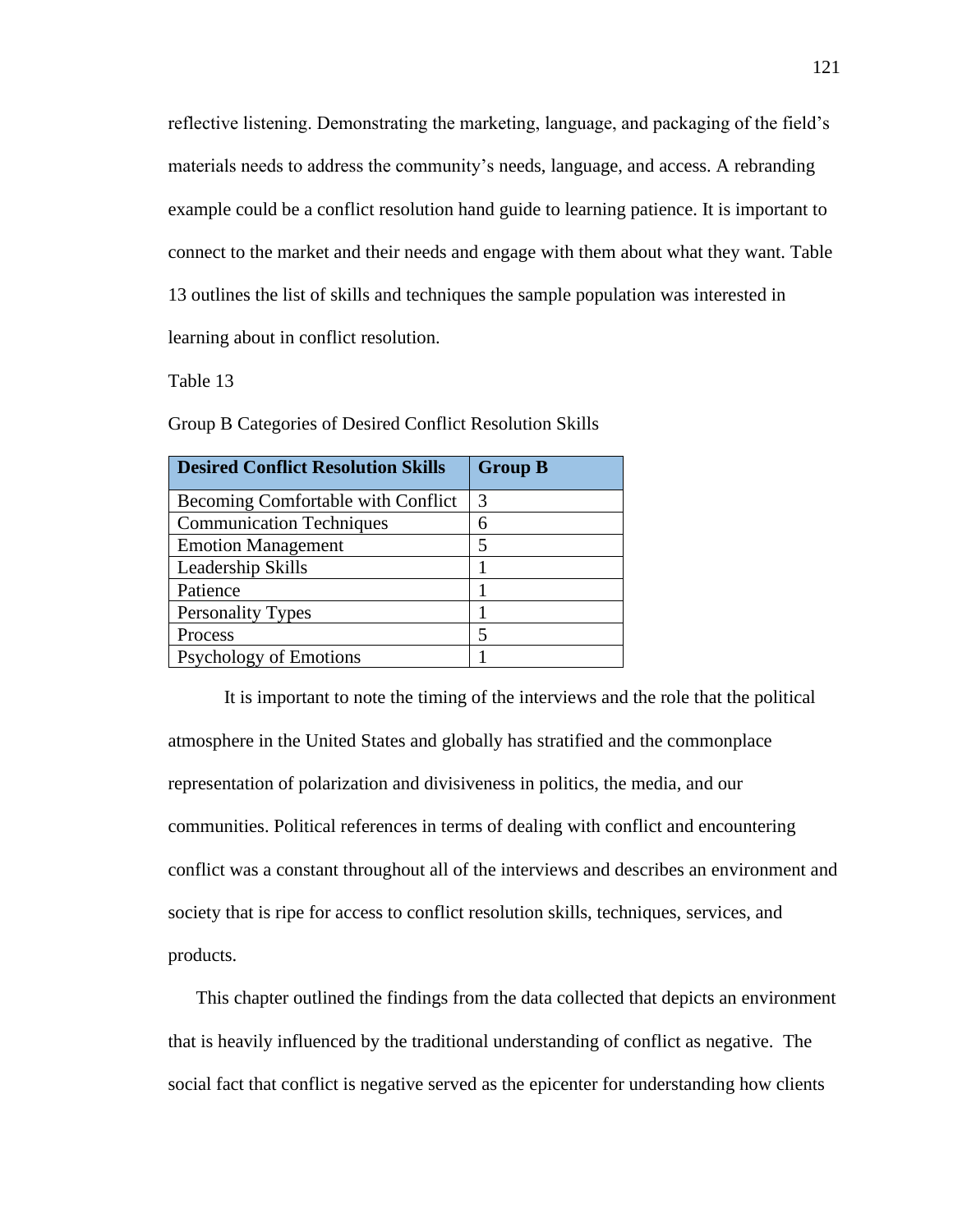and practitioners engage with conflict and conflict resolution knowledge and ultimately conflict resolution services. The marketing and branding of conflict resolution are filtered through this lens and carry it on their back. The final chapter weaves this data into reflections and implications of the presence of the social fact of conflict as negative on the field and future of conflict resolution.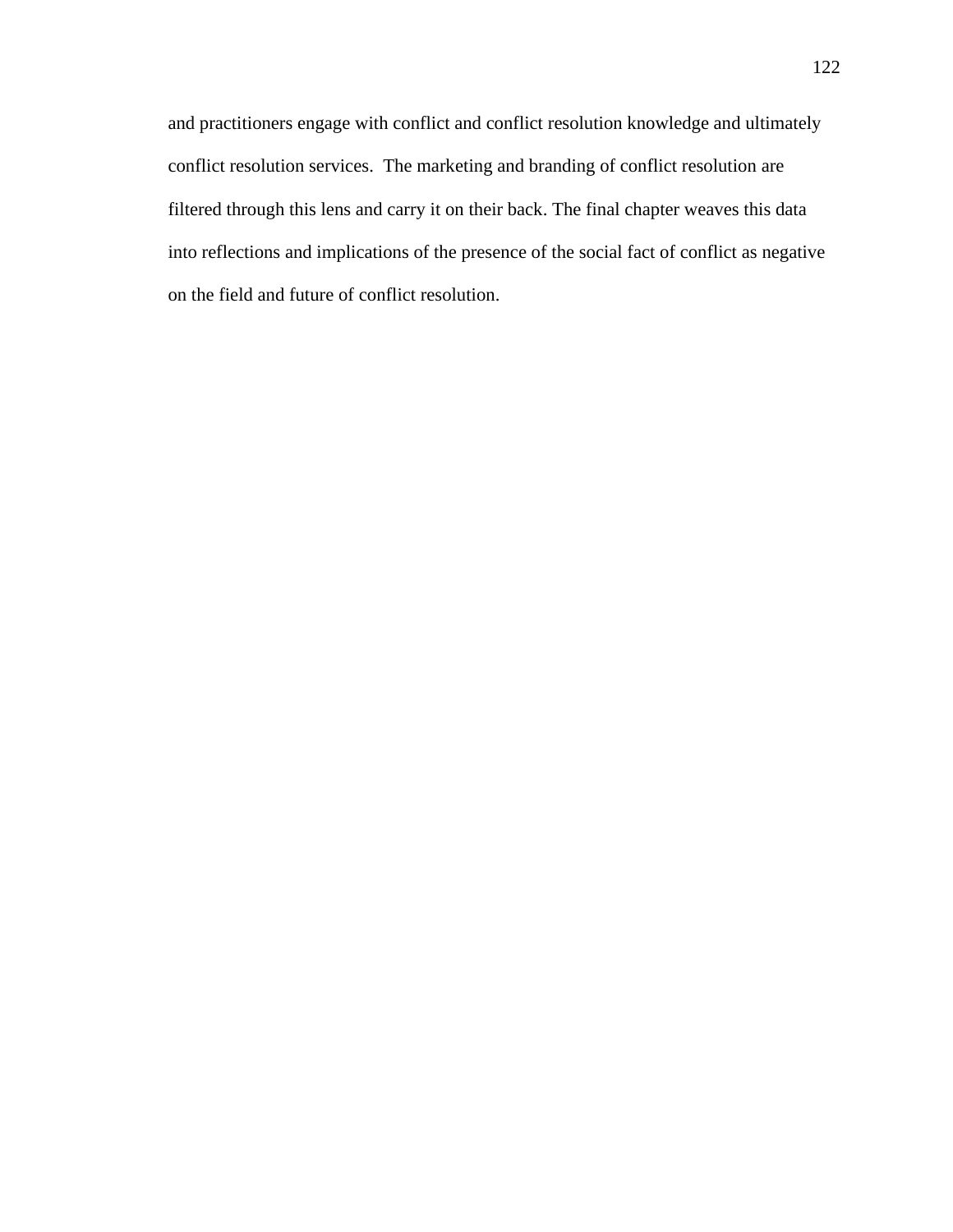Chapter 5: Discussion, Implications, and Conclusion

The ultimate goal of this research was to support the improvement of the practice of marketing and branding of conflict resolution. The researcher recognized the value in improved practice of marketing and branding of the field of conflict resolution as part of the puzzle for creating more name recognition in the field, more prestige in the titles and services, higher levels of use of conflict resolution practices in our communities, and more value in the field's businesses. This research served, as one of the participants described it, as "a voyage of discovery" (Participant A8). In order to improve practice, it is necessary to paint a picture of what exists, what communication looks like now, and outline places for improvement and successes.

This research was focused on observing and describing what exists in the field as a means for growth. Its focus was to examine factors that might influence behavior and circumstances aimed at understanding current issues within the field because you cannot fix something if you do not know it exists. We do not have to reinvent the wheel or start from scratch, but rather we need to update the wheel. The researcher's intentions were to explore if the field's marketing is influenced by the macro social norms, assumptions, and expectations of conflict as negative and if they influence how the field communicates with its target market. The outlined research questions for this research were:

How does the view of conflict as negative influence conflict resolution marketing?

How does the view of conflict as negative influence the brand of conflict resolution?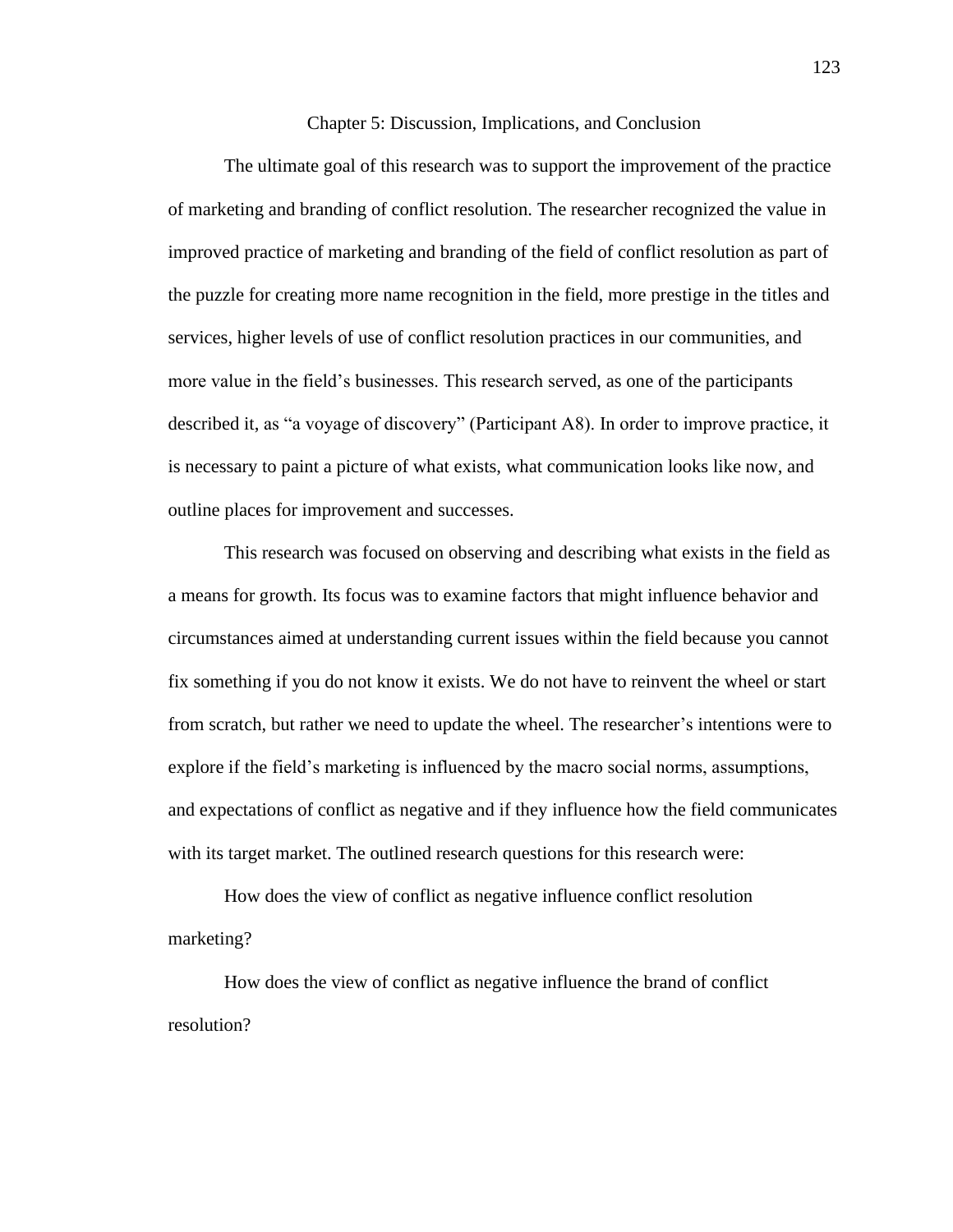This final chapter will outline the findings of this research, demonstrate the significance and the role it plays in the growth for the future, and outline recommendations for future work.

## **Summary of Findings: The Influence of Conflict as Negative**

The research questions aimed to evaluate the influence, if any, of the negative social understanding of conflict on conflict resolution marketing and branding. The influence identified and observed within the data collection and analysis as a means to observe how audiences interact with conflict resolution symbols, language, and imagery. The researcher interviewed two sample groups: Group A that was made up of career conflict resolution practitioners and Group B that was made up of the previously identified target market of millennials. The chosen groups were interviewed to serve as a comparison against each other to better be able to observe if a negative influence was present by language and emotional comparisons. The groups were asked questions about their associations of color, emotions, imagery, and time in reference to the concepts of conflict and conflict resolution in order to extract their description and definitions to serve as a base of data for observing if an influence of the social understanding of conflict as negative was present.

The researcher observed the presence of a negative association and connotation with the word and concept of conflict. Observing this standard of conflict as negative by Group B created the environment to observe their relationship with conflict resolution. Meanwhile, the researcher observed an interdependent relationship between conflict and conflict resolution that influenced the associations of emotions and understanding of the influence of time and space with both of the concepts. A binary relationship with positive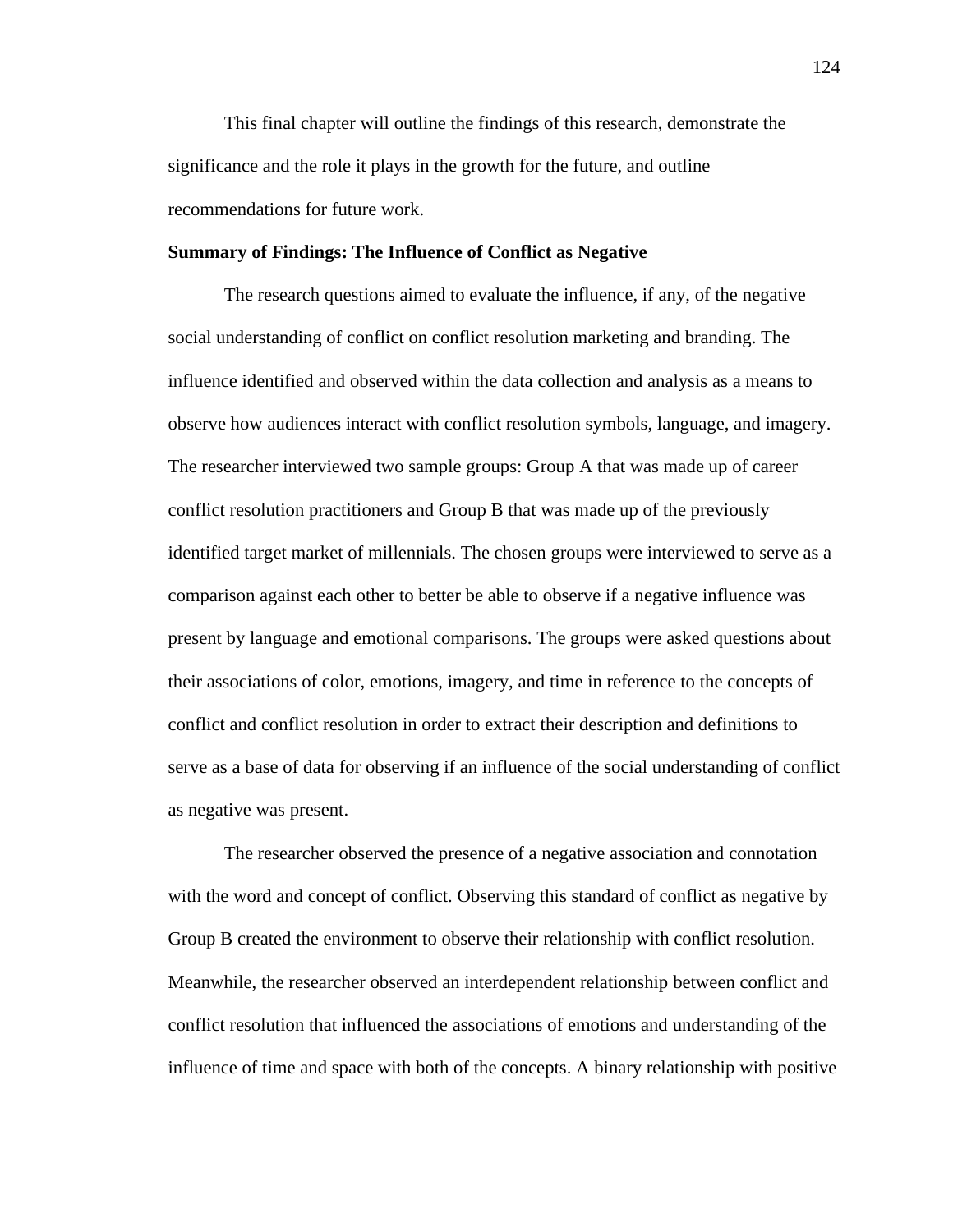associations with the concept of conflict resolution served to further portray the negative association with conflict. The binary relationship between the two concepts started to paint a picture of the current landscape of conflict resolution symbols and imagery. Additionally, the researcher asked questions to both groups concerning the understanding of the field from an emic and etic perspective. To serve as a means to access the knowledge and name recognition of the field and discussed marketing and the brand of conflict resolution with Group A the conflict resolution practitioners.

The influence of the negative social understanding of conflict in Group B, the identified target market group, was prevalent throughout their entire data set. In the association with colors and conflict, Group B associated the color red with conflict as well as Group A. While they both shared the color association of red with conflict, different descriptions of why they chose that color uncovered a difference in perception. Group A described red in association with conflict as vibrant, bright, and energetic, while Group B described the association with red in association with war, darkness, and negativity. While there was a shared association with the color red with conflict, there was a difference in interpretation of why that color was associated and this depicted the gap in a shared meaning between the two groups.

Additionally, in color associations with conflict, Group B outlined the colors black and white fourteen times in their associations with conflict. The black and white association was grounded in the colloquial way conflict and conflict resolution is often discussed in ultimatums such as "it is black and white". These referenced ultimatums of choice, a winner and a loser, and a zero-sum association with conflict. This association further represented the negative perception of conflict from Group B as it outlines a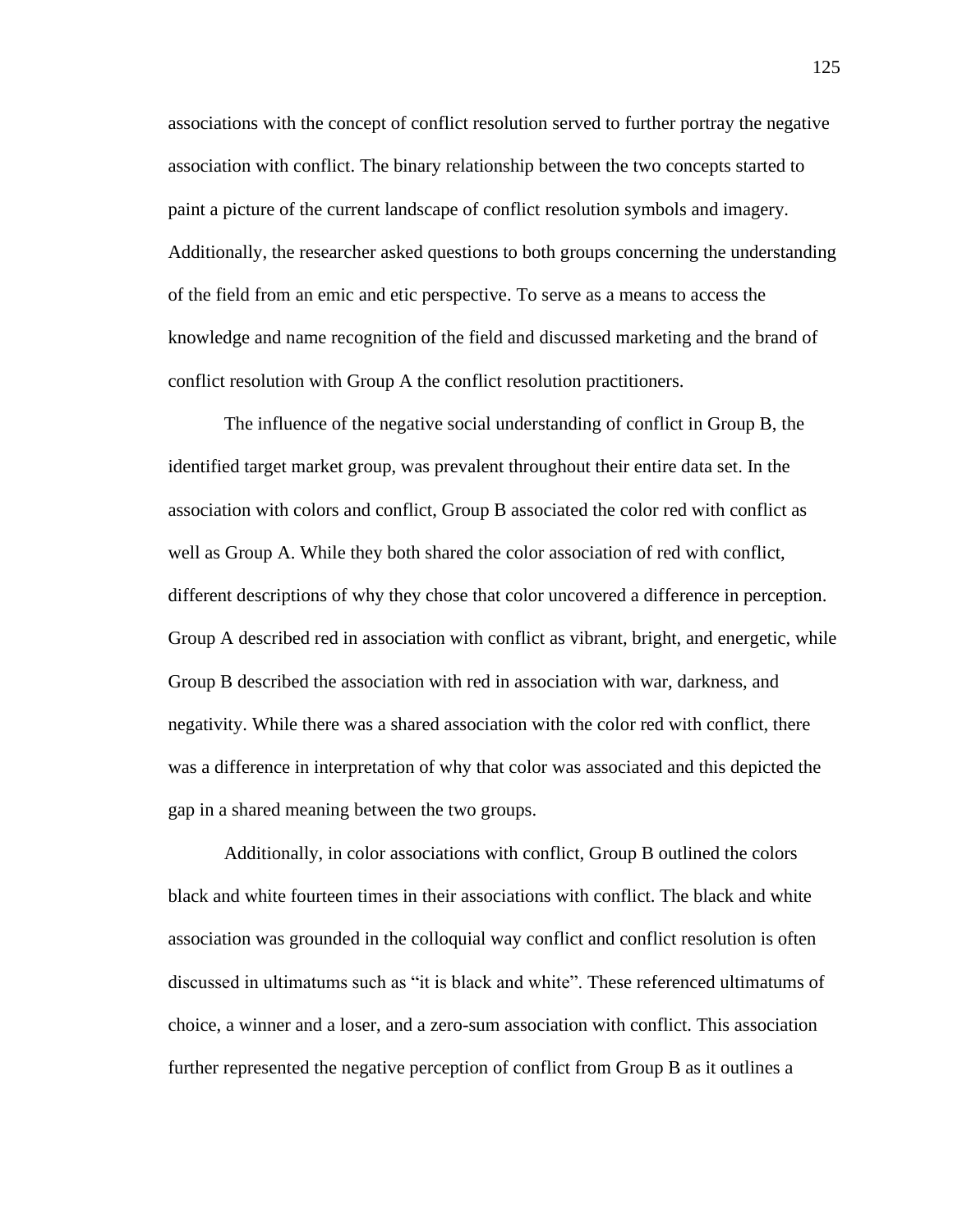ridged and limited view of conflict. It represented the interdependent relationship the terms have together as conflict was being associated with the depicting of choice as a characterization of how the conflict will 'end' or how the conflict resolution process is predetermined. Group B associated grey nine times with conflict and was used in connection with the colloquial way we discuss conflict and conflict resolution as 'the grey area', which is built out of the black and white idiom and is associated with uncertainty.

This is representative of a classic representation of a win/lose scenario in conflict resolution. Wilmot and Hocker discuss win-lose metaphors and how they suggest that the outcome is predetermined. "The way a conflict is characterized metaphorically creates a certain perception of what can happen, what will happen, what should happen and with what kind of feeling action might take place (Wilmot & Hocker, 2007, p. 39)." It creates a closed system that lacks the creativity and spectrum of tools that conflict resolution has to offer. It creates a connection between the win/lose mental models that informs the ideas that there is a right and wrong answer. It focuses on positions and predetermined solutions, rather than creatively trying to find ways to address parties' interests in the conflict. Comparatively, black, white and grey were only mentioned once in Group A.

The limited view of conflict as zero/sum, negative, and uncertain within their color association with conflict communicated a negative stigma with the word that would be present throughout the data sets. Comparatively, Group A discusses conflict with descriptions of energy, rebirth, vibrancy, and renewal. The negative stigma is not present in the color associations of Group A with conflict that demonstrates a difference in cultural understanding and meaning. It is almost as if Group A's education and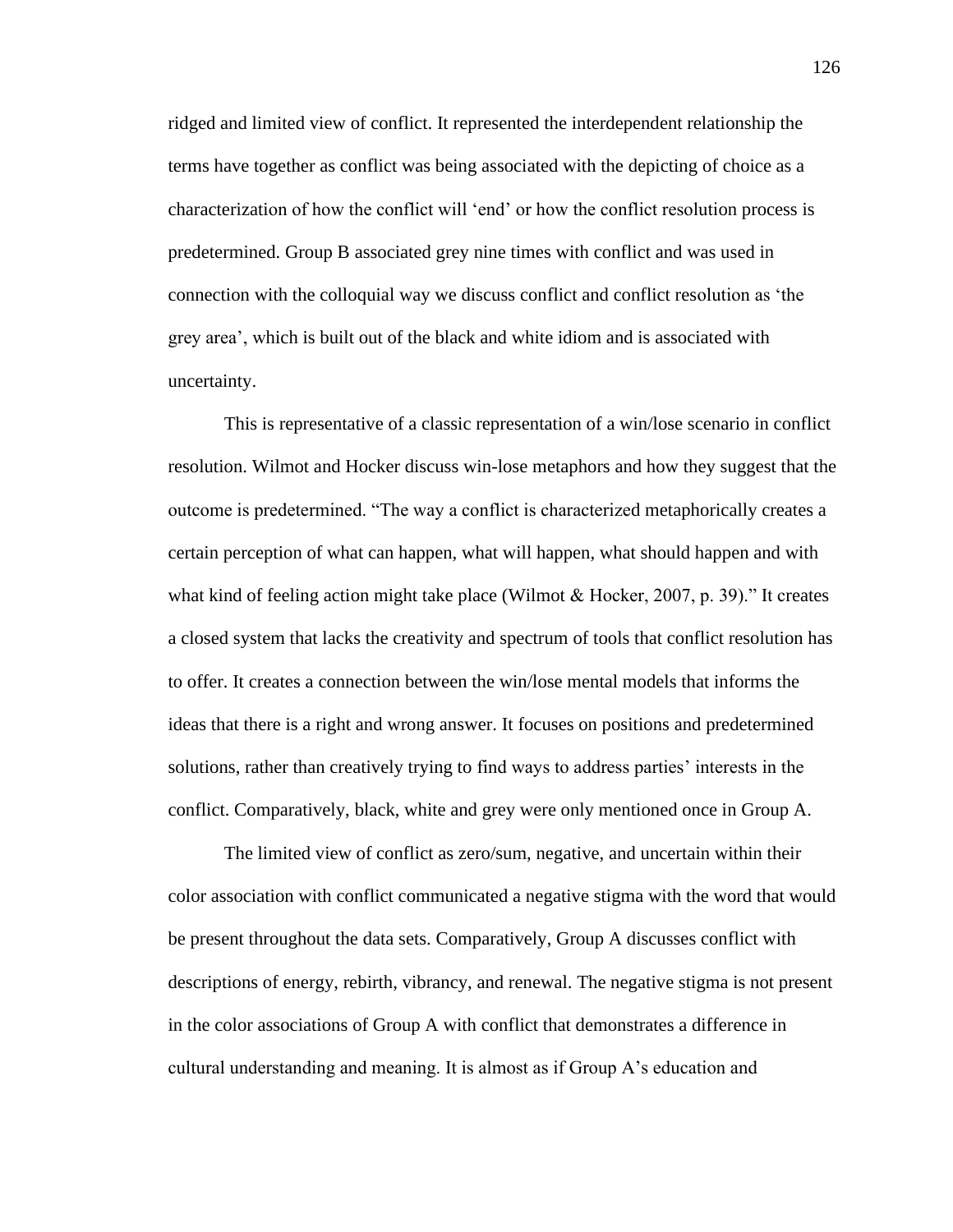experience in the conflict resolution field served to create awareness and break the negative stigma that is attached to conflict, while Group B's lack of association with the field and its knowledge and practices trapped it in the traditional negative views of conflict.

The color associations with the terms conflict resolution reflected a positive arch across both groups. This theme of positivity in association with conflict resolution starts to uncover the binary relationship between the two terms representing the logic relationship of if A, then B. If conflict is negative, then conflict resolution is positive. Again, there was an overlapping in color association between the two groups of associating conflict resolution with blue, green, and yellow. The descriptions of these colors represented process and movement with descriptions of water, green traffic lights, and the sunshine. In comparison to the limited and ridged view of conflict, the concepts are understood in relationship with each other and the social of understanding of conflict serves as the frame of understanding for the positive understanding of conflict resolution. Interestingly, Group B had a high association of white with conflict resolution in association with descriptions of purity and lightness that referenced altruistic views of conflict resolution and were funneled through the binary of conflict as negative.

In the description of imagery associated with conflict, Group A responses were categorized into three groups: images of conflict resolution spaces, traditional images of conflict as war or a fight, and the absence of imagery. The category of images of conflict resolution spaces references the pattern of the interwoven and interdependent relationship between conflict and conflict resolution and how they are often defined by describing the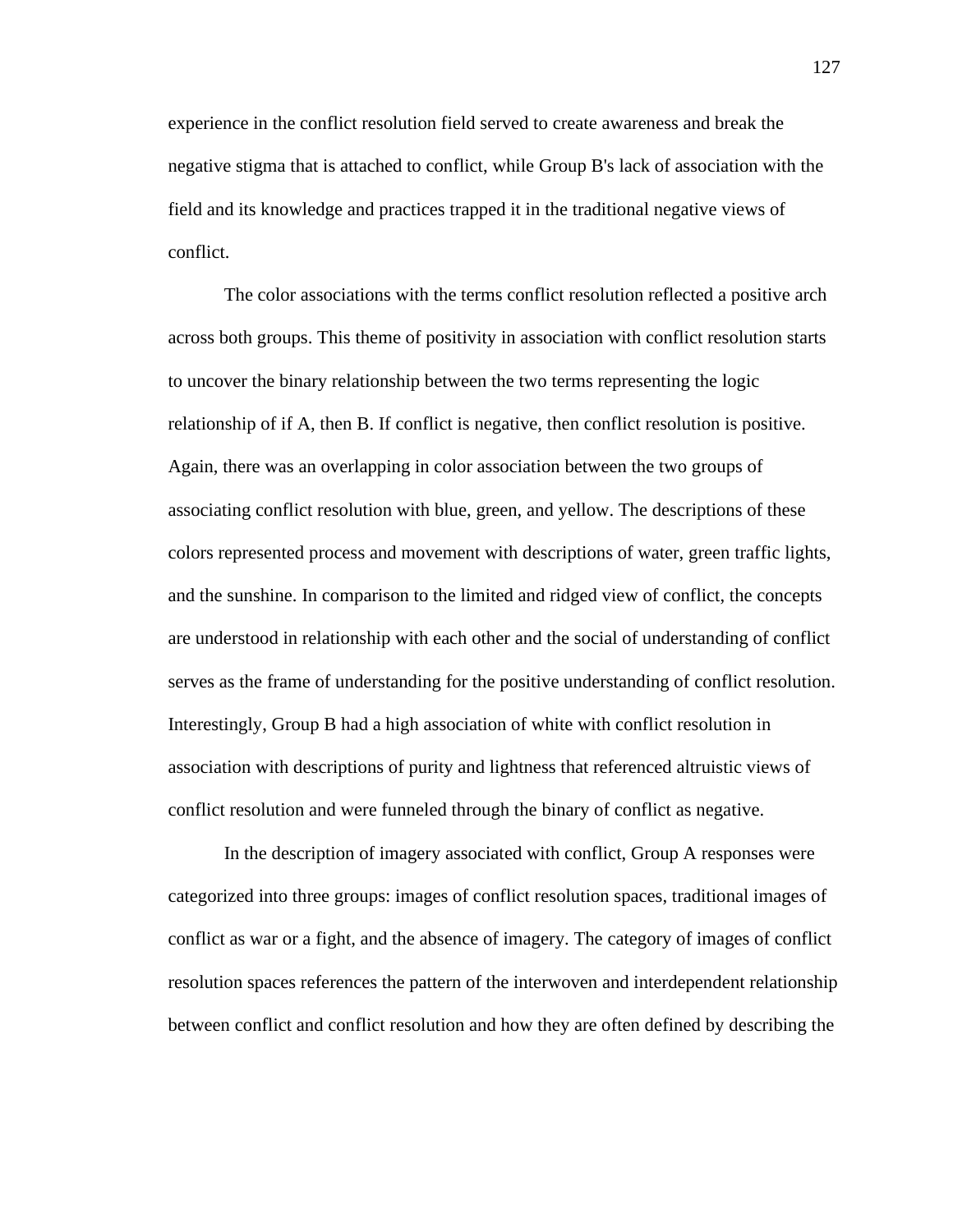absence of the other or the presence of the other. This was found in two of Group B's responses as well.

Importantly to note that two members of the Group A, the career conflict resolution practitioners, had an absence of imagery for conflict. This was a very important finding in the interviews as the lack of imagery illustrates the role of complacency in the imagery used in the marketing of the field of conflict resolution. The lack of an active role in the defining of imagery that represents conflict relinquishes control to the audience to create and define the images within their own understanding and context. For example, both groups shared the association with the color red in association with conflict but had two different interpretations of meaning. It is almost as if the field of conflict resolution has rebranded the symbols and meanings but has not educated the audience of the new perception. This complacency described the influence on the identity and branding of conflict resolution. The lack of active participation in the development of new images and/or the lack of education on the rebranding of traditional images leaves the audience in control of the identity of the field of conflict resolution. Continuing in the pattern of complacency, two other Group A participants deflected the answer and described the image associations to what they thought others would visualize as conflict and they described war and fighting. This furthers the observation of complacency of the presence of conflict as negative in influencing the marketing and branding of conflict resolution.

The lack of career conflict resolution practitioner's ability to define and outline imagery associated with conflict portrays an environment of complacency to the social norms and understanding of conflict. The norm of conflict as negative did not come from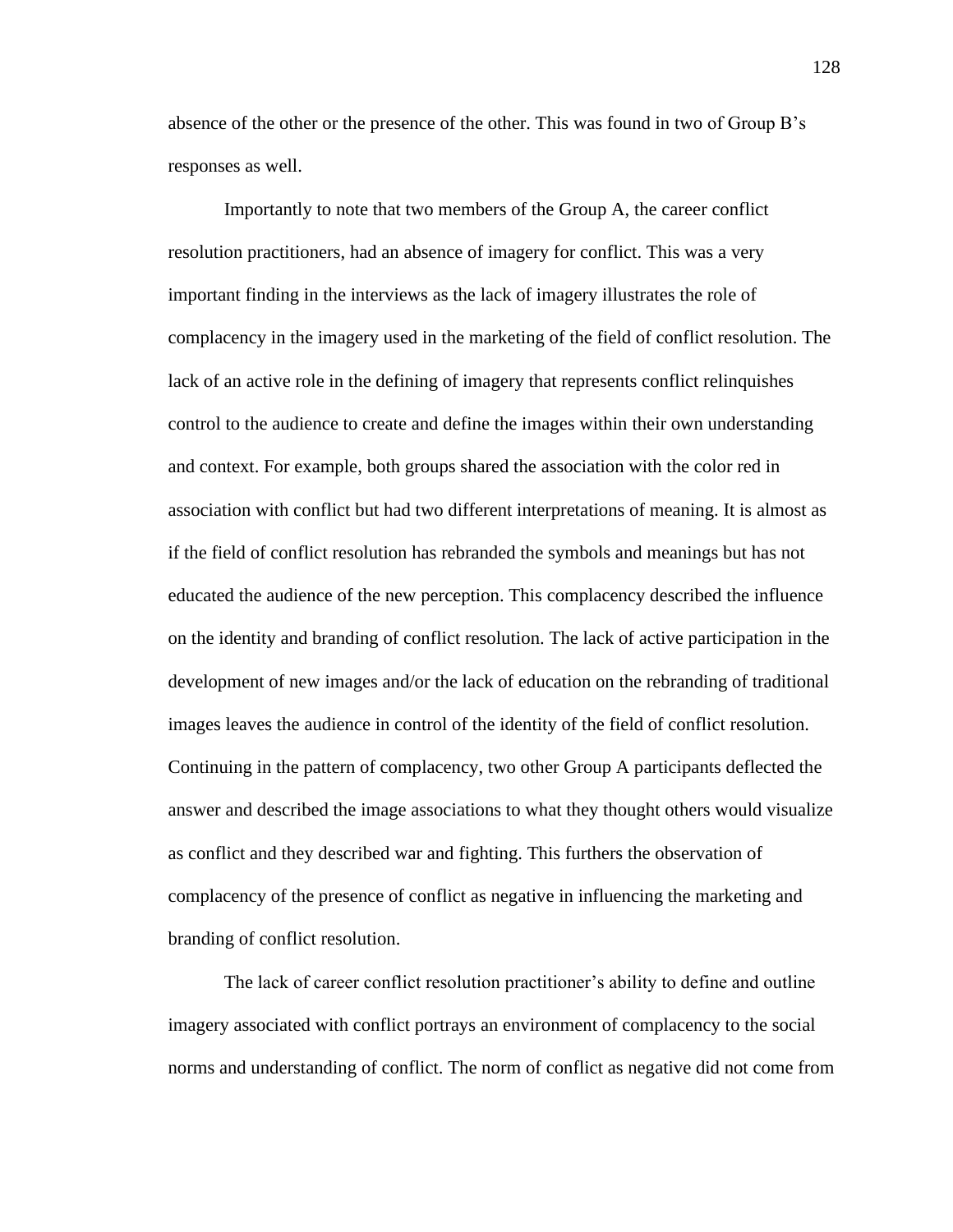the field of conflict resolution but rather it is a stigma that the field is actively trying to distinguish itself from. The presence and complacency of the frame are omnipresent in the color and image associations within the field. In support of this description, Group B identified and described the image of conflict as a fight or war. Additionally, their descriptions focused on fighting, yelling, and arguing, supporting the influence and presence of the negative understanding of conflict.

Modeling the responses in the association of color to conflict resolution, both groups' responses to their associations of imagery with conflict resolution reflected the binary relationship between the two terms. An overarching positive theme was present in the responses, as well as, the classic images of conflict resolution such as the handshake, bridge, stock people at a table or a meeting, and a dove. The pattern of complacency continued with two career conflict resolution practitioners who had an absence of imagery for conflict resolution. This leads the researcher to ask the question if we lack the words to describe our identity, how will we teach people who we are, and do we even know who we are? In comparison, Group B had no lack of image association with conflict resolution and described it as a positive light and modeled them in a "before and after" infomercial type fashion. The 'before and after' modeling is reflective of the binary relationship with conflict as negative and conflict resolution as positive demonstrating the omnipresence of the influence of conflict as negative within the identity of conflict resolution.

In the interviews, the participants were asked to describe their emotional responses to the term conflict. Group B overwhelmingly described their emotional connection to conflict as negative with terms like anxious, stressful, tension, or angry.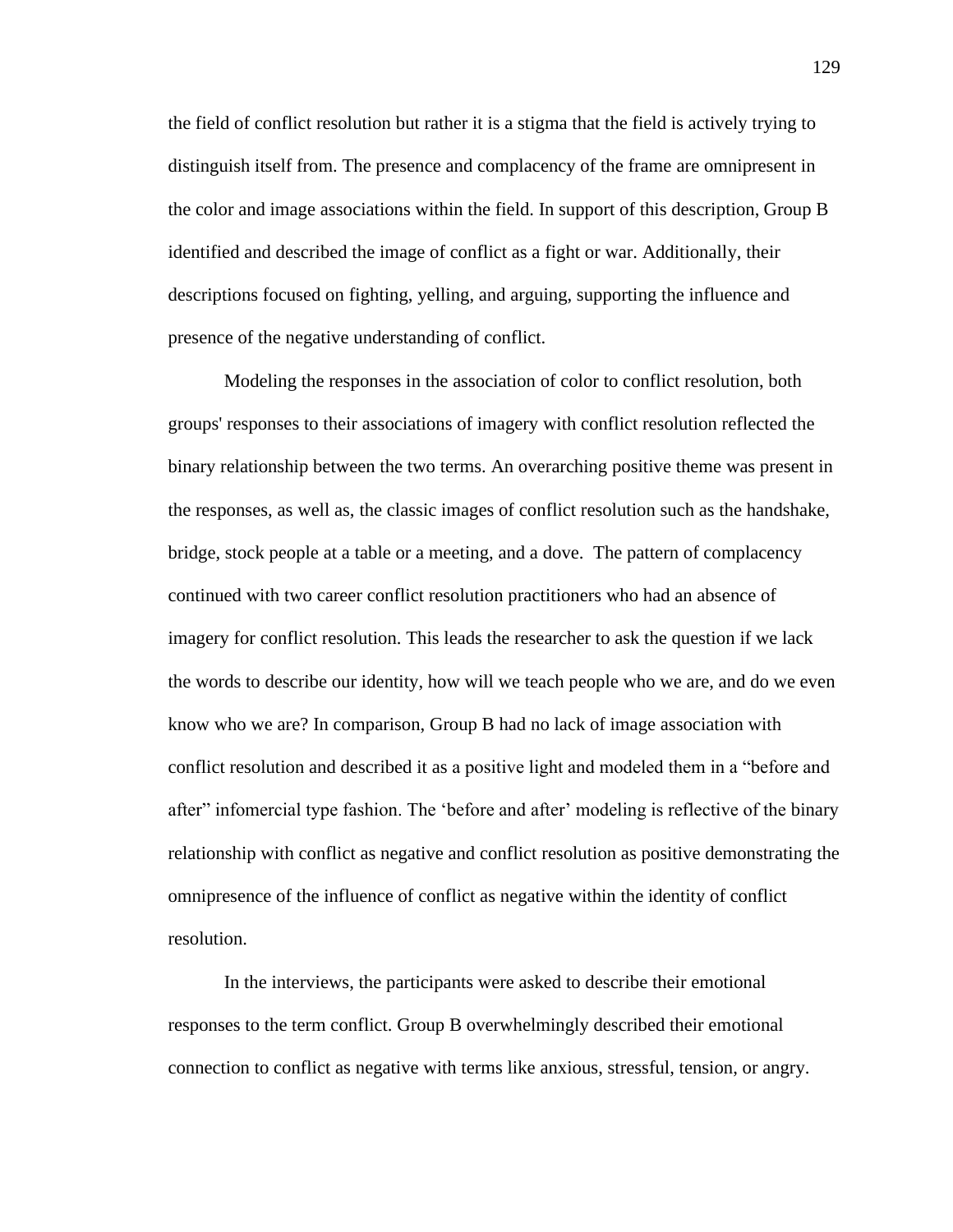This reflects the presence of the social understanding as negative and how it can influence behavior and mood. Comparatively, Group A overwhelmingly described conflict as an opportunity, situational, or normal. These contrasting emotional connections illuminate the gap in interpretation between the two groups understanding and relationship with conflict. It further paints the picture of the emotional rebranding that the field has done with the term and an opportunity on where marketing and branding strategies can focus.

In the emotional connection with conflict resolution, there was another modeling of the binary relationship with conflict in that the responses from both groups were overwhelmingly positive. An important distinction took place in Group B responses, in that the participants that described conflict resolution as an event described conflict resolution in a more positive light. As compared to participants that described conflict resolution as a process described the term in a more negative light. The presence of time and space influenced the emotional responses from Group B. The event symbolized and ending or a solution and this garnered more positive associations. In comparison, the process was associated with being uneasy, anxious, and challenging, because the end was uncertain. This observation goes further to describe the underlying misconception of altruism in conflict resolution. The belief that if conflict resolution was used that there is inherently a positive outcome such as everyone is a winner or a happy ending. This idealistic connection with conflict resolution is represented in the traditional imagery used within the field of representing the end, an event, and overwhelming happiness or joy. This is represented in the handshake, the meeting at the table with content people, the bridge, and others.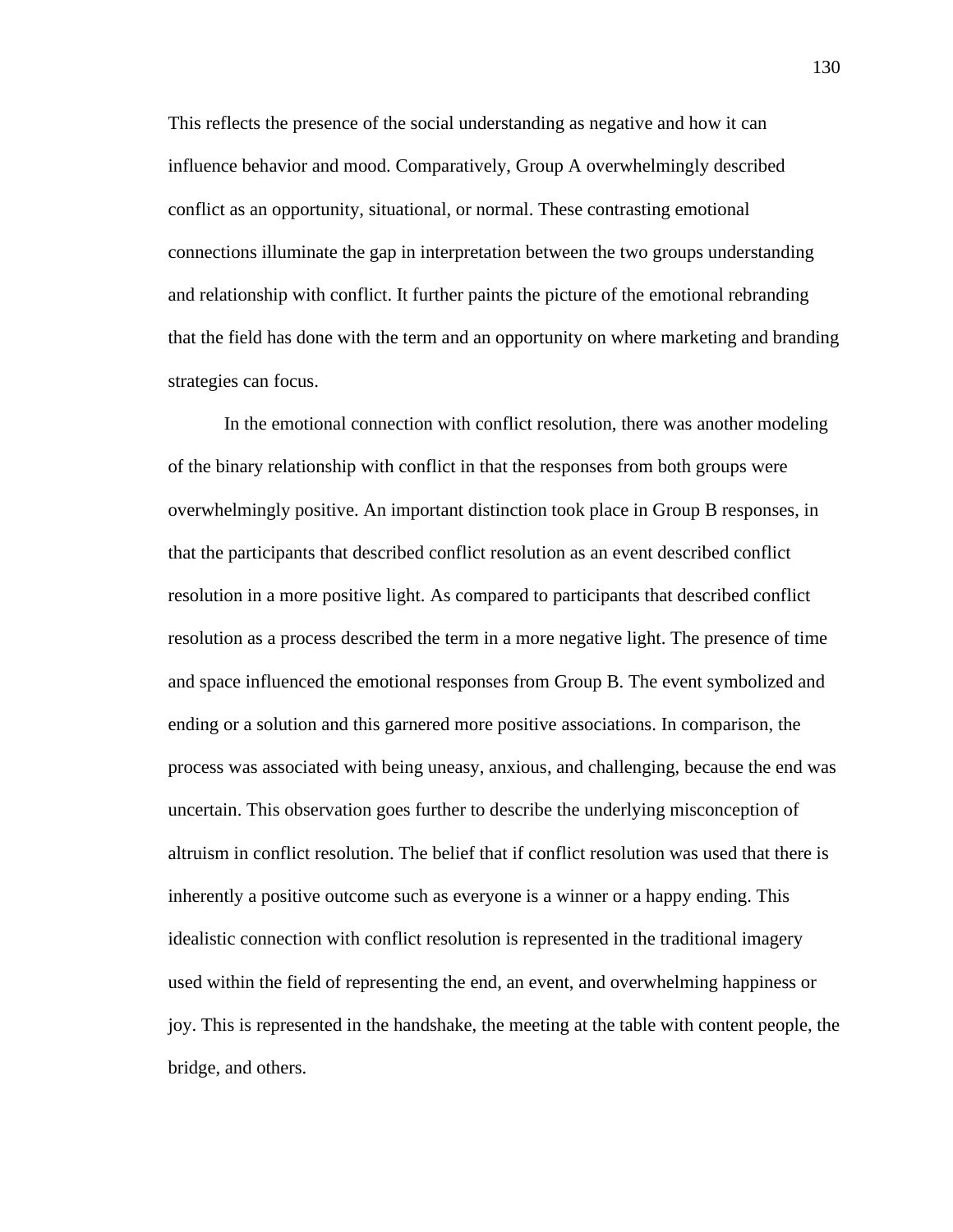There exists a dissidence with the association with a solution and a happy ending or agreeing. It creates the idea that solution is equated to agreeing and this creates a very limited view of conflict resolution and forms a dangerous ideal. This same sentiment was representative in the high use of the idiom 'agree to disagree' in the responses from Group B. It was used as a substitute if agreeing was not an option meaning that you could not find a solution, you could always 'agree to disagree'. This creates the ideal that the only way to carry out conflict resolution is by agreeing with each other. The idioms overusage was reflective of avoidance in conflict resolution (which in some cases is a best practice), but moreover, it was reflective of non-engagement with conflict for fear of not agreeing. This can create echo chambers of ideologies that serve is self-fulfilling prophecies, because avoidance and non-engagement do not allow challenging arguments to enter their ecosystem. Constructed in this idiom is a passiveness, docile, and politeness ideal of conflict resolution that reflects the idea that if a person fights, yells, or argues he/she is not participating in conflict resolution. The idiom is reflective of serving as an avoidance of the process of conflict resolution rather than conflict resolution.

This sentiment was further observed in the high use of the idiom 'seeing eye to eye' that returns to the focus of agreeing. Furthermore, this idiom creates the idea of sameness and that sameness equals fairness. That sameness in comparison with self is what creates equality, that if a person does not 'see eye to eye' with you, there is no agreement. If there is no agreement, then a person can either choose to 'agree to disagree' or meet in 'the middle'. The idiom 'middle ground' was another highly used idiom in the interviews and served to help further paint the picture of the idea of conflict resolution as resource distribution (with the term resource embodying intangible things such as ideas).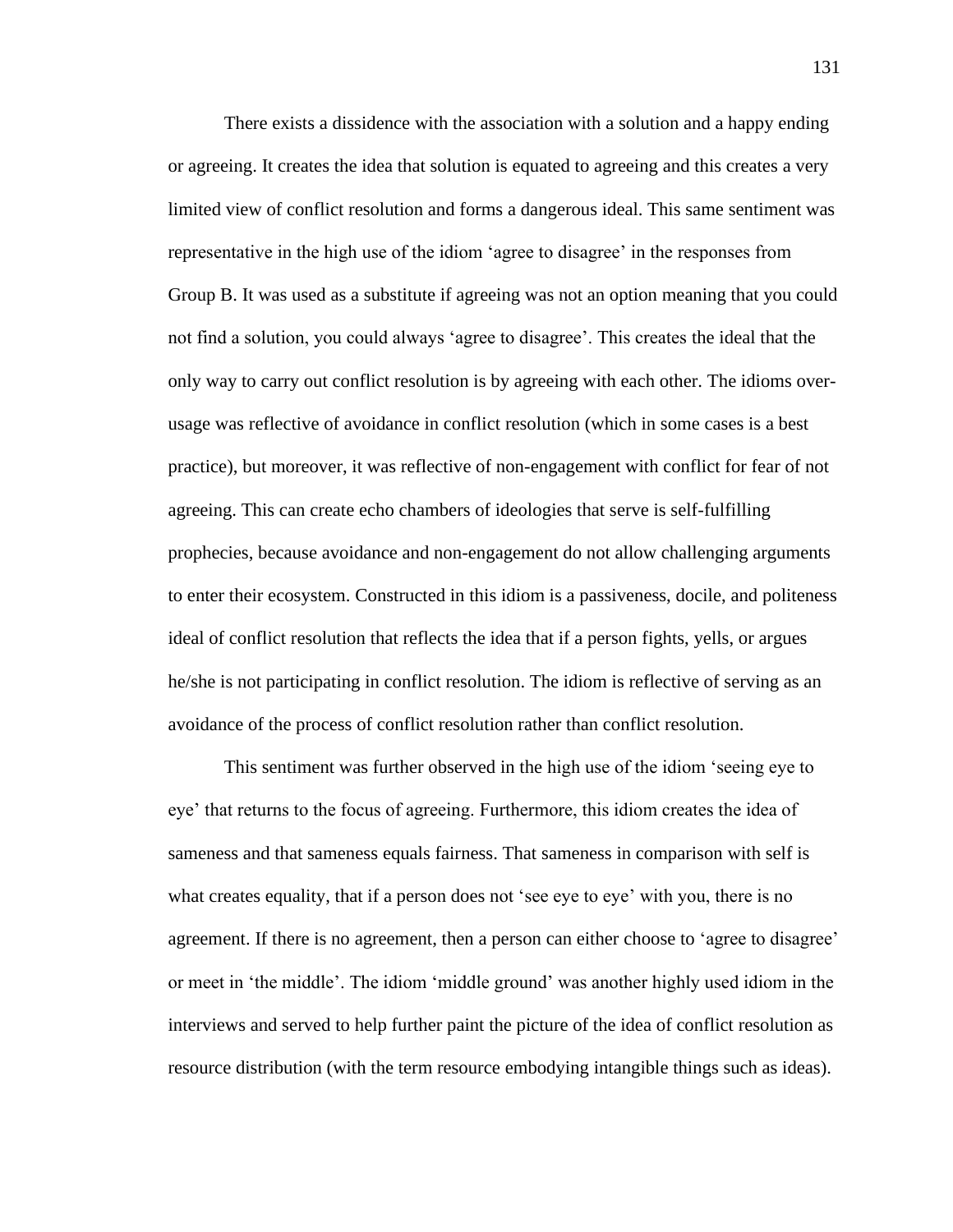The misconception that to resolve conflict there needs to be an event of transference of resources, almost reflective of an act or event to rebalance the scale. This understanding is reflective of the frame of equality that shadows over the understanding of conflict resolution.

In contrast, avoidance was not viewed as a conflict resolution tactic, but rather on how to measure or demonstrate how much people did not like conflict. Participants from Group B used their amount of avoidance to try to demonstrate to the researcher how much they dislike conflict and conflict in their lives. While Group B discussed their avoidance of conflict frequently, they did not categorize it as conflict resolution, which represents the lack of understanding and knowledge about the field of conflict resolution.

Another highly present emotional connection with conflict resolution was shame. From the lack of knowledge about the field and the social altruistic ideas of what conflict resolution should or ought to look like created a skewed scale for measurement from which Group B judged their competencies in conflict resolution against. The negative connotations of conflict make people fearful of being labeled as conflict-ridden or inadept at solving conflict. As one participant in Group A described, people feel not 'socially fit' if they struggle with conflict and that informed a presence of shame in participants from Group B. This created the idea that some people are more conflict-ridden than others or some people are naturally more skilled at solving conflicts. The shame is furthered by altruistic images and ideas of peace, that peace is placid, soft, warm, angelic, and reflective of an almost sainthood. Therefore, if people yell, get mad, or do not remain calm they feel like they are not practicing conflict resolution and they are not good at it.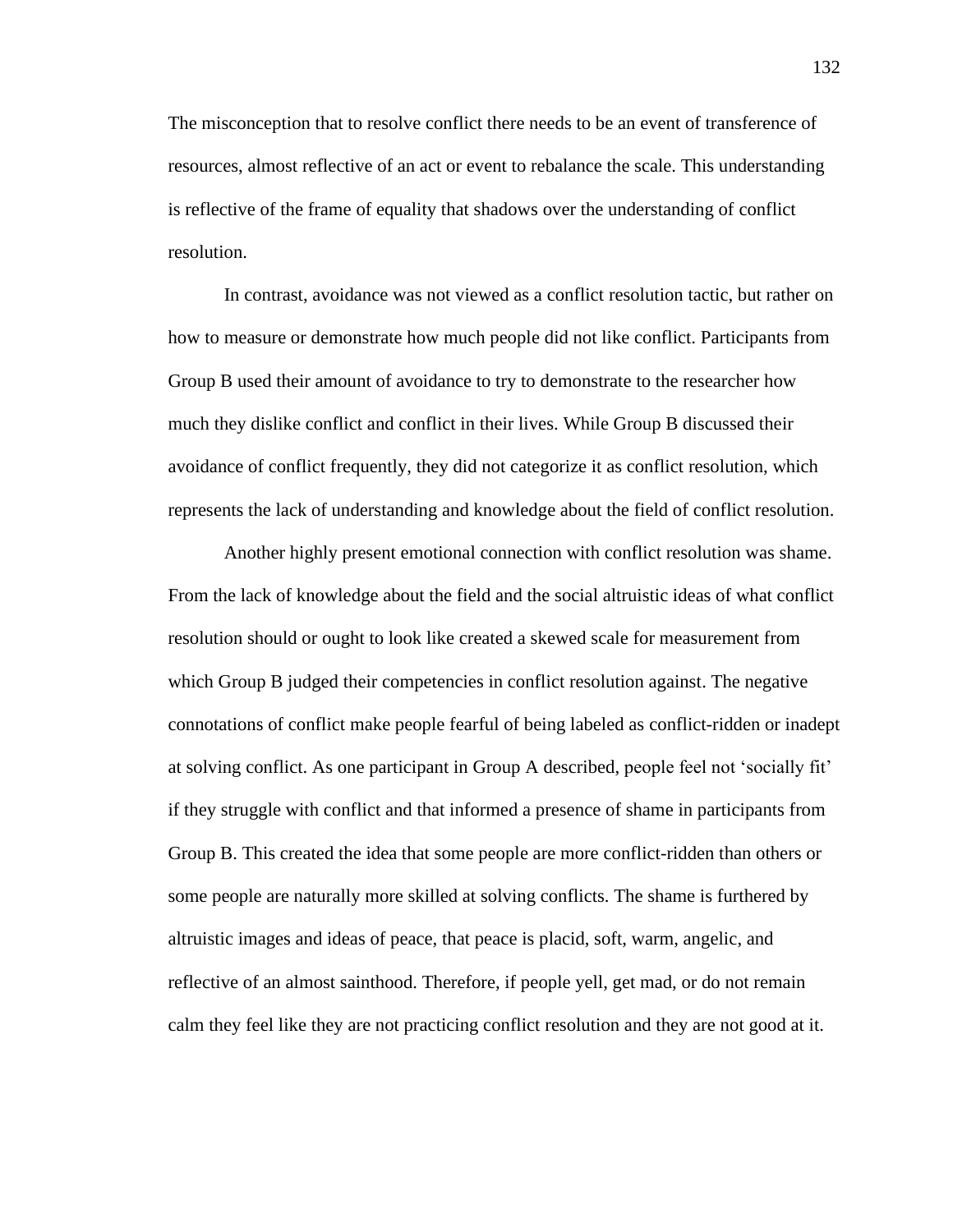This creates an almost unattainable ideal of what conflict resolution is and influences the connection with people identifying with the label.

The gap in understanding between Group A and B furthers in evaluating the time and space associations they had with the terms conflict and conflict resolution. Group A responses patterned a reflection of an everydayness of conflict and a level of comfort in the place conflict ebbs and flows throughout their days and lives. This description is in contrast to the traditional negative views of conflict and is reflective of a rebranding of conflict. Comparatively, Group B responses focused on minimalism, which is reflective of the shame and emotional fear of being labeled or stigmatized as conflict-ridden or conflict resolution inept. This continued to be portrayed in the dissidence between the amount of time Group B felt like they experienced conflict during a week's time and the amount of time they experienced conflict resolution during the same time period. There was a drastic shift in responses between the two amounts. While the majority of Group B participants identified as experiencing conflict minimally or 1-3 times a week, the responses for how much conflict resolution they experienced in a weeks' time jumped. The responses moved to 3-5 times a week and every day. This created a clear disconnect between the relationship between the two terms and was reflective of the preference of the association of labels. Participants felt more comfortable labeling and sharing their experiences in conflict resolution rather than in conflict. This is reflective of the negative stigma that surrounds conflict and how it influences identity and can influence association with the word and labels.

An observation within the relationship between the associations of time and space and conflict resolution was an underlying structural-functionalist view of conflict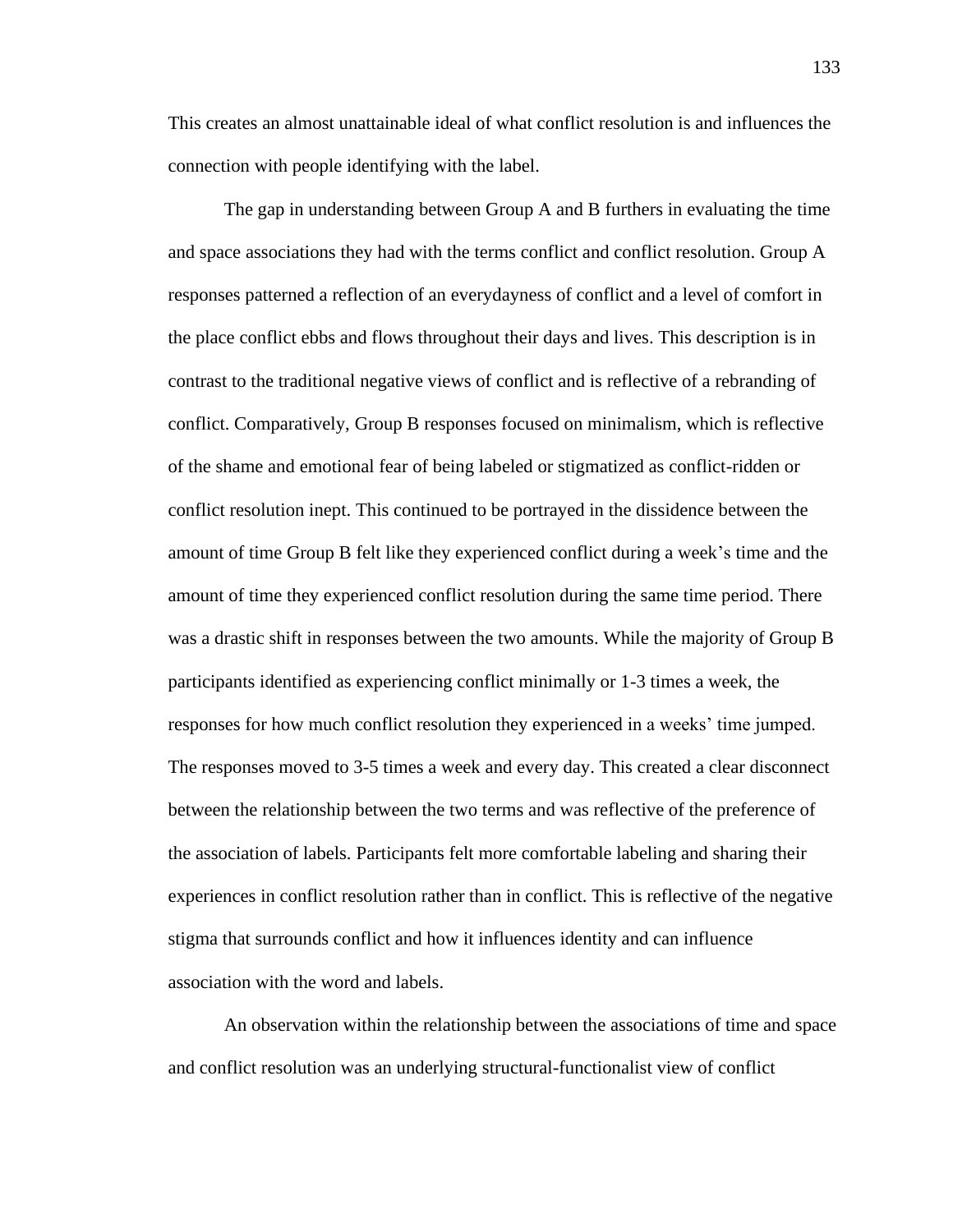resolution. This view held that harmony or peace was the natural state of affairs and conflict was a disruption of the system and when conflict arises all parts of the system try to address the conflict to bring things that to its 'natural state' that of one of harmony.

The definitional understanding of conflict had no overlapping in understanding between the groups demonstrating a clear difference in understanding of the concept. Group A discussed conflict using infield terminology such as incompatible goals, an opportunity for change, and normal, while Group B defined conflict as the absence of an agreement or lack of compromise. This circles back to the previously outlined emotional associations with equating conflict resolution to agreeing. Group B continued their definitional understanding of conflict resolution by defining it a being equated to an agreement. This is reflective of the binary relationship between conflict and conflict resolution and it develops a linear relationship with time. If conflict manifests, in the traditional sense of the word, if something bad happens, then something good should happen or conflict resolution should happen. This references back to the structuralfunctionalist view of conflict resolution being the system and its focus on bringing things back to peace or harmony.

While many of the participants in Group B talked about conflict resolution skills and techniques, they did not have the language or the knowledge to categorize it as conflict resolution. This is a vital key point in recognizing the everydayness of conflict resolution and how to abstract the extraordinary from the ordinary. Participants in Group B described the status quo of their skills without knowing there was a standard of measurement and body of knowledge from which they could evaluate the adequacy of their skills. Participants felt like they would have to learn something brand new rather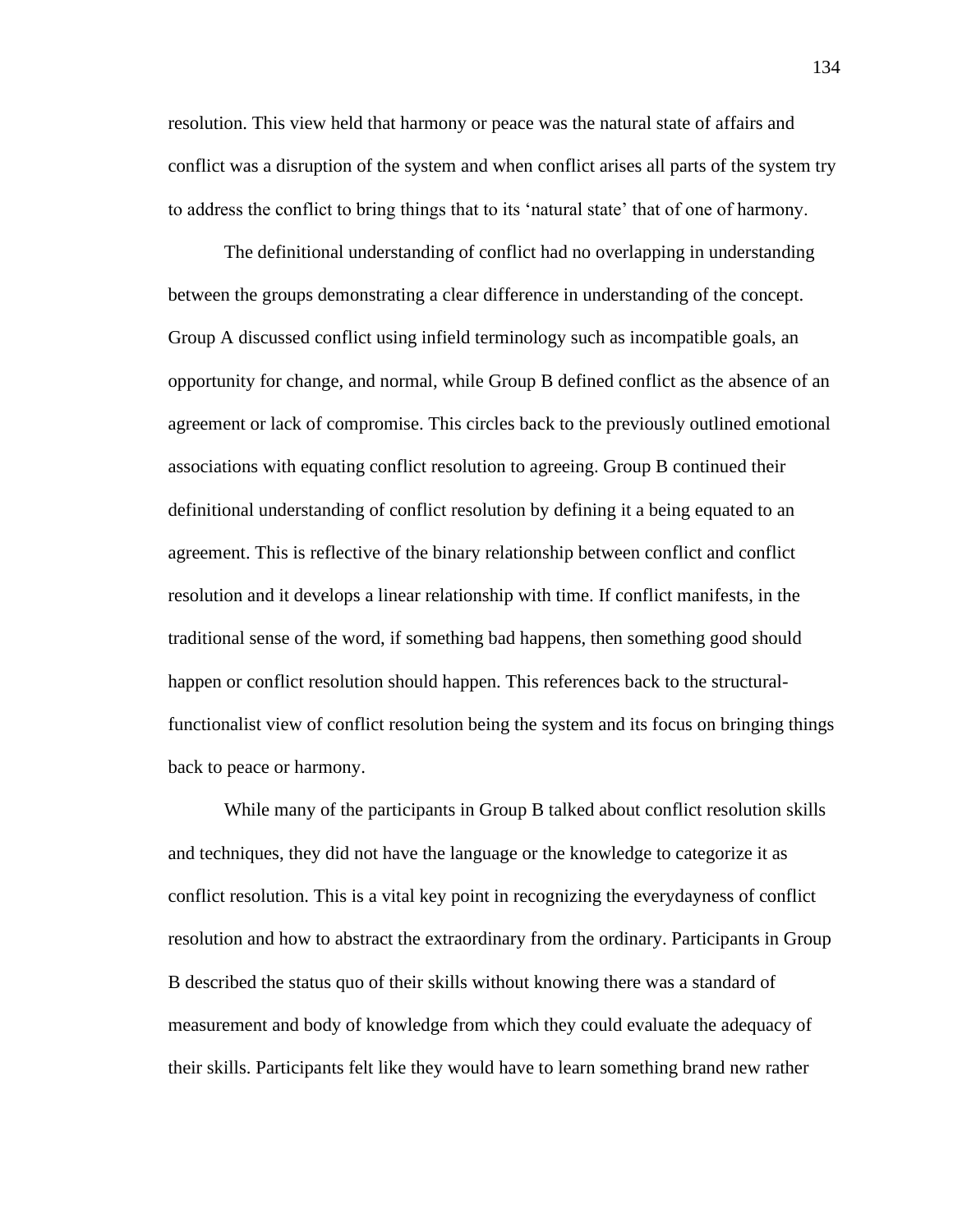than developing the skills they have and use every day. Many participants in Group B had an idea of separation of conflict resolution skills by the environment. They categorized conflict resolution skills and tools categorically different at work than in the home. Where in as, the skill remains the same, but it feels different to people because of the context.

Moreover, there was a clear lack of understanding by the larger community about what conflict resolution is and what a conflict resolution practitioner does. Nine out of nine participants from Group A explained that a majority of the time people do not know what they do when they talk about their career outside the field. It elicited laughter from many of the participants of Group A, because of the stark realness of the question and the almost laughability of the lack of understanding of the field in the larger community. The sentiment was reflected in the responses from Group B in that twenty out of twenty of the participants had a lack of understanding about conflict resolution professionals and described not knowing it was a thing or gave their best guess at what they think they would do. This is representative of a major lack of identity outside the field and of a space for which we can grow.

The ever-present controversy of what is the best or most appropriate terminology to use in conflict resolution was highly present in the interviews of Group A. The lack of consistent language and stratified identity with the language serve as a model for understanding the lack of identity within the field. The lack of collective identity serves to stratify in field identities and reduces the power of impact and influences the building of industry. This was further demonstrated in outlined critiques of the field from Group A. There was a large amount of unaddressed anger in the interviews directed towards the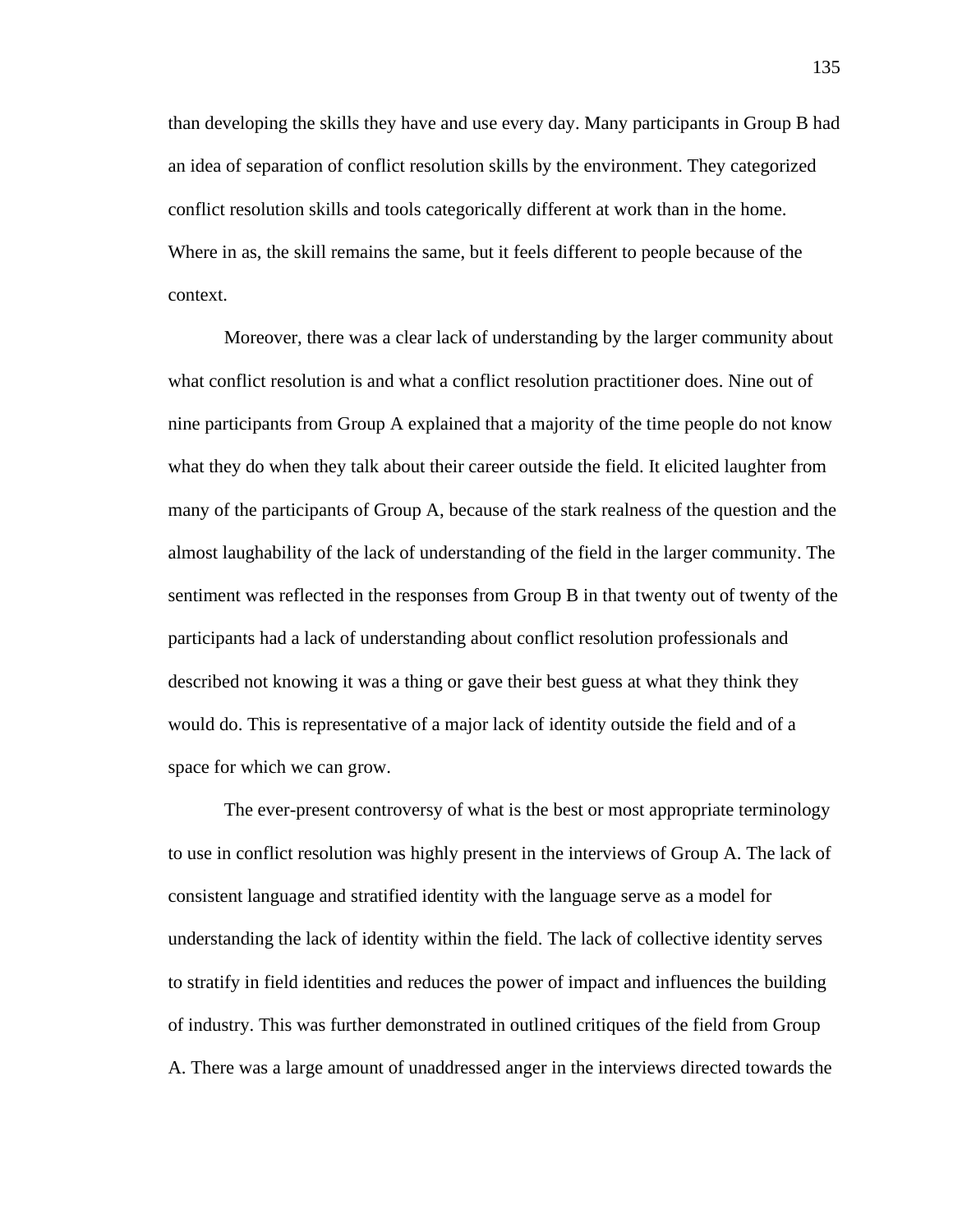field with a focus on lack of infield collaboration and support and lack of standardization of the field and its practices. Both of these sentiments expressed emotions that are tied to identity. Portraying how the lack of collaboration is tied to an expected identity of support within the field and the reality not living up to that standard. A false pretense exists that since we are a field of peacemakers that 'normal' or traditional cut-throat business models and tactics do not apply because the field is in the business of peace. Additionally, the lack of standardization of language and practice played an important part in what practitioners described as affecting the viability of growth for the field. The described internal identity stratification and issues served as an important key to understanding the environment for developing marketing and branding of conflict resolution.

Group A described their marketing strategies and the most used strategy was word of mouth. Other strategies included email lists and sharing marketing flyers on LinkedIn, but most of the strategies were described as minimal. Several participants from Group A discussed having a website, this response was representative of the lack of marketing strategy understanding. While having a website is a  $21<sup>st</sup>$  century best practice, a website alone does not elicit traffic to the site without another medium drawing the audience in. There are keywords that can be attached to websites to draw traffic from search engines, but Justin Corbett's work on analyzing big data to understanding how people are searching for conflict resolution online demonstrated the continued lack of overlapping language. From his research, he demonstrated people are not searching "mediation" or "alternative dispute resolution", but rather talking about their problems to the search bar. This research further described the lack of language Group B had in defining terms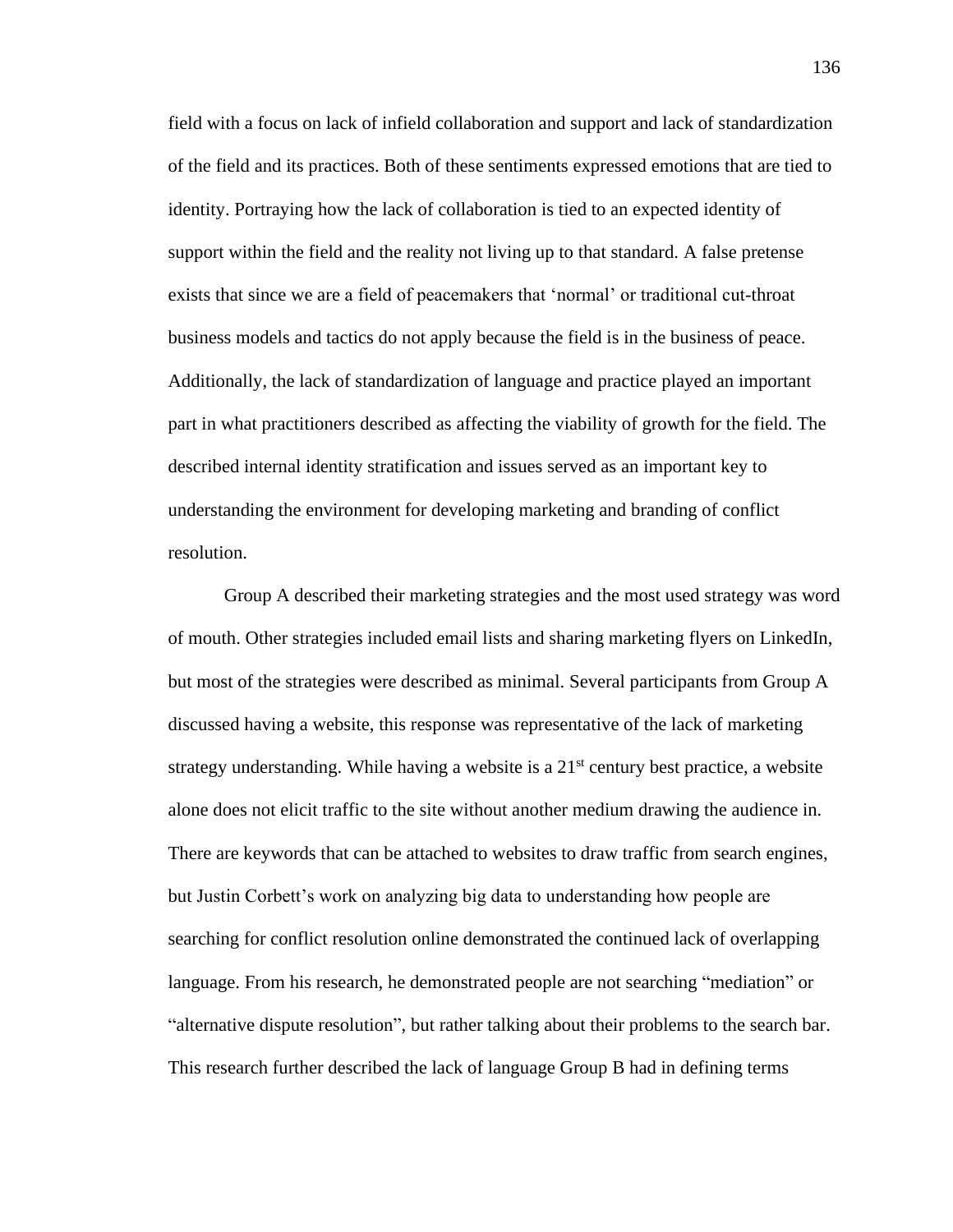associated with conflict resolution and the lack of knowledge that the field existed represents an important turning point at the blinking cursor inside the search bar on Google. If people do not know about the field of conflict resolution and the work that is possible, they may not search for it. When they do search for conflict resolution support online, it may not overlap with the language that is used in the field. This represents a space for growth within the practices, language, and access for conflict resolution in an attempt to access and become a part of people's daily lives.

### **Conclusions Drawn from the Research**

In conclusion, what the participants described was an environment and understanding that was framed by the understanding of conflict as negative. Group A described a presentation of information that deviated from this frame in the way they acknowledged what they used to feel about conflict and how people they interact with feel about conflict. Figure 1 from Chapter 2 visualizes this relationship between the shared understanding with the frame of conflict as negative between the two groups. Where in as, the frame of conflict as negative largely frames the social understanding of the conflict resolution, the field of conflict resolution has an understanding of the terms outside of that frame that was developed from the field. The field has rebranded the words and concepts. The field of conflict resolution uses a different approach to viewing conflict in that it views it as an opportunity for change and a normal part of our daily lives. This difference in understanding represents the rebranding the field has done of the words and concepts from the traditional meaning. This rebranding of conflict and conflict resolution serves as an opportunity to demonstrate the heightened quality of life and the benefits of prescribing to a conflict resolution lifestyle can support.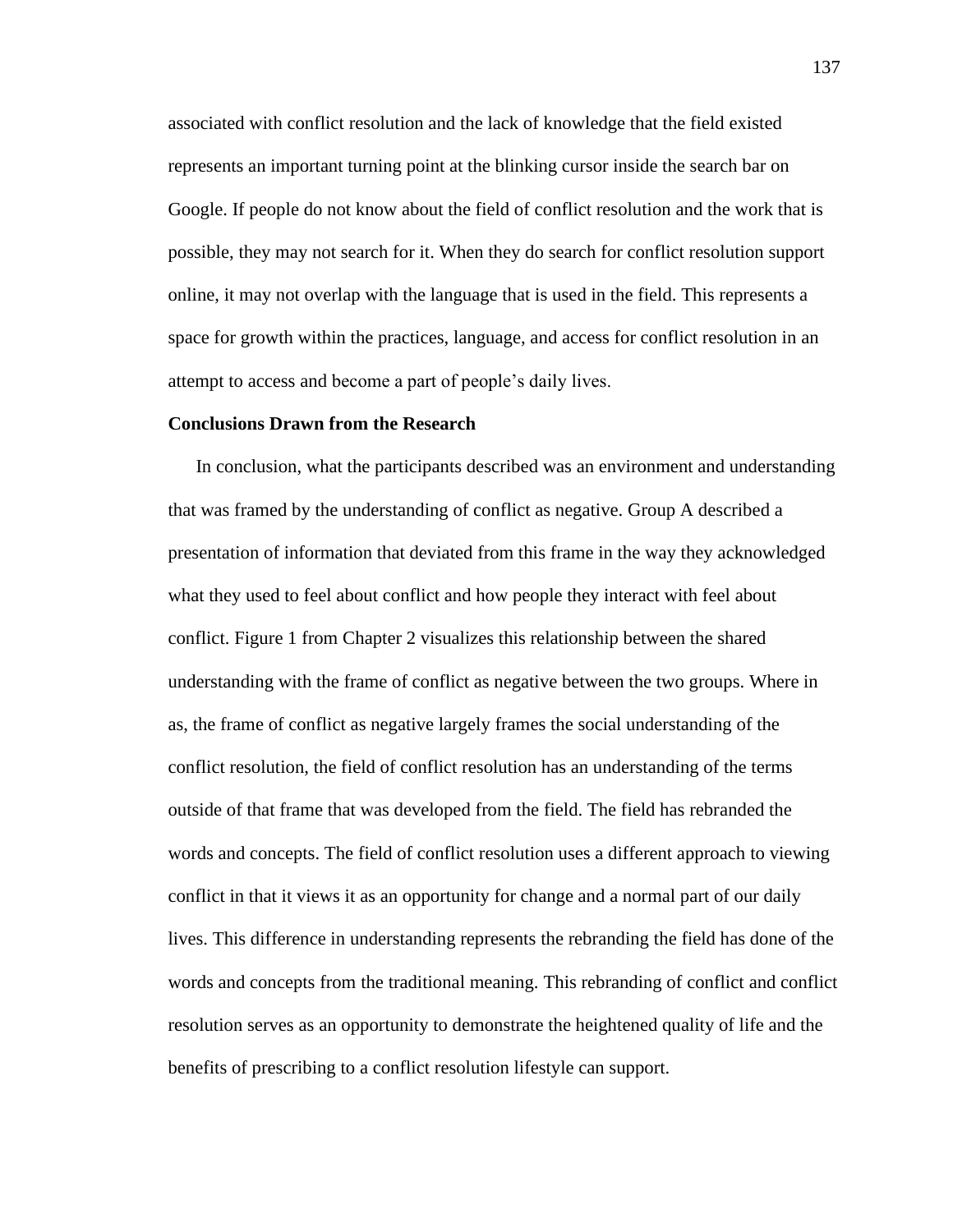

*Figure 2*. Business Model Evaluating the USP of Conflict Resolution (Skinner, 2019)

There is a clear shared want and interest in the future and the growth of conflict resolution from both groups. When the career conflict resolution practitioners talked about the next five, ten, and fifteen years for conflict resolution, they discussed name recognition of the field, commonplace and household language and practices, and a desire for growth.

Stratified internal identity politics within the field of conflict resolution that are informed by lack of collective agreement in language, niche markets, and lack of overarching standardization have created a weak platform for creating a presence outside the field. Moreover, the field of conflict resolution rebranded terms and concepts in our society but has not educated the public about the new image and identity.

Similarly, this can be seen with the term 'social' and in how its identity is often conflicted with the rebranding of the term with social media. The word social was birthed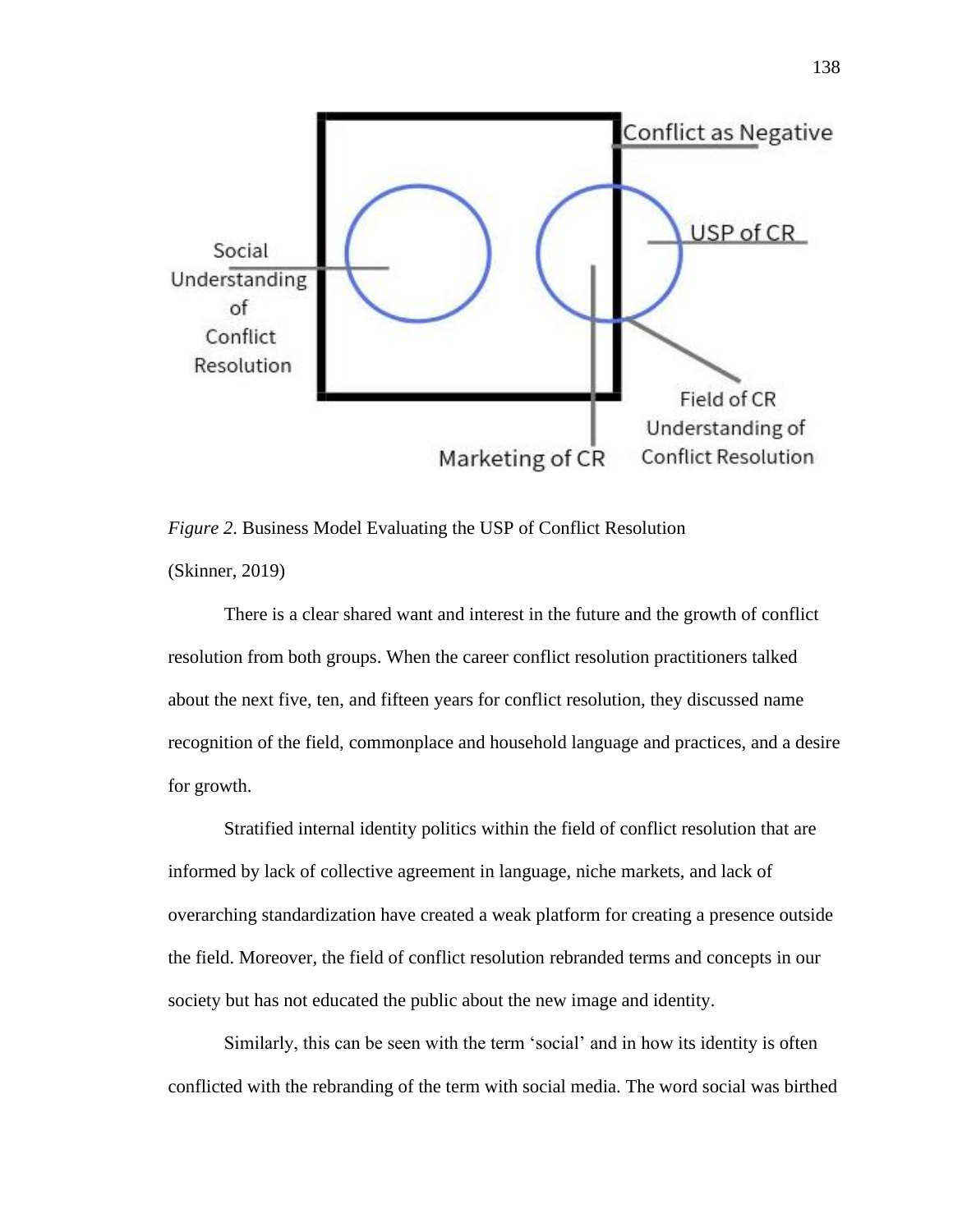and popularized in association with face to face interaction because that was the only means of interaction with others. As technology advanced, the ways to be social superseded the need to be face-to-face, but rather communication and relationships can be birth and fostered through a screen and online. A new way to be social now exists, but it continues to have to battle with stigma carried over from the traditional use of the word. The field of conflict resolution must similarly disrupt the traditional use of the words and concepts of conflict as a means of branding and name recognition. The unaddressed stigma of conflict as negative needs to be actively addressed in the field's marketing and branding and is serving as a means of rebranding and breaking through the traditional understanding of the concepts.

The complacency in the marketing, the symbols, and the imagery used in association with conflict resolution are more representative of the traditional ideas of conflict and conflict resolution rather than the rebranded understanding of conflict and conflict resolution from the field. This represents the lack of the influence of the images at engaging the public with conflict resolution and a lack of effort to educate about the rebranding of the terms. The negative stigma associated with conflict deters people from identifying and/or accessing the field. The identified shame in Group B in the fear of being identified with conflict demonstrates the strength of the stigma and the power it can have over our field and its access to its audience.

The significance of these findings is grounded in the desire from Group A to grow the field and the interest from Group B in conflict resolution. The demand for conflict resolution services, knowledge, and products will not grow on its own rather we need to build that reality. Practitioners are wired for this, as being skilled facilitators, mediators,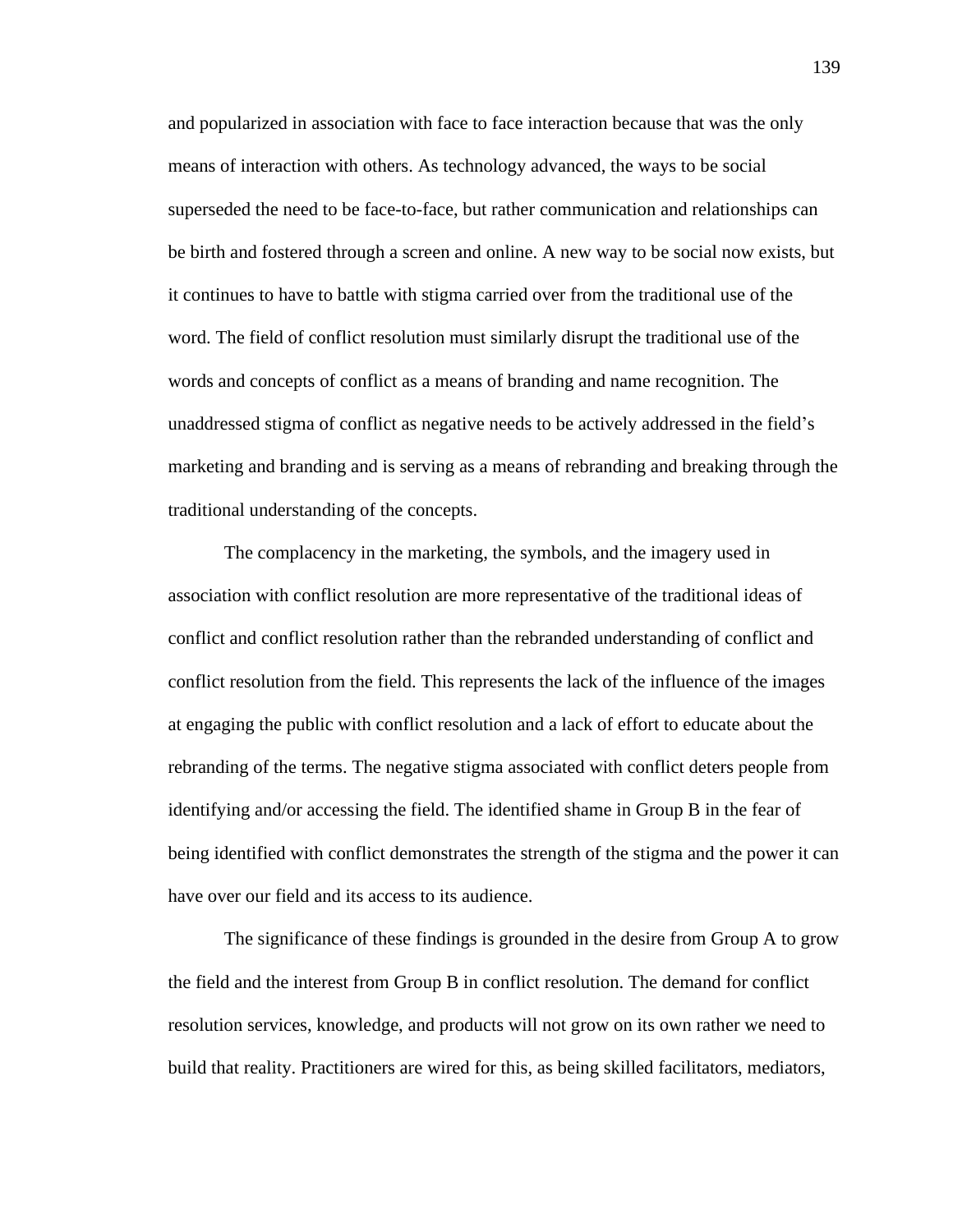negotiators, and listeners have conditioned for them for heightened communication skills and for connecting people.

### **Recommendations for Practitioners**

This research presents itself as a spark to encourage more research with the lens turned on the field of conflict resolution as a means for informed growth. The lack of existing research on conflict resolution markets and business practices demonstrates the need for this data to create platforms for informed growth. This body of work serves as a starting point for evaluating the marketing and branding of conflict resolution as a means for growth. Recommendations for practitioners and conflict resolution programs included starting to incorporate marketing strategies and business models into their businesses and body of knowledge. Many of the conflict resolution programs do not have business education as part of the curriculum, but prominently given advice in the field of conflict resolution is to be an entrepreneur and find your own niche. There is dissidence in the academic base of knowledge and the subsequent practice of conflict resolution.

This research serves as a starting point for future research about our field. This is the first 100 pages of the Game of Thrones series and there are many more characters to meet, places to see, and volumes to write. This research opens up a wide array of other pressing questions that need to be answered. How do we build a competitive industry? What do we want that to look like? These questions are imperative for taking control of the field for defining the future of conflict resolution. Other questions involve examining the culture and different types of disruptive models that have historically been used to support shifts in change. Additionally, examining the question, how do we redirect the negative emotional response to conflict as a means for rebranding conflict resolution? It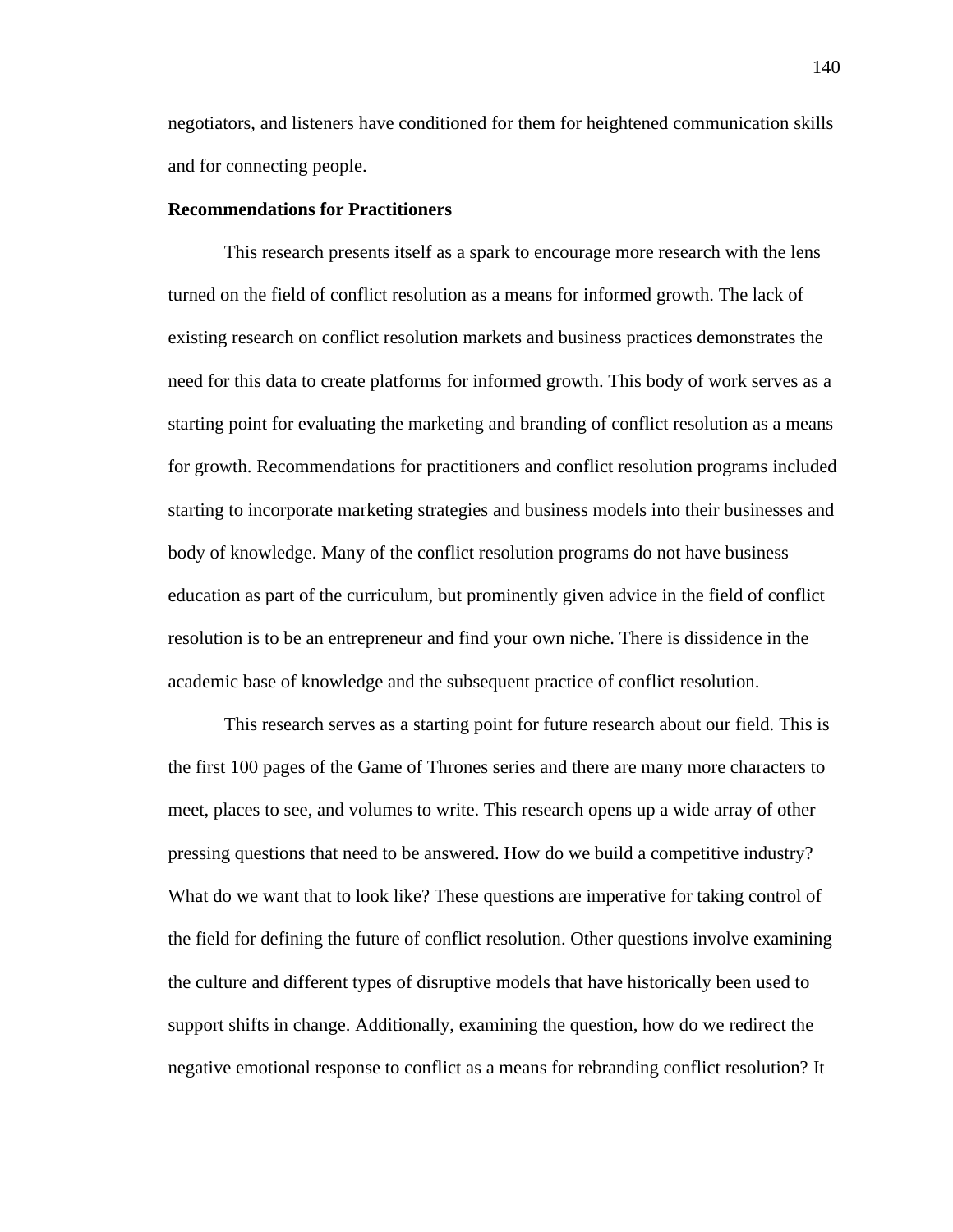further demands our field to examine the role of culture and its influences on how different cultures engage with the conflict resolution language. Other questions that evolved were examining our current business practices and models to evaluate growth. The field often encourages an entrepreneurial culture in conflict resolution, but is the market prepared for that? Are we setting people up for success? Other questions that arose were examining the other industries in which the field exists and understanding its place in the world. For example, what are the terms that are being used in different industries that encompass the conflict resolution role and responsibilities? When searching on job posting sites, what is the language other industries are using for their conflict resolution positions? Growth is not inevitable and in order to inform growth, we need to be informed about the landscape in which the field plans to grow.

Accountability can feel like an attack when a person is not ready to acknowledge how the behavior affects others. The question the field should be asking ourselves when developing our work is: does this support the future that I'm trying to create? This question has micro and macro influences in that it serves to address personal development and development of the field. The career conflict resolution practitioners from Group A clearly and passionately outlined their hopes for the future of the field of conflict resolution. This reflected a future of growth, a future of increased presence in not only our community but in our households. These hopes and aspirations for the future are built off of our active and conscious behavior now. Recognizing avenues for growth for the field does not devalue the work, the field, nor it's past, but rather demonstrates the humanity of the field. Passion is not enough to fuel the field into the next fifteen years, but rather fueling that passion into connecting with the business knowledge and models,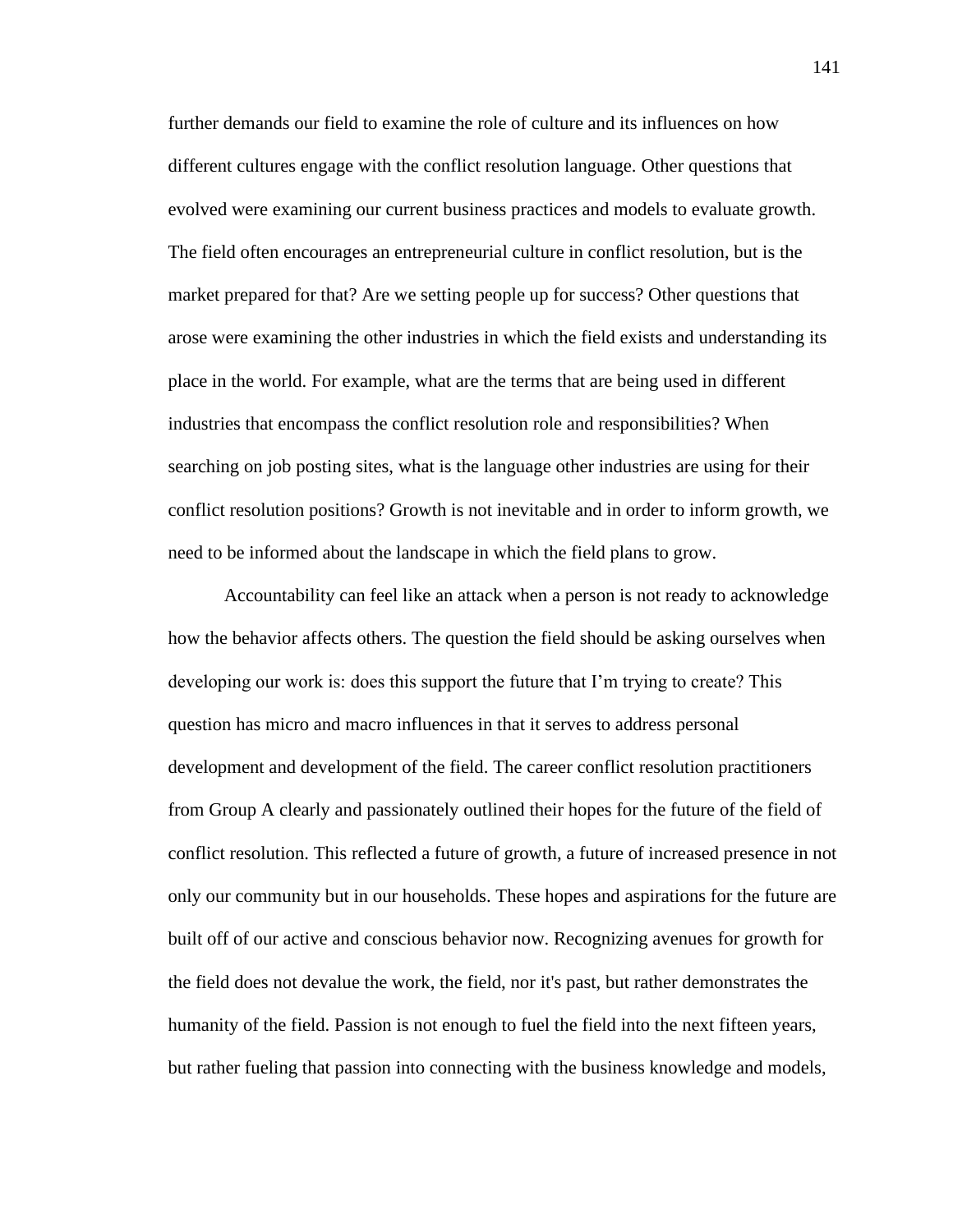technology knowledge and use, and collaborators that will actively support our growth into the rest of the  $21<sup>st</sup>$  century.

A brand is a perceived value. The value of a symbol, a word, or an action has the ability to inform the audience of its brand. Often brands can get simplified to the sense of imagery is what encompasses the brand, but it is more of an identity that is connected with the symbol. *"Taking a step back and misconception about branding is something like, what is your logo? It's not a brand. It's how you go about something or you get how you approach it. What resources do you have* (Participant A1)?" Participant A1 addressed an important aspect of branding in that it is not just the label but the way it looks, it feels, and how it makes you feel. It is important to recognize the relationship between the feeling and stimuli that made you feel that way. The feeling and emotions that are connected with identity are reflected in many different ways. For example, when there is a perfume commercial on television; there is no way to smell the perfume, so they visually demonstrate how they make the viewer feel.

Branding is the process to form the brand identity and the culturally accepted understanding of its language, symbols, and associations. The brand of conflict resolution would be equivalent to the culture of 'going green'. 'Going green' encompasses many types of behaviors and positions, but they reflect a shared ideology of being more environmentally friendly and responsible. It is a cultural shift, a lifestyle to which people commit to and actively participate in their daily lives.

There is not one single training that is going to shift the culture. There is not one big ad campaign that is going to shift from a culture of conflict to a culture of conflict resolution, but rather a holistic approach is necessary. At the base of that holistic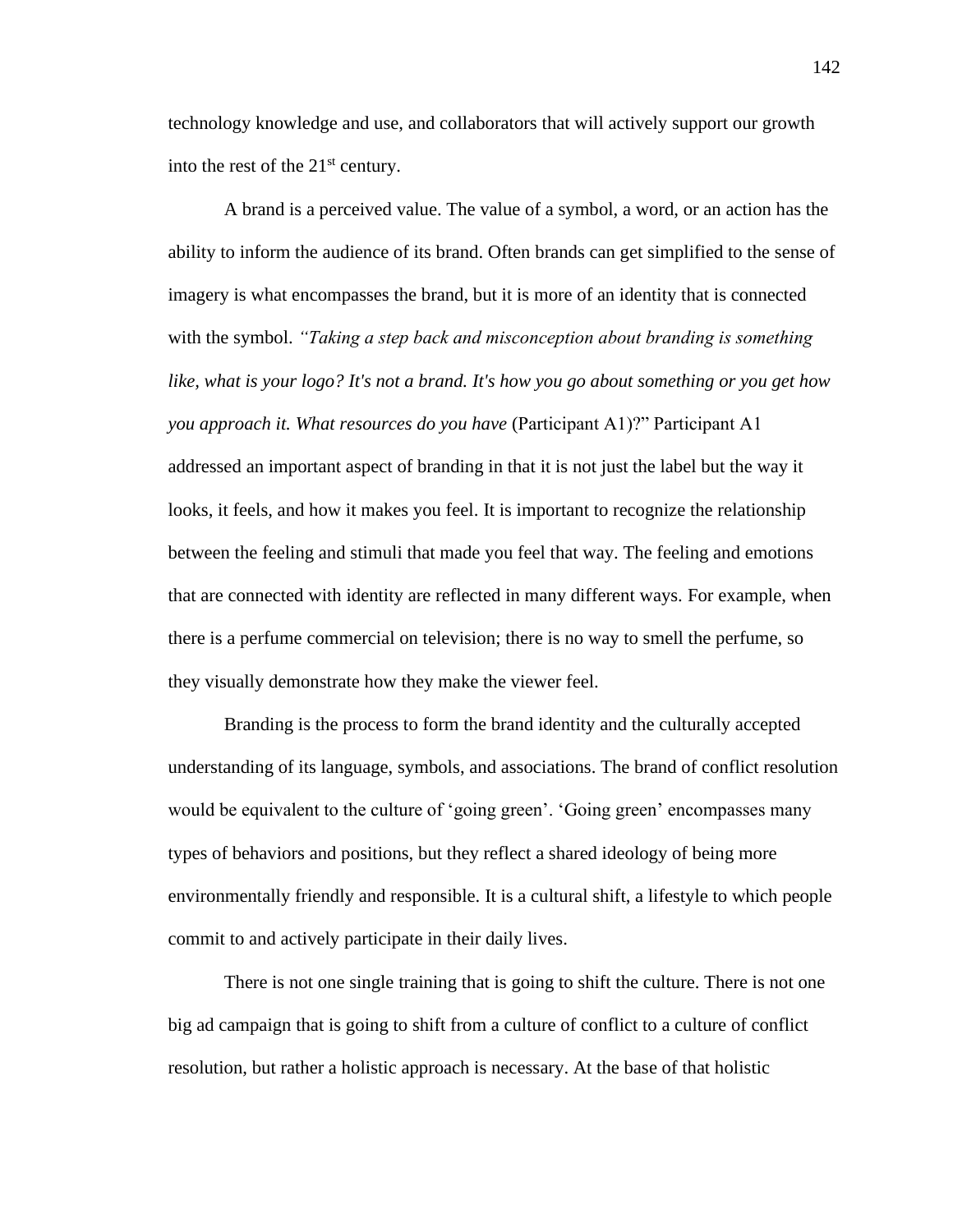approach is educating and informing the public and the target markets not only of the benefits of conflict resolution lifestyles and the consequences of not actively practicing it. This has been a major part of the organic movement and the 'going green' movement, in that, they informed and empowered the public with knowledge to the benefits of participating, but also the consequences of not participating. The field has rebranded the language and many of the current practices and now it is important that we educate the public on this new meaning and what it can mean to them. With heavy media discourse on the loss of civility in communities and the presences of that discourse in the interviews of this research describes an environment that is looking for a 'new' way, that is ripe for practicing new skills, and ready to transform the ways they are engaging with their neighbors, friends, family, social media followers, and co-workers.

This is not a one-stop-fix-all antidote that will increase the notoriety and understanding of conflict resolution, but rather a holistic approach. A holistic approach reflects on infield accountability and how we can be more inclusive and more accessible. This means there is a wide array of approaches to start to address this issue of the lack of popularization and understanding of conflict resolution. Some ways would be addressing a lack of diversity in age, race, gender, political orientation, religion, ability, and sexual orientation representation in our associations, school programs, and business. Also, addressing the language and package of materials is necessary, so we break down walls and ivory towers of knowledge as a means of access. Additionally, it can look like shifting to incorporate different types of mainstream media and technology as a means to spread our reach to include social media, apps, documentaries, YouTube channels, and more. It can also be reflected in creating more mentorship within the field and building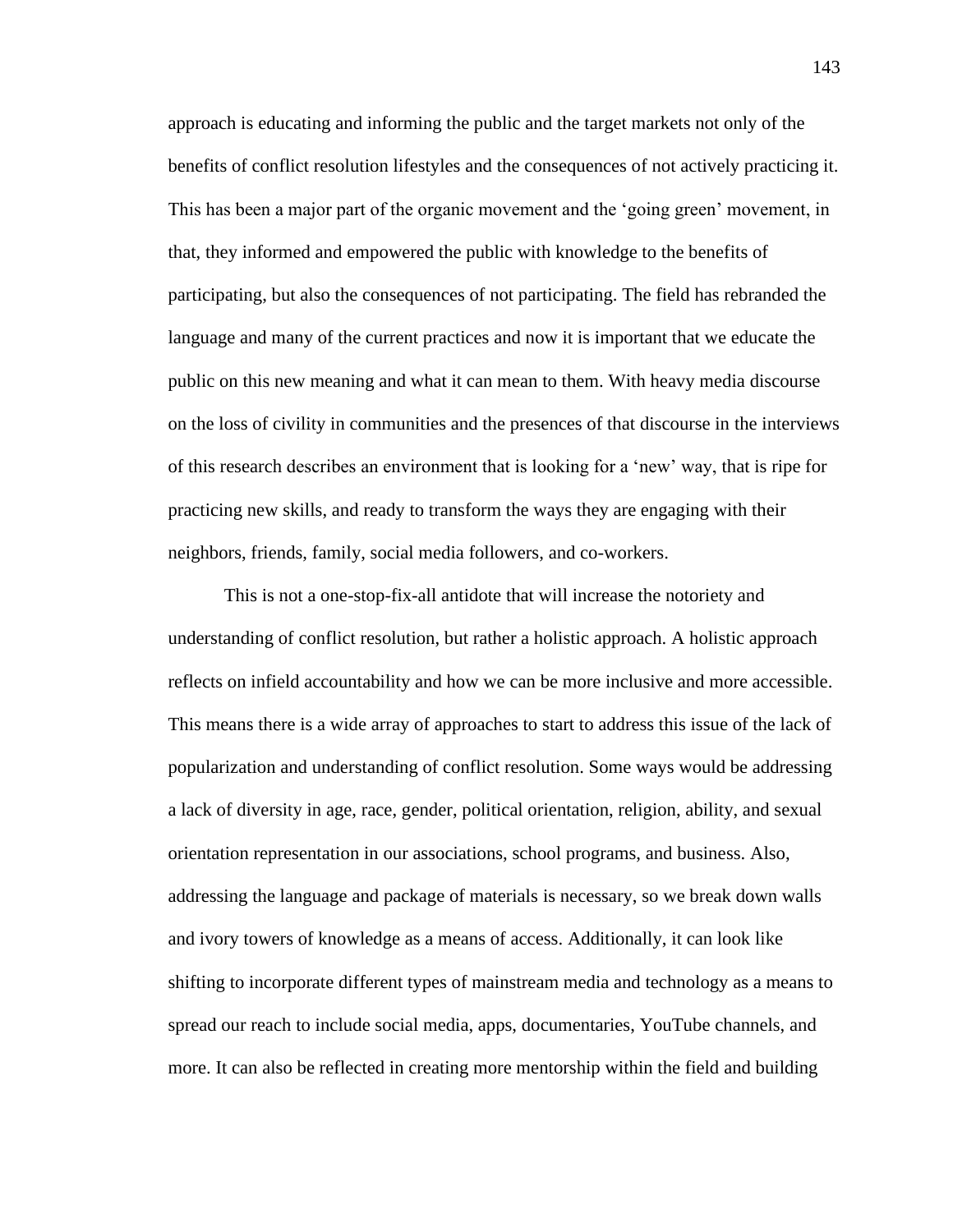the industry up rather than lateral with the idea of infinite niche markets. It can be approached by addressing academic elitism and the ivory tower of knowledge in which we store our knowledge as a means to make the information more accessible to others. This list is not exhaustive and has limitless other ways to inform growth. The household use of conflict resolution is contingent on the field taking accountability for places that we lack and working together to upgrade and update those gaps to maintain relevancy and increase value culturally and monetarily.

#### **Final Thoughts**

This body of work is derived from the researcher's core belief that conflict resolution is a lifestyle. It embodies a set of practices and outlooks that inform every part of our daily activity. The knowledge, mental models, and skills that conflict resolution provide do not only serve to enhance negotiations at work but weave throughout our day while we negotiate with our toddlers about dinner choices and internal battles within ourselves. The value and benefits of conflict resolution can inform a better quality of life as it informs the way that we interact with everyone around us and leaves people feeling more satisfied with their interactions and ultimately themselves. The researcher recognized this difference after having access to knowledge and the field of conflict resolution and realized the shift within herself. She outlined this shift as the light switch flip. Imagine you are in a dark room, but you are familiar with this room, you are comfortable in this room, and you can navigate yourself well around the room and then suddenly the light switch flips. With the lights on you see the room completely differently, you experience the colors differently, you acknowledge gaps in your understanding of the room with the new knowledge the light brought, and you now can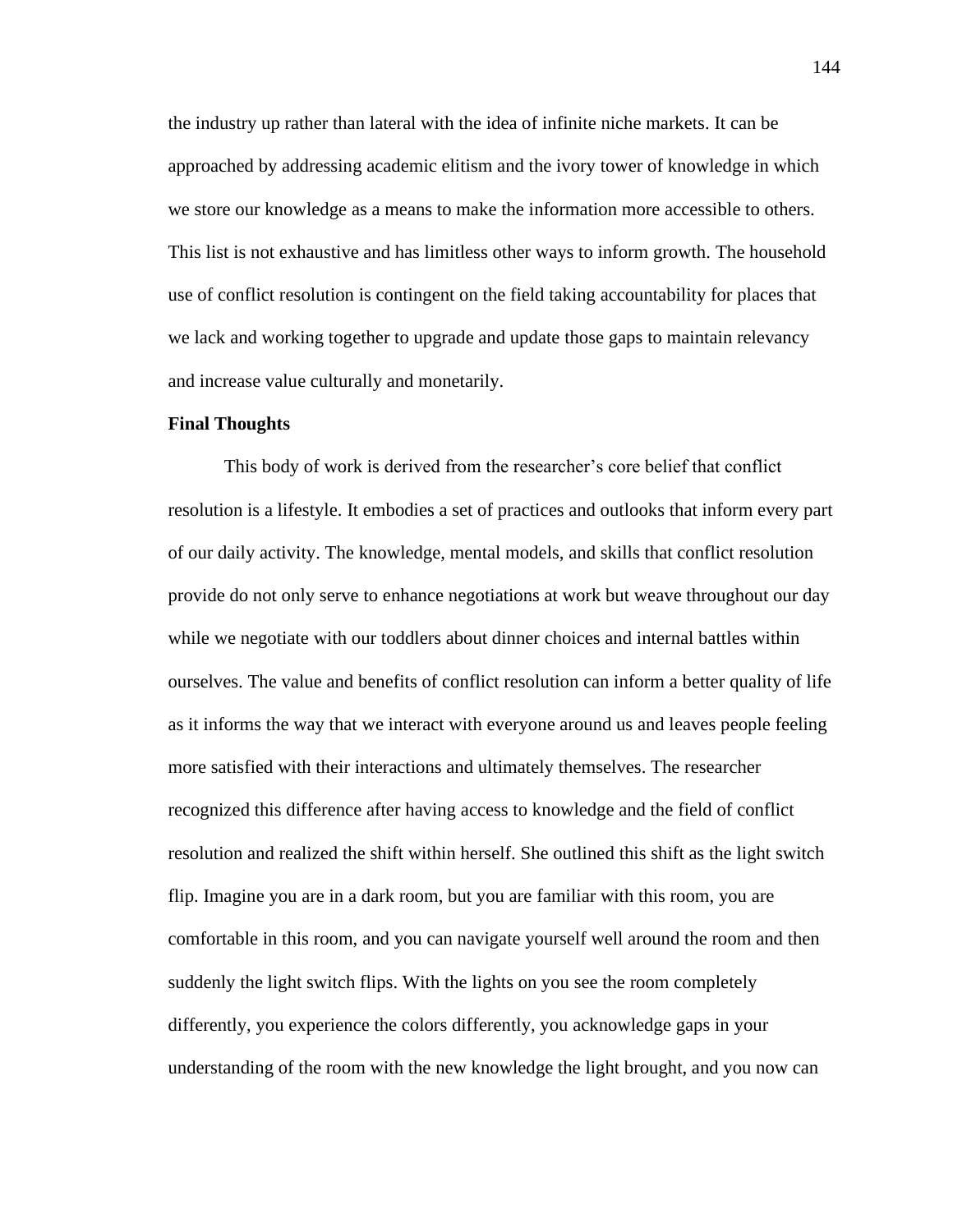navigate yourself around the room at a heightened pace. This is how the researcher views access to the knowledge and understanding of the field of conflict resolution as the light switching on and its reach, value, and ability to inform behavior in our homes, communities, and beyond. This research serves as a steppingstone of information to support and inform the increased reach of the field of conflict resolution.

The negative social understanding and relationship the larger community has with conflict should be incorporated in the development of strategies for marketing the brand of conflict resolution to the public. The field has done a form of rebranding of the understanding and definitions behind conflict and conflict resolution but has not educated the larger public about the nuanced relationship. Without the active and conscious development of new imagery or the focus of education of the rebranding, the traditional images in conflict resolution marketing fall short in their engagement with the audience. The stigma associated with conflict and the associated ideas that people are almost socially unfit if they cannot solve conflict creates an obstacle for full engagement with the audience. Breaking the stigma about conflict and conflict resolution will create access and understanding about the field of conflict resolution and inform changes in our communities.

A common saying in conflict resolution is to meet people where they are and to speak their language and it is important that we incorporate that into our infield marketing as well. Figuratively, if we are to meet people where they are, we need to meet them online and on their phones. There is a lot of public decry over phone usage, but if you can't beat them - join them and disrupt the current content they are engaging with knowledge, information, and skill-building about conflict resolution. While there is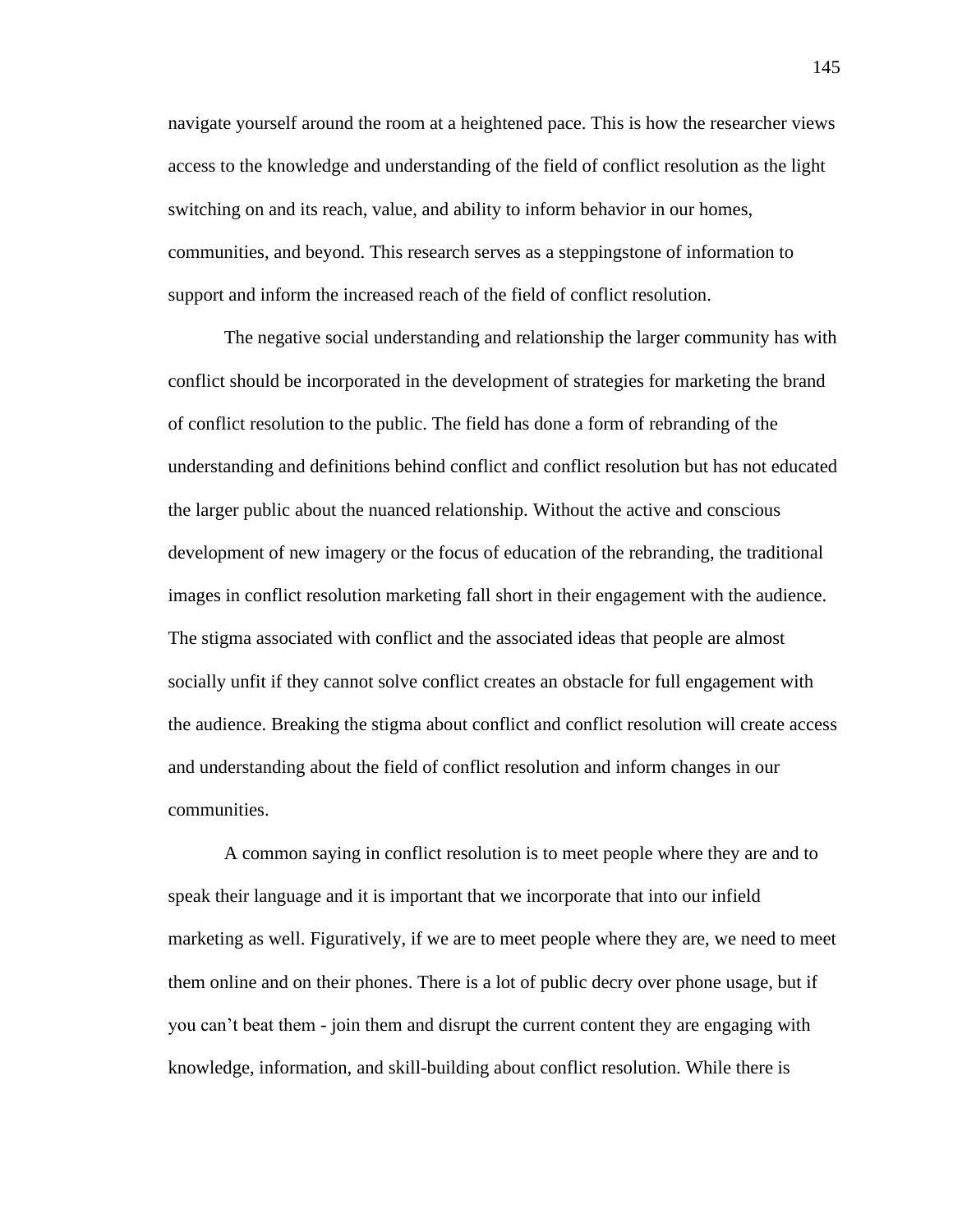plenty of critique about the plethora of negative discourse online, our field is not doing anything to disrupt the discourse. The way people are learning has transformed and broken out of the traditional classroom and on to our phones. There are apps on your phone to support skill-building in learning languages, to learn to play instruments and even learn math. The online platforms exponentially surpass the reach of the audience from the traditional training room or conference room and maintain relevancy within the new pace of change.

The research described the gap in language, emotional connection, and understanding between the field and its target market about conflict and conflict resolution. It portrays a rebranding of conflict by the career conflict resolution practitioners and a lack of understanding of that new brand by the outlined target market. It illustrates the current backdrop of understanding from which the field can actively construct the future to ensure a braided narrative to lessen the gap between the high social need for conflict resolution and the low social demand.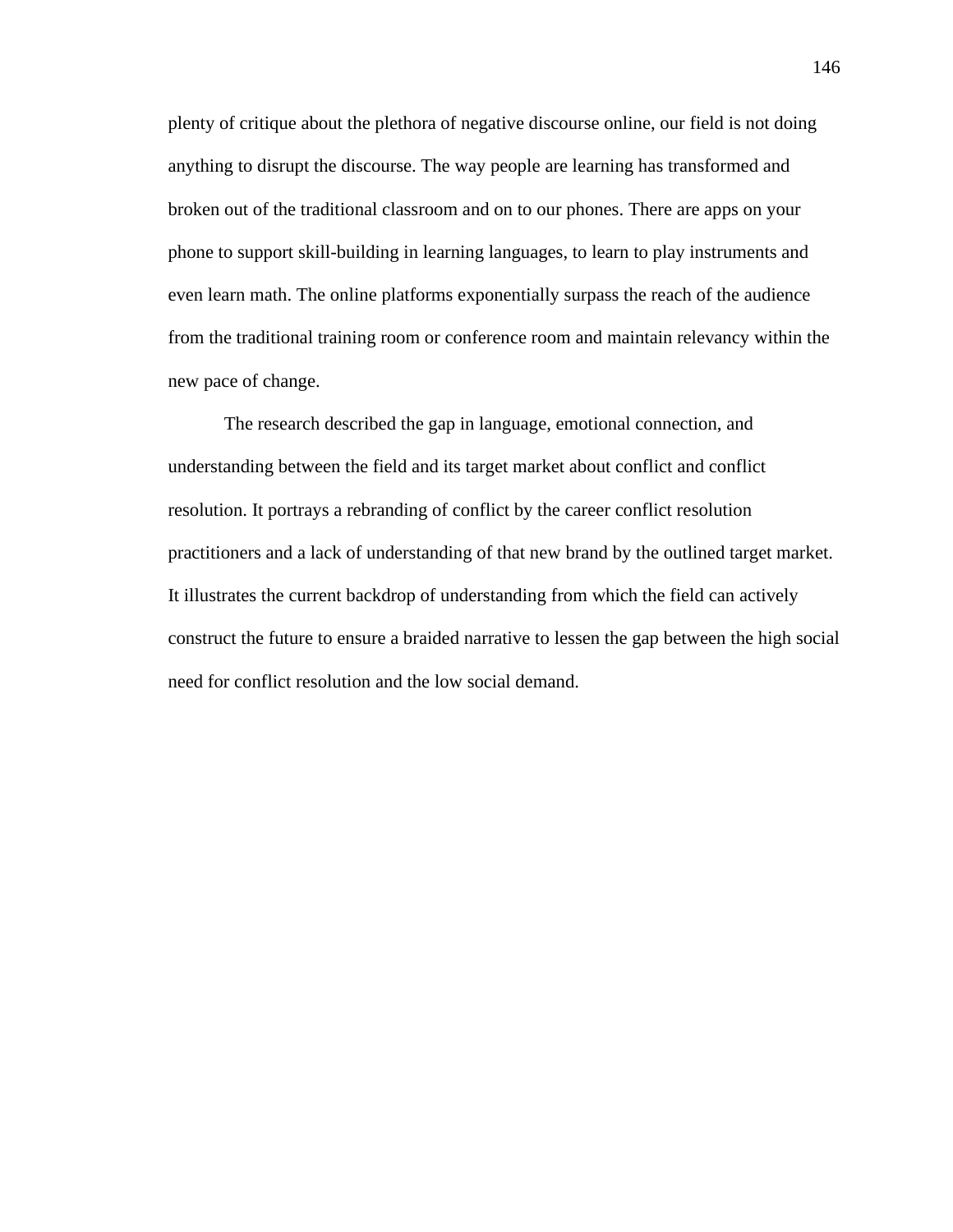### References

- *Advancing Dispute Resolution*. (2018, March). Retrieved from https://www.advancingdr.org/research/public-awareness
- Alexander, D. (2005). An interpretation of disaster in terms of changes in culture, society, and international relations. In R. Perry, & E. Quarantelli, *What is a Disaster? New Answer to Old Questions* (pp. 25-38). International Research Committee on Disasters.
- Antagonistic (n.d.). (2017, November 8). *Merriam-Webster Dictionary*. Retrieved from https://www.merriam-webster.com/dictionary/antagonistic
- Aronson, J. (Spring 2014). A pragmatic view of thematic analysis. *The Descriptive qualitative Report*, Volume 2, Number 1.
- Atkinson, P., & Hammersley, M. (2003). *Ethnography.* New York, NY: Routledge.
- Augsburger, D. (1998). *Conflict mediation across cultures.* San Francisco: United States Peace Institute.
- Avruch, K. (1998). *Culture and conflict resolution.* Washington, DC: United States Institute of Peace.
- Beeston, K. (2014, December 19). *How social media is changing the way we see conflict*. Retrieved from Open Democracy: https://www.opendemocracy.net/opensecurity/kym-beeston/'sharing'-witness-is-

social-media-changing-way-we-see-conflict

Biddix, P. (2018, June 6). *Descriptive qualitative coding and analysis*. Retrieved from The Research Run Down: https://researchrundowns.com/qual/descriptive qualitative-coding-analysis/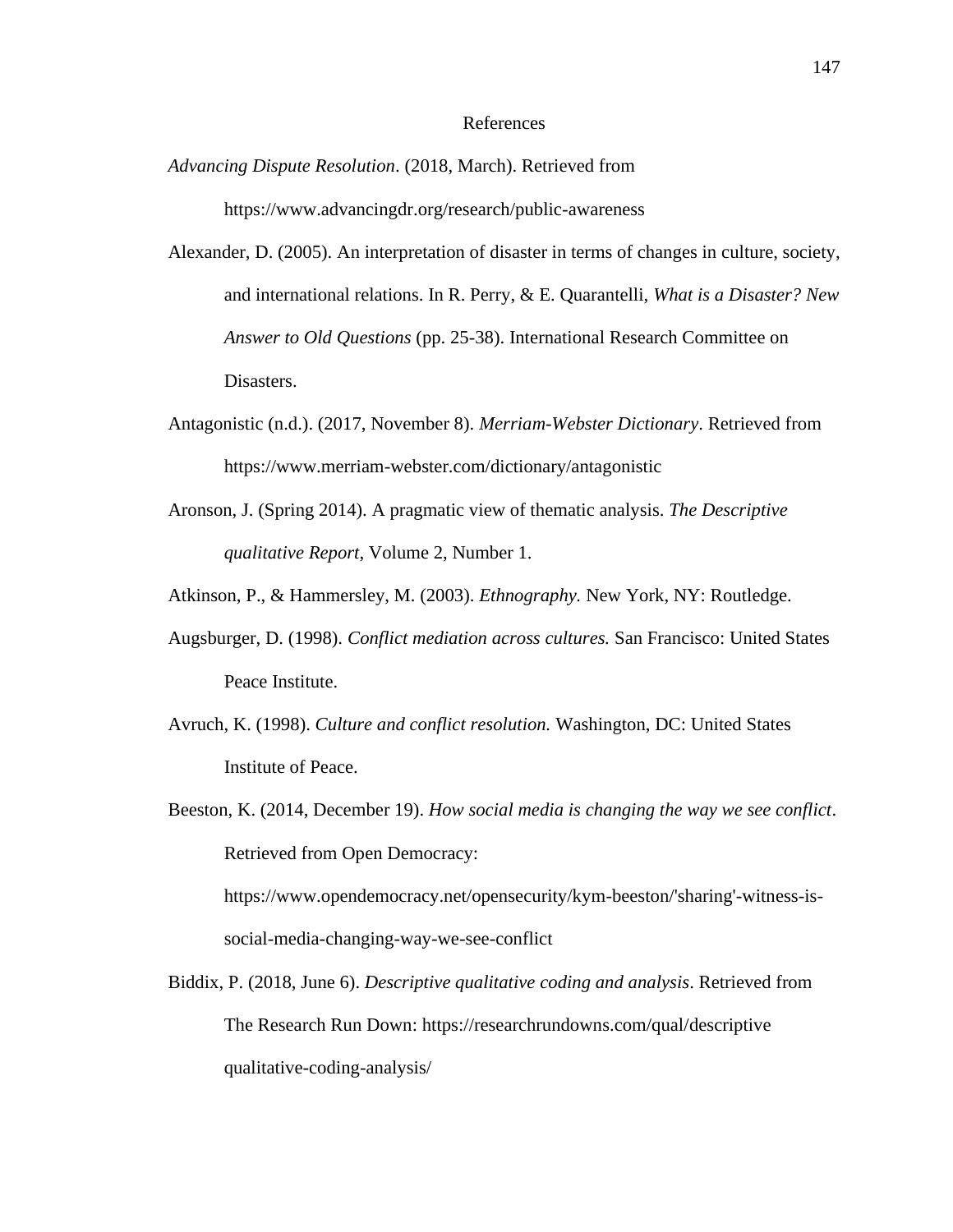Biletzki, A. (2018, May 31). *The Stanford encyclopedia of philosophy*. Retrieved from The Stanford Encyclopedia of Philosophy:

https://plato.stanford.edu/entries/wittgenstein/#MeanUse

Birkhoff, J. (2006, October). *Keystone conference: yes, conflict resolution is a field*. Retrieved from www.mediate.com:

https://www.mediate.com/articles/fieldyes.cfm

- Bruner, J. (1986). *Actual minds, possible worlds.* Cambridge, MA: Harvard University Press.
- Bush, R., & Folger, J. (2005). *The Promise of Mediation: the transformative approach to conflict.* San Francisco, CA: John Wiley & Sons, Inc.

*CareerBuilder*. (2017, November 8). Retrieved from

http://www.careerbuilder.com/share/aboutus/pressreleasesdetail.aspx?id=pr652&s d=8/18/2011&ed=08/18/2011:

http://www.careerbuilder.com/share/aboutus/pressreleasesdetail.aspx?id=pr652&s

d=8/18/2011&ed=08/18/2011

Chance, J. (2017, January 9). *Business know how*. Retrieved from

Businessknowhow.com:

https://www.businessknowhow.com/marketing/blocks.htm

- Cloke, K. (2015, October). The Language of conflict. *PowerPoint Presentation*. Reno, Nevada, USA: ACR 2015 Conference.
- Cohen, S. (2011). *Folk devils and moral panic.* London: Routledge.
- Conflict (n.d). (2019, July 13). *www*.*Dictionary.com.* Retrieved from Dictionary.com: http://www.dictionary.com/browse/conflict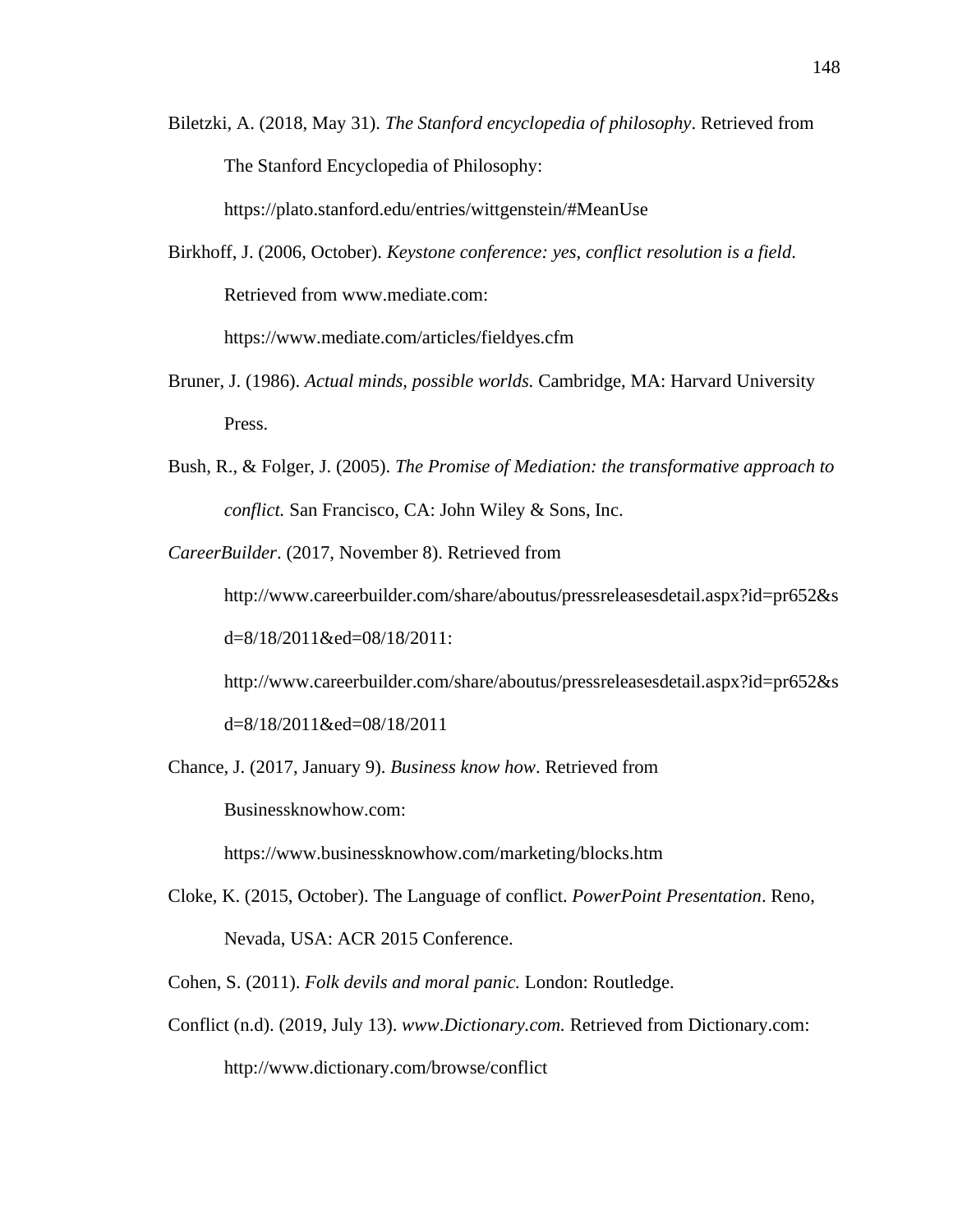- Conflict (n.d). (2019, July 13). *www.Google.com.* Retrieved from google: www.google.com
- Conflict (n.d). (2019, November 8). *Merriam-Webster Dictionary*. Retrieved from https://www.merriam-webster.com/dictionary/conflict
- Corbett, J. (2016). *At the nexus of big data and dispute resolution: A case study of conflict related search data.* 1(1): 5-33. https://doi.org/10.1558/mtp.v1i1.29197: Mediation Theory and Practice.
- Dawson, M. (2013). *Mind, Body, World: foundations of cognitive science.* Alberta, Canada: AU Press: Athabasca University.
- Dawson, M. R. (1998). *Understanding cognitive science.* Wiley-Blackwell.
- Durkheim, E. (1982). *The rules of sociological method.* New York, NY: The Free Press.
- *Emotional Competency - Shame*. (2018). Retrieved from Emotional Competency: http://www.emotionalcompetency.com/shame.htm
- Erion, G. J. (2000). Common Sense: an investigation in ontology, epistemology, and moral philosophy. New York, NY: State University of New York at Buffalo. Retrieved from ProQuest Dissertations & Theses Global.
- Esterberg, K. (2002). *Descriptive qualitative methods in social research.* United States of America: The McGraw-Hill.
- Evan Chen Quotes (n.d.). (2017, 10 31). *www.Brainyquote.com*. Retrieved from https://www.brainyquote.com/quotes/quotes/e/evachen798208.html
- Folger, J. (2009). *Working Through Conflict: strategies for relationships, groups, and organizations.* Boston, MA: Pearson Education, Inc.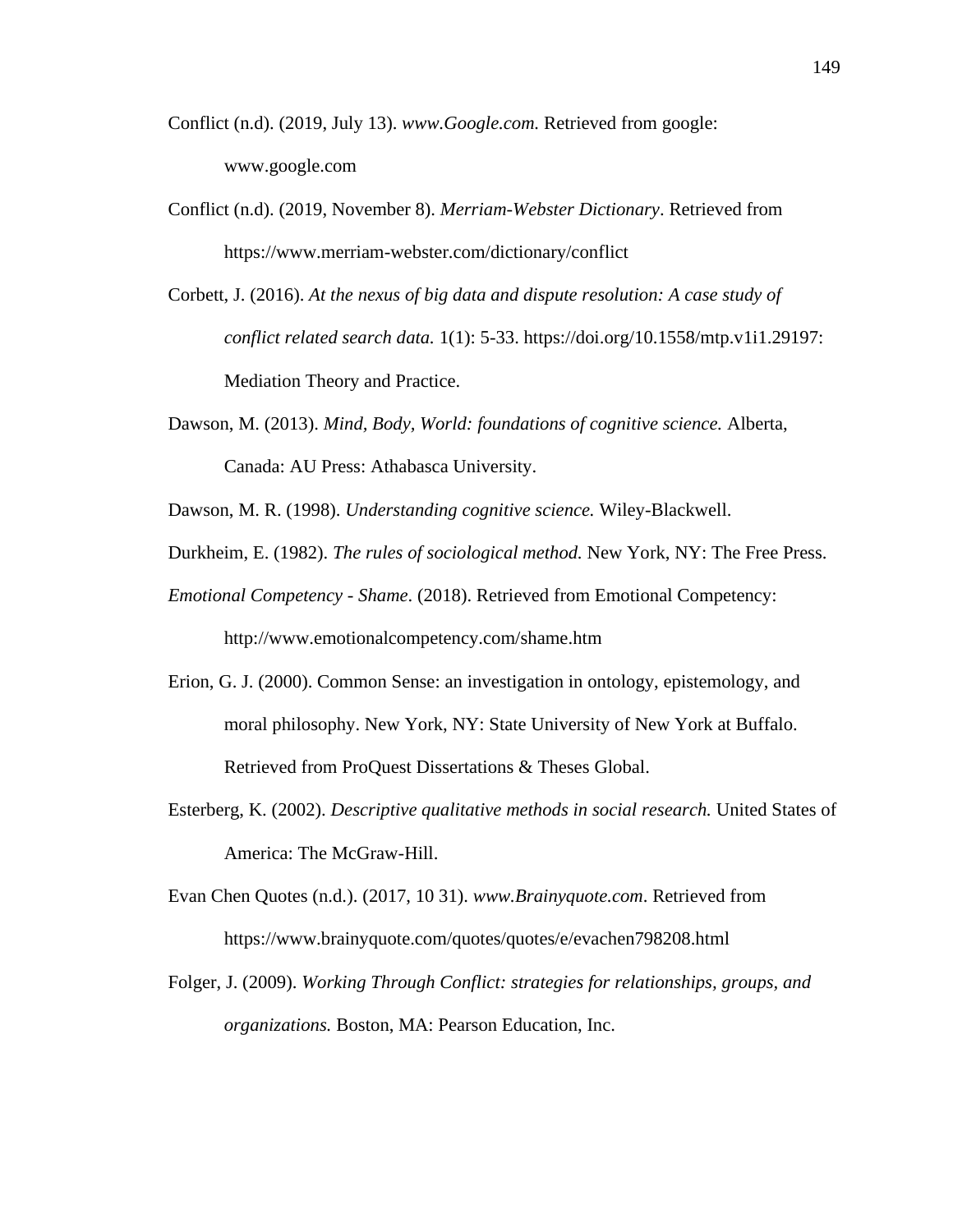Forrer, G., Avery, A., & Carlisle, J. (2000, September). *Marketing & The Organic Food Industry: a history of food fears, market manipulation and misleading consumers.* Retrieved from www.iadclaw.org:

https://www.iadclaw.org/securedocument.aspx?file=1/7/17.3-

\_Marketing\_and\_the\_Organic\_Food\_Industry-2000.pdf

Franceschetti, D. (2017). *Principles of scientific research.* Salem Press.

Franchise Help. (2018, February 14). *Weight loss industry analysis 218 - cost & trends*. Retrieved from Franchise Help: https://www.franchisehelp.com/industryreports/weight-loss-industry-analysis-2018-cost-trends/

Garfinkle, H. (1967). *Studies in ethnomethodology.* Cambridge, MA: Prentice-Hall, Inc.

- Gibbs, G. R., (2007). 4 Thematic coding and categorizing. *Analyzing Qualitative Data*. London: SAGE Publications, Ltd.
- Giddens, A. (1984). *The Constitution of Society: outline of the theory of structuration.* Berkeley: University of California Press.
- Goffman, E. (1963). *Stigma: notes on the management of spoiled identity.* New York, NY: Simon & Schuster Inc.
- *Goldman Sachs* (2017, November 8). Retrieved from

http://www.goldmansachs.com/our-thinking/pages/millennials/

Joas, H., & Knobl, W. (2009). *Social theory.* New York: Cambridge University Press.

Katz, N., & Lawyer, J. (1985). *Communication and conflict resolution skills.* Kendall/Hunt Publishing Company.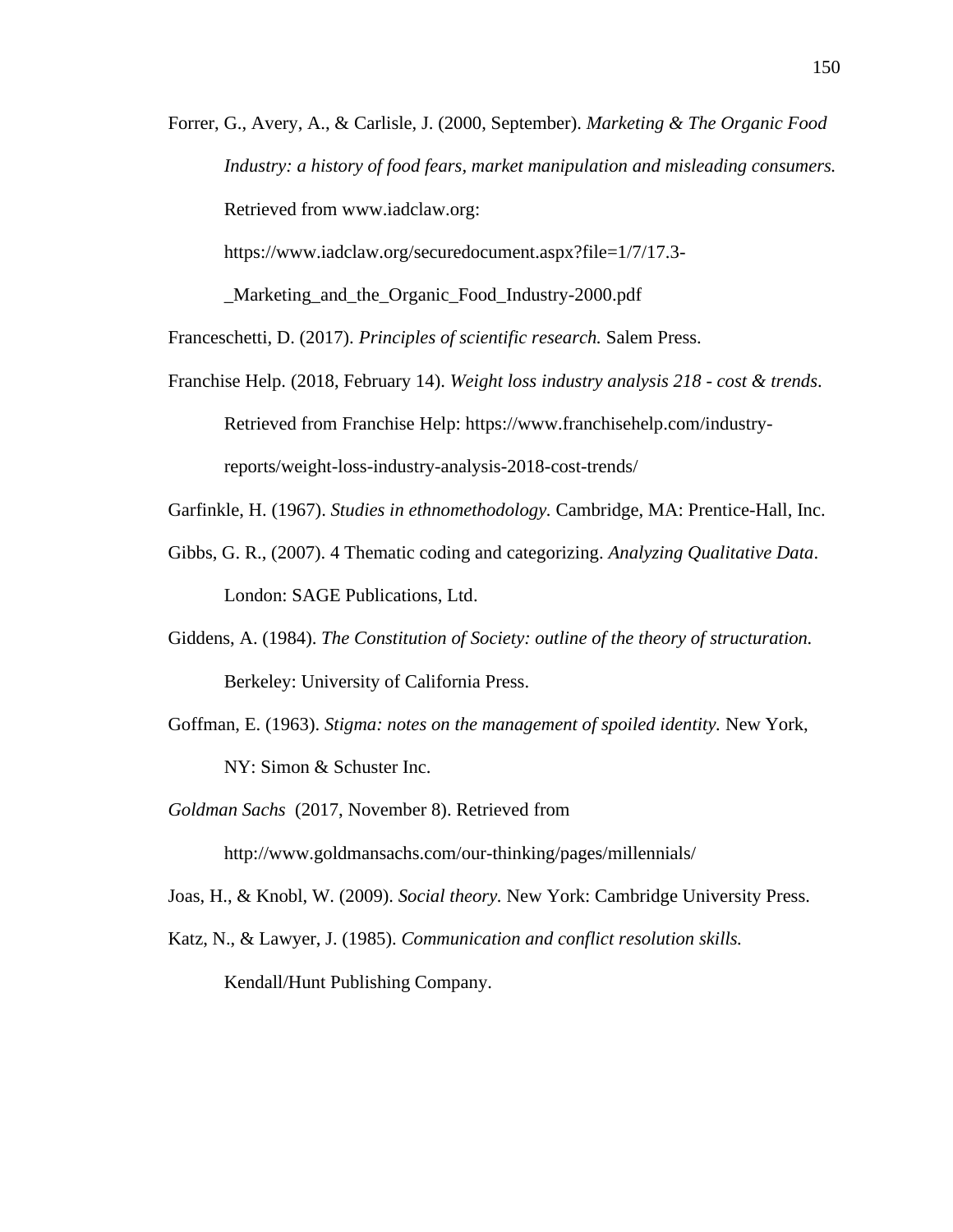- Kilmann, R., & Thomas, K. W. (1975). Interpersonal conflict handling behavior as reflections of Jungian personality dimensions. *Psychological Reports 37*, 971- 980.
- Lakoff, G. a. (1999). *Philosophy in the Flesh: the embodied mind and its challenge to western thought.* New York, NY: Basic Books.
- Lederach, J. P. (2005). *The moral imagination: The art and soul of building peace.* New York, NY: Oxford University Press.
- Lynch, R. (2015, February 28). *A brief timeline shows how we're gluttons for diet fads*. Retrieved from LA Times: http://www.latimes.com/health/la-he-diet-timeline-20150228-story.html
- Macionis, J. (2014). *Sociology 15th edition.* Boston: Pearson.
- Martinez, P. (2012). *The Consumer Mind: brand perception and the implication for marketers.* Philadelphia, PA: Kogan Page Limited.
- Matfess, H. (2017, April 14). *Three Years Later, a look at #Bringbackourgirls Catch-22*. Retrieved from The Daily Beast: https://www.thedailybeast.com/three-years-latera-look-at-the-bringbackourgirls-catch-22
- Matyszczyk, C. (2017, November 8). *Inc.* Retrieved from 7 Things millennials are destroying: https://www.inc.com/chris-matyszczyk/7-things-millennials-aredestroying-how-many-will-.html
- Percey, W., Kostre, K., & Kostre, S. (2015). Generic descriptive qualitative research in psychology. *The Descriptive qualitative Report*, Volume 20, Article 7.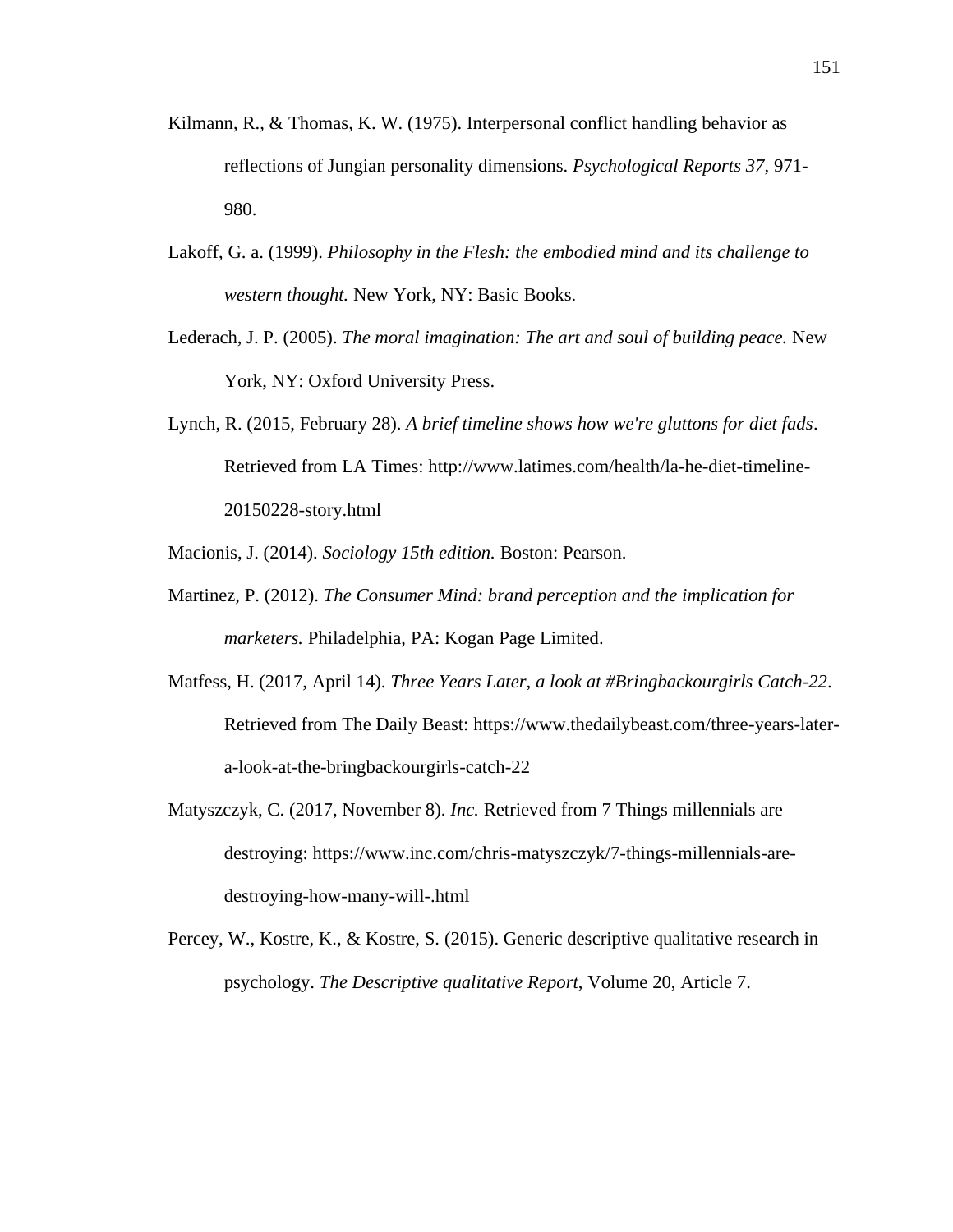Peters, M. (2019, March). *The R-word and the challenging history of words for dummies*. Retrieved from Boston Globe:

https://www.bostonglobe.com/ideas/2017/03/06/the-word-and-challenginghistory-words-for-dummies/6heGdgEkMRaUw4MPYVF6yN/story.html

Pikiewicz, K. (2013, December 03). *The Power and strength of bearing witness*. Retrieved from Psychology Today: https://www.psychologytoday.com/us/blog/meaningful-you/201312/the-power-

and-strength-bearing-witness

- Pruitt, D., & Kim, S. (2004). *Social Conflict: escalation, stalemate, and settlement.* New York, NY: McGraw Hill.
- Ramsbotham, O., Woodhouse, T., and Mail, H. (2011). *Contemporary conflict resolution third edition.* Malden, MA: Polity Press.
- Rhudy, R. J. (2014). *Engaging Conflict for Fun and Profit: current and emerging career trends in conflict resolution.* Robert J. Rhudy and Maryland Mediation and Conflict Resolution Office.
- Riskin, L. (1996). Understanding Mediator' Orientations, Strategies, and Techniques: a grid for the perplexed. *Harvard Negotiation Law Review 7*.
- Ritzer, G. (2008). *Sociological theory.* New York, NY: McGraw-Hill.

Satell, G. (2014, September 5). *A look back at why Blockbuster really failed and why it didn't have to.* Retrieved from www.forbes.com: https://www.forbes.com/sites/gregsatell/2014/09/05/a-look-back-at-whyblockbuster-really-failed-and-why-it-didnt-have-to/#15a1782b1d64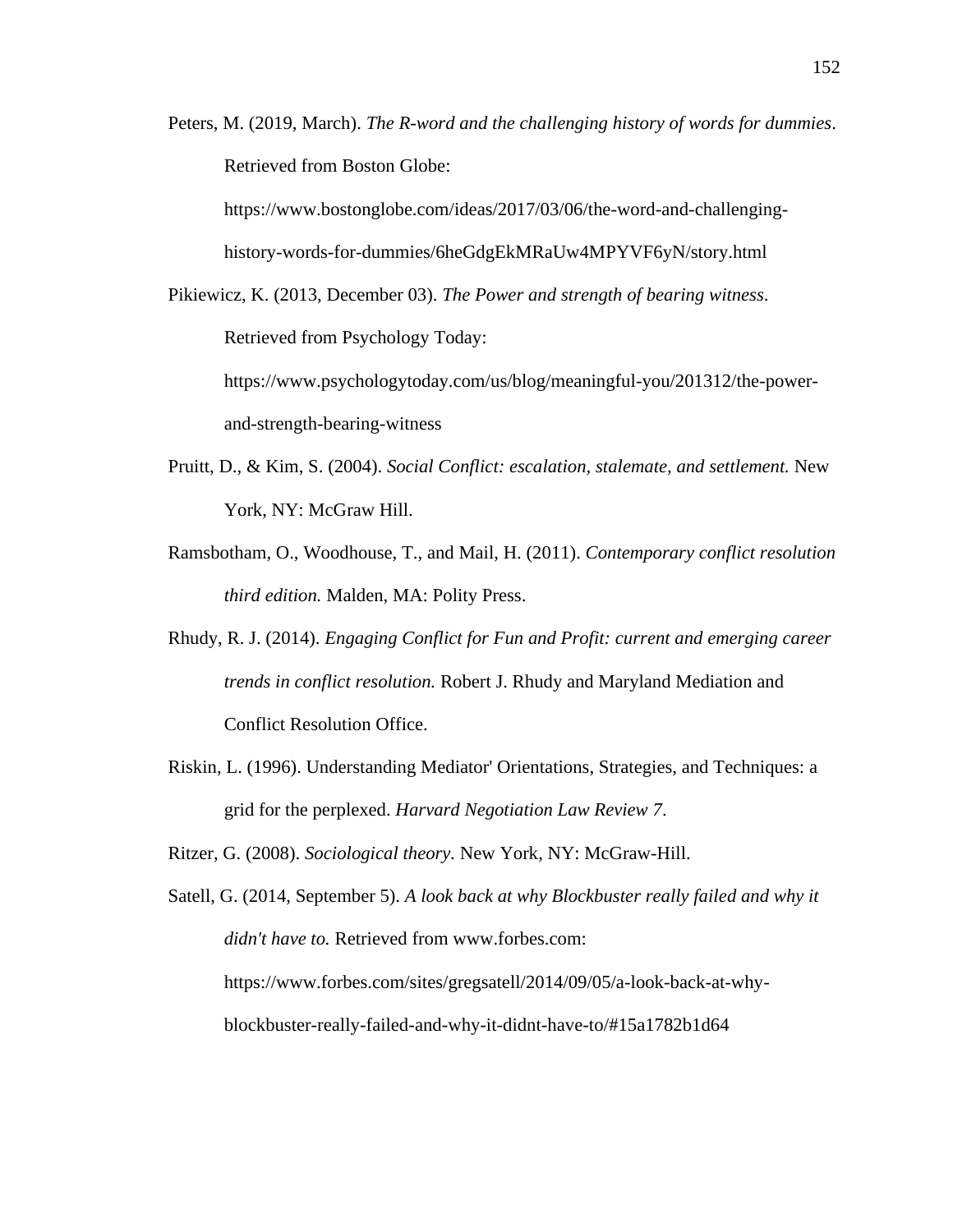Schawbel, D. (2017, November 8). *10 New findings about the millennial consumer*. Retrieved from Forbes:

https://www.forbes.com/sites/danschawbel/2015/01/20/10-new-findings-aboutthe-millennial-consumer/#24cf71286c8f

- Schelleberg, J. A. (1996). *Conflict Resolution: theory, research, and practice.* New York: State University of New York Press.
- Searle, J. R. (1998). *Mind, Language, and Society: philosophy in the real world.* New York, NY: Basic Books.
- Shank, G. (1995). Semiotics and descriptive qualitative research in education: the third crossroad. *The Descriptive Qualitative Report, Volume 2, Number 3*.
- Simon, P., & Murray-Webster, F. (2017, July 14). *Managing conflicts in projects*. Retrieved from GPM First: www.gpmfirst.com
- Smith, K., & Berg, D. (2014). Paradoxes of group life. In N. Katz, *Conflict Management: Overt and Covert Dynamics* (pp. 30-31). Fort Lauderdale: Nova Southeastern University.
- Spencer Pyle, L. (2010, September 23). *How to do market research -- the basics*. Retrieved from Entrepreneur: https://www.entrepreneur.com/article/217345
- The Economist. (2009, November 18). *The Economist*. Retrieved from http://www.economist.com/node/14301696
- Thimothy, S. (2018, June 6). *Using branding to sell a lifestyle*. Retrieved from One IMS Insider: http://www.oneims.net/using-branding-to-sell-a-lifestyle/
- Tidwell, A. (1998). *Conflict Resolved? A critical assessment of conflict resolution.* New York, NY: Continuum.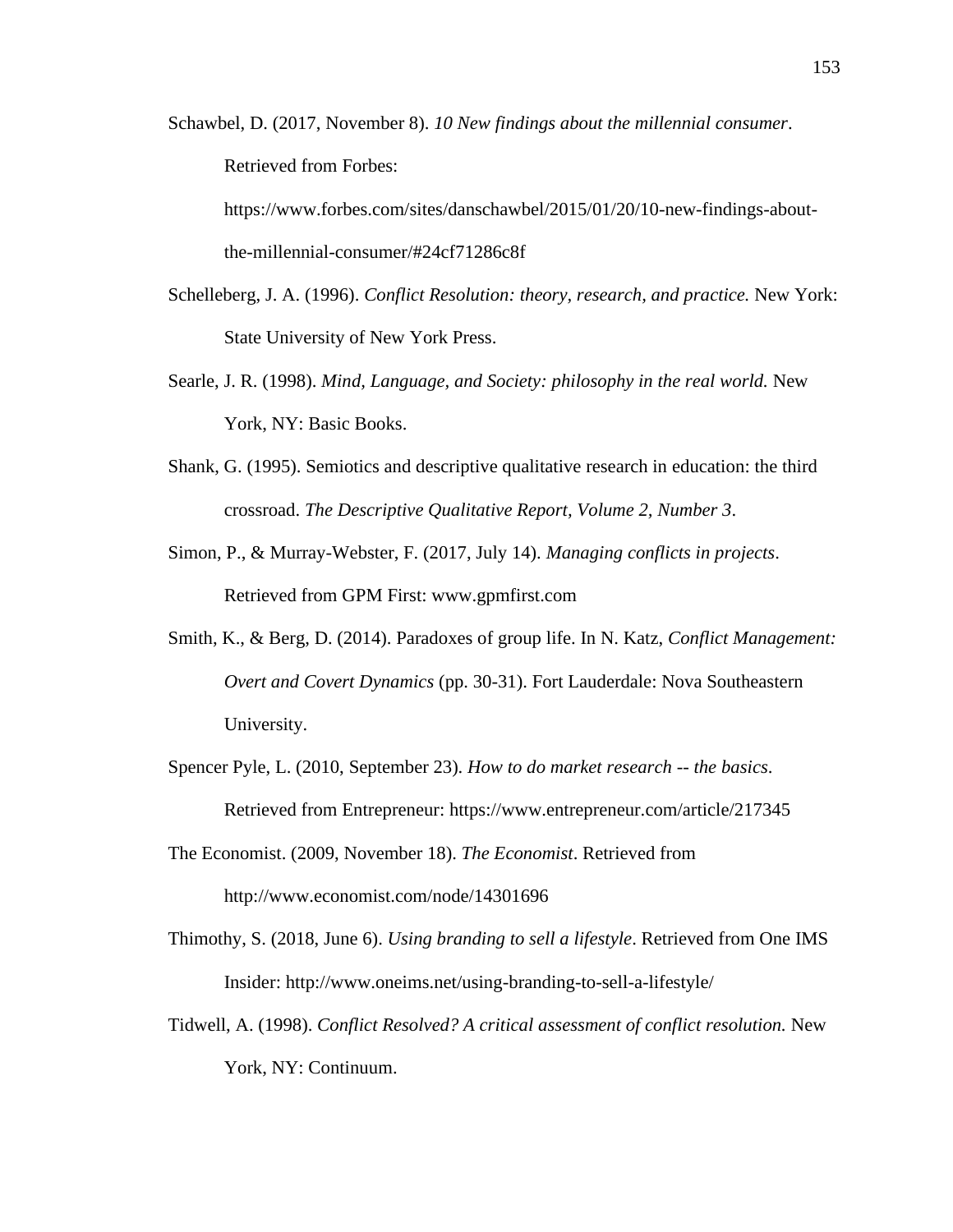Turnbull, N. (1996). *Get a grip on philosophy.* East Sussex, England: Time Life Books.

- Wallach, T. (2004). Transforming conflict: a group relations perspective. *Peace and Conflict Studies*, Volume 11, Number 1.
- Waters, W. (May 1999). Graduate studies in dispute resolution: a delphi study of the field's Present and future. *Online Journal of Peace and Conflict Resolution*, Issue 2.2.
- Wehr, P. (1986). Conflict resolution studies: what do we know? *NIDR Dispute Resolution Forum*, 12-13.
- Wilmot, W., & Hocker, J. (2007). *Interpersonal conflict.* New York, NY: The McGraw-Hill Companies, Inc.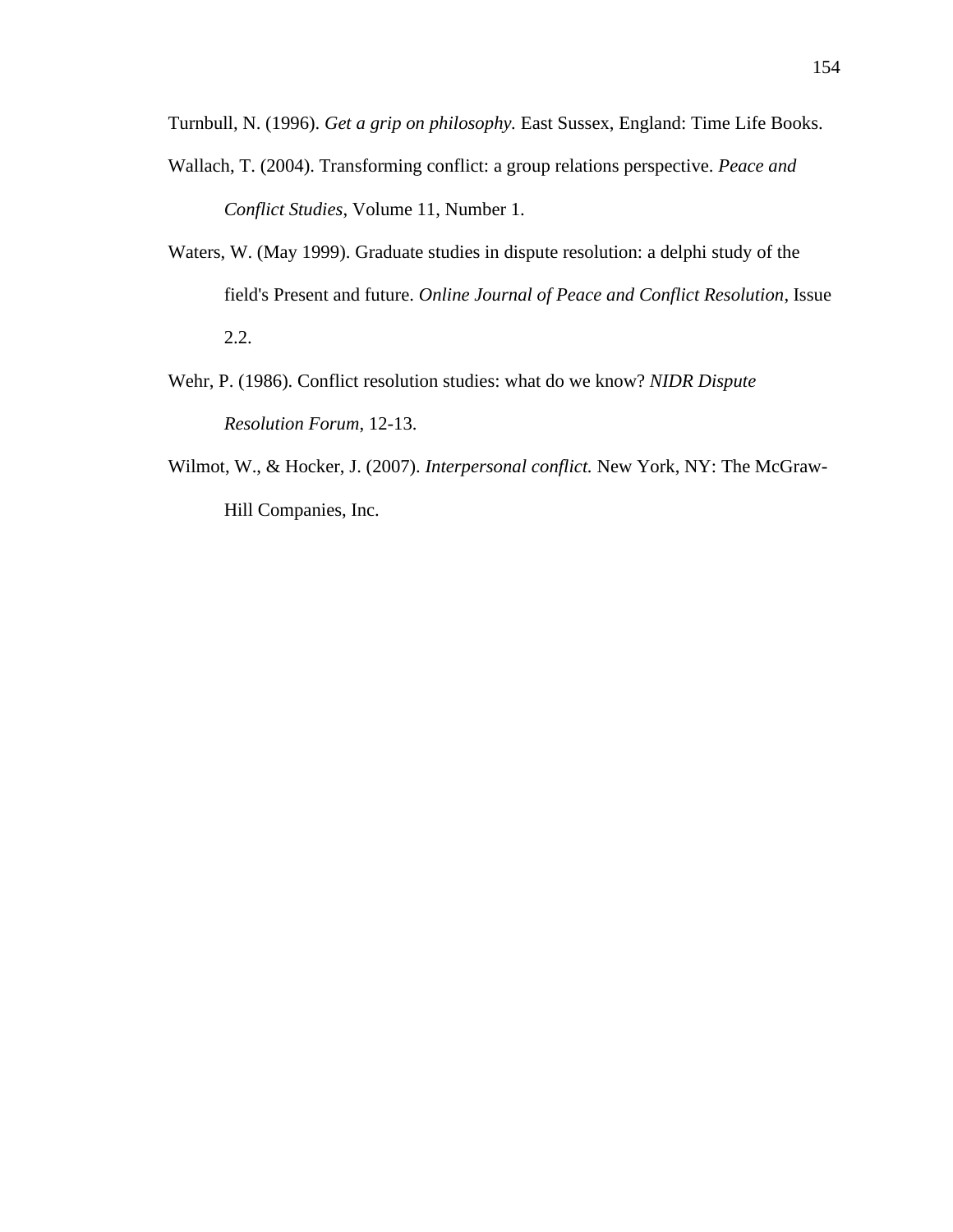### Appendix A

Interview Questions

## **I. Demography Questions:**

- 1. What is your gender identity?
- 2. How old are you?
- 3. Where do you live?
- 4. What is your current job position or title?
- 5. Are you familiar with the conflict resolution field? If so, how?
- 6. Do you identify with working in the field of conflict resolution?

# **Group A supplemental question:**

- 7. Do you work in the conflict resolution field?
	- a. If so in what capacity?
	- b. For how many years have you been working in the conflict resolution field?

# **II. Reflection Questions:**

- 8. How do you define conflict?
- 9. How would you describe, how conflict makes you feel?
- 10. When you think of the word conflict, what types of images come to your mind?
- 11. When you think of the word conflict, what colors come to your mind?
- 12. Can you give me an example of conflict?
	- a. In your personal life?
	- b. In the world?
- 13. How often do you experience conflict in your personal life? For example, during a week's times, how often do you feel like you experience conflict?
- 14. How do you define conflict resolution?
- 15. How does the idea of conflict resolution make you feel?
- 16. When you think of the words conflict resolution, what types of images come to mind?
- 17. When you think of the words conflict resolution, what types of colors come to mind?
- 18. Can you give me an example of conflict resolution?
- 19. How often do you use conflict resolution in your personal life? For example, during a week's times, how often do you feel like you experience conflict?
- 20. What would you like to learn to do better, when engaging with conflicts?
- 21. What do you think a conflict resolution practitioner does? What service do they provide?

## **Sub-set questions for Group A:**

a. When you talk about your career to people outside the field, what is their understanding of what you do?